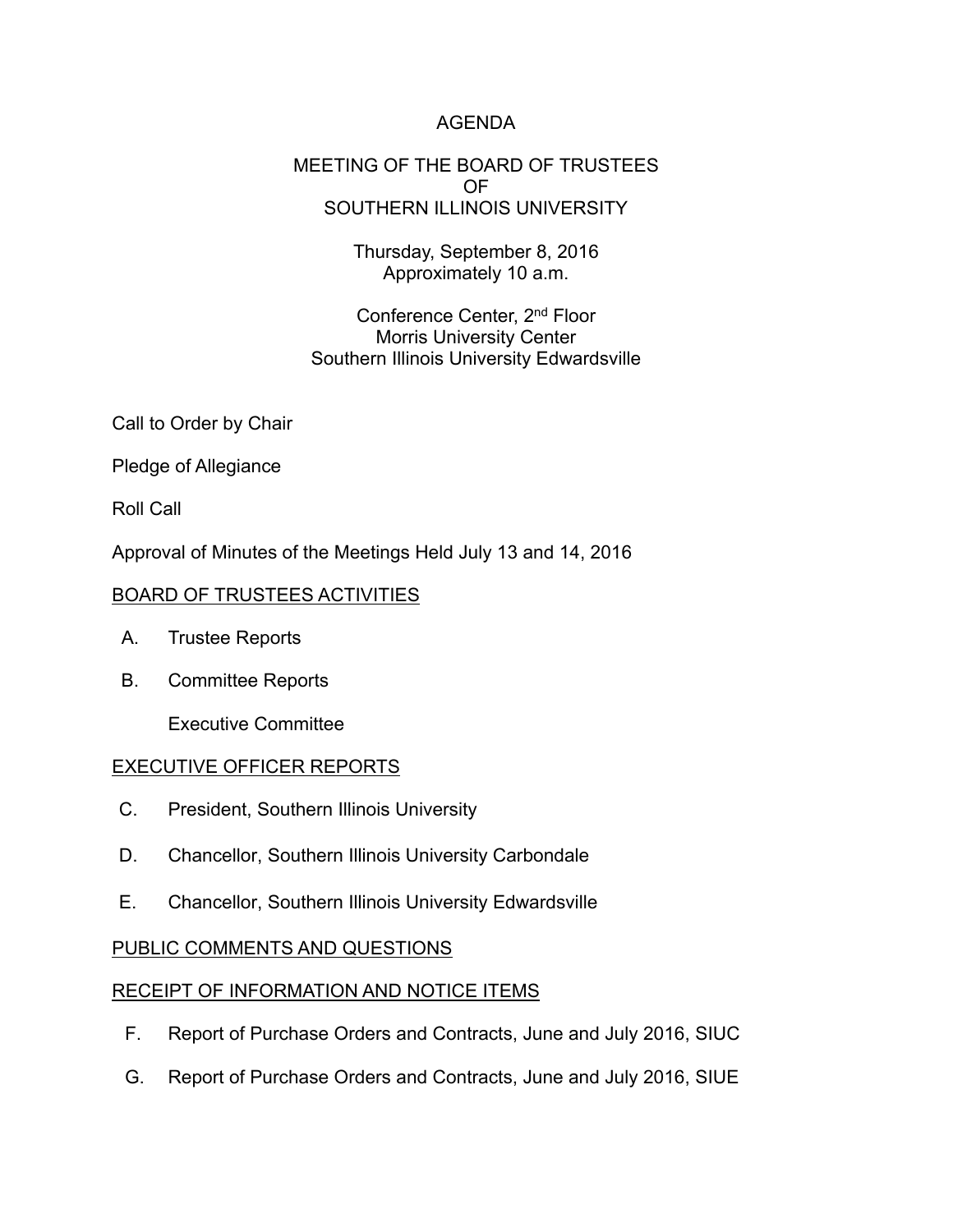## RATIFICATION OF PERSONNEL MATTERS

- H. Changes in Faculty-Administrative Payroll SIUC
- I. Changes in Faculty-Administrative Payroll SIUE

### ITEMS RECOMMENDED FOR APPROVAL BY THE PRESIDENT

- J. Schedule of Meetings of the Board of Trustees for 2017
- K. Operating and Capital RAMP Guidelines and Executive Summary: Resource Allocation and Management Program (RAMP) Planning, Operations, and Capital Budget Request, Fiscal Year 2018
- L. Approval of Purchase: National Public Radio (NPR) Dues for WSIU-FM, WVSI-FM and WUSI-FM Programming and Digital Services, Carbondale Campus, **SIUC**
- M. Project and Budget Approval: Cougar Village Floor Replacement, 400 Side of Single Student Housing, SIUE
- N. Project and Budget Approval: Resurface/Rebuild School of Dental Medicine Parking Lots, SIUE
- O. Award of Contracts: Engineering Building Student Project Design Center, SIUE
- P. Planning Approval: Morris University Center and Student Success Center Renovation, SIUE

Adjournment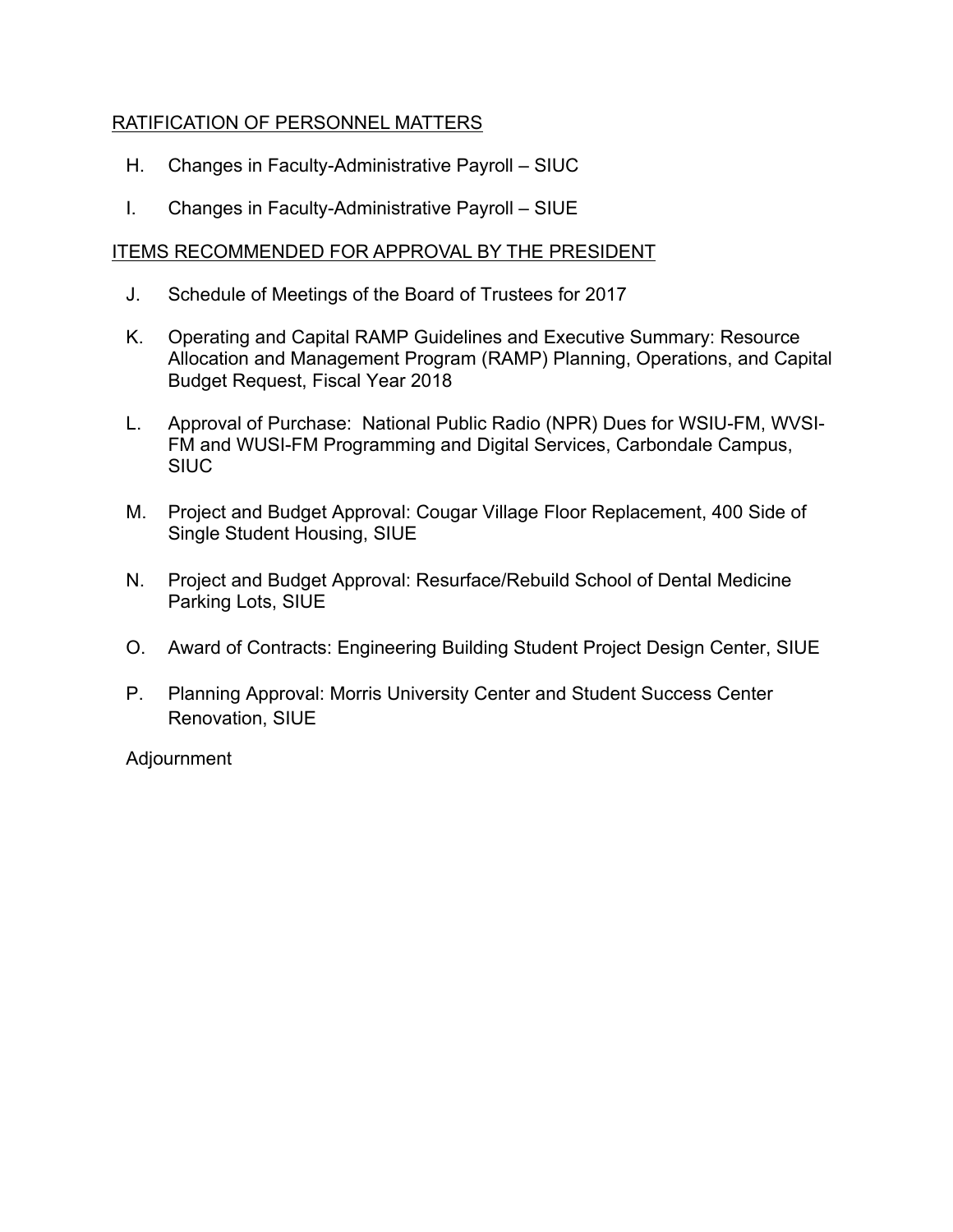Southern Illinois University Board of Trustees September 8, 2016

## SUMMARY REPORT OF PURCHASE ORDERS AND CONTRACTS AWARDED DURING THE MONTH OF JUNE 2016 SOUTHERN ILLINOIS UNIVERSITY CARBONDALE

| <b>Section</b>                                            | Quantity | <b>Amount</b>  |
|-----------------------------------------------------------|----------|----------------|
| Professional & Artistic Services Less than<br>\$20,000.00 | 116      | \$168,742.85   |
| Professional & Artistic Services \$20,000.00<br>and Over  | 0        | \$0.00         |
| Less than the State Required Bid Limit                    | 594      | \$1,017,475.33 |
| State Required Bid Limit to \$100,000.00                  | 2        | \$155,265.00   |
| \$100,000.00 and Over                                     |          | \$3,975,000.00 |
| Total                                                     | 713      | \$5,316,483.18 |

THIS REPORT IS ORGANIZED ACCORDING TO FUNDS USED. SEE ATTACHMENT FOR DEFINITION OF FUNDS.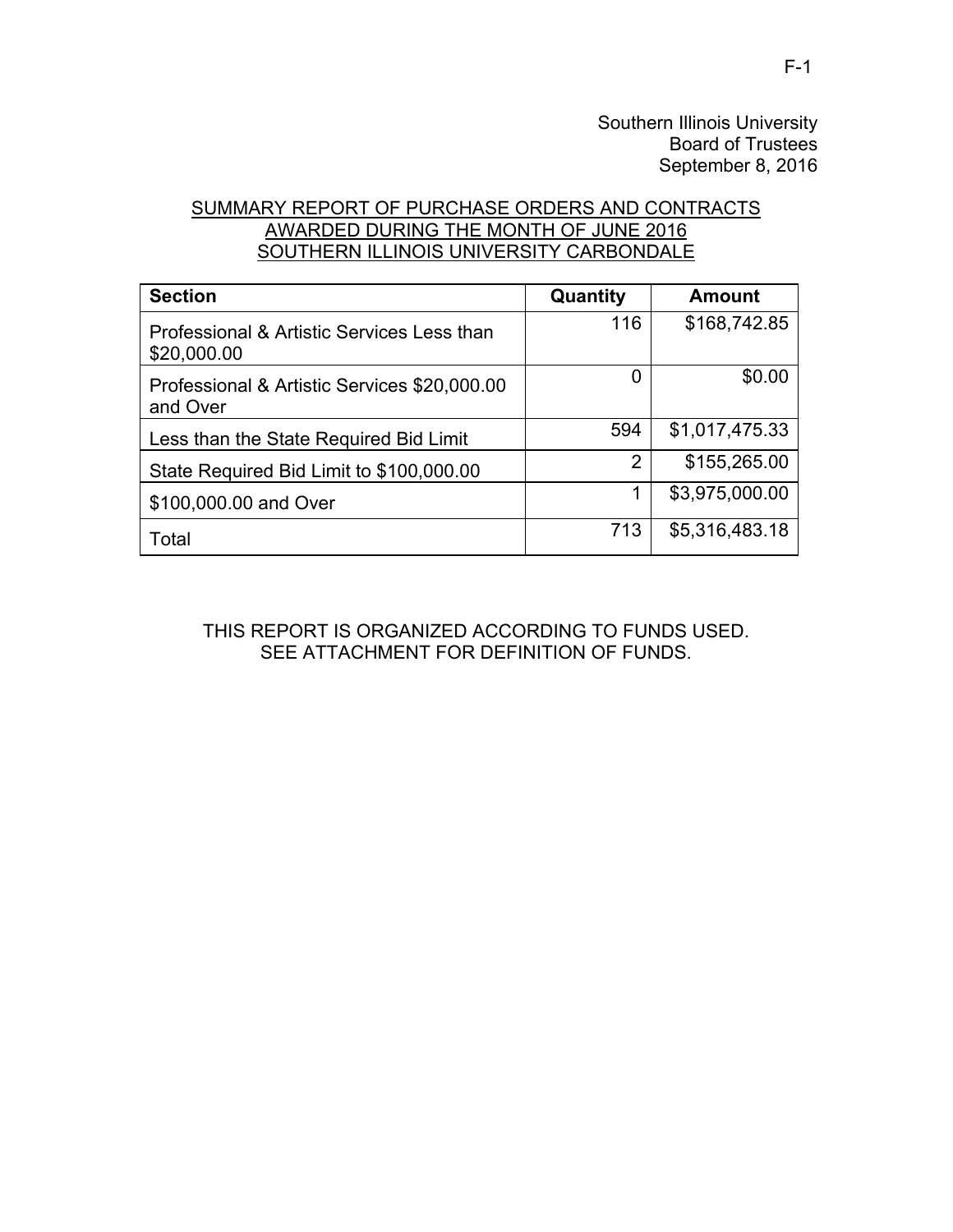## SOUTHERN ILLINOIS UNIVERSITY CARBONDALE DETAILED REPORT OF SPEAKING AND PERFORMING FEES, CONSULTANTS, ARCHITECTS, & ARTISTIC SERVICES AWARDED DURING THE MONTH OF JUNE 2016

| Fees of Less Than \$20,000 | Quantity | Amount       |
|----------------------------|----------|--------------|
|                            | 116      | \$168,742.85 |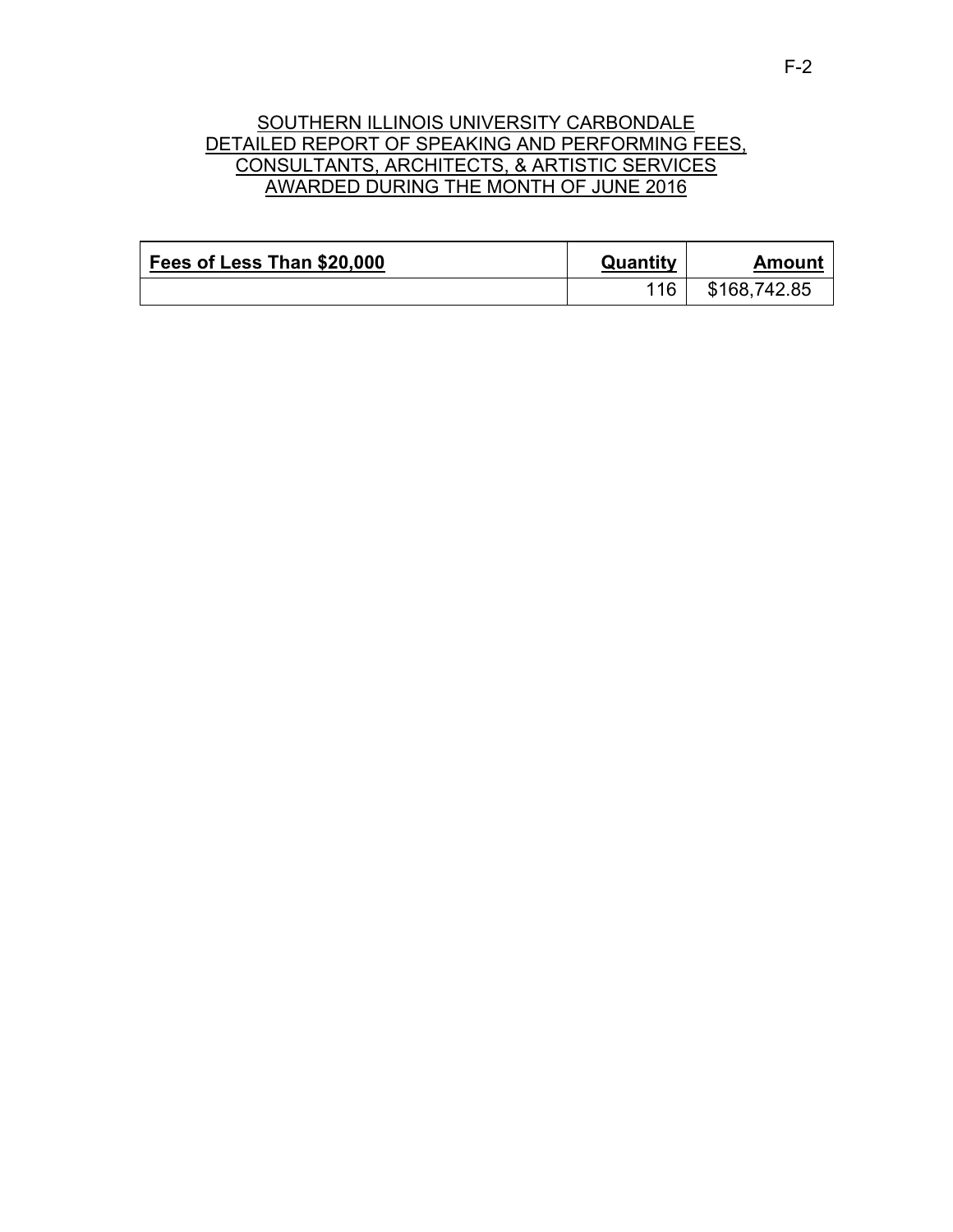#### SOUTHERN ILLINOIS UNIVERSITY CARBONDALE DETAILED REPORT OF PURCHASE ORDERS AND CONTRACTS OF LESS THAN \$100,000 AWARDED DURING THE MONTH OF JUNE 2016

| <b>Transactions Under State Required Bid Limit</b> | Quantity | Amount         |
|----------------------------------------------------|----------|----------------|
|                                                    | 594      | \$1,017,475.33 |

| <b>Funds</b> |                                                              | <b>Orders From The State Required Bid Limit to \$100,000:</b> Service Department                        |               |
|--------------|--------------------------------------------------------------|---------------------------------------------------------------------------------------------------------|---------------|
| <u>No.</u>   | Vendor                                                       | Description                                                                                             | <u>Amount</u> |
| 122859       | <b>SPD Textile &amp;</b><br>Drapery Inc.<br>Indianapolis, IN | Removal and replacement of<br>existing drapery and hardware<br>at Neely Hall.                           | \$80,600.00   |
|              |                                                              | <b>For Plant and Service</b><br><b>Operations for University</b><br>Housing.                            |               |
|              |                                                              | (Formal bids were received<br>from one other vendor.<br>Thirteen vendors did not<br>reply.)             |               |
| 123071       | <b>Metso Minerals</b><br>Industries Inc.<br>Danville, PA     | Replacement trough for the<br>boiler at the power plant.<br><b>For Plant and Service</b><br>Operations. | \$74,665.00   |
|              |                                                              | (Sole Source                                                                                            |               |
|              |                                                              | #200028-8204)                                                                                           |               |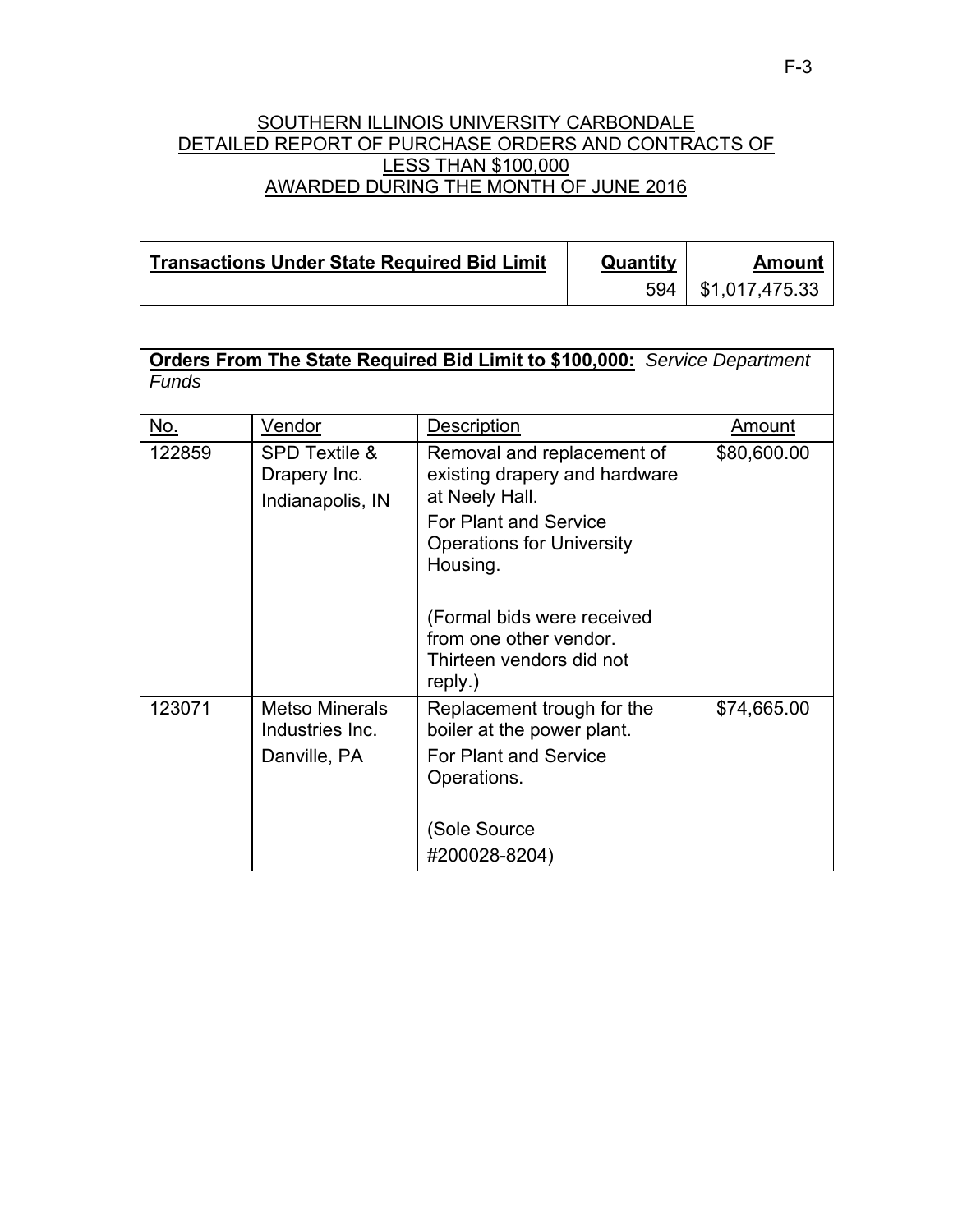## SOUTHERN ILLINOIS UNIVERSITY CARBONDALE DETAILED REPORT OF PURCHASE ORDERS AND CONTRACTS OF \$100,000 AND OVER AWARDED DURING THE MONTH OF JUNE 2016

| Purchase Orders and Contracts of \$100,000 and Over: Service Department |                                        |                                                                                                           |                                 |                |
|-------------------------------------------------------------------------|----------------------------------------|-----------------------------------------------------------------------------------------------------------|---------------------------------|----------------|
| <b>Funds</b>                                                            |                                        |                                                                                                           |                                 |                |
|                                                                         |                                        |                                                                                                           |                                 |                |
| <u>No.</u>                                                              | <u>Vendor</u>                          | Description                                                                                               |                                 | <u>Amount</u>  |
| 122083                                                                  | Keith Martin Inc.<br>Johnston City, IL | maintenance and construction<br>projects for the period of May<br>11, 2016 through September<br>30, 2019. | Electrical work for remodeling, | \$3,975,000.00 |
|                                                                         |                                        | <b>For Plant and Service</b><br>Operations.<br>Requisition approved by a                                  |                                 |                |
|                                                                         |                                        | <b>Board Resolution. (see</b><br>Requisition #200028-8187.)                                               |                                 |                |
|                                                                         |                                        | Quotations Received:                                                                                      |                                 |                |
|                                                                         |                                        | <b>Brown Electric Inc.</b>                                                                                |                                 |                |
|                                                                         |                                        |                                                                                                           | Goreville, IL \$4,173,900.00    |                |
|                                                                         |                                        | <b>Clinton Electric Inc.</b>                                                                              |                                 |                |
|                                                                         |                                        | Ina, IL                                                                                                   | \$4,380,000.00                  |                |
|                                                                         |                                        | (Three vendors did not reply.)                                                                            |                                 |                |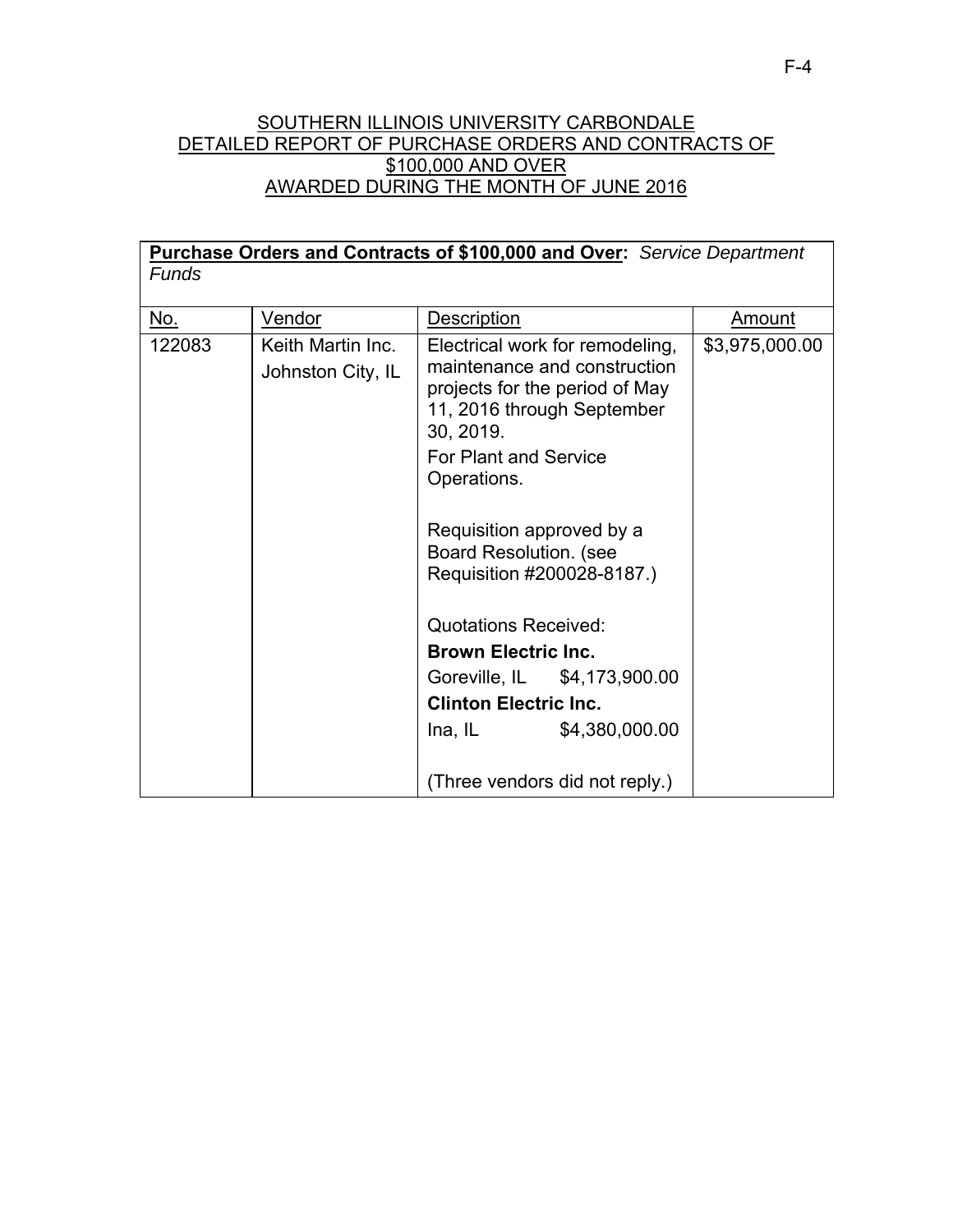# SUMMARY REPORT OF PURCHASE ORDERS AND CONTRACTS AWARDED DURING THE MONTH OF JUNE 2016 SOUTHERN ILLINOIS UNIVERSITY SCHOOL OF MEDICINE

| <b>Section</b>                                            | Quantity      | <b>Amount</b>  |
|-----------------------------------------------------------|---------------|----------------|
| Professional & Artistic Services Less than<br>\$20,000.00 |               | \$57,269.20    |
| Professional & Artistic Services \$20,000.00<br>and Over  | 1             | \$49,000.00    |
| Less than the State Required Bid Limit                    | 37            | \$206,846.76   |
| State Required Bid Limit to \$100,000.00                  | $\mathcal{P}$ | \$157,277.04   |
| Purchase Orders and Contracts of<br>\$100,000.00 and Over | 1             | \$790,287.87   |
| Total                                                     | 48            | \$1,260,680.87 |

THIS REPORT IS ORGANIZED ACCORDING TO FUNDS USED. SEE ATTACHMENT FOR DEFINITION OF FUNDS.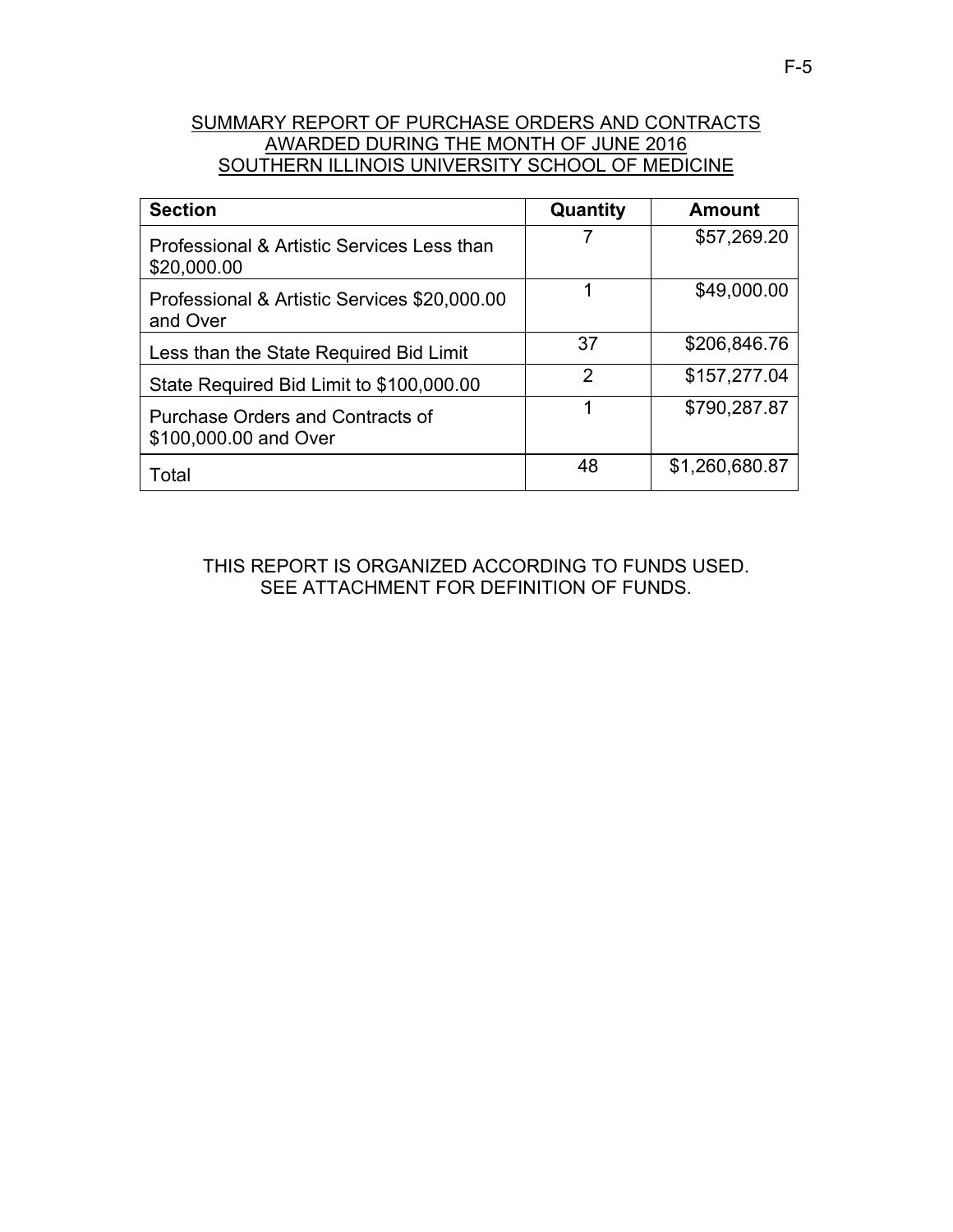### SOUTHERN ILLINOIS UNIVERSITY SCHOOL OF MEDICINE DETAILED REPORT OF SPEAKING AND PERFORMING FEES, CONSULTANTS, ARCHITECTS, & ARTISTIC SERVICES AWARDED DURING THE MONTH OFJUNE 2016

| Fees of Less Than \$20,000 | Quantity | Amount      |
|----------------------------|----------|-------------|
|                            |          | \$57,269.20 |

**Fees of \$20,000 and Over:** *Restricted Funds for General Educational Operations* 

| <u>No.</u> | Vendor                             | Description                                                                                        | Amount      |
|------------|------------------------------------|----------------------------------------------------------------------------------------------------|-------------|
| 122844     | Donald R. Hunt,<br>Springfield, IL | Medical case management<br>retention specialist as outline<br>by IDPH grant through<br>$3/31/17$ . | \$49,000.00 |
|            |                                    | (Exempt from bidding-grant<br>specific.)                                                           |             |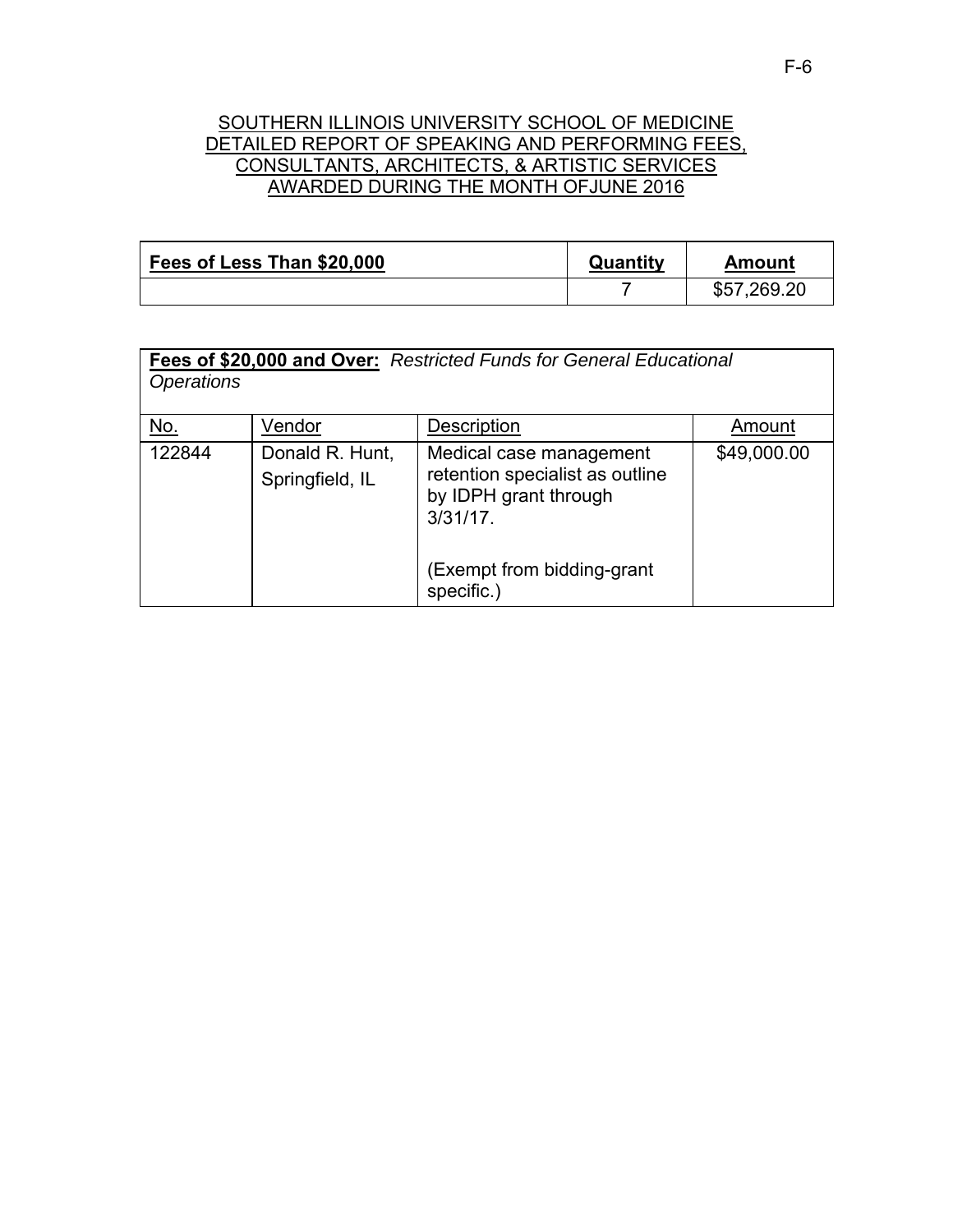## SOUTHERN ILLINOIS UNIVERSITY SCHOOL OF MEDICINE DETAILED REPORT OF PURCHASE ORDERS AND CONTRACTS OF LESS THAN \$100,000 AWARDED DURING THE MONTH OF JUNE 2016

| <b>Transactions Under State Required Bid Limit</b> | Quantity | Amount       |
|----------------------------------------------------|----------|--------------|
|                                                    | -37      | \$206,846.76 |

| <b>Orders From The State Required Bid Limit to \$100,000:</b> State Appropriated |  |
|----------------------------------------------------------------------------------|--|
| and Income Funds for General Educational Operations                              |  |

| <u>No.</u> | Vendor                                                                         | <b>Description</b>                                                                                                       | Amount      |
|------------|--------------------------------------------------------------------------------|--------------------------------------------------------------------------------------------------------------------------|-------------|
| 123100     | <b>SKC</b><br>Communications<br><b>Products LLC</b><br>Shawnee,<br>Mission, KS | RealPresence Clariti and<br>Partner Premier license,<br>quantity of 101 for Telehealth.<br>(Pricing per IPHEC contract.) | \$61,947.10 |

| <b>Orders From The State Required Bid Limit to \$100,000:</b> Non-Appropriated<br><b>Funds for General Educational Operations</b> |                                                 |                                                                                     |             |
|-----------------------------------------------------------------------------------------------------------------------------------|-------------------------------------------------|-------------------------------------------------------------------------------------|-------------|
| <u>No.</u>                                                                                                                        | Vendor                                          | Description                                                                         | Amount      |
| 122818                                                                                                                            | Kruger<br>International Inc.,<br>Green bay, WI. | Furniture per 1SLE1303 for<br>clinic expansion at 520 N 4th<br>Street, Springfield. | \$95,279.94 |
|                                                                                                                                   |                                                 | Approved by Board in session<br>on 5/5/16.<br>(Pricing per IPHEC contract.)         |             |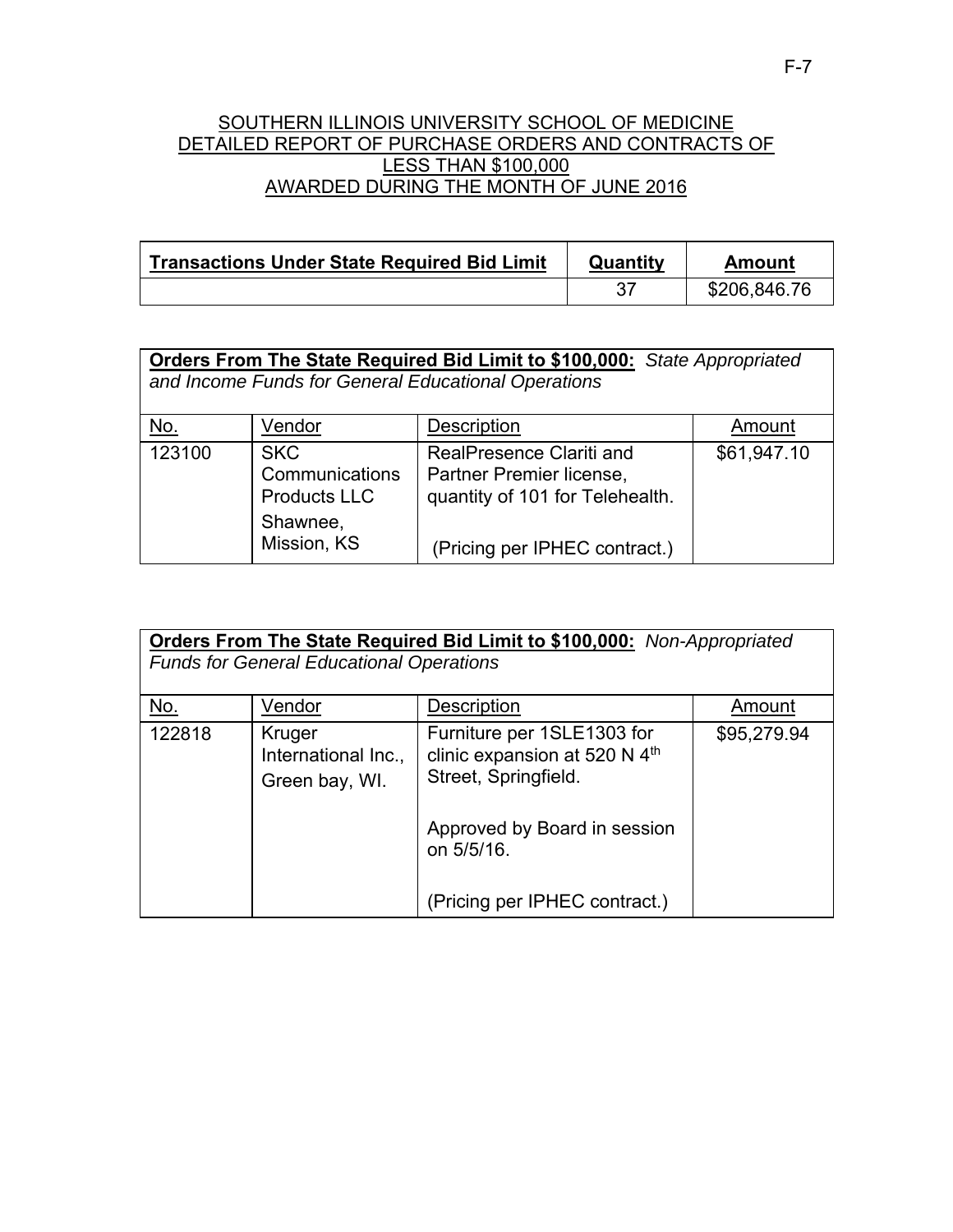## SOUTHERN ILLINOIS UNIVERSITY SCHOOL OF MEDICINE DETAILED REPORT OF PURCHASE ORDERS AND CONTRACTS OF \$100,000 AND OVER AWARDED DURING THE MONTH OF JUNE 2016

| Purchase Orders and Contracts of \$100,000 and Over: Non-Appropriated<br><b>Funds for General Educational Operations</b> |                                              |                                                                                                                                                                        |              |
|--------------------------------------------------------------------------------------------------------------------------|----------------------------------------------|------------------------------------------------------------------------------------------------------------------------------------------------------------------------|--------------|
| No.                                                                                                                      | Vendor                                       | <b>Description</b>                                                                                                                                                     | Amount       |
| 122691                                                                                                                   | Dekroyft-Metz<br>Company Inc.,<br>Peoria, IL | Clinical equipment and<br>furniture per IFB8108 for clinic<br>expansion at 520 N 4 <sup>th</sup> Street,<br>Springfield.<br>Approved by Board in session<br>on 5/5/16. | \$790,289.87 |
|                                                                                                                          |                                              | (Formal bids received from<br>eight (8) vendors, zero (0)<br>firm(s) submitted a no bid, two<br>(2) firm(s) did not meet<br>specifications.)                           |              |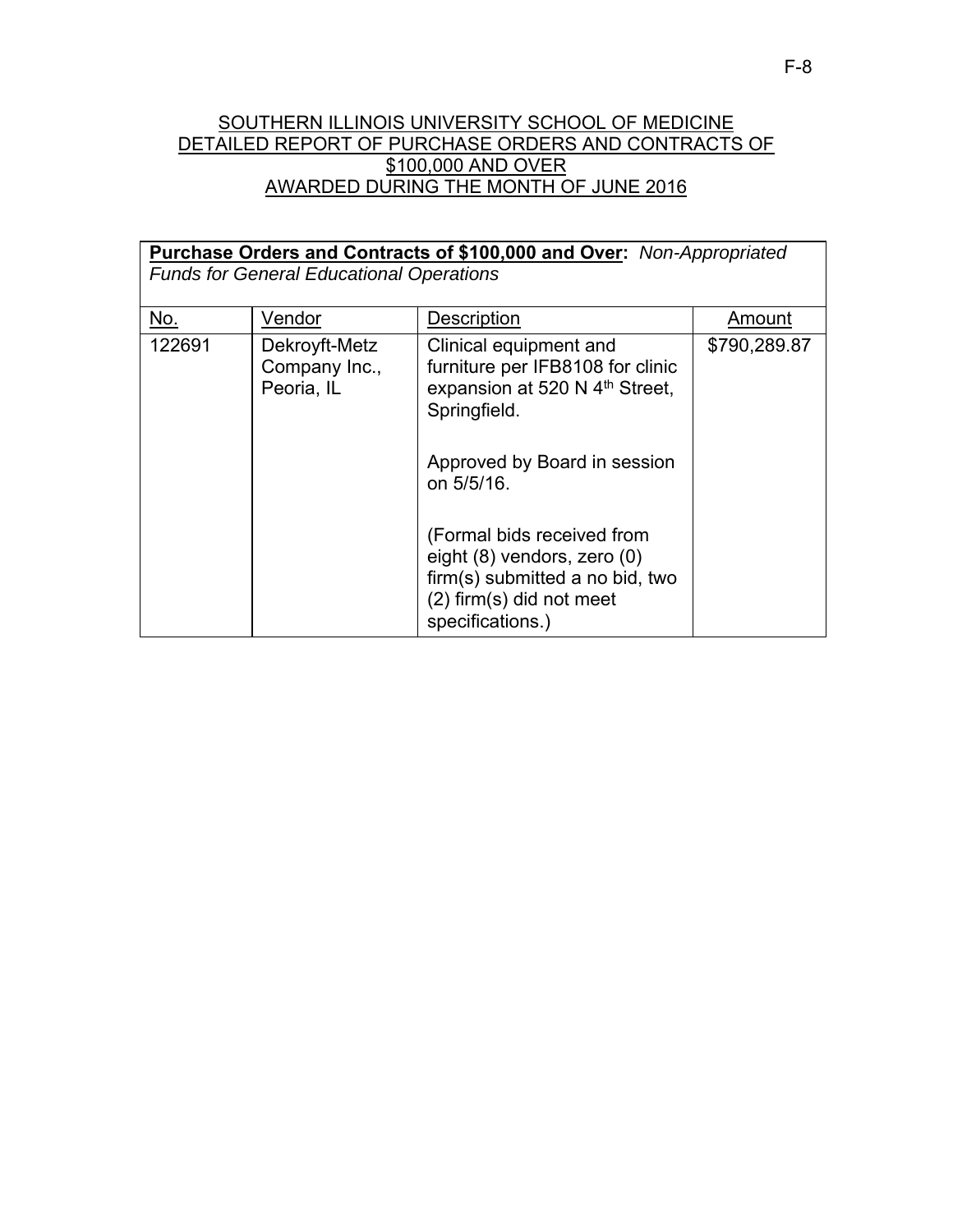# SUMMARY REPORT OF PURCHASE ORDERS AND CONTRACTS AWARDED DURING THE MONTH OF JULY 2016 SOUTHERN ILLINOIS UNIVERSITY CARBONDALE

| <b>Section</b>                                            | Quantity | <b>Amount</b>   |
|-----------------------------------------------------------|----------|-----------------|
| Professional & Artistic Services Less than<br>\$20,000.00 | 361      | \$407,696.52    |
| Professional & Artistic Services \$20,000.00<br>and Over  | 8        | \$1,889,000.00  |
| Less than the State Required Bid Limit                    | 1,028    | \$5,913,770.93  |
| State Required Bid Limit to \$100,000.00                  | 20       | \$1,537,826.62  |
| \$100,000.00 and Over                                     | 30       | \$37,693,862.14 |
| Total                                                     | 1,447    | \$47,442,156.21 |

THIS REPORT IS ORGANIZED ACCORDING TO FUNDS USED. SEE ATTACHMENT FOR DEFINITION OF FUNDS.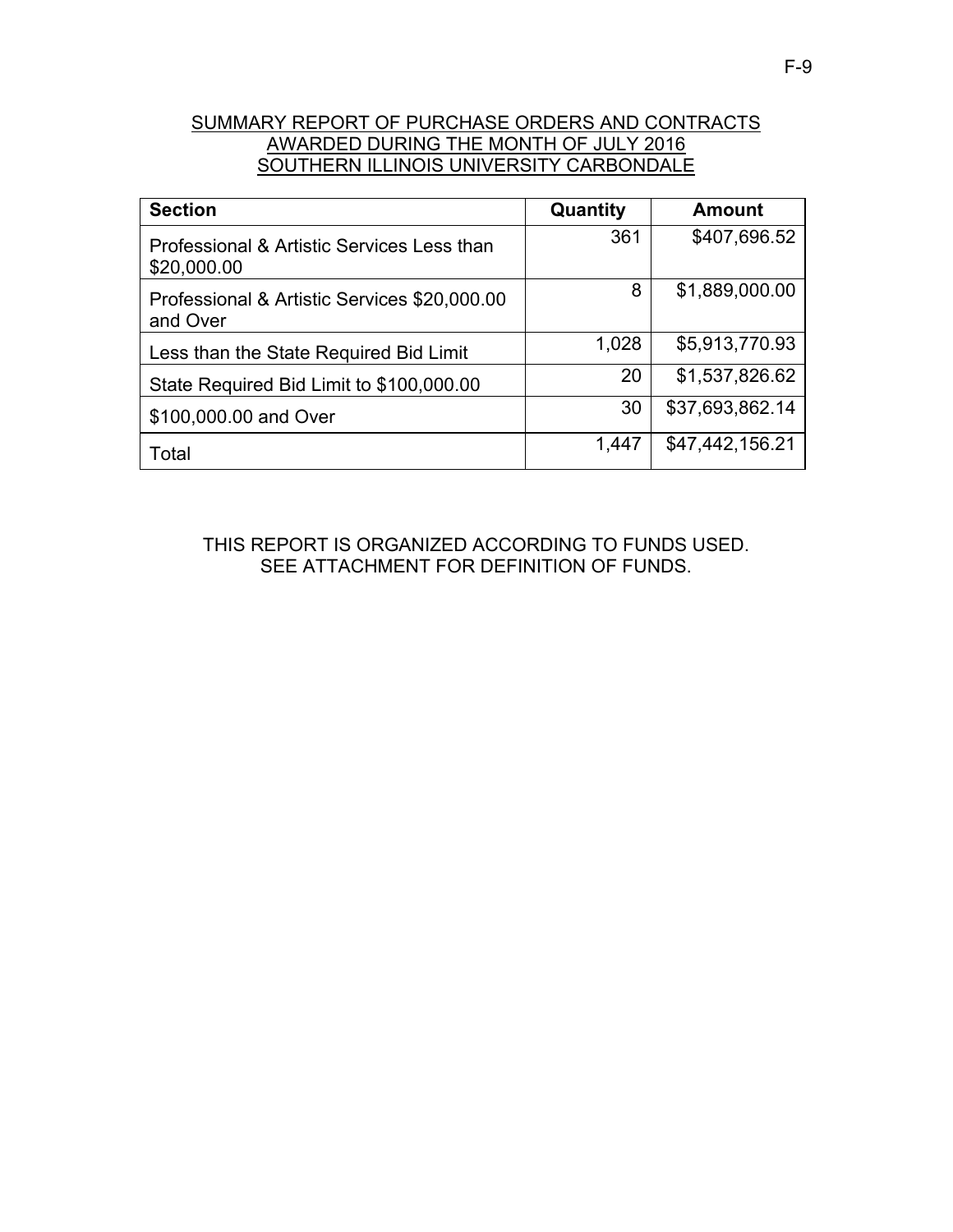## SOUTHERN ILLINOIS UNIVERSITY CARBONDALE DETAILED REPORT OF SPEAKING AND PERFORMING FEES, CONSULTANTS, ARCHITECTS, & ARTISTIC SERVICES AWARDED DURING THE MONTH OF JULY 2016

| Fees of Less Than \$20,000 | Quantity | Amount       |
|----------------------------|----------|--------------|
|                            | 361      | \$407,696.52 |

| Fees of \$20,000 and Over: Service Department Funds |                                                                          |                                                                                                                                                                                                                                                                                                                                   |              |
|-----------------------------------------------------|--------------------------------------------------------------------------|-----------------------------------------------------------------------------------------------------------------------------------------------------------------------------------------------------------------------------------------------------------------------------------------------------------------------------------|--------------|
| <u>No.</u>                                          | Vendor                                                                   | Description                                                                                                                                                                                                                                                                                                                       | Amount       |
| 122652                                              | Eggemeyer<br><b>Associates</b><br>Architects Inc.<br>Herrin, IL          | Professional architectural,<br>asbestos and structural<br>consulting services for the<br>period of July 1, 2016 through<br>June 30, 2017.<br><b>For Plant and Service</b><br>Operations.<br>Requisition approved by a<br><b>Board Resolution. (see</b><br>Requisition #200028-7730.)<br>(Quality Based Selection                  | \$300,000.00 |
| 122657                                              | Eric Spencer<br><b>DBA Spencer</b><br><b>Architects</b><br>Nashville, IL | Process)<br>Professional architectural,<br>asbestos and structural<br>consulting services for the<br>period of July 1, 2016 through<br>June 30, 2017.<br><b>For Plant and Service</b><br>Operations.<br>Requisition approved by a<br>Board Resolution. (see<br>Requisition #200028-7731.)<br>(Quality Based Selection<br>Process) | \$300,000.00 |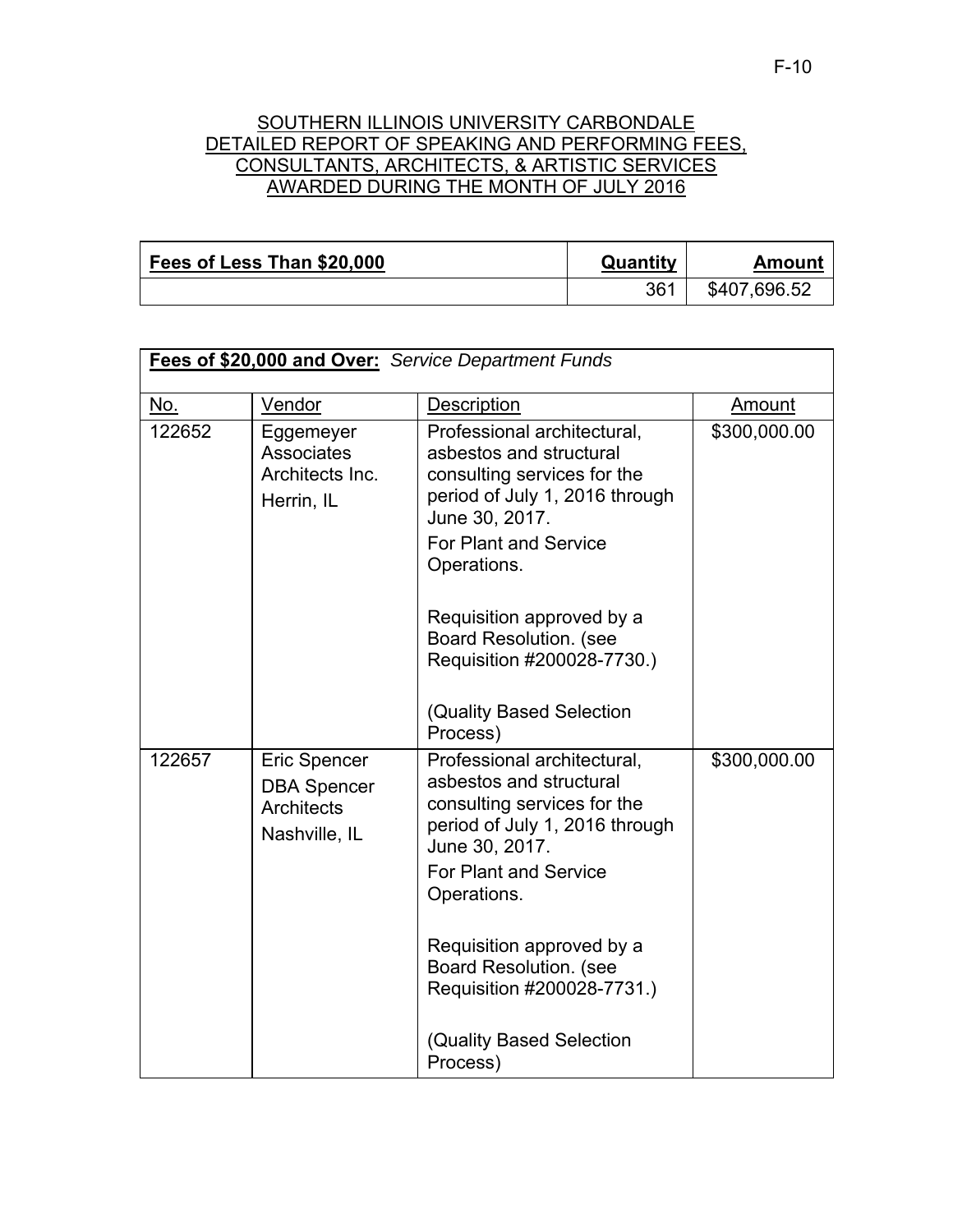| Fees of \$20,000 and Over: Service Department Funds |                                                                 |                                                                                                                                                                                                                       |              |
|-----------------------------------------------------|-----------------------------------------------------------------|-----------------------------------------------------------------------------------------------------------------------------------------------------------------------------------------------------------------------|--------------|
| No.                                                 | Vendor                                                          | Description                                                                                                                                                                                                           | Amount       |
| 122662                                              | White &<br>Borgognoni<br><b>Architects PC</b><br>Carbondale, IL | Professional architectural,<br>asbestos and structural<br>consulting services for the<br>period of July 1, 2016 through<br>June 30, 2017.<br><b>For Plant and Service</b><br>Operations.<br>Requisition approved by a | \$300,000.00 |
|                                                     |                                                                 | <b>Board Resolution. (see</b><br>Requisition #200028-7732.)<br>(Quality Based Selection<br>Process)                                                                                                                   |              |
| 122697                                              | <b>BRIC Partnership</b><br><b>LLC</b><br>Belleville, IL         | Professional electrical and<br>mechanical consulting<br>services for the period of July<br>1, 2016 through June 30,<br>2017.<br><b>For Plant and Service</b><br>Operations.                                           | \$300,000.00 |
|                                                     |                                                                 | Requisition approved by a<br>Board Resolution. (see<br>Requisition #200028-7733.)<br>(Quality Based Selection<br>Process)                                                                                             |              |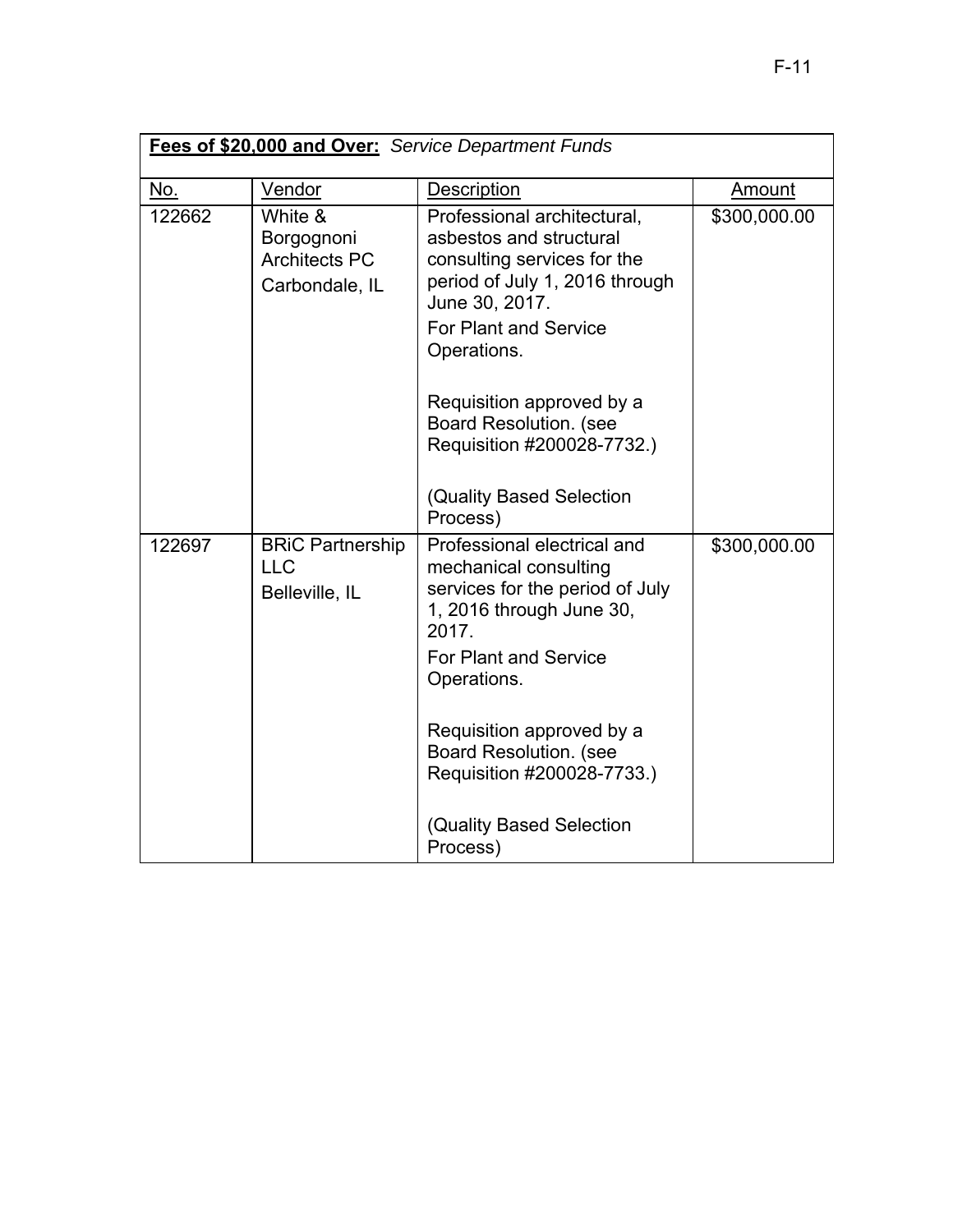| Fees of \$20,000 and Over: Service Department Funds |                                                                                  |                                                                                                                                                                                                                                                                                                   |               |
|-----------------------------------------------------|----------------------------------------------------------------------------------|---------------------------------------------------------------------------------------------------------------------------------------------------------------------------------------------------------------------------------------------------------------------------------------------------|---------------|
| <u>No.</u>                                          | Vendor                                                                           | Description                                                                                                                                                                                                                                                                                       | <b>Amount</b> |
| 122699                                              | <b>KJWW PC</b><br><b>DBA KJWW</b><br>Engineering<br>Consultants<br>St. Louis, MO | Professional electrical and<br>mechanical consulting<br>services for the period of July<br>1, 2016 through June 30,<br>2017.<br><b>For Plant and Service</b><br>Operations.                                                                                                                       | \$300,000.00  |
|                                                     |                                                                                  | Requisition approved by a<br><b>Board Resolution. (see</b><br>Requisition #200028-7734.)<br>(Quality Based Selection<br>Process)                                                                                                                                                                  |               |
| 122700                                              | Marcum<br><b>Engineering LLC</b><br>Marion, IL                                   | Professional electrical and<br>mechanical consulting<br>services for the period of July<br>1, 2016 through June 30,<br>2017.<br>For Plant and Service<br>Operations.<br>Requisition approved by a<br>Board Resolution. (see<br>Requisition #200028-7735.)<br>(Quality Based Selection<br>Process) | \$300,000.00  |
| 122715                                              | Marsh USA Inc.<br>Chicago, IL                                                    | Broker fees for the period of<br>July 1, 2016 through June 30,<br>2017.<br><b>For University Risk</b><br>Management.<br>(Pricing per IPHEC Contract)                                                                                                                                              | \$40,000.00   |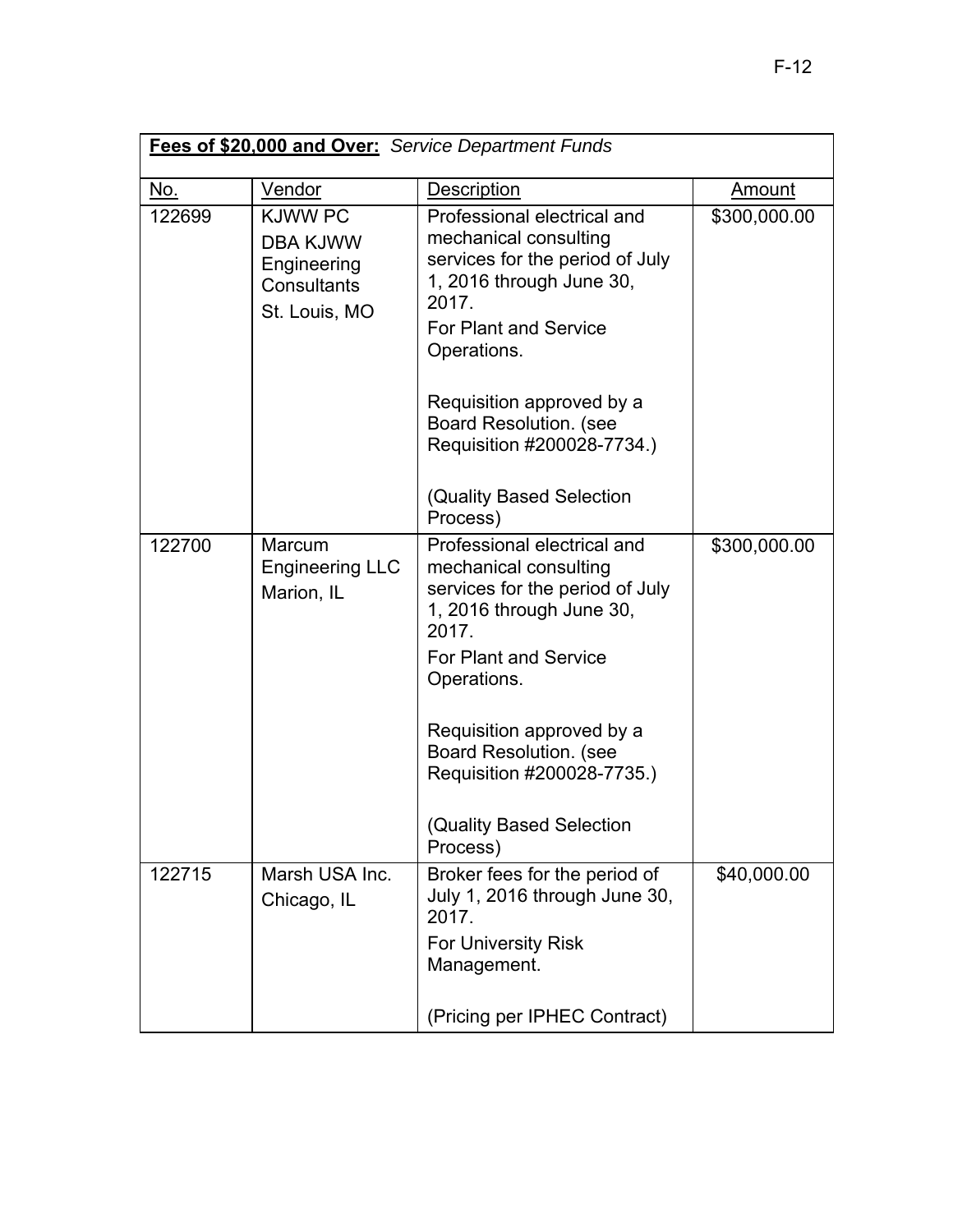| Fees of \$20,000 and Over: Non-Appropriated Funds for General Educational |                                                        |                                                                                                                                                                                |             |
|---------------------------------------------------------------------------|--------------------------------------------------------|--------------------------------------------------------------------------------------------------------------------------------------------------------------------------------|-------------|
| <i><b>Operations</b></i>                                                  |                                                        |                                                                                                                                                                                |             |
| No.                                                                       | Vendor                                                 | Description                                                                                                                                                                    | Amount      |
| 122061                                                                    | Mercer Health &<br><b>Benefits LLC</b><br>New York, NY | Consulting and administration<br>fees for the Affordable Care<br>Act GAP Insurance Plan for<br>the period of May 9, 2016<br>through December 31, 2016.<br>For Human Resources. | \$49,000.00 |
|                                                                           |                                                        | (Pricing per IPHEC Contract)                                                                                                                                                   |             |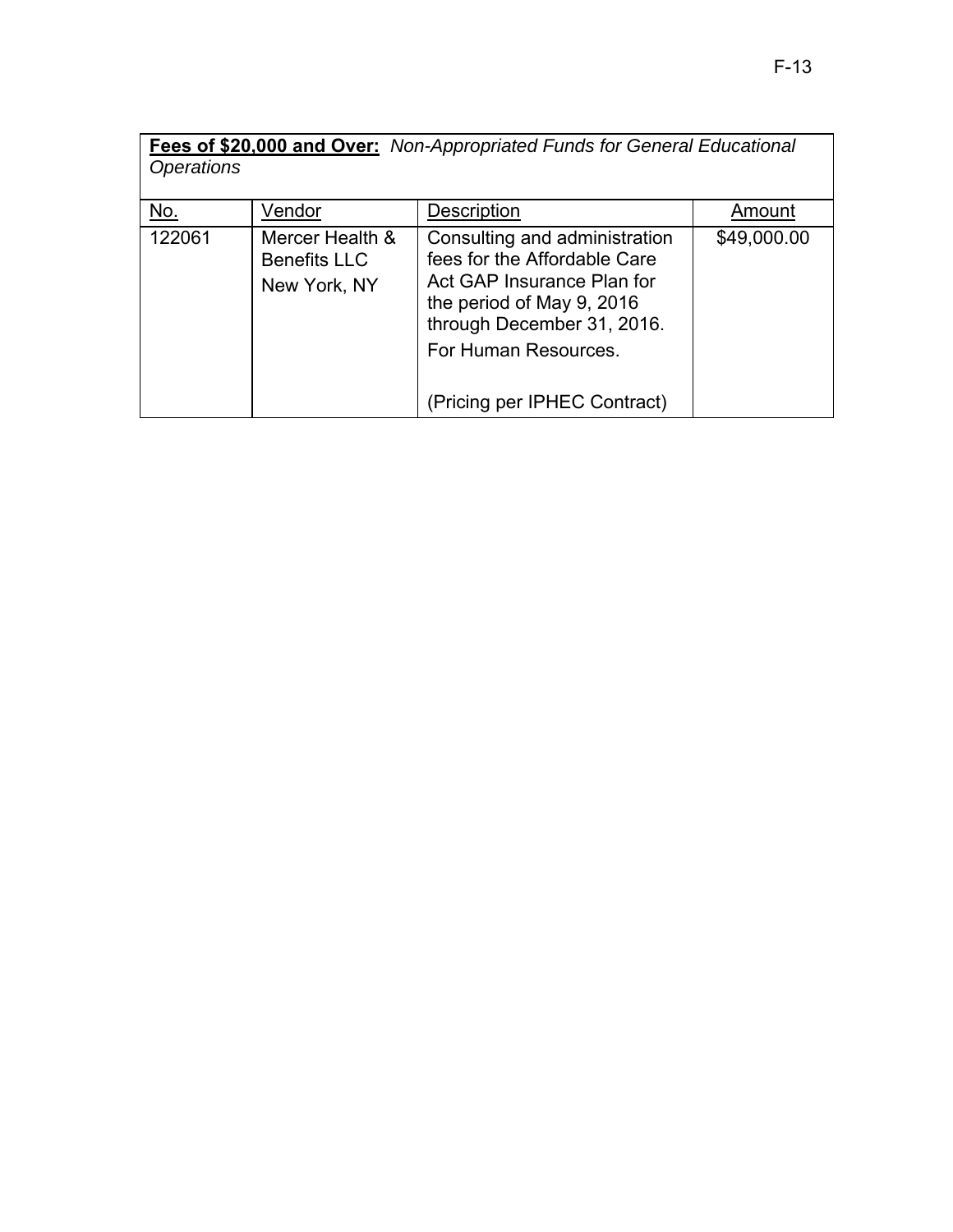#### SOUTHERN ILLINOIS UNIVERSITY CARBONDALE DETAILED REPORT OF PURCHASE ORDERS AND CONTRACTS OF LESS THAN \$100,000 AWARDED DURING THE MONTH OF JULY 2016

| <b>Transactions Under State Required Bid Limit</b> | Quantity | Amount         |
|----------------------------------------------------|----------|----------------|
|                                                    | 1.028 L  | \$5,913,770.93 |

| <b>Orders From The State Required Bid Limit to \$100,000:</b> State Appropriated<br>and Income Funds for General Educational Operations |                                                                                                 |                                                                                                             |             |
|-----------------------------------------------------------------------------------------------------------------------------------------|-------------------------------------------------------------------------------------------------|-------------------------------------------------------------------------------------------------------------|-------------|
| <u>No.</u>                                                                                                                              | Vendor                                                                                          | Description                                                                                                 | Amount      |
| 122970                                                                                                                                  | American<br><b>Chemical Society</b><br><b>DBA Chemical</b><br>Abstracts Service<br>Columbus, OH | Online library services for the<br>period of July 1, 2016 through<br>June 30, 2017.<br>For Library Affairs. | \$61,950.00 |
|                                                                                                                                         |                                                                                                 | (Pricing per IPHEC Contract)                                                                                |             |
| 123173                                                                                                                                  | <b>ProQuest LLC</b><br>Chicago, IL                                                              | Online library services for the<br>period of July 1, 2016 through<br>June 30, 2017.<br>For Library Affairs. | \$95,500.00 |
|                                                                                                                                         |                                                                                                 | (Pricing per IPHEC Contract)                                                                                |             |

| <b>Orders From The State Required Bid Limit to \$100,000:</b> Service Department |                                     |                                                                                                                            |             |
|----------------------------------------------------------------------------------|-------------------------------------|----------------------------------------------------------------------------------------------------------------------------|-------------|
| <b>Funds</b>                                                                     |                                     |                                                                                                                            |             |
|                                                                                  |                                     |                                                                                                                            |             |
| No.                                                                              | Vendor                              | Description                                                                                                                | Amount      |
| 121320                                                                           | AT&T<br>Corporation<br>New York, NY | Long distance telephone<br>service for the period of July 1,<br>2016 through June 30, 2018.<br>For Information Technology. | \$90,000.00 |
|                                                                                  |                                     | (Pricing per CMS Contract)                                                                                                 |             |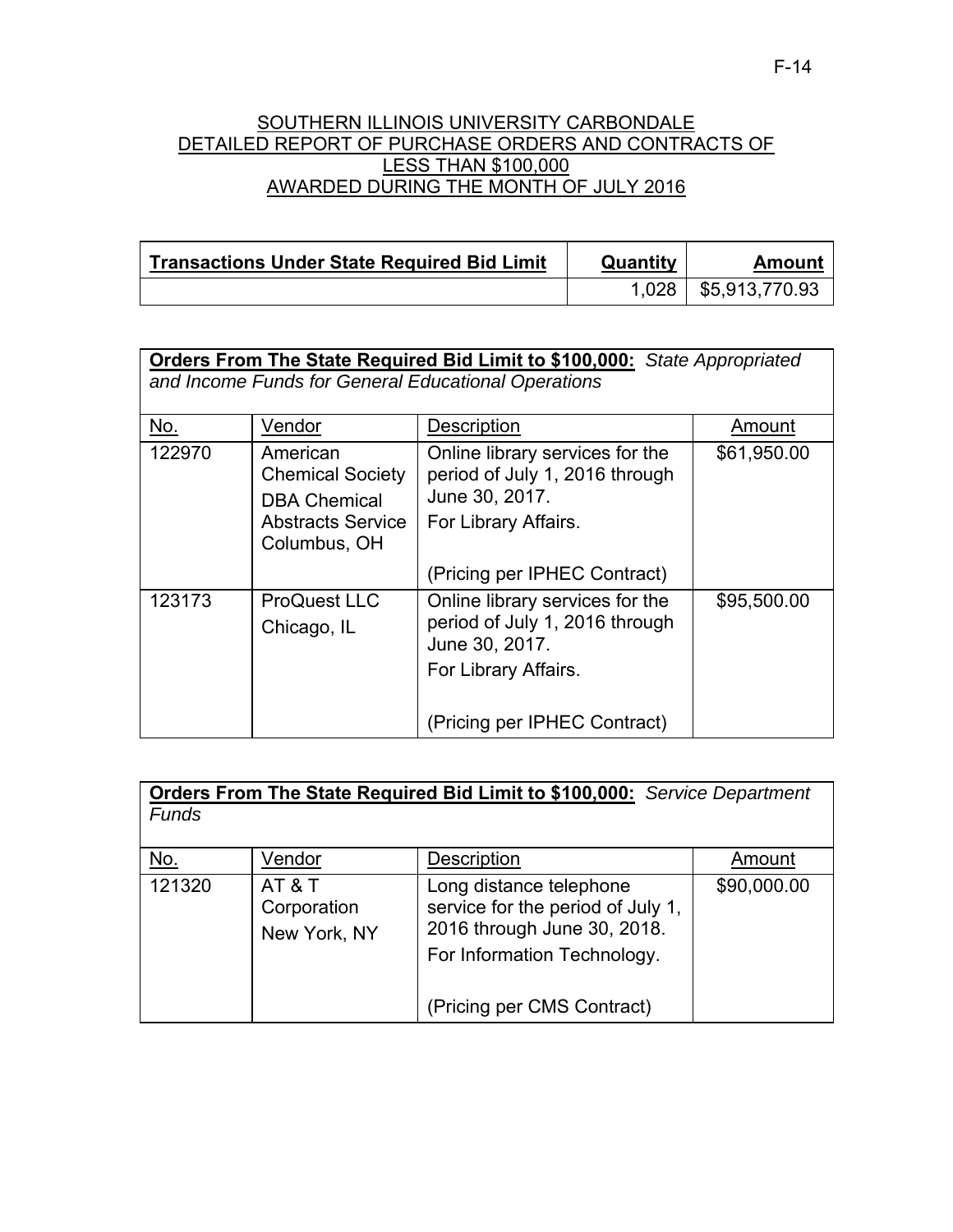| <b>Orders From The State Required Bid Limit to \$100,000:</b> Service Department |                                                                        |                                                                                                                                                                                                                                                                                                 |             |
|----------------------------------------------------------------------------------|------------------------------------------------------------------------|-------------------------------------------------------------------------------------------------------------------------------------------------------------------------------------------------------------------------------------------------------------------------------------------------|-------------|
| <b>Funds</b>                                                                     |                                                                        |                                                                                                                                                                                                                                                                                                 |             |
| No.                                                                              | Vendor                                                                 | Description                                                                                                                                                                                                                                                                                     | Amount      |
| 122147                                                                           | <b>StonCor Group</b><br>Inc.<br><b>DBA Stonhard</b><br>Maple Shade, NJ | Labor, material and equipment<br>for floor, wall and lining coating<br>systems and related specialty<br>work associated with<br>construction, repair and<br>maintenance projects for the<br>period of July 1, 2016 through<br>June 30, 2017.<br><b>For Plant and Service</b><br>Operations.     | \$78,000.00 |
|                                                                                  |                                                                        | (Exempt from Bidding - Under<br><b>Construction Small Purchase</b><br>Maximum<br>#200028-8467)                                                                                                                                                                                                  |             |
| 122149                                                                           | <b>Kiefer Specialty</b><br>Flooring Inc.<br>Lindenhurst, IL            | Labor, material and equipment<br>for floor systems and related<br>specialty work associated with<br>construction, repair and<br>maintenance projects for the<br>period of July 1, 2016 through<br>June 30, 2017.<br><b>For Plant and Service</b><br>Operations.<br>(Exempt from Bidding - Under | \$78,000.00 |
|                                                                                  |                                                                        | <b>Construction Small Purchase</b><br>Maximum<br>#200028-8468)                                                                                                                                                                                                                                  |             |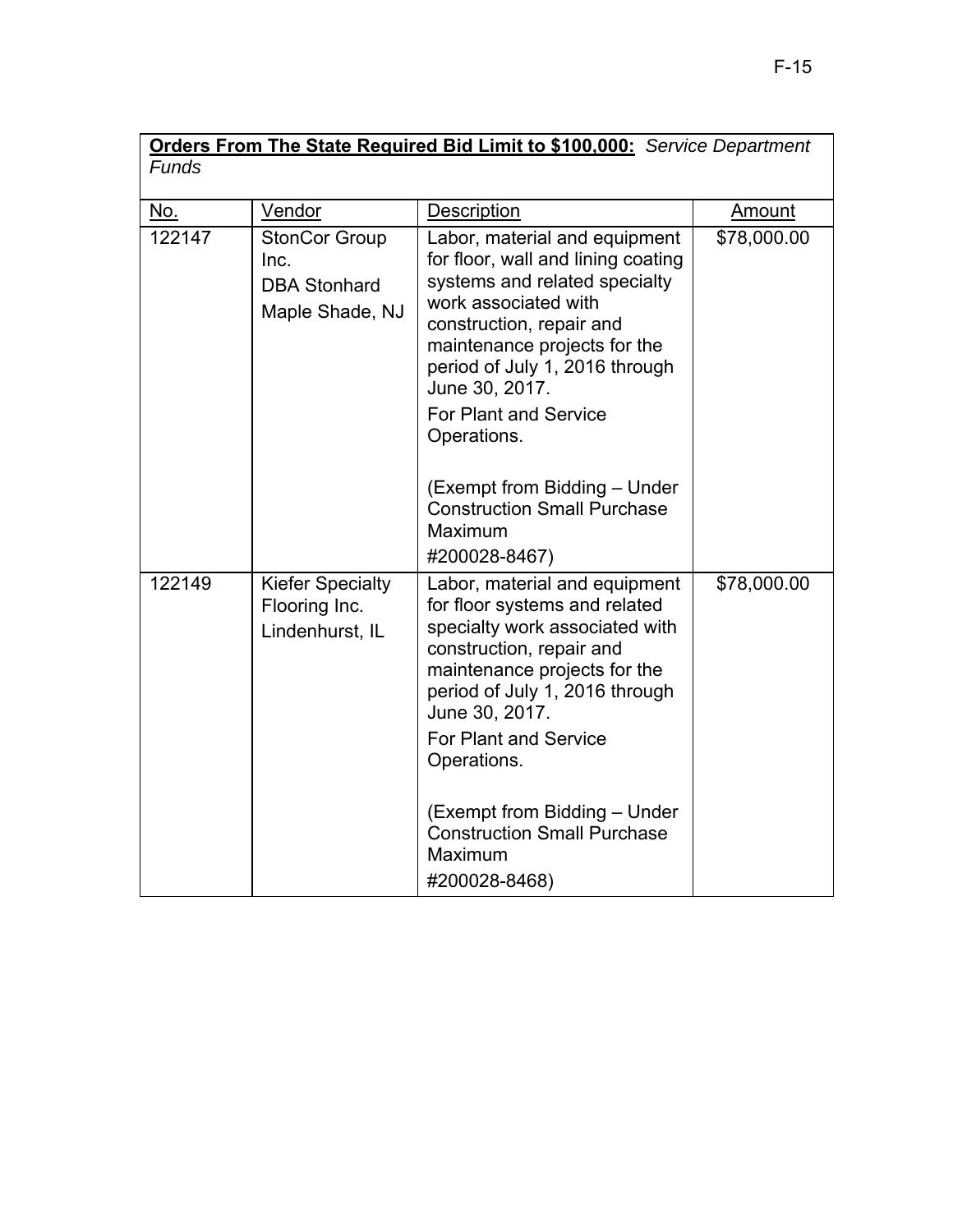| <b>Orders From The State Required Bid Limit to \$100,000:</b> Service Department |                                                           |                                                                                                                                                                                                                                           |             |  |
|----------------------------------------------------------------------------------|-----------------------------------------------------------|-------------------------------------------------------------------------------------------------------------------------------------------------------------------------------------------------------------------------------------------|-------------|--|
| Funds                                                                            |                                                           |                                                                                                                                                                                                                                           |             |  |
| <u>No.</u>                                                                       | Vendor                                                    | Description                                                                                                                                                                                                                               | Amount      |  |
| 122175                                                                           | L & P Carpet Inc.<br>Anna, IL                             | Floor coverings and related<br>specialty work associated with<br>construction, repair and<br>maintenance projects for the<br>period of July 1, 2016 through<br>June 30, 2017.<br><b>For Plant and Service</b><br>Operations.              | \$78,000.00 |  |
|                                                                                  |                                                           | (Exempt from Bidding – Under<br><b>Construction Small Purchase</b><br>Maximum<br>#200028-8167)                                                                                                                                            |             |  |
| 122717                                                                           | Marsh USA Inc.<br>Chicago, IL                             | Aircraft hull and airport<br>premises liability coverage for<br>the period for July 1, 2016<br>through June 30, 2017.<br><b>For University Risk</b><br>Management.<br>(Pricing per IPHEC Contract)                                        | \$98,000.00 |  |
| 122994                                                                           | <b>Universal Glass</b><br>& Carpet Inc.<br>Carbondale, IL | Glass repair and replacement<br>for the period of July 1, 2016<br>through June 30, 2017.<br><b>For Plant and Service</b><br>Operations.<br>(Exempt from Bidding - Under<br><b>Construction Small Purchase</b><br>Maximum<br>#200028-0631) | \$75,000.00 |  |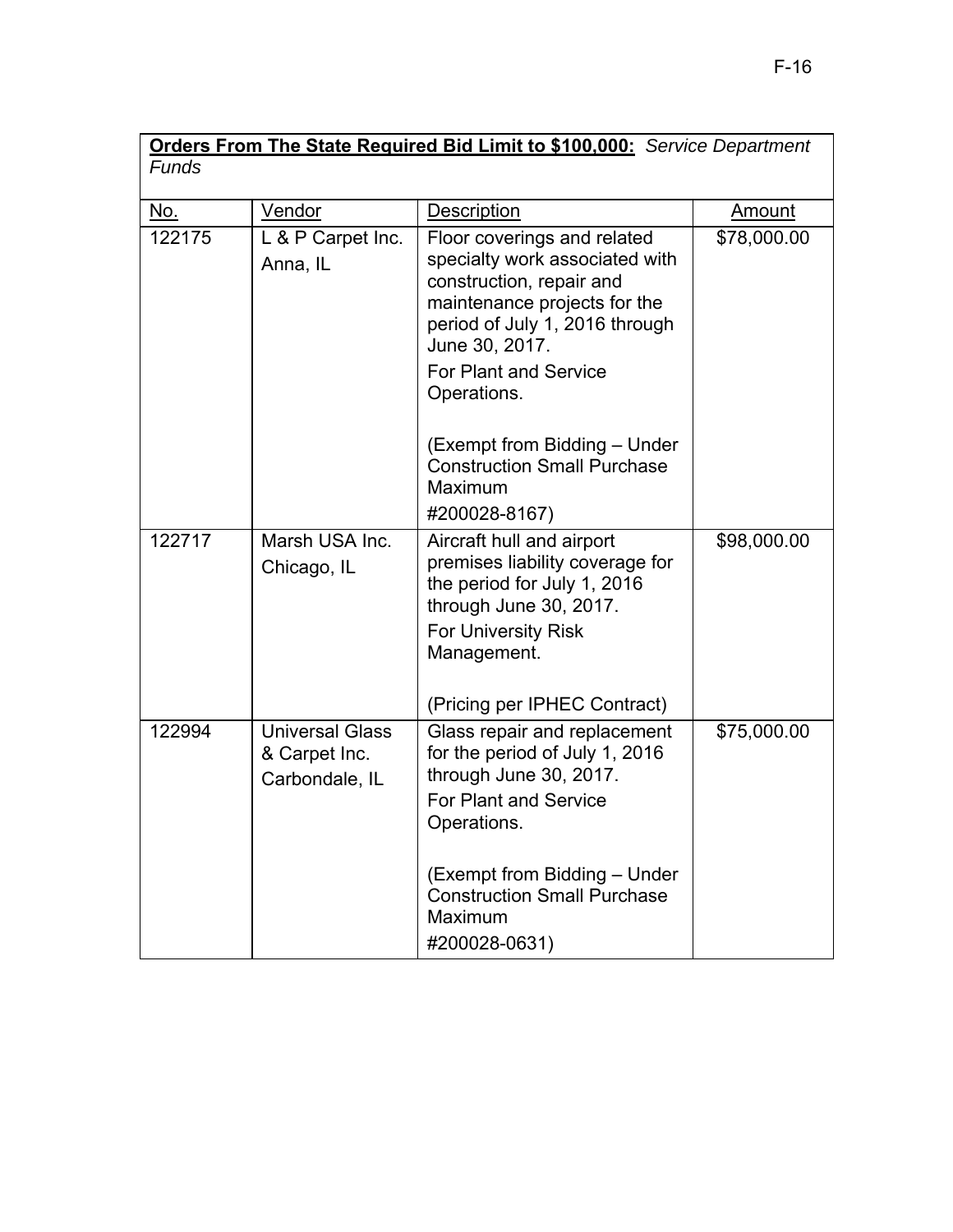| Orders From The State Required Bid Limit to \$100,000: Service Department |                                                     |                                                                                                                                                                                                                                                                         |             |
|---------------------------------------------------------------------------|-----------------------------------------------------|-------------------------------------------------------------------------------------------------------------------------------------------------------------------------------------------------------------------------------------------------------------------------|-------------|
| <b>Funds</b>                                                              |                                                     |                                                                                                                                                                                                                                                                         |             |
| <u>No.</u>                                                                | Vendor                                              | <b>Description</b>                                                                                                                                                                                                                                                      | Amount      |
| 122997                                                                    | Southern Illinois<br>Glass Inc.<br>Mount Vernon, IL | Glass repair and replacement<br>for the period of July 1, 2016<br>through June 30, 2017.<br>For Plant and Service<br>Operations.                                                                                                                                        | \$77,000.00 |
|                                                                           |                                                     | (Exempt from Bidding - Under<br><b>Construction Small Purchase</b><br>Maximum<br>#200028-0640)                                                                                                                                                                          |             |
| 123032                                                                    | S I Flooring<br>Corporation<br>Carbondale, IL       | Flooring installation for various<br>construction projects for the<br>period of July 1, 2016 through<br>June 30, 2017.<br><b>For Plant and Service</b><br>Operations.<br>(Exempt from Bidding – Under<br><b>Construction Small Purchase</b><br>Maximum<br>#200028-8202) | \$78,300.00 |
| 123055                                                                    | A & K Specialty<br>Contractors Inc.<br>Marion, IL   | Drywall and associated<br>specialty work for the period of<br>July 1, 2016 through June 30,<br>2017.<br><b>For Plant and Service</b><br>Operations.<br>(Exempt from Bidding - Under<br><b>Construction Small Purchase</b><br>Maximum<br>#200028-7974)                   | \$78,000.00 |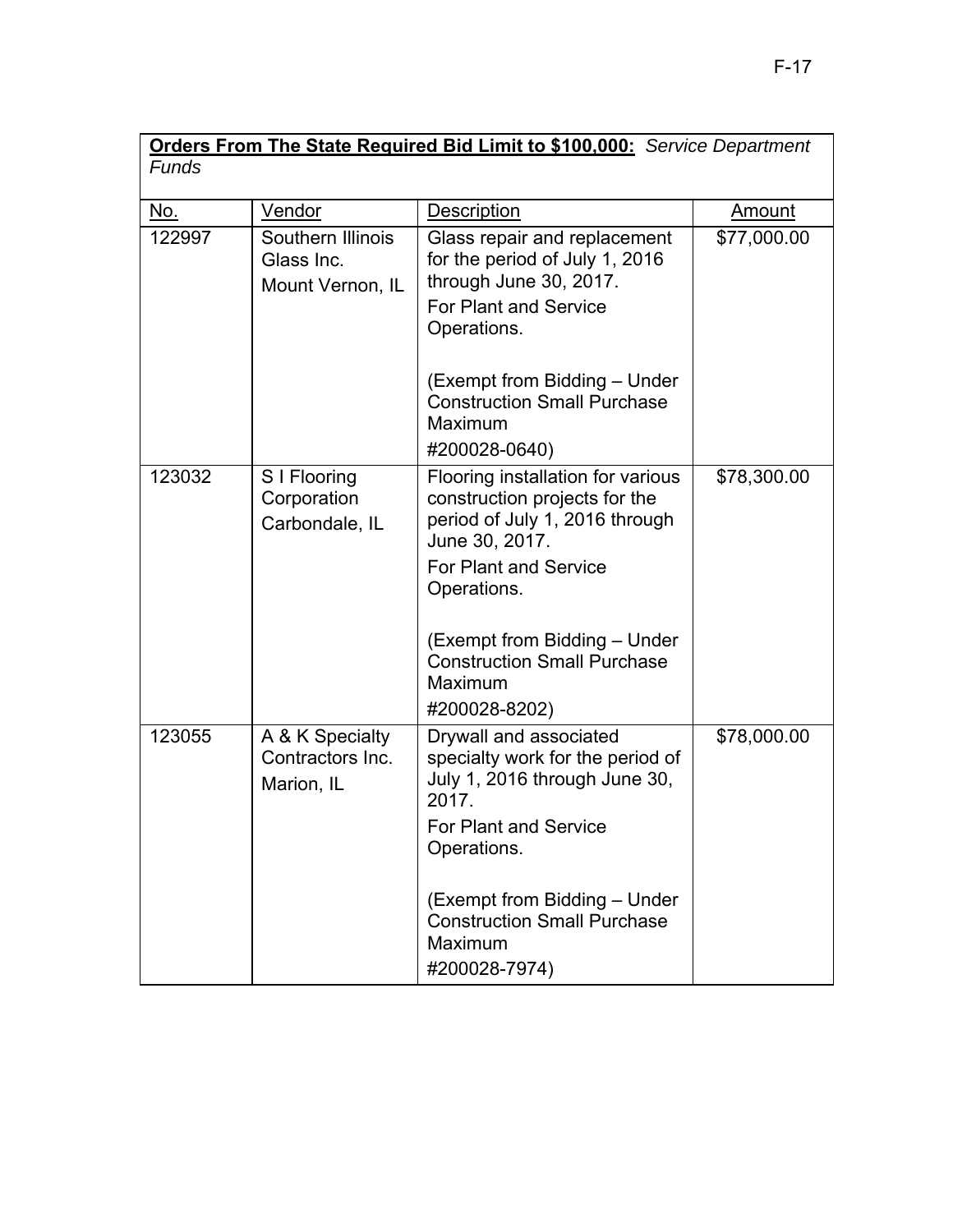| <b>Orders From The State Required Bid Limit to \$100,000:</b> Service Department |                                                                              |                                                                                                                                                                                                                                                                                     |             |
|----------------------------------------------------------------------------------|------------------------------------------------------------------------------|-------------------------------------------------------------------------------------------------------------------------------------------------------------------------------------------------------------------------------------------------------------------------------------|-------------|
| <b>Funds</b>                                                                     |                                                                              |                                                                                                                                                                                                                                                                                     |             |
| <u>No.</u>                                                                       | Vendor                                                                       | Description                                                                                                                                                                                                                                                                         | Amount      |
| 123061                                                                           | J & L Robinson<br>Development &<br>Construction<br>Company<br>Carbondale, IL | Labor, material and equipment<br>for crane work associated with<br>construction, repair and<br>maintenance projects for the<br>period of July 1, 2016 through<br>June 30, 2017.<br>For Plant and Service<br>Operations.                                                             | \$78,000.00 |
|                                                                                  |                                                                              | (Exempt from Bidding - Under<br><b>Construction Small Purchase</b><br>Maximum<br>#200028-8148)                                                                                                                                                                                      |             |
| 123064                                                                           | Iron Eagle<br><b>Welding &amp; Tool</b><br>Company Inc.<br>Creal Springs, IL | Iron and specialty work<br>associated with construction,<br>repair and maintenance<br>projects for the period of July<br>1, 2016 through June 30,<br>2017.<br>For Plant and Service<br>Operations.<br>(Exempt from Bidding - Under<br><b>Construction Small Purchase</b><br>Maximum | \$78,000.00 |
|                                                                                  |                                                                              | #200028-8199)                                                                                                                                                                                                                                                                       |             |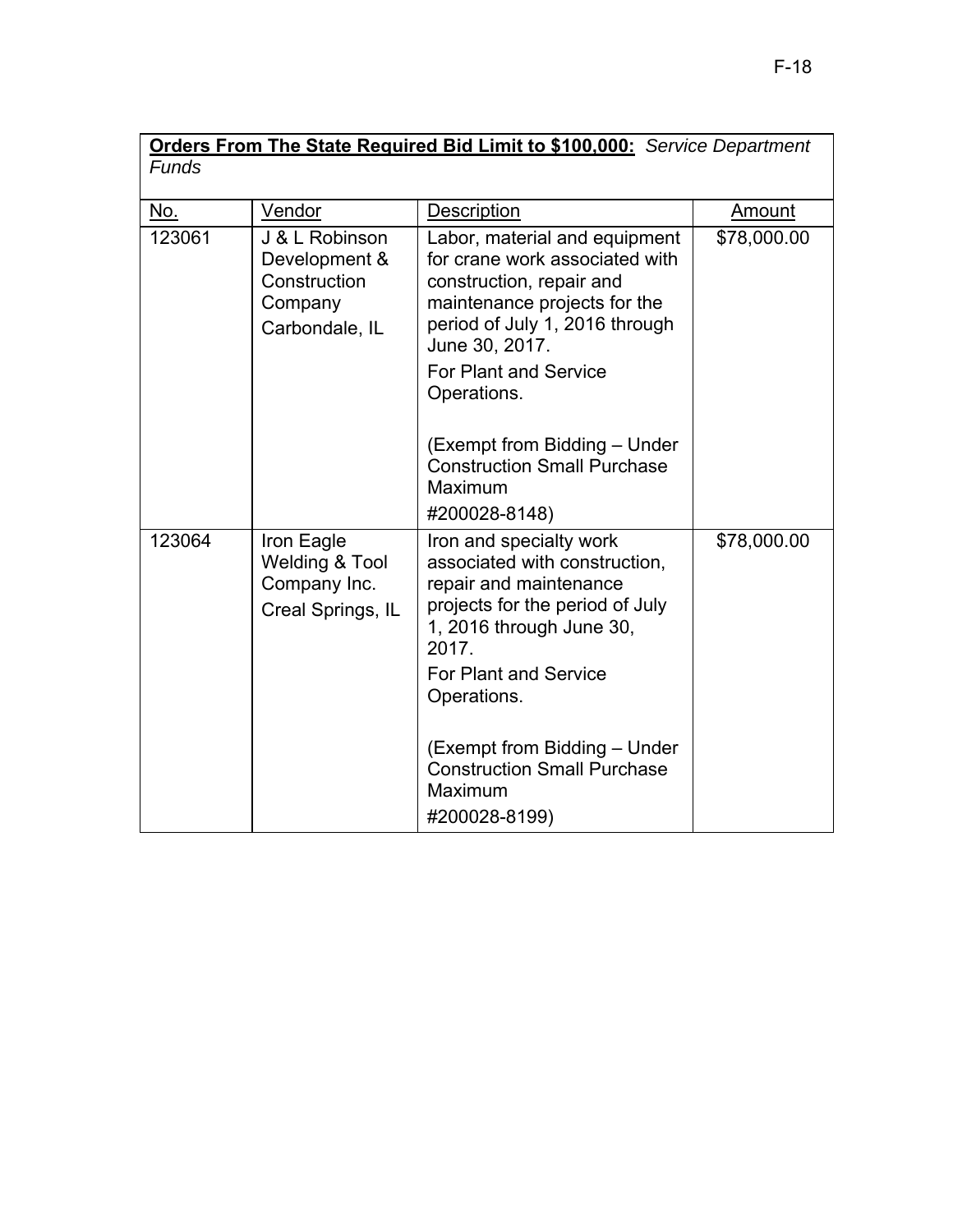| 123065 | <b>Johnson Controls</b><br>Inc.<br>Springfield, IL | Labor and equipment for<br>building automation for<br>construction and renovation<br>projects for the period of July<br>1, 2016 through June 30,<br>2017. | \$77,500.00 |
|--------|----------------------------------------------------|-----------------------------------------------------------------------------------------------------------------------------------------------------------|-------------|
|        |                                                    | <b>For Plant and Service</b><br>Operations                                                                                                                |             |
|        |                                                    | (Exempt from Bidding – Under<br><b>Construction Small Purchase</b><br>Maximum<br>#200028-7992)                                                            |             |

| Vendor                                                     | <b>Description</b>                                                                                                                                                                                                                           | Amount                                                               |
|------------------------------------------------------------|----------------------------------------------------------------------------------------------------------------------------------------------------------------------------------------------------------------------------------------------|----------------------------------------------------------------------|
| <b>Senco Services</b><br>Corporation<br>St. Louis, MO      | Labor and instrumentation<br>necessary to perform HVAC<br>system tests for the period of<br>July 1, 2016 through June 30,<br>2017.<br><b>For Plant and Service</b><br>Operations.<br>(Exempt from Bidding – Under                            | \$77,500.00                                                          |
|                                                            | Maximum                                                                                                                                                                                                                                      |                                                                      |
| E. T. Simonds<br>Construction<br>Company<br>Carbondale, IL | Labor and material to perform<br>asphalt repairs for the period<br>of July 1, 2016 through June<br>30, 2017.<br><b>For Plant and Service</b><br>Operations.<br>(Exempt from Bidding - Under<br><b>Construction Small Purchase</b><br>Maximum | \$77,000.00                                                          |
|                                                            |                                                                                                                                                                                                                                              | <b>Construction Small Purchase</b><br>#200028-0698)<br>#200028-0638) |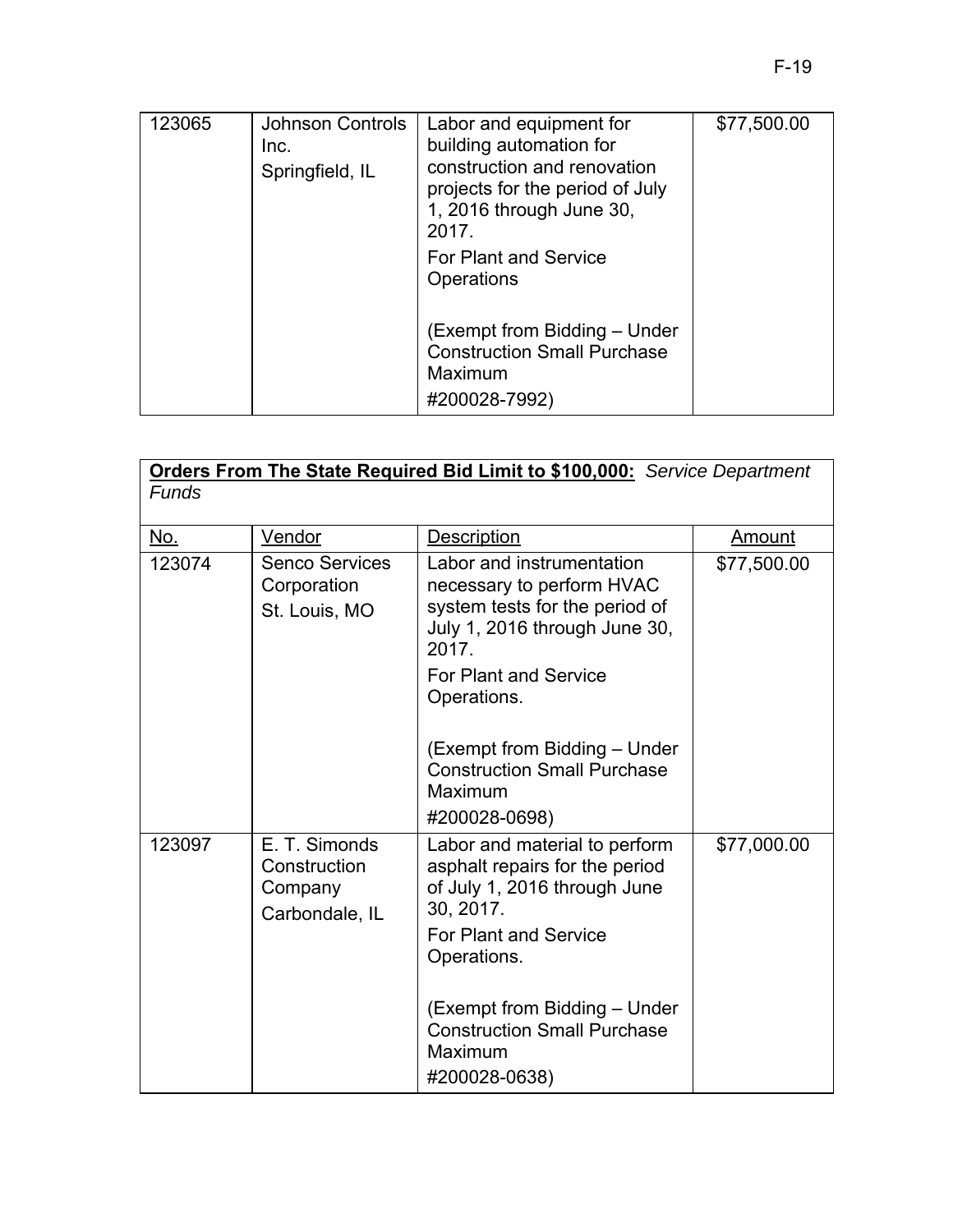| <b>Orders From The State Required Bid Limit to \$100,000:</b> Non-Appropriated |                                                                                                    |                                                                                                                                                                                               |               |  |
|--------------------------------------------------------------------------------|----------------------------------------------------------------------------------------------------|-----------------------------------------------------------------------------------------------------------------------------------------------------------------------------------------------|---------------|--|
| <b>Funds for General Educational Operations</b>                                |                                                                                                    |                                                                                                                                                                                               |               |  |
| <u>No.</u>                                                                     | Vendor                                                                                             | <b>Description</b>                                                                                                                                                                            | <b>Amount</b> |  |
| 123014                                                                         | <b>Aviall Services</b><br>Inc.<br><b>DFW</b><br>International<br>Airport, TX                       | Aviation parts and accessories<br>for flight training and<br>passenger service aircraft for<br>the period of July 1, 2016<br>through June 30, 2017.<br>For Aviation Management and<br>Flight. | \$64,608.62   |  |
|                                                                                |                                                                                                    | (Two vendors were non-<br>responsive. Four vendors did<br>not reply.)                                                                                                                         |               |  |
| 123261                                                                         | Lee Enterprises<br>Inc.<br><b>DBA Southern</b><br><b>Illinoisan</b><br>Newspaper<br>Carbondale, IL | Printing and delivery of the<br>Daily Egyptian for the period of<br>August 1, 2016 through<br>December 30, 2018.<br>For School of Journalism.                                                 | \$72,468.00   |  |
|                                                                                |                                                                                                    | (A formal bid was received<br>from one other vendor. One<br>vendor was non-responsive.<br>Eighteen vendors did not<br>reply.)                                                                 |               |  |

| Orders From The State Required Bid Limit to \$100,000: Auxiliary Enterprise<br><b>Funds</b> |                                                             |                                                                                                                                                                                                                                         |             |
|---------------------------------------------------------------------------------------------|-------------------------------------------------------------|-----------------------------------------------------------------------------------------------------------------------------------------------------------------------------------------------------------------------------------------|-------------|
|                                                                                             |                                                             |                                                                                                                                                                                                                                         |             |
| No.                                                                                         | Vendor                                                      | <b>Description</b>                                                                                                                                                                                                                      | Amount      |
| 122451                                                                                      | <b>Fisher Scientific</b><br>Company LLC<br>Hanover Park, IL | Laboratory supplies to include<br>serological diagnostic lab<br>supplies, Wampole, Roch and<br>BP products for the period of<br>July 1, 2016 through January<br>27, 2017.<br>For Student Health Services.<br>(Pricing per CMS Contract) | \$60,000.00 |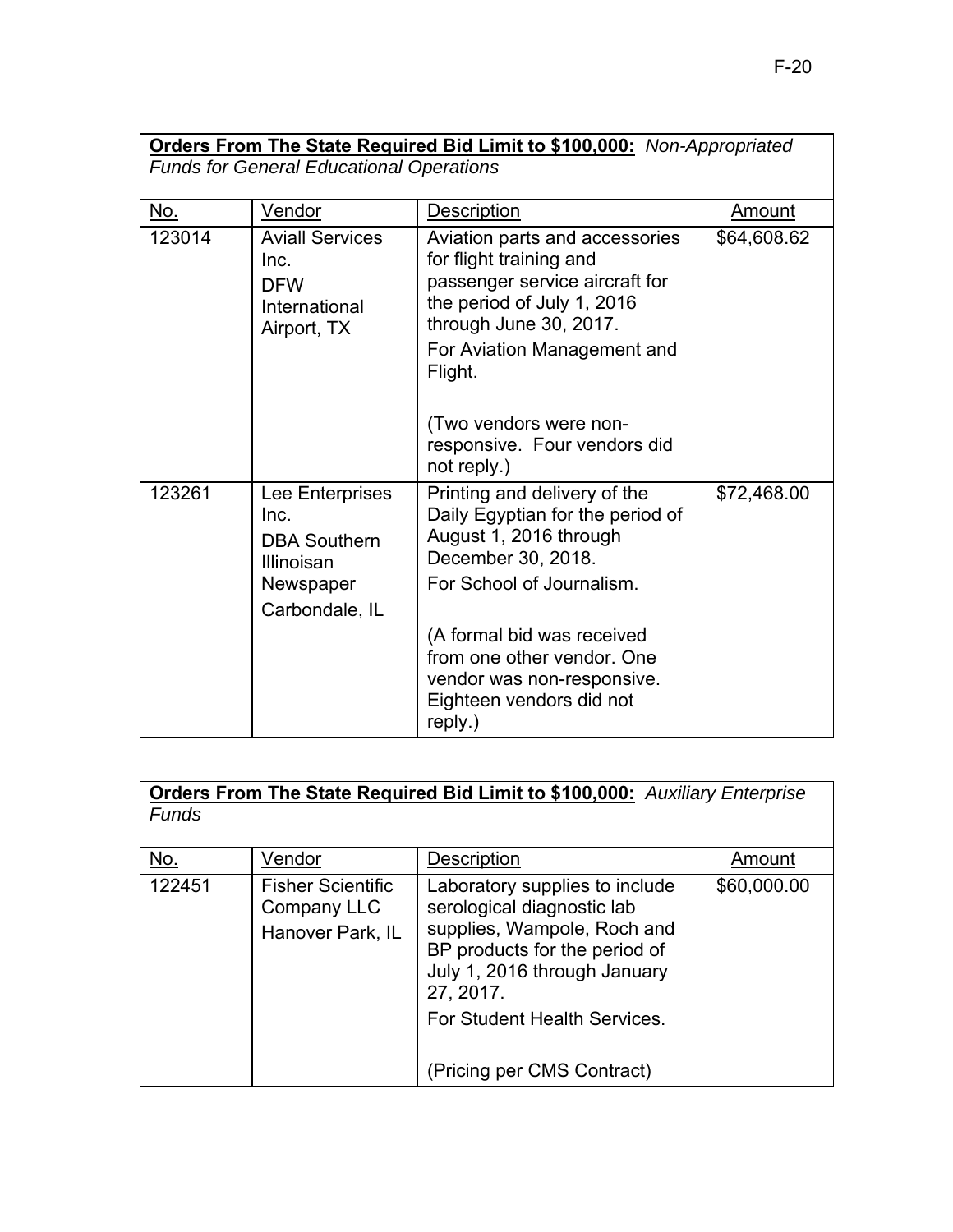|              | <b>Orders From The State Required Bid Limit to \$100,000:</b> Auxiliary Enterprise |                                                                                                                                                                  |             |  |
|--------------|------------------------------------------------------------------------------------|------------------------------------------------------------------------------------------------------------------------------------------------------------------|-------------|--|
| <b>Funds</b> |                                                                                    |                                                                                                                                                                  |             |  |
| <u>No.</u>   | Vendor                                                                             | Description                                                                                                                                                      | Amount      |  |
| 123346       | Pepsi<br>MidAmerica<br>Marion, IL                                                  | Pepsi products for Student<br>Center Dining and Delyte's at<br>Morris Library for the period of<br>July 1, 2016 through June 30,<br>2017.<br>For Student Center. | \$65,000.00 |  |
|              |                                                                                    | (Renewal of Existing Contract)                                                                                                                                   |             |  |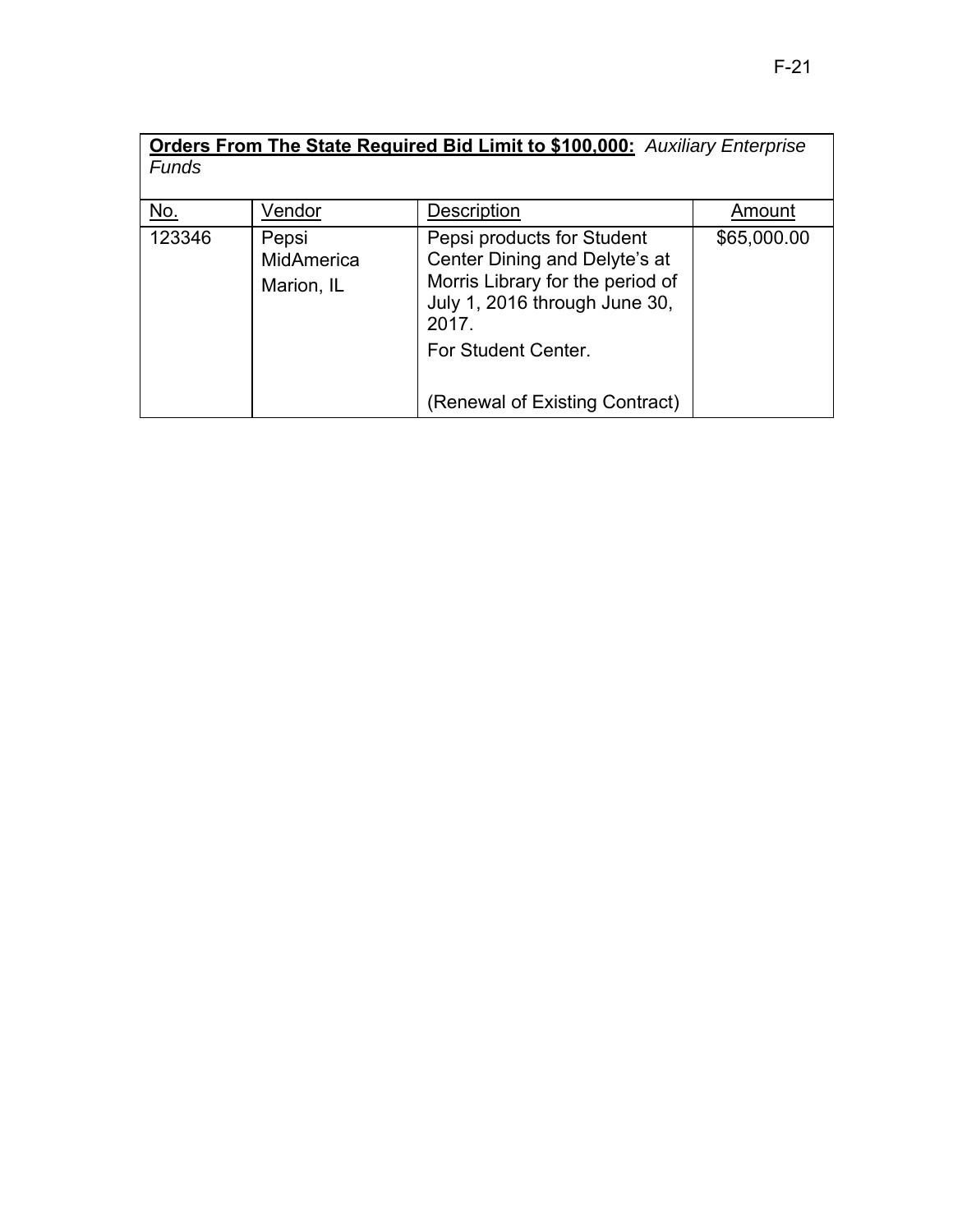#### SOUTHERN ILLINOIS UNIVERSITY CARBONDALE DETAILED REPORT OF PURCHASE ORDERS AND CONTRACTS OF \$100,000 AND OVER AWARDED DURING THE MONTH OF JULY 2016

| <b>Purchase Orders and Contracts of \$100,000 and Over:</b> State Appropriated<br>and Income Funds for General Educational Operations |                                                                                                         |                                                                                                                                                                                                                                                                                  |              |  |
|---------------------------------------------------------------------------------------------------------------------------------------|---------------------------------------------------------------------------------------------------------|----------------------------------------------------------------------------------------------------------------------------------------------------------------------------------------------------------------------------------------------------------------------------------|--------------|--|
| <u>No.</u>                                                                                                                            | Vendor                                                                                                  | Description                                                                                                                                                                                                                                                                      | Amount       |  |
| 121385                                                                                                                                | The Advisory<br><b>Board Company</b><br><b>DBA Education</b><br><b>Advisory Board</b><br>Washington, DC | Membership and service fees<br>for the Education Advisory<br><b>Board Care Coordination</b><br>Platform for the period of July<br>1, 2016 through June 30,<br>2019.<br>For Office of the Provost.<br>Requisition approved by the<br>President. (see Requisition<br>#372058-0002) | \$443,250.00 |  |
| 123114                                                                                                                                | Southern Illinois                                                                                       | (Sole Source)<br>Real property rental for the                                                                                                                                                                                                                                    | \$255,570.85 |  |
|                                                                                                                                       | <b>Airport Authority</b><br>Carbondale, IL                                                              | period of July 1, 2016 through<br>June 30, 2017.<br><b>For Plant and Service</b><br>Operations.                                                                                                                                                                                  |              |  |
|                                                                                                                                       |                                                                                                         | Requisition approved by the<br>President. (see Requisition<br>#272213-9223.)                                                                                                                                                                                                     |              |  |
|                                                                                                                                       |                                                                                                         | (Exempt from Bidding -<br><b>Governmental Entity)</b>                                                                                                                                                                                                                            |              |  |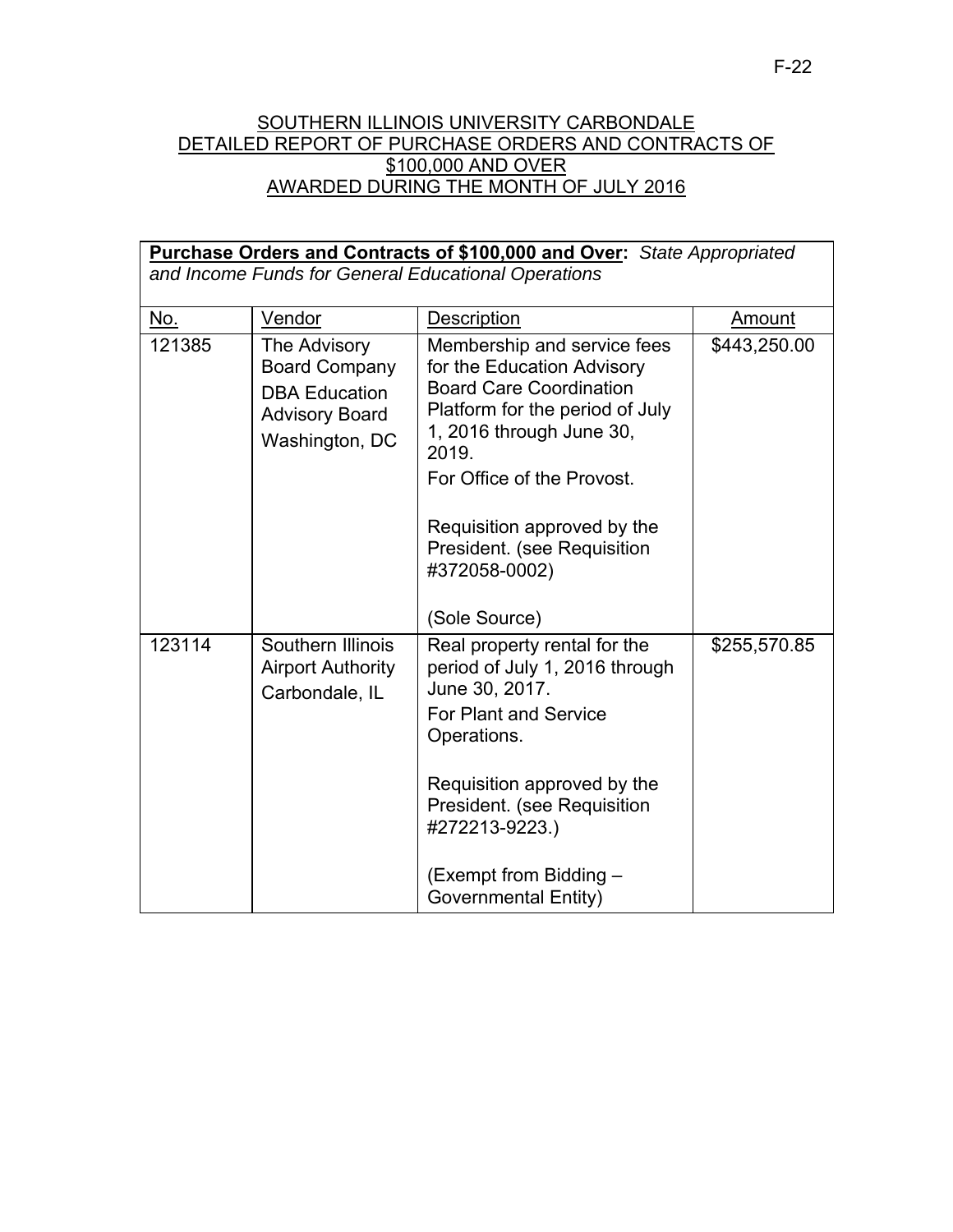| 123256 | Thomson<br><b>Reuters</b><br>(Scientific) Inc. | Online library subscriptions for<br>the period of July 1, 2016<br>through June 30, 2017. | \$240,500.00 |
|--------|------------------------------------------------|------------------------------------------------------------------------------------------|--------------|
|        | Chicago, IL                                    | For Library Affairs.                                                                     |              |
|        |                                                | Requisition approved by the<br>President. (see Requisition<br>#272335-0002.)             |              |
|        |                                                | (Pricing per IPHEC Contract)                                                             |              |

| <b>Purchase Orders and Contracts of \$100,000 and Over:</b> State Appropriated<br>and Income Funds for General Educational Operations |                                                                                                |                                                                                                                                                                                                                                                                                                                                           |              |
|---------------------------------------------------------------------------------------------------------------------------------------|------------------------------------------------------------------------------------------------|-------------------------------------------------------------------------------------------------------------------------------------------------------------------------------------------------------------------------------------------------------------------------------------------------------------------------------------------|--------------|
| No.                                                                                                                                   | Vendor                                                                                         | Description                                                                                                                                                                                                                                                                                                                               | Amount       |
| 123279                                                                                                                                | <b>Yankee Book</b><br>Peddler Inc.<br><b>DBA YBP Library</b><br><b>Services</b><br>Atlanta, GA | Books and library materials<br>including videos, maps, cd-<br>roms, educational materials,<br>dvds, sound recordings and<br>backfiles for the period of July<br>1, 2016 through June 30,<br>2017.<br>For Library Affairs.<br>Requisition approved by the<br>President. (see Requisition<br>#170000-0005.)<br>(Pricing per IPHEC Contract) | \$402,300.00 |
| 123433                                                                                                                                | <b>Greater Western</b><br><b>Library Alliance</b><br>Inc.<br>Kansas City, MO                   | Online library subscriptions for<br>the period of July 1, 2016<br>through June 30, 2017.<br>For Library Affairs.<br>Requisition approved by the<br>President. (see Requisition<br>#272335-0009.)<br>(Pricing per IPHEC Contract)                                                                                                          | \$216,000.00 |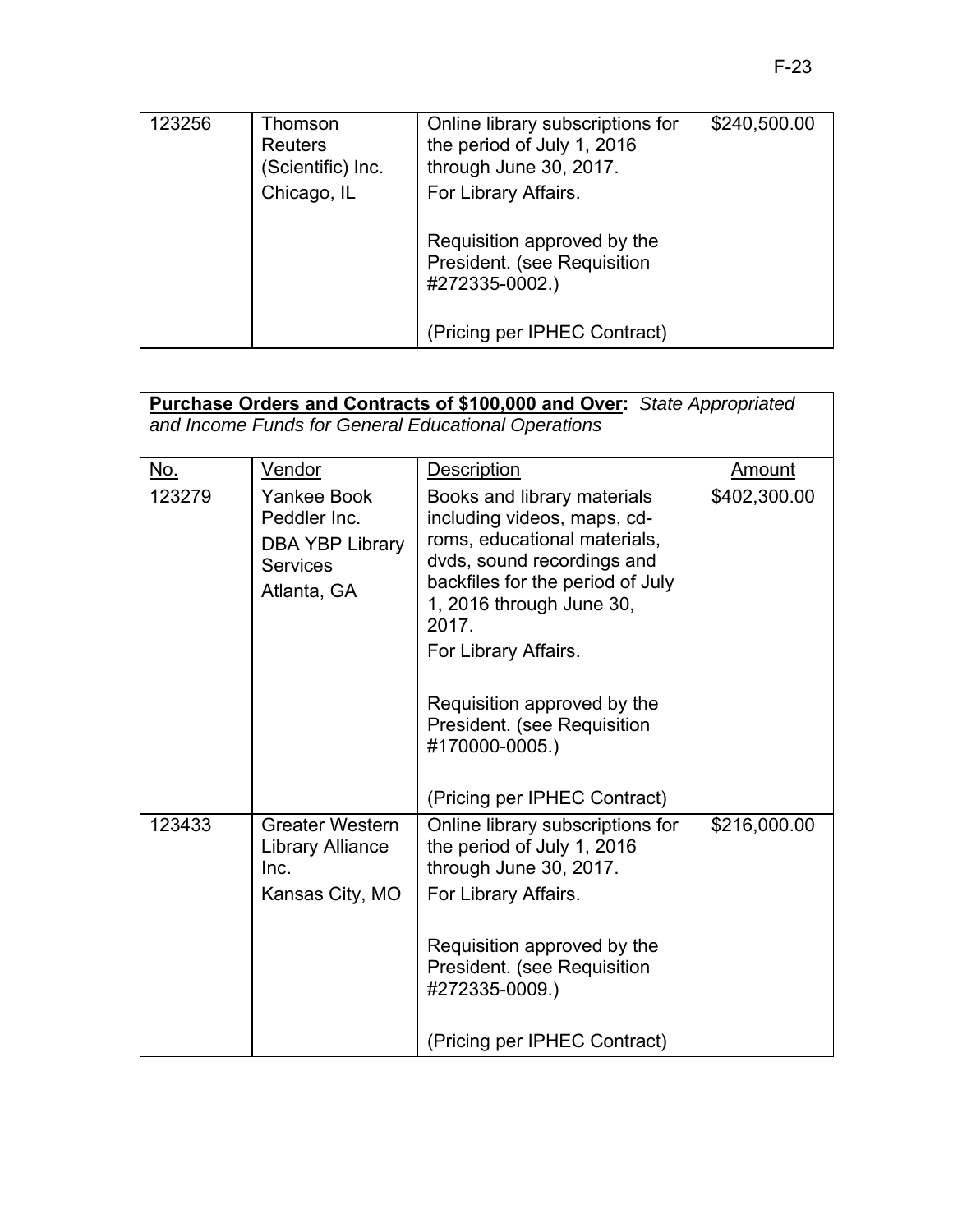| 123434 | Illinois Heartland<br>Library System<br>Edwardsville, IL | Online library subscriptions for<br>the period of July 1, 2016<br>through June 30, 2017.<br>For Library Affairs. | \$115,000.00 |
|--------|----------------------------------------------------------|------------------------------------------------------------------------------------------------------------------|--------------|
|        |                                                          | Requisition approved by the<br>President. (see Requisition<br>#272335-0004.)                                     |              |
|        |                                                          | (Pricing per IPHEC Contract)                                                                                     |              |

| Funds      |                              | <b>Purchase Orders and Contracts of \$100,000 and Over:</b> Service Department                                                                                                                                         |                |
|------------|------------------------------|------------------------------------------------------------------------------------------------------------------------------------------------------------------------------------------------------------------------|----------------|
| <u>No.</u> | Vendor                       | Description                                                                                                                                                                                                            | Amount         |
| 121468     | Marsh USA Inc.<br>Dallas, TX | Excess earthquake, primary<br>and excess property, boiler<br>and machinery and all risk<br>insurance coverage for the<br>period of July 1, 2016 through<br>June 30, 2017.<br><b>For University Risk</b><br>Management. | \$2,398,000.00 |
|            |                              | Requisition approved by the<br>President. (see Requisition<br>#100009-0008.)                                                                                                                                           |                |
|            |                              | (Pricing per MHEC Contract)                                                                                                                                                                                            |                |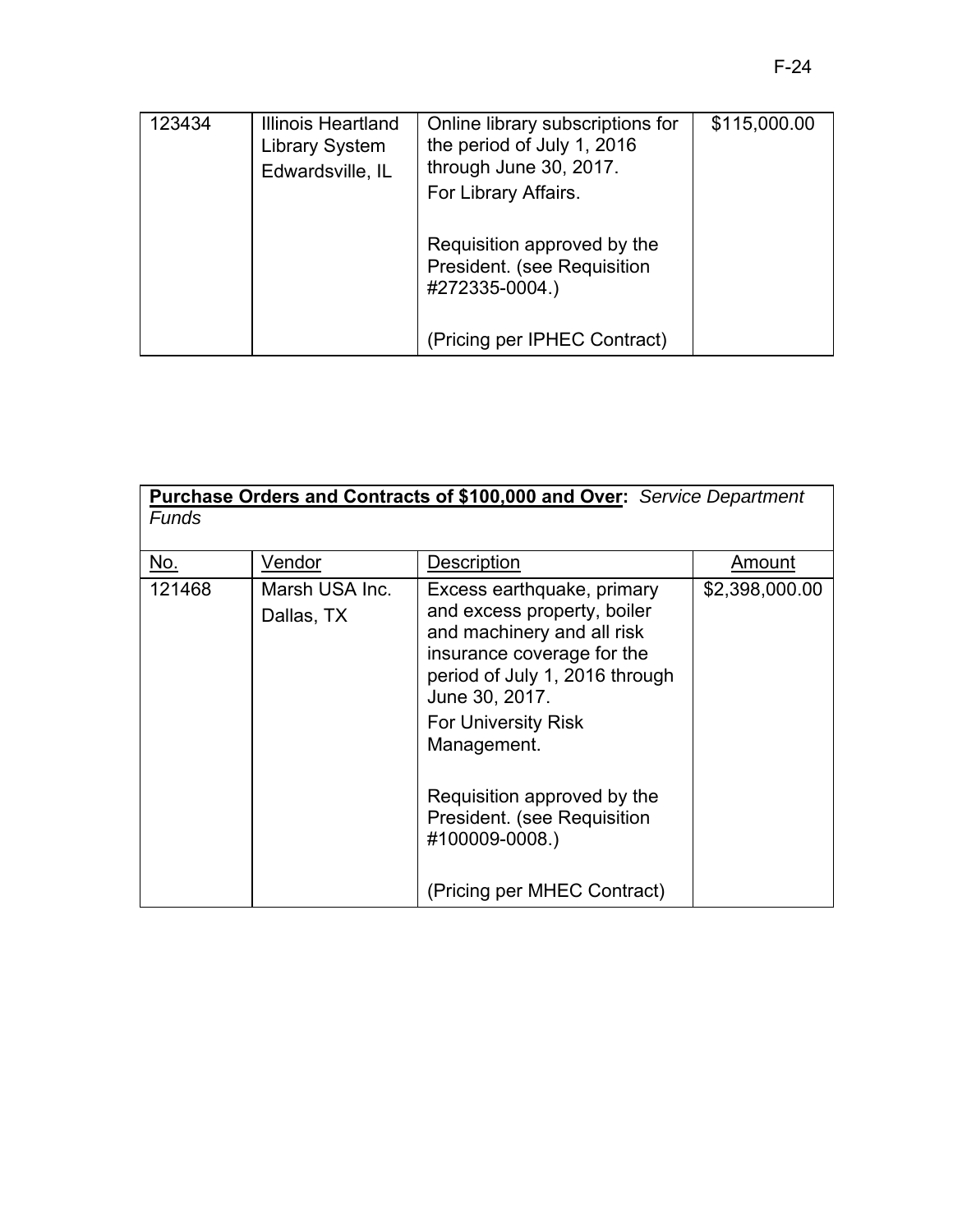| 121757 | Interstate<br><b>Municipal Gas</b><br>Agency<br>Auburn, IL | Supply and delivery of natural<br>gas to the Carbondale campus<br>for the period of July 1, 2016<br>through June 30, 2021.<br>For Plant and Service<br>Operations.                                                                                                                      | \$7,500,000.00 |
|--------|------------------------------------------------------------|-----------------------------------------------------------------------------------------------------------------------------------------------------------------------------------------------------------------------------------------------------------------------------------------|----------------|
|        |                                                            | Requisition approved by a<br>Board Resolution. (see<br>Requisition #200113-0615.)                                                                                                                                                                                                       |                |
|        |                                                            | (The Request for Proposal<br>process was utilized. One<br>other vendor submitted a<br>proposal. Nine vendors did<br>not reply. A committee<br>reviewed the proposals and<br>the award was made based on<br>the review of specific criteria<br>including but not limited to<br>pricing.) |                |

| Purchase Orders and Contracts of \$100,000 and Over: Service Department<br><b>Funds</b> |                                                                  |                                                                                                                                                                   |              |  |
|-----------------------------------------------------------------------------------------|------------------------------------------------------------------|-------------------------------------------------------------------------------------------------------------------------------------------------------------------|--------------|--|
| No.                                                                                     | Vendor                                                           | <b>Description</b>                                                                                                                                                | Amount       |  |
| 121781                                                                                  | Wex Bank<br>DBA Wright<br><b>Express FSC</b><br>Carol Stream, IL | Gasoline, oil, anti-freeze and<br>other commodities for<br>University vehicles for the<br>period of July 1, 2016 through<br>June 30, 2017.<br>For Travel Service. | \$300,000.00 |  |
|                                                                                         |                                                                  | Requisition approved by the<br>President. (see Requisition<br>#200033-0008.)                                                                                      |              |  |
|                                                                                         |                                                                  | (Pricing per CMS Contract)                                                                                                                                        |              |  |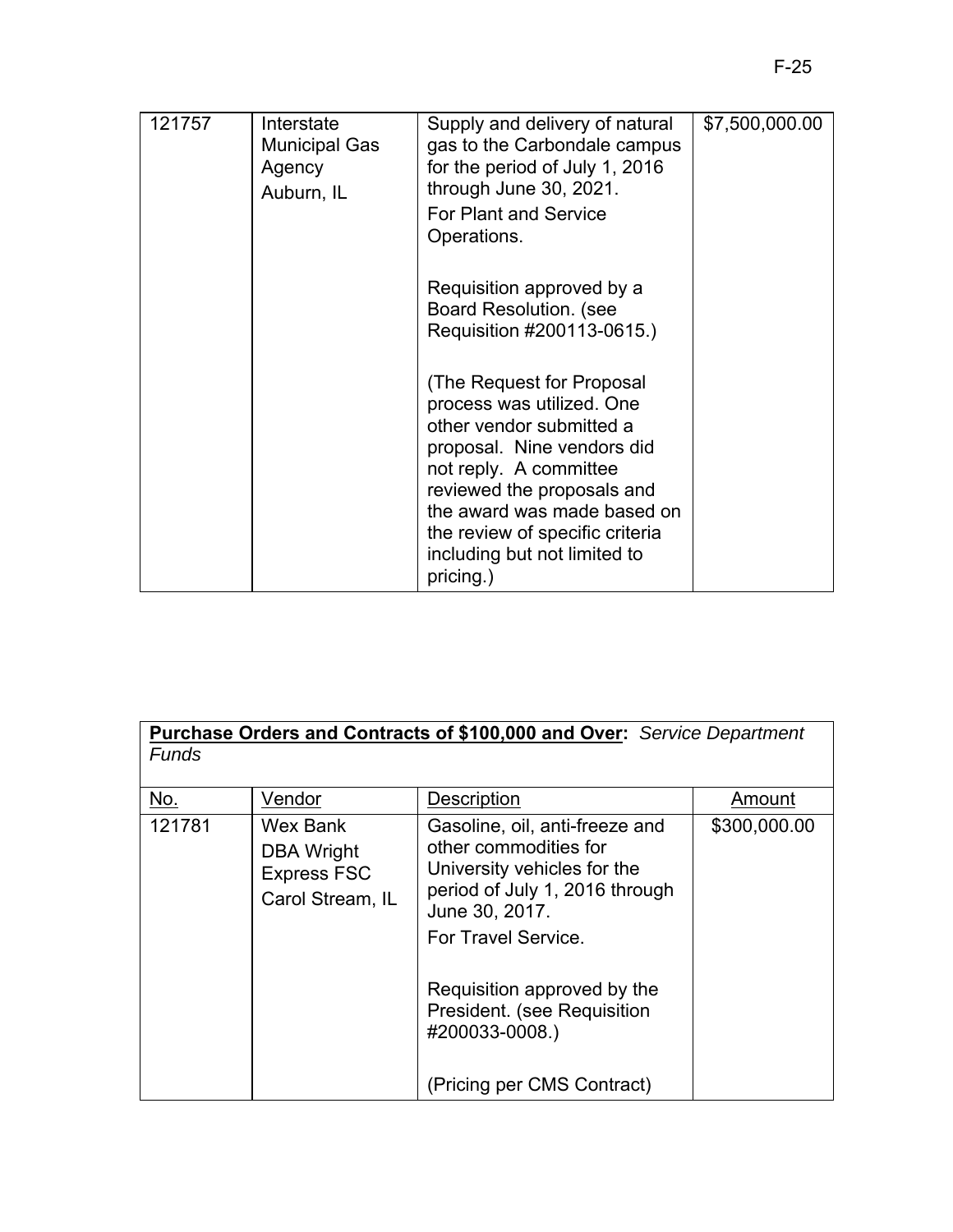| 121784 | City of<br>Carbondale<br>Carbondale, IL | Water and sewage service for<br>the Carbondale campus for the<br>period of July 1, 2016 through<br>June 30, 2017.<br><b>For Plant and Service</b><br>Operations.<br>Requisition approved by the<br>President. (see Requisition<br>#200113-0606.) | \$3,500,000.00 |
|--------|-----------------------------------------|--------------------------------------------------------------------------------------------------------------------------------------------------------------------------------------------------------------------------------------------------|----------------|
|        |                                         | (Exempt from Bidding –<br>Government Entity)                                                                                                                                                                                                     |                |
| 122105 | U S Postal<br>Service<br>Carbondale, IL | Postage and postage meter<br>deposits processed through<br>the Carbondale Post Office for<br>the period of July 1, 2016<br>through June 30, 2017.<br>For Campus Mail.                                                                            | \$1,100,000.00 |
|        |                                         | Requisition approved by the<br>President. (see Requisition<br>#200031-0001.)                                                                                                                                                                     |                |
|        |                                         | (Exempt from Bidding -<br>Government Entity)                                                                                                                                                                                                     |                |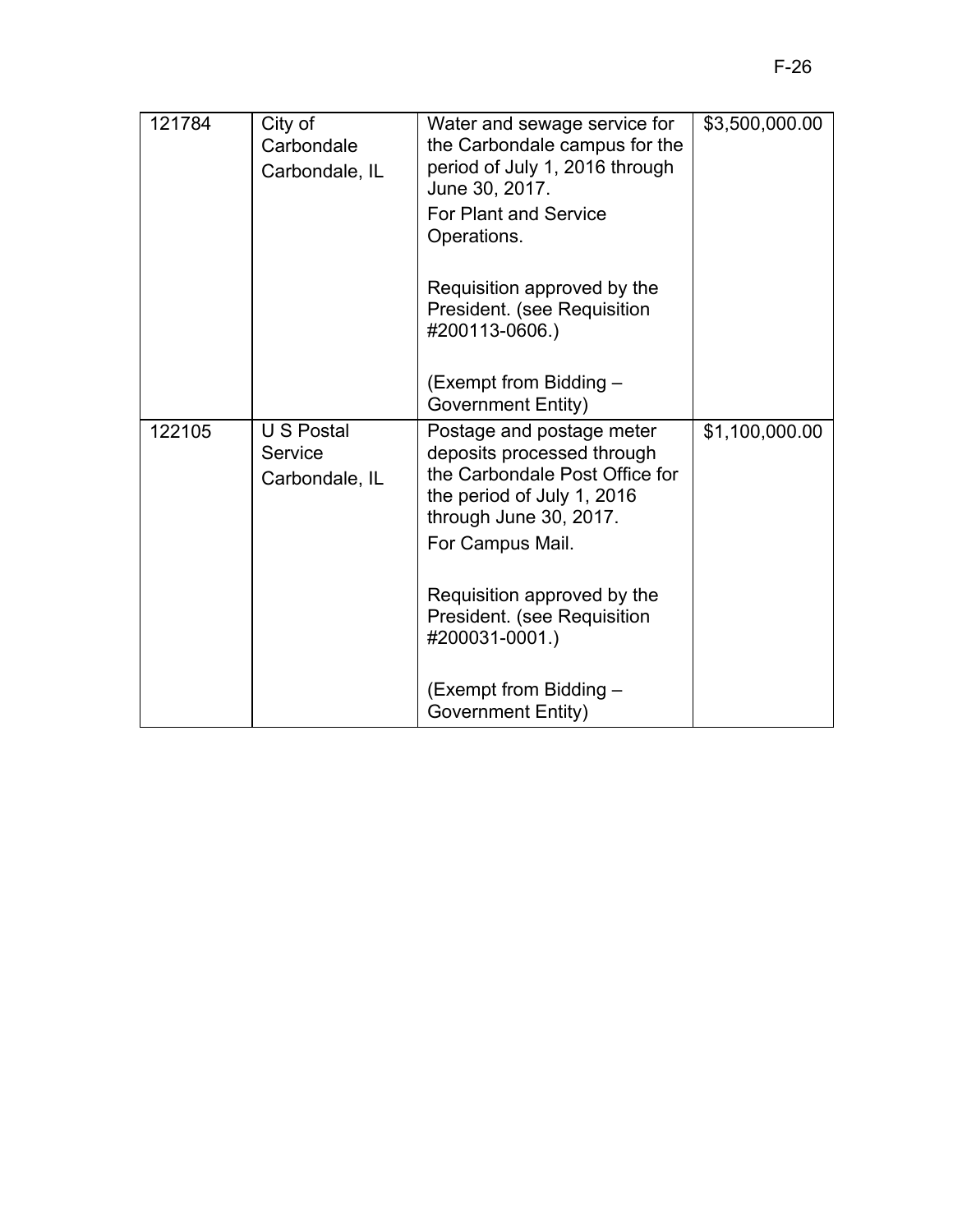| Purchase Orders and Contracts of \$100,000 and Over: Service Department |                          |                            |                |  |
|-------------------------------------------------------------------------|--------------------------|----------------------------|----------------|--|
| <b>Funds</b>                                                            |                          |                            |                |  |
|                                                                         |                          |                            |                |  |
| No.                                                                     | Vendor                   | <b>Description</b>         | Amount         |  |
| 122889                                                                  | <b>Egyptian Electric</b> | Electrical service for the | \$1,200,000.00 |  |

|        | Cooperative<br>Association<br>Steeleville, IL                  | Carbondale campus for the<br>period of July 1, 2016 through<br>June 30, 2017.<br>For Plant and Service<br>Operations. |              |
|--------|----------------------------------------------------------------|-----------------------------------------------------------------------------------------------------------------------|--------------|
|        |                                                                | Requisition approved by the<br>President. (see Requisition<br>#200113-0613.)                                          |              |
|        |                                                                | (Sole Source)                                                                                                         |              |
| 123091 | Petroleum<br><b>Traders</b><br>Corporation                     | Unleaded gasohol for the<br>period of July 1, 2016 through<br>June 30, 2017.                                          | \$350,000.00 |
|        | Fort Wayne, IN<br>(\$175,000.00)                               | For Travel Service.                                                                                                   |              |
| 123093 | Hines Oil<br>Company Inc.<br>Murphysboro, IL<br>(\$175,000.00) | Requisition approved by the<br>President. (see Requisition<br>#200033-0006.)                                          |              |
|        |                                                                | (Four vendors did not reply.)                                                                                         |              |
| 123094 | Hines Oil<br>Company Inc.<br>Murphysboro, IL                   | E-85 ethanol fuel for the period<br>of July 1, 2016 through June<br>30, 2017.<br>For Travel Service.                  | \$120,000.00 |
|        |                                                                | Requisition approved by the<br>President. (see Requisition<br>#200033-0005.)                                          |              |
|        |                                                                | (One vendor did not bid. Four<br>vendors did not reply.)                                                              |              |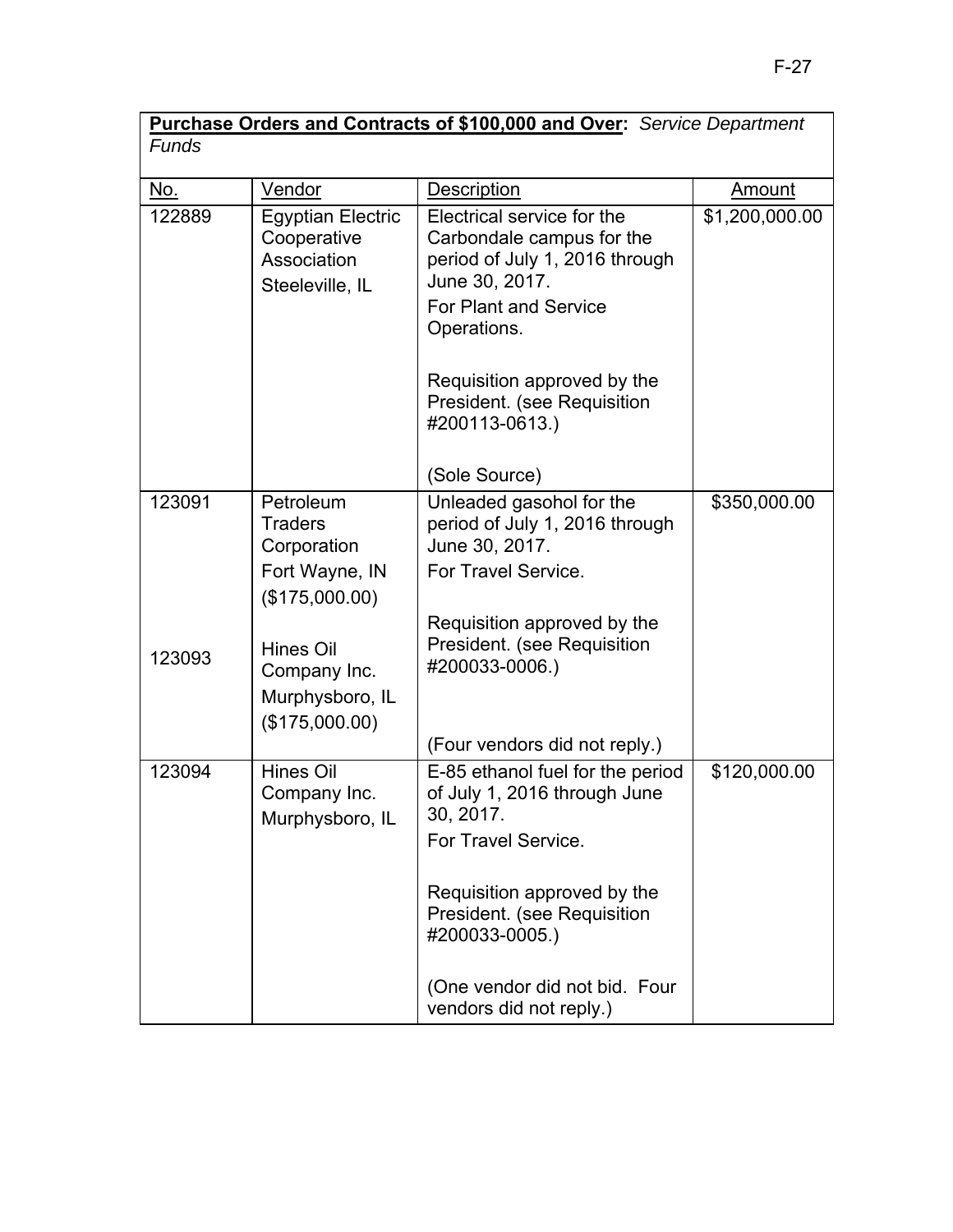| Purchase Orders and Contracts of \$100,000 and Over: Service Department |                                                     |                                                                                                                                                                               |               |
|-------------------------------------------------------------------------|-----------------------------------------------------|-------------------------------------------------------------------------------------------------------------------------------------------------------------------------------|---------------|
| <b>Funds</b>                                                            |                                                     |                                                                                                                                                                               |               |
| <u>No.</u>                                                              | Vendor                                              | <b>Description</b>                                                                                                                                                            | <u>Amount</u> |
| 123132                                                                  | <b>Premier Printing</b><br>of Illinois              | Printing of recruitment<br>materials.                                                                                                                                         | \$151,160.00  |
|                                                                         | <b>DBA Premier</b><br><b>Print Group</b>            | For Printing and Duplicating.                                                                                                                                                 |               |
|                                                                         | Champaign, IL                                       | Requisition approved by the<br>President. (see Requisition<br>#200032-0021.)                                                                                                  |               |
|                                                                         |                                                     | <b>Quotations Received:</b>                                                                                                                                                   |               |
|                                                                         |                                                     | <b>Stolze Printing Co. Inc.</b>                                                                                                                                               |               |
|                                                                         |                                                     | Bridgeton, MO \$152,240.00                                                                                                                                                    |               |
|                                                                         |                                                     | <b>Dreamworks GC LLC</b>                                                                                                                                                      |               |
|                                                                         |                                                     | Glenview, IL<br>\$155,473.00                                                                                                                                                  |               |
|                                                                         |                                                     | <b>ABS Graphics Inc.</b>                                                                                                                                                      |               |
|                                                                         |                                                     | Itasca, IL<br>\$157,734.00                                                                                                                                                    |               |
|                                                                         |                                                     | <b>Liberty Lithographers Inc.</b>                                                                                                                                             |               |
|                                                                         |                                                     | Tinley Park, IL \$252,246.00                                                                                                                                                  |               |
|                                                                         |                                                     | (Twenty-four vendors did not<br>reply.)                                                                                                                                       |               |
| 123133                                                                  | <b>Norris Electric</b><br>Cooperative<br>Newton, IL | Electrical service for the<br>WSIU-TV transmitter located<br>in Olney, IL for the period of<br>July 1, 2016 through June 30,<br>2017.<br>For Plant and Service<br>Operations. | \$100,000.00  |
|                                                                         |                                                     | Requisition approved by the<br>President. (see Requisition<br>#200113-0616.)<br>(Sole Source)                                                                                 |               |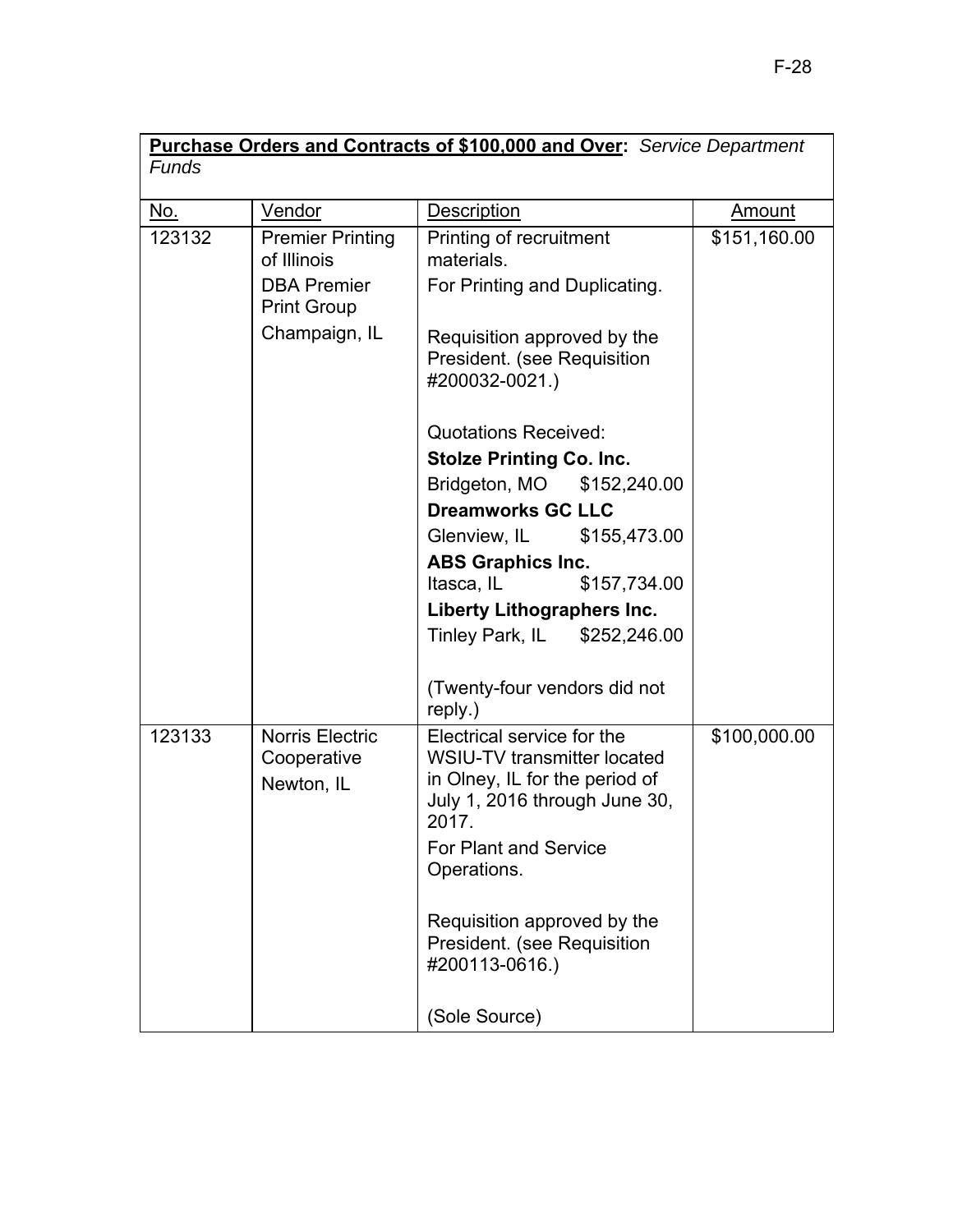| Purchase Orders and Contracts of \$100,000 and Over: Service Department |  |
|-------------------------------------------------------------------------|--|
| Funds                                                                   |  |

| <u>No.</u> | <b>Vendor</b>                                                  | <b>Description</b>                                                                                                                                                                                                                                                                                                                                                     | Amount       |
|------------|----------------------------------------------------------------|------------------------------------------------------------------------------------------------------------------------------------------------------------------------------------------------------------------------------------------------------------------------------------------------------------------------------------------------------------------------|--------------|
| 123169     | <b>CDW</b><br><b>Government LLC</b><br>Vernon Hills, IL        | Cisco SmartNet maintenance<br>of the Sourcefire Advanced<br>Malware Protection 8360 and<br>Defense Center and a<br>subscription to Cisco's<br><b>Advanced Malware Protection</b><br>for Intrusion Prevention<br>System.<br>For Information Technology.<br>Requisition approved by the<br>President. (see Requisition<br>#200127-0002.)<br>(Pricing per IPHEC Contract) | \$103,835.01 |
| 123364     | <b>Dell Financial</b><br><b>Services LLC</b><br>Round Rock, TX | <b>SC280 Enclosure and Co-Pilot</b><br>Support Services.<br>For Information Technology.<br>Requisition approved by the<br>President. (see Requisition<br>#200086-0001.)<br>(Pricing per MHEC Contract)                                                                                                                                                                 | \$172,911.24 |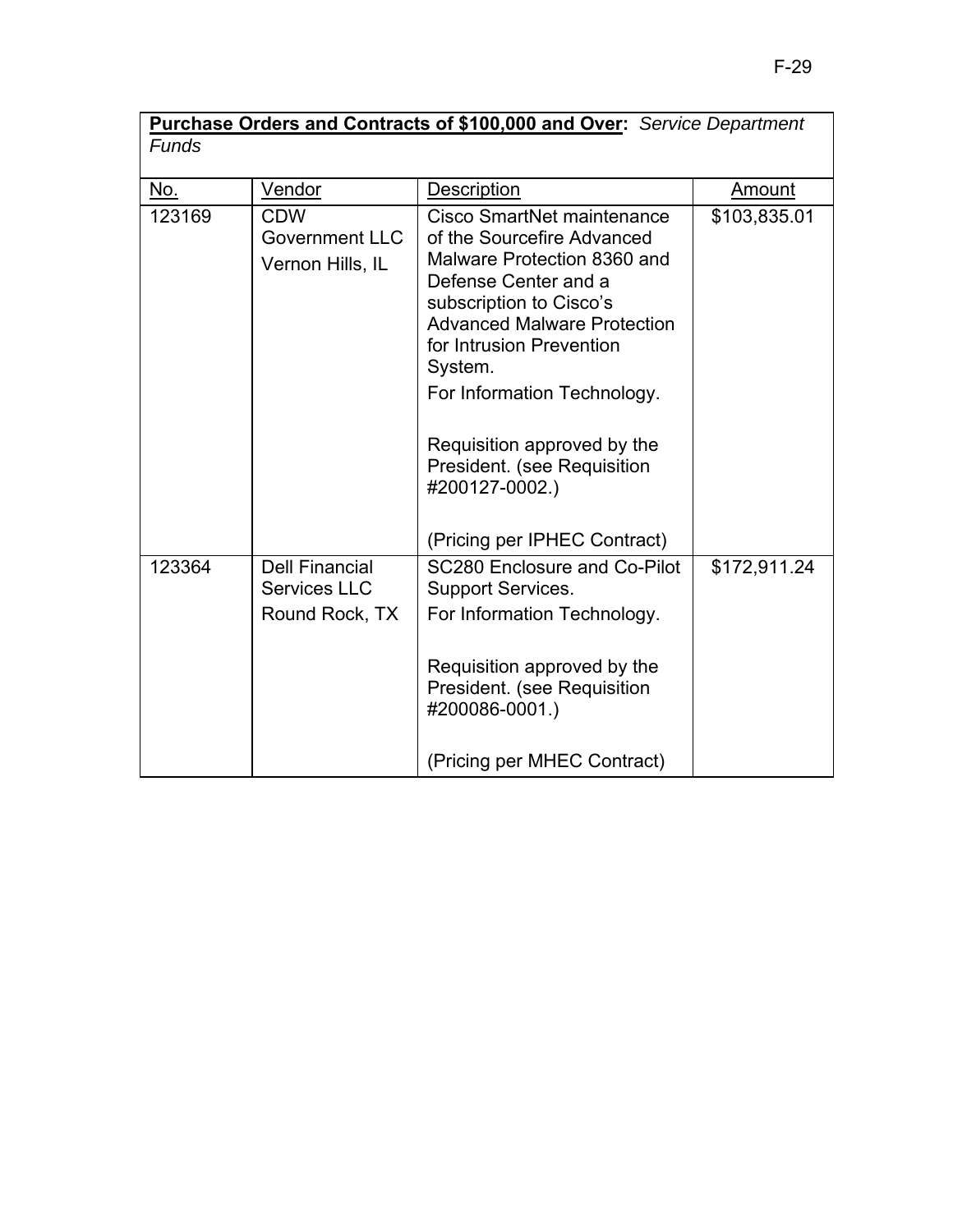| Purchase Orders and Contracts of \$100,000 and Over: Non-Appropriated<br><b>Funds for General Educational Operations</b> |                                                                                                                                                    |                                                                                                                                                                                                                                                                                              |                 |  |
|--------------------------------------------------------------------------------------------------------------------------|----------------------------------------------------------------------------------------------------------------------------------------------------|----------------------------------------------------------------------------------------------------------------------------------------------------------------------------------------------------------------------------------------------------------------------------------------------|-----------------|--|
|                                                                                                                          |                                                                                                                                                    |                                                                                                                                                                                                                                                                                              |                 |  |
| No.                                                                                                                      | Vendor                                                                                                                                             | Description                                                                                                                                                                                                                                                                                  | Amount          |  |
| 122675                                                                                                                   | <b>Ellucian Support</b><br>Inc.<br>Malvern, PA                                                                                                     | Software maintenance for the<br>Ellucian suite of products for<br>the period of July 1, 2016<br>through June 30, 2023.<br>For Information Technology.                                                                                                                                        | \$3,185,000.00  |  |
|                                                                                                                          |                                                                                                                                                    | Requisition approved by a<br><b>Board Resolution. (see</b><br>Requisition #206520-8197.)<br>(Sole Source)                                                                                                                                                                                    |                 |  |
| 122722                                                                                                                   | Arthur J.<br><b>Gallagher Risk</b><br>Management<br>Services Inc.<br><b>DBA Gallagher</b><br>Student Health &<br><b>Special Risk</b><br>Quincy, MA | Student health insurance for<br>the period of August 15, 2016<br>through August 14, 2017.<br>For Student Health Services.<br>Requisition approved by a<br><b>Board Resolution. (see</b><br>Requisition #209001-8168.)<br>(Renewal of Existing Contract)                                      | \$10,000,000.00 |  |
| 122900                                                                                                                   | Southern Illinois<br><b>Airport Authority</b><br><b>DBA Flightline</b><br>Murphysboro, IL                                                          | Bulk fuel for flight training and<br>passenger service for the<br>period of July 1, 2016 through<br>June 30, 2017.<br>For Aviation Management and<br>Flight.<br>Requisition approved by the<br>President. (see Requisition<br>#206136-0014.)<br>(Exempt from Bidding -<br>Government Entity) | \$675,000.00    |  |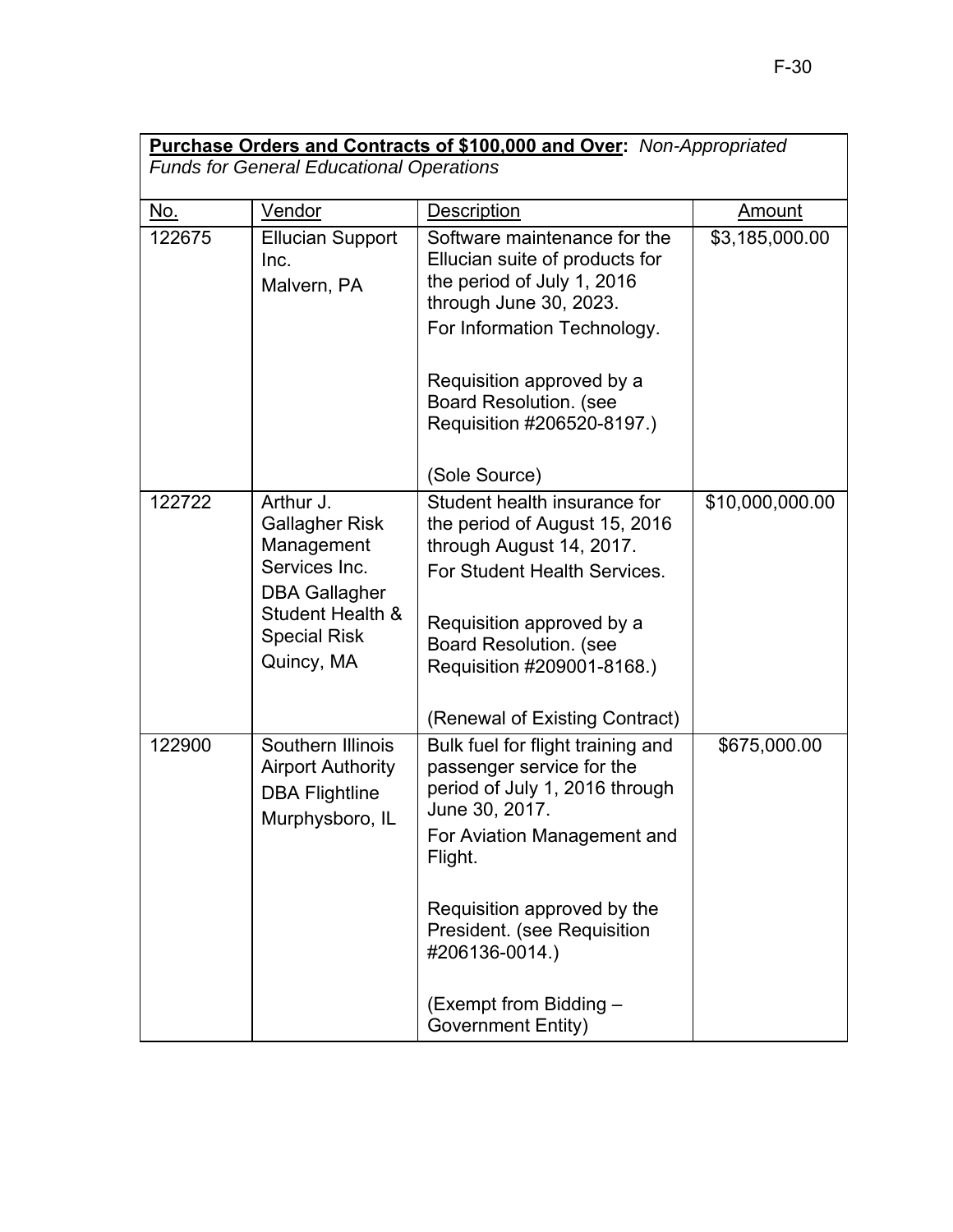| Purchase Orders and Contracts of \$100,000 and Over: Non-Appropriated<br><b>Funds for General Educational Operations</b> |                                                  |                                                                                                                                           |              |  |
|--------------------------------------------------------------------------------------------------------------------------|--------------------------------------------------|-------------------------------------------------------------------------------------------------------------------------------------------|--------------|--|
| No.                                                                                                                      | Vendor                                           | Description                                                                                                                               | Amount       |  |
| 123120                                                                                                                   | <b>Talon Systems</b><br><b>LLC</b><br>Dallas, TX | Aviation training management<br>system for the period of July 1,<br>2016 through June 30, 2019.<br>For Aviation Management and<br>Flight. | \$170,600.00 |  |
|                                                                                                                          |                                                  | Requisition approved by the<br>President. (see Requisition<br>#206136-0019.)<br>(Sole Source)                                             |              |  |

| <b>Purchase Orders and Contracts of \$100,000 and Over:</b> Auxiliary Enterprise<br><b>Funds</b> |                                             |                                                                                                          |              |  |
|--------------------------------------------------------------------------------------------------|---------------------------------------------|----------------------------------------------------------------------------------------------------------|--------------|--|
| No.                                                                                              | Vendor                                      | Description                                                                                              | Amount       |  |
| 121011                                                                                           | Cusumano &<br>Sons Inc.<br>Mount Vernon. IL | <b>Produce for Residence Hall</b><br>Dining for the period of July<br>12, 2016 through June 30,<br>2018. | \$460,000.00 |  |
|                                                                                                  |                                             | For University Housing.                                                                                  |              |  |
|                                                                                                  |                                             | Requisition approved by the<br>President. (see Requisition<br>#210202-0005.)                             |              |  |
|                                                                                                  |                                             | <b>Quotation Received:</b><br><b>Fresh Foods</b>                                                         |              |  |
|                                                                                                  |                                             | Carbondale, IL \$496,070.80                                                                              |              |  |
|                                                                                                  |                                             | (Three vendors did not reply.)                                                                           |              |  |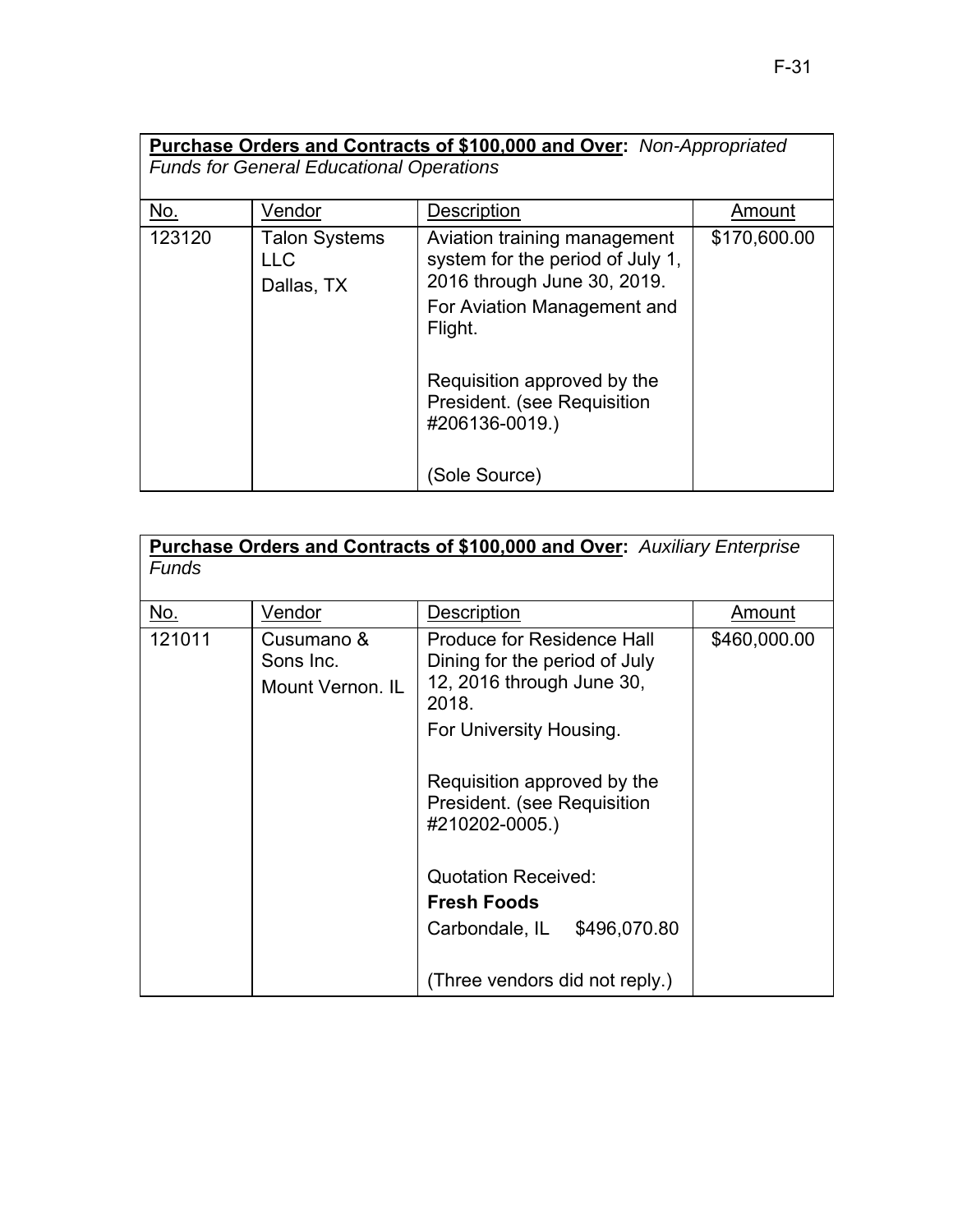| Purchase Orders and Contracts of \$100,000 and Over: Auxiliary Enterprise |                                                |                                                                                                                                                                           |              |
|---------------------------------------------------------------------------|------------------------------------------------|---------------------------------------------------------------------------------------------------------------------------------------------------------------------------|--------------|
| <b>Funds</b>                                                              |                                                |                                                                                                                                                                           |              |
| No.                                                                       | Vendor                                         | Description                                                                                                                                                               | Amount       |
| 123452                                                                    | <b>Sitex Corporation</b><br>Henderson, KY      | Uniform rental for University<br><b>Housing Culinary and Nutrition</b><br>services for the period of July<br>1, 2016 through June 30,<br>2021.<br>For University Housing. | \$101,127.75 |
|                                                                           |                                                | Requisition approved by the<br>President. (see Requisition<br>#210202-8212.)                                                                                              |              |
|                                                                           |                                                | <b>Quotation Received:</b>                                                                                                                                                |              |
|                                                                           |                                                | <b>Aramark Uniform &amp; Career</b><br><b>Apparel LLC</b>                                                                                                                 |              |
|                                                                           |                                                | Burbank, CA<br>\$102,368.20                                                                                                                                               |              |
|                                                                           |                                                | (Four vendors did not reply.)                                                                                                                                             |              |
| 123463                                                                    | <b>Starbucks</b><br>Corporation<br>Seattle, WA | <b>Starbucks and Seattle's Best</b><br>products and supplies for the<br>period of July 1, 2016 through<br>June 30, 2017.<br>For Student Center.                           | \$249,000.00 |
|                                                                           |                                                | Original requisition authorized<br>by the President. (see<br>Requisition #170000-0019.)                                                                                   |              |
|                                                                           |                                                | (Sole Source)                                                                                                                                                             |              |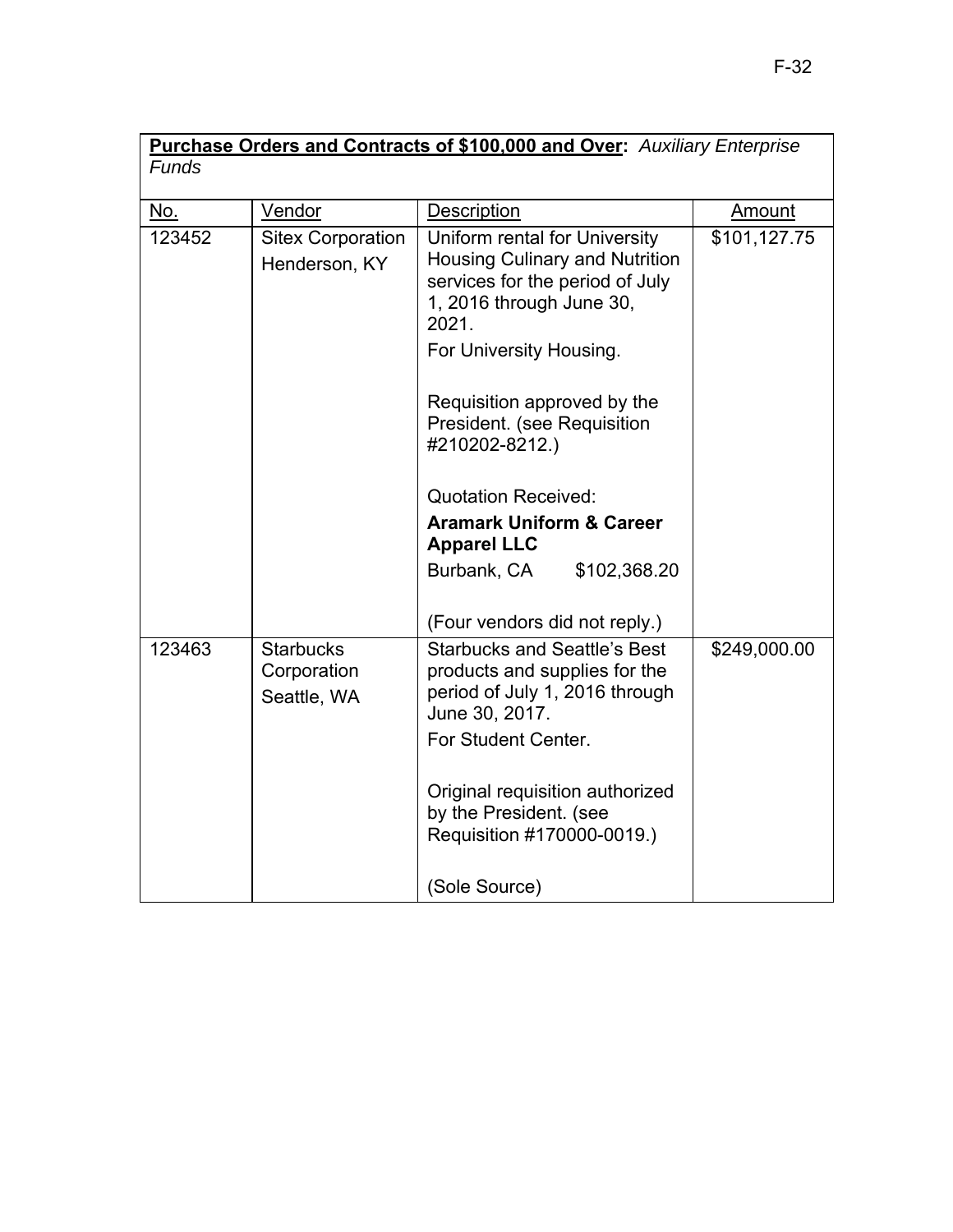| Purchase Orders and Contracts of \$100,000 and Over: Restricted Funds for<br><b>General Educational Operations</b> |                                                           |                                                                                                                                                         |              |  |  |
|--------------------------------------------------------------------------------------------------------------------|-----------------------------------------------------------|---------------------------------------------------------------------------------------------------------------------------------------------------------|--------------|--|--|
| No.                                                                                                                | Vendor                                                    | Description                                                                                                                                             | Amount       |  |  |
| 122115                                                                                                             | Public<br><b>Broadcasting</b><br>Service<br>Charlotte, NC | Public broadcasting service for<br>WSIU television programming<br>for the period of July 1, 2016<br>through June 30, 2017.<br>For Broadcasting Service. | \$870,000.00 |  |  |
|                                                                                                                    |                                                           | Requisition approved by a<br><b>Board Resolution. (see</b><br>Requisition #170000-0016.)<br>(Sole Source)                                               |              |  |  |

| Purchase Orders and Contracts of \$100,000 and Over: Multi-Account<br><b>Distributions</b> |                                         |                                                                                                                                    |               |  |  |  |
|--------------------------------------------------------------------------------------------|-----------------------------------------|------------------------------------------------------------------------------------------------------------------------------------|---------------|--|--|--|
| <u>No.</u>                                                                                 | Vendor                                  | Description                                                                                                                        | <u>Amount</u> |  |  |  |
| 122004                                                                                     | City of<br>Carbondale<br>Carbondale, IL | Fire protection service for the<br>period of July 1, 2016 through<br>June 30, 2017.<br><b>For Plant and Service</b><br>Operations. | \$339,618.54  |  |  |  |
|                                                                                            |                                         | Requisition approved by the<br>President. (see Requisition<br>#170000-0004.)                                                       |               |  |  |  |
|                                                                                            |                                         | State Appropriated and<br>Income Funds for General<br><b>Educational Operations</b><br>272206<br>\$128,700.00                      |               |  |  |  |
|                                                                                            |                                         | <b>Service Department Funds</b><br>200078<br>\$210,918.54                                                                          |               |  |  |  |
|                                                                                            |                                         | (Exempt from Bidding -<br><b>Government Entity)</b>                                                                                |               |  |  |  |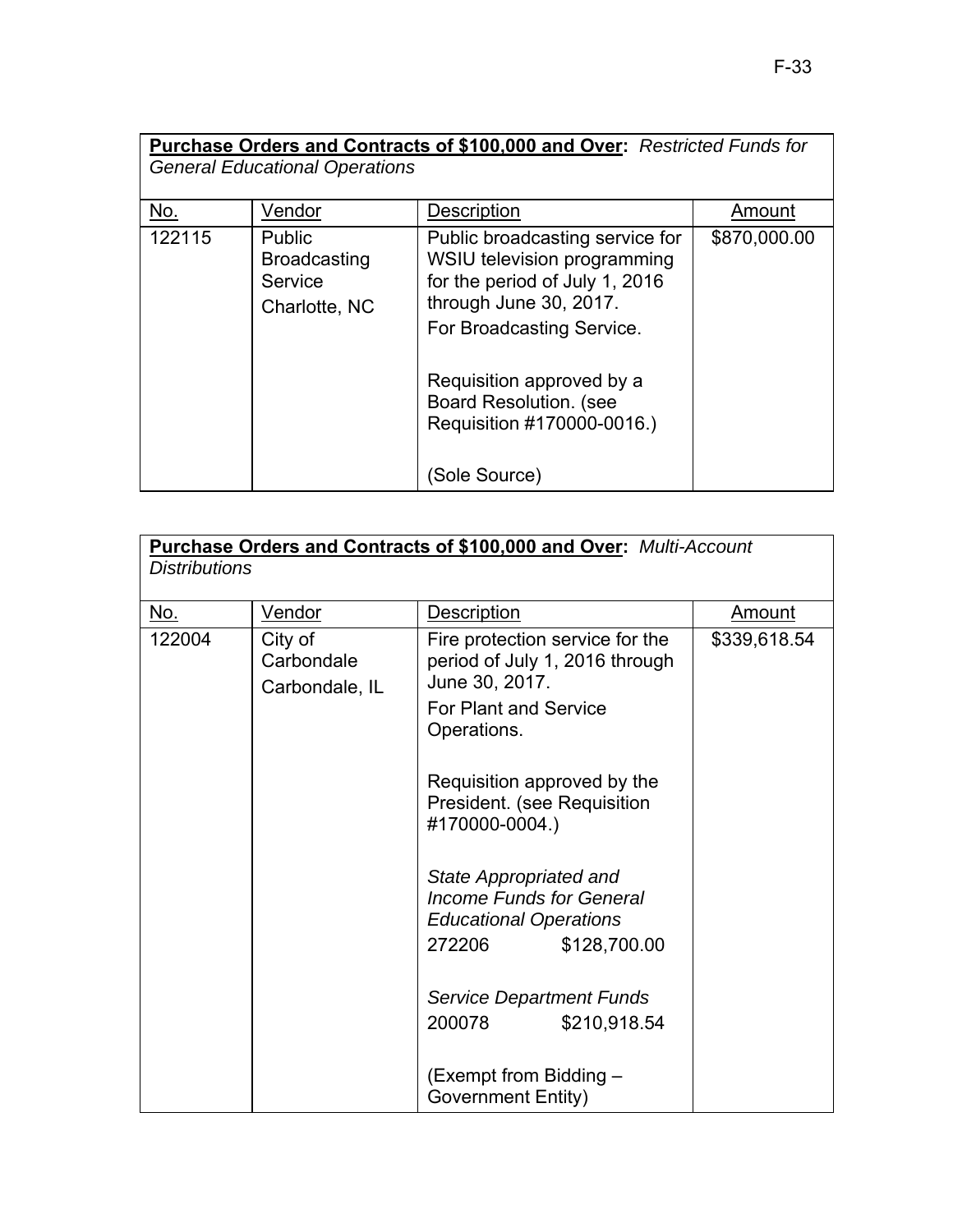| Purchase Orders and Contracts of \$100,000 and Over: Multi-Account |                    |                                                 |                |  |  |  |  |
|--------------------------------------------------------------------|--------------------|-------------------------------------------------|----------------|--|--|--|--|
| <b>Distributions</b>                                               |                    |                                                 |                |  |  |  |  |
|                                                                    | Vendor             | Description                                     | Amount         |  |  |  |  |
| <u>No.</u>                                                         |                    |                                                 |                |  |  |  |  |
| 122867                                                             | <b>D2L Limited</b> | Learning management system                      | \$2,750,000.00 |  |  |  |  |
|                                                                    | Towson, MD         | for Instructional Support                       |                |  |  |  |  |
|                                                                    |                    | Services for the period of July                 |                |  |  |  |  |
|                                                                    |                    | 1, 2016 through December 31,<br>2022.           |                |  |  |  |  |
|                                                                    |                    | For Information Technology.                     |                |  |  |  |  |
|                                                                    |                    | Requisition approved by a                       |                |  |  |  |  |
|                                                                    |                    | Board Resolution. (see                          |                |  |  |  |  |
|                                                                    |                    | Requisition #170000-0023.)                      |                |  |  |  |  |
|                                                                    |                    | State Appropriated and                          |                |  |  |  |  |
|                                                                    |                    | <b>Income Funds for General</b>                 |                |  |  |  |  |
|                                                                    |                    | <b>Educational Operations</b>                   |                |  |  |  |  |
|                                                                    |                    | 272035<br>\$366,850.00                          |                |  |  |  |  |
|                                                                    |                    | <b>Service Department Funds</b>                 |                |  |  |  |  |
|                                                                    |                    | 200086<br>\$1,925,000.00                        |                |  |  |  |  |
|                                                                    |                    | Non-Appropriated Funds for                      |                |  |  |  |  |
|                                                                    |                    | <b>General Educational</b><br><b>Operations</b> |                |  |  |  |  |
|                                                                    |                    | 206520<br>\$458,150.00                          |                |  |  |  |  |
|                                                                    |                    |                                                 |                |  |  |  |  |
|                                                                    |                    | (Renewal of Existing Contract)                  |                |  |  |  |  |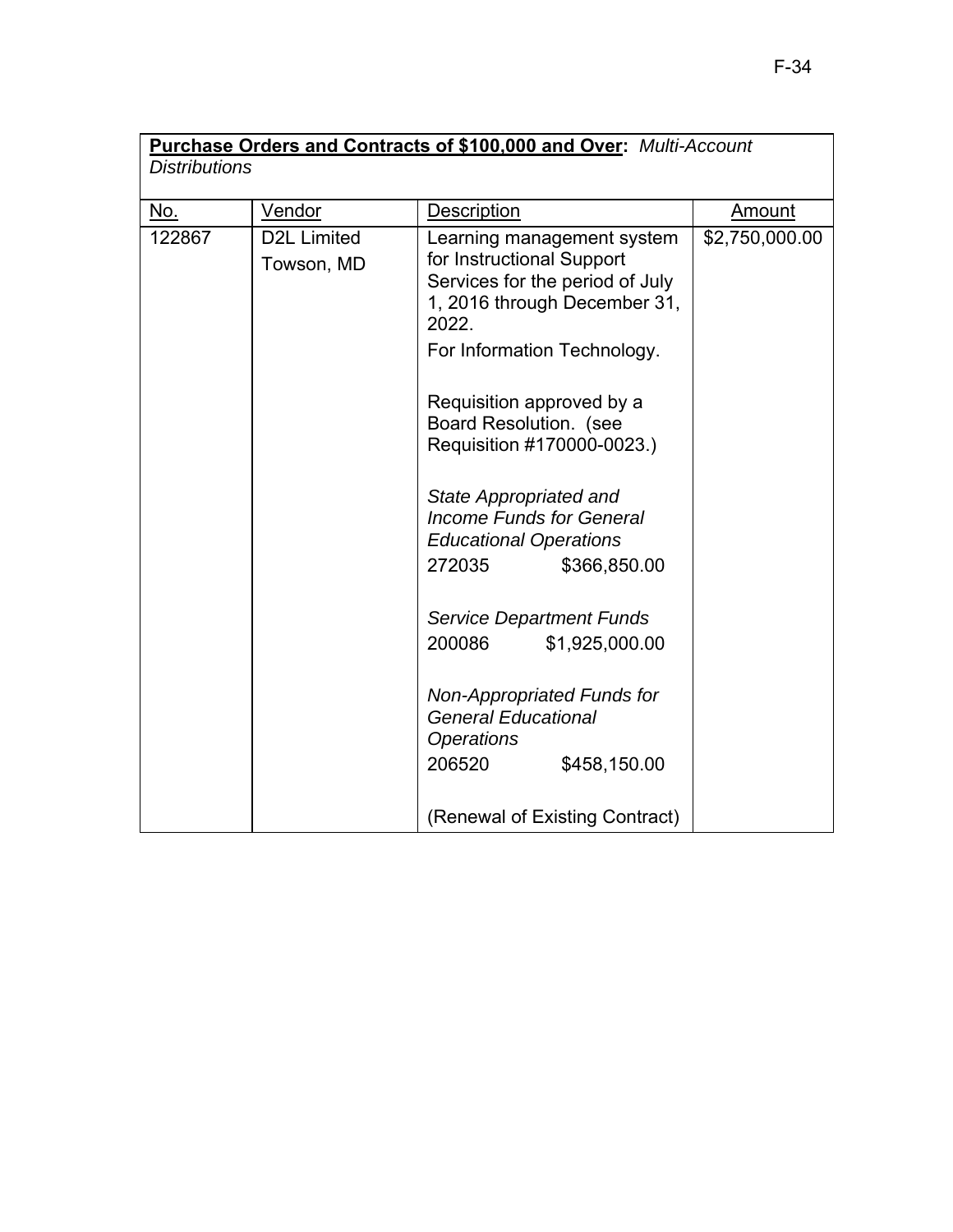| Purchase Orders and Contracts of \$100,000 and Over: Multi-Account |                |                                                           |               |
|--------------------------------------------------------------------|----------------|-----------------------------------------------------------|---------------|
| <b>Distributions</b>                                               |                |                                                           |               |
|                                                                    |                |                                                           |               |
| No.                                                                | <b>Vendor</b>  | <b>Description</b>                                        | <b>Amount</b> |
| 123260                                                             | Hobsons Inc.   | Software and services for the                             | \$224,988.75  |
|                                                                    | Cincinnati, OH | <b>Strategic Enrollment</b>                               |               |
|                                                                    |                | Partnership Program.                                      |               |
|                                                                    |                | For Enrollment Management                                 |               |
|                                                                    |                | and Graduate School.                                      |               |
|                                                                    |                |                                                           |               |
|                                                                    |                | Original requisition approved                             |               |
|                                                                    |                | by a Board Resolution. (see                               |               |
|                                                                    |                | Requisition #170000-7838.)                                |               |
|                                                                    |                |                                                           |               |
|                                                                    |                | State Appropriated and<br><b>Income Funds for General</b> |               |
|                                                                    |                | <b>Educational Operations</b>                             |               |
|                                                                    |                | 270085<br>\$80,000.00                                     |               |
|                                                                    |                |                                                           |               |
|                                                                    |                | Non-Appropriated Funds for                                |               |
|                                                                    |                | <b>General Educational</b>                                |               |
|                                                                    |                | <i><b>Operations</b></i>                                  |               |
|                                                                    |                | 206629<br>\$144,988.75                                    |               |
|                                                                    |                |                                                           |               |
|                                                                    |                | (Renewal of Existing Contract)                            |               |
|                                                                    |                |                                                           |               |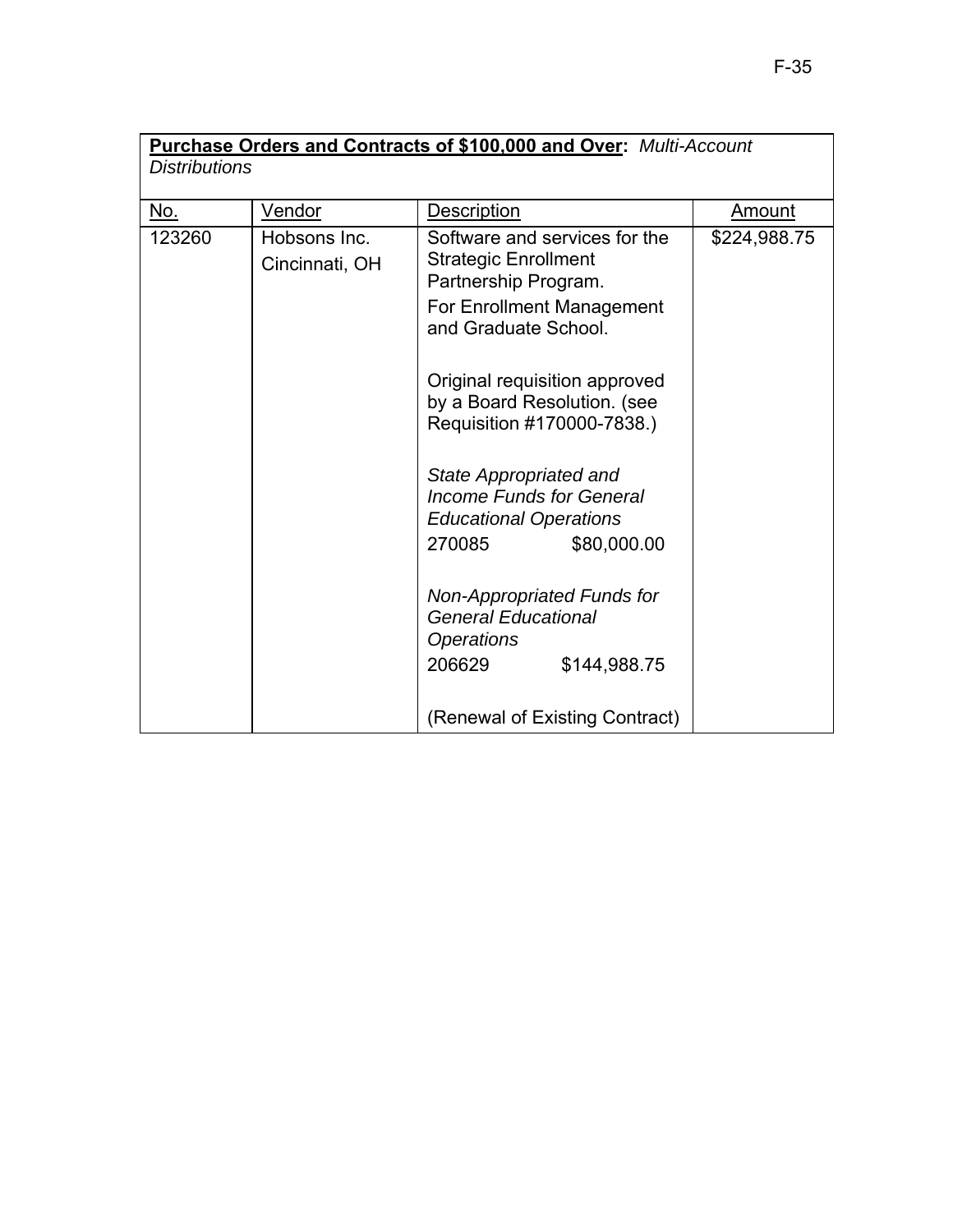## SUMMARY REPORT OF PURCHASE ORDERS AND CONTRACTS AWARDED DURING THE MONTH OF JULY 2016 SOUTHERN ILLINOIS UNIVERSITY SCHOOL OF MEDICINE

| <b>Section</b>                                            | Quantity | <b>Amount</b>   |
|-----------------------------------------------------------|----------|-----------------|
| Professional & Artistic Services Less than<br>\$20,000.00 | 27       | \$231,745.00    |
| Professional & Artistic Services \$20,000.00<br>and Over  | 27       | \$2,374,294.98  |
| Less than the State Required Bid Limit                    | 395      | \$4,140,601.26  |
| State Required Bid Limit to \$100,000.00                  | 15       | \$1,167,801.08  |
| \$100,000.00 and Over                                     | 36       | \$15,951,668.77 |
| Total                                                     | 500      | \$23,866,111.09 |

THIS REPORT IS ORGANIZED ACCORDING TO FUNDS USED. SEE ATTACHMENT FOR DEFINITION OF FUNDS.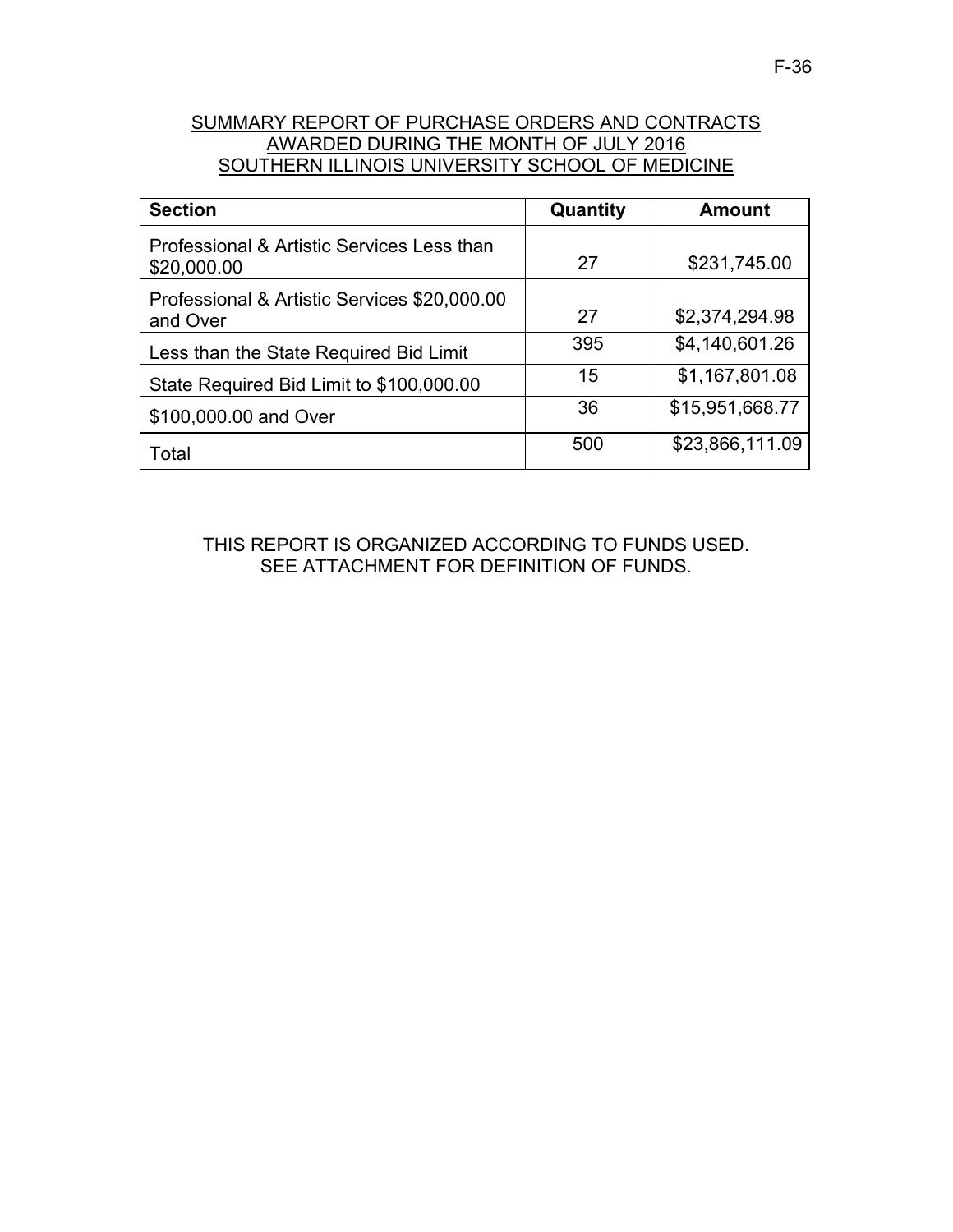## SOUTHERN ILLINOIS UNIVERSITY SCHOOL OF MEDICINE DETAILED REPORT OF SPEAKING AND PERFORMING FEES, CONSULTANTS, ARCHITECTS, & ARTISTIC SERVICES AWARDED DURING THE MONTH OF JULY 2016

| Fees of Less Than \$20,000 | Quantity | Amount       |
|----------------------------|----------|--------------|
|                            |          | \$231,745.00 |

| Fees of \$20,000 and Over: State Appropriated and Income Funds for General<br><b>Educational Operations</b> |                                                                   |                                                                                                                                                                                                                                                                                  |             |  |
|-------------------------------------------------------------------------------------------------------------|-------------------------------------------------------------------|----------------------------------------------------------------------------------------------------------------------------------------------------------------------------------------------------------------------------------------------------------------------------------|-------------|--|
| No.                                                                                                         | Vendor                                                            | Description                                                                                                                                                                                                                                                                      | Amount      |  |
| 122322                                                                                                      | <b>Richland Memorial</b><br>Hospital<br>Incorporated<br>Olney, IL | University contract for<br>services as hub site for<br><b>Physician Assistant students</b><br>for Family & Community<br>Medicine through 6/30/17.<br>(Sole source.)                                                                                                              | \$25,000.00 |  |
| 122723                                                                                                      | Parrallel<br><b>Consulting LLC</b><br>Petaluma, CA                | University contract for a<br>computer program used for<br>on-line training to provide<br>scenario-based practice of<br>clinical reasoning skills to.<br>medical students for the<br><b>Medical Education and</b><br>Curriculum Department.<br>(Renewal of existing<br>contract.) | \$30,000.00 |  |
| 122856                                                                                                      | Academic<br>Radiology<br>Incorporated<br>Springfield, IL          | University contract for<br>academic and administrative<br>services for professor and<br>chairman in the Department<br>of Radiology through 6/30/17.<br>(Sole source.)                                                                                                            | \$85,210.18 |  |

F-37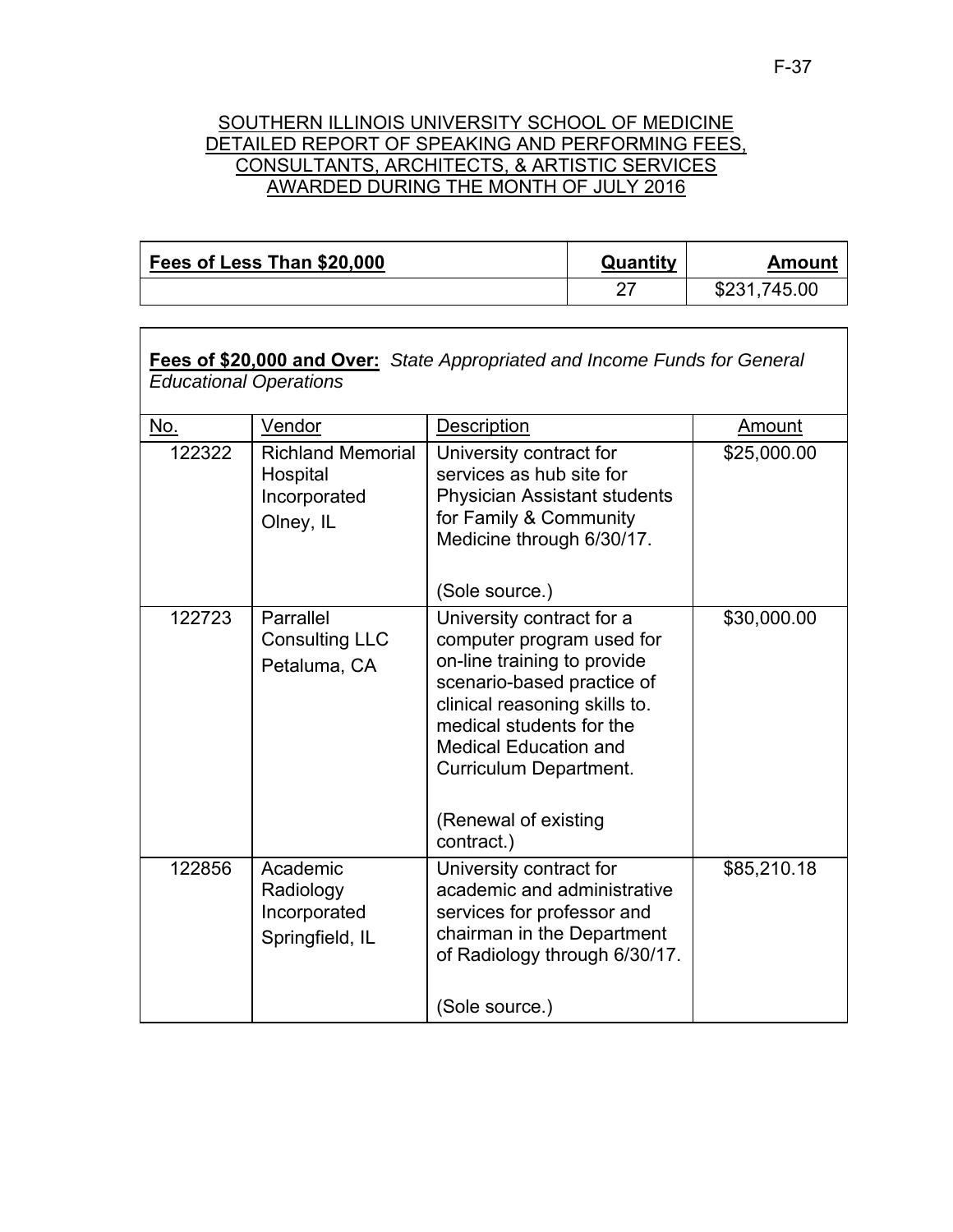| 122974 | <b>Memorial Medical</b><br>Center<br>Springfield, IL                 | University contract for<br>professional Pathology<br>services for the Department<br>of Pathology through 6/30/17.<br>Purchase requisition<br>authorized by the President.<br>(Sole source.)                                                         | \$307,546.70 |
|--------|----------------------------------------------------------------------|-----------------------------------------------------------------------------------------------------------------------------------------------------------------------------------------------------------------------------------------------------|--------------|
| 123201 | Associated<br>Anesthesiologists<br>of Springfield<br>Springfield, IL | University contract for<br>academic and administrative<br>services of professor and<br>chairman for Department of<br>Anesthesiology through<br>6/30/17.<br>(Sole source.)                                                                           | \$47,239.38  |
| 123228 | <b>Memorial Medical</b><br>Center<br>Springfield, IL                 | University contract for the<br>joint cancer registry to collect<br>data on cancer patients<br>served in the region to meet<br>State reporting and assist in<br>development for research<br>and trial projects through<br>6/30/17.<br>(Sole source.) | \$45,000.00  |
| 123255 | <b>Memorial Medical</b><br>Center<br>Springfield, IL                 | University contract for<br>services of two post-<br>transplant registered nurses<br>for the Department of Surgery<br>through 6/30/17.<br>(Sole source.)                                                                                             | \$83,358.72  |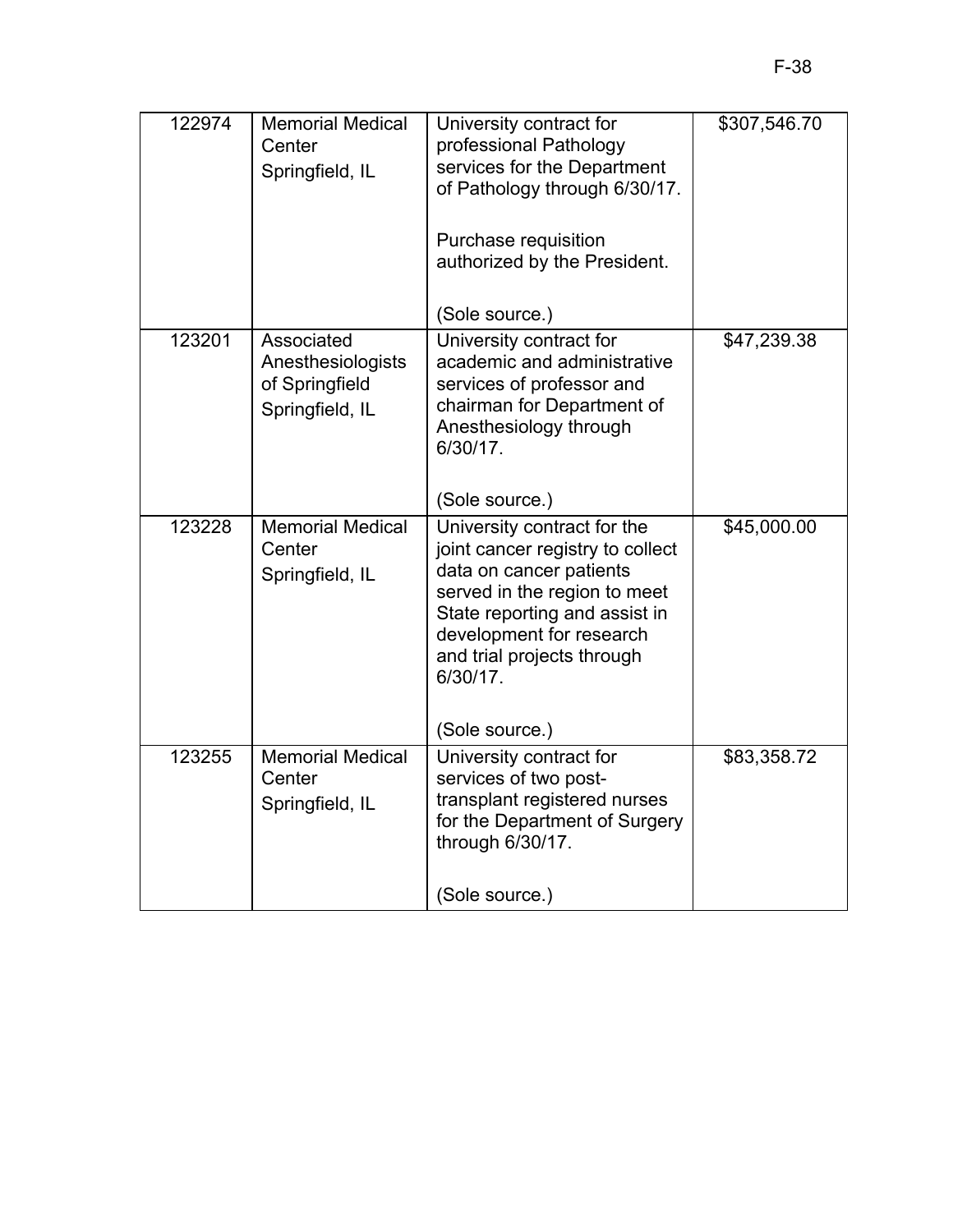| 123425 | Springfield Clinic<br>I P<br>Springfield, IL | University contract for two (2)<br>endocrinologists for the<br><b>Department of Pediatrics</b><br>through 07/17/17. | \$180,000.00 |
|--------|----------------------------------------------|---------------------------------------------------------------------------------------------------------------------|--------------|
|        |                                              | Requisition #8251-T<br>approved by the President.                                                                   |              |
|        |                                              | Sole source.                                                                                                        |              |

| Fees of \$20,000 and Over: Service Department Funds |                                                                              |                                                                                                                                                                                                                                   |              |
|-----------------------------------------------------|------------------------------------------------------------------------------|-----------------------------------------------------------------------------------------------------------------------------------------------------------------------------------------------------------------------------------|--------------|
| <u>No.</u>                                          | Vendor                                                                       | <b>Description</b>                                                                                                                                                                                                                | Amount       |
| 121420                                              | Farnsworth<br>Group<br>Incorporated<br>Peoria, IL                            | University contract #6528 for<br>engineering consulting<br>services in the design of<br>various projects for University<br>owned and operated facilities<br>through 6/30/17.<br>Requisition #6528-T approved<br>by the President. | \$100,000.00 |
|                                                     |                                                                              | (Pricing per prime vendor<br>contract.)                                                                                                                                                                                           |              |
| 121421                                              | Hanson<br>Professional<br><b>Services</b><br>Incorporated<br>Springfield, IL | University contract #5862 for<br>engineering consulting<br>services in the design of<br>various projects for University<br>owned and operated facilities<br>through 6/30/17.<br>(Pricing per prime vendor                         | \$100,000.00 |
|                                                     |                                                                              | contract.)                                                                                                                                                                                                                        |              |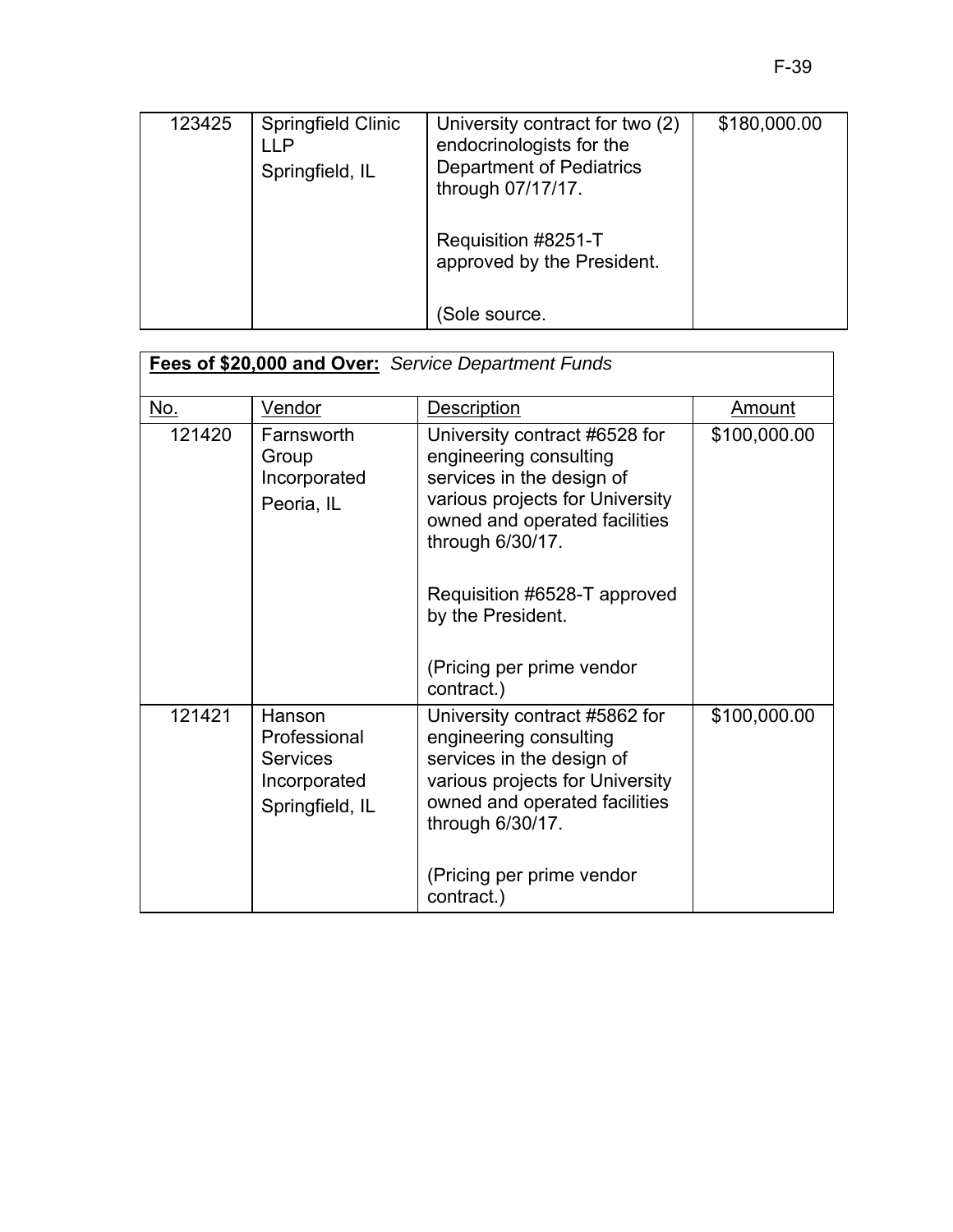| 121423 | <b>BRIC Partnership</b><br><b>LLC</b><br>Belleville, IL.  | University contract #6529 for<br>architectural services in the<br>design of various projects for<br>University owned and<br>operated facilities through<br>6/30/17. | \$100,000.00 |
|--------|-----------------------------------------------------------|---------------------------------------------------------------------------------------------------------------------------------------------------------------------|--------------|
|        |                                                           | Requisition #6529-T approved<br>by the President.<br>(Pricing per prime vendor                                                                                      |              |
|        |                                                           | contract.)                                                                                                                                                          |              |
| 121442 | Farnsworth<br>Group<br>Incorporated<br>Peoria, IL         | University contract #5863 for<br>architectural services in the<br>design of various projects for<br>University owned and<br>operated facilities through<br>6/30/17. | \$100,000.00 |
|        |                                                           | Requisition #5863-T approved<br>by the President.<br>(Pricing per prime vendor<br>contract.)                                                                        |              |
| 121482 | <b>FWAI Architects</b><br>Incorporated<br>Springfield, IL | University contract #6533 for<br>architectural services in the<br>design of various projects for<br>University owned and<br>operated facilities through<br>6/30/17. | \$100,000.00 |
|        |                                                           | Requisition #5863-T approved<br>by the President.                                                                                                                   |              |
|        |                                                           | (Pricing per prime vendor<br>contract.)                                                                                                                             |              |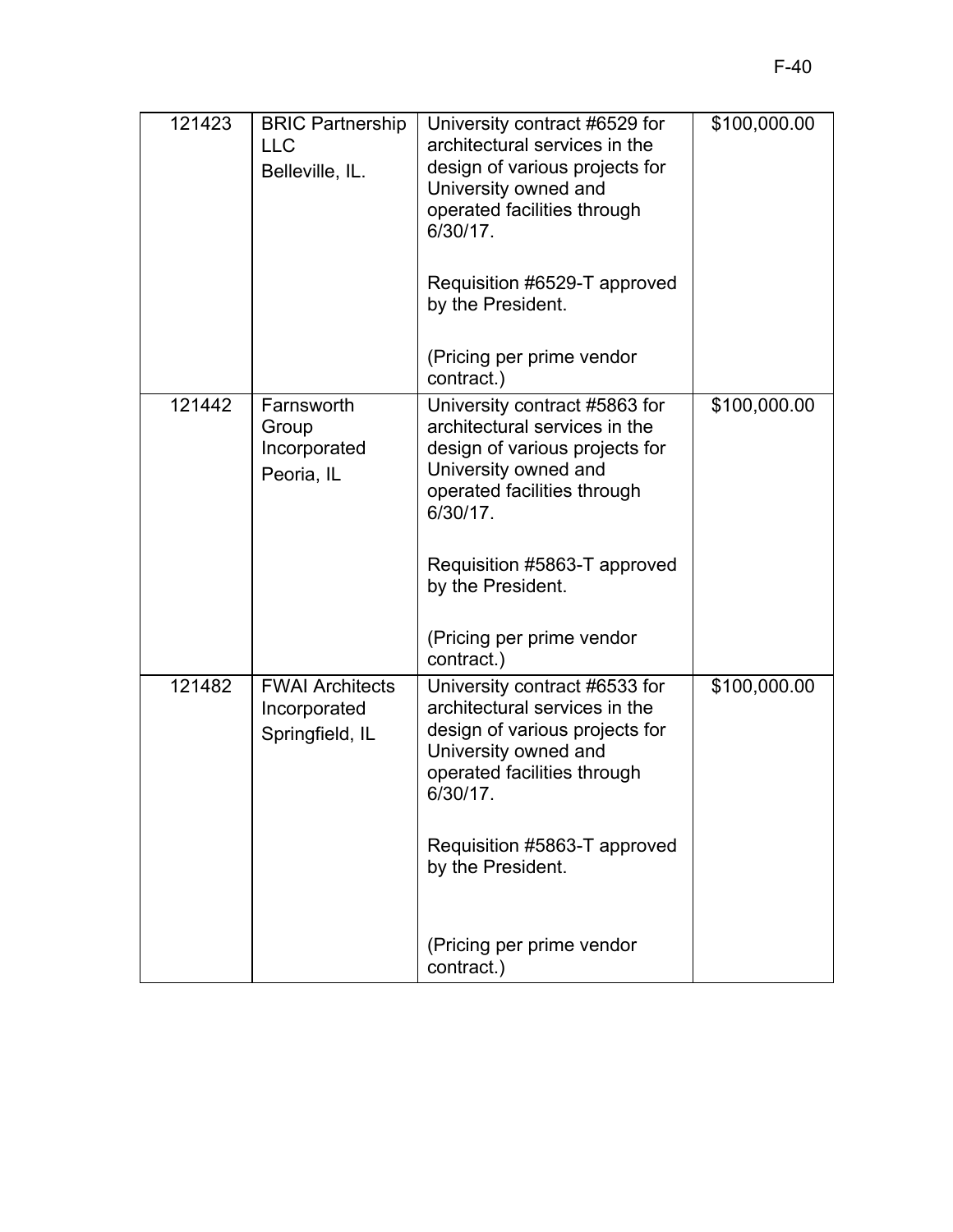| 121764 | Dewberry<br><b>Architects</b><br>Incorporated<br>Peoria, IL         | University contract #6531 for<br>architectural services in the<br>design of various projects for<br>University owned and<br>operated facilities through<br>$6/30/17$ .       | \$100,000.00 |
|--------|---------------------------------------------------------------------|------------------------------------------------------------------------------------------------------------------------------------------------------------------------------|--------------|
|        |                                                                     | (Pricing per prime vendor<br>contract.)                                                                                                                                      |              |
| 121774 | Dewberry<br><b>Architects</b><br>Incorporated<br>Peoria, IL         | University contract #6530 for<br>engineering consulting<br>services in the design of<br>various projects for University<br>owned and operated facilities<br>through 6/30/17. | \$100,000.00 |
|        |                                                                     | (Pricing per prime vendor<br>contract.)                                                                                                                                      |              |
| 122371 | Accusource<br>Incorporated<br>Corona, CA                            | Pre-employment background<br>investigations for new<br>employees for the unit of<br>Human Resources through<br>6/30/17.                                                      | \$22,000.00  |
|        |                                                                     | (Pricing per prime vendor<br>contract.)                                                                                                                                      |              |
| 123191 | Dunn Law Firm<br><b>DBA Dunn Law</b><br>Firm LLP<br>Bloomington, IL | Legal services and processing<br>costs for visa issues for the<br>unit of Human Resources<br>through 6/30/17.                                                                | \$58,000.00  |
|        |                                                                     | (Pricing per prime vendor<br>contract.)                                                                                                                                      |              |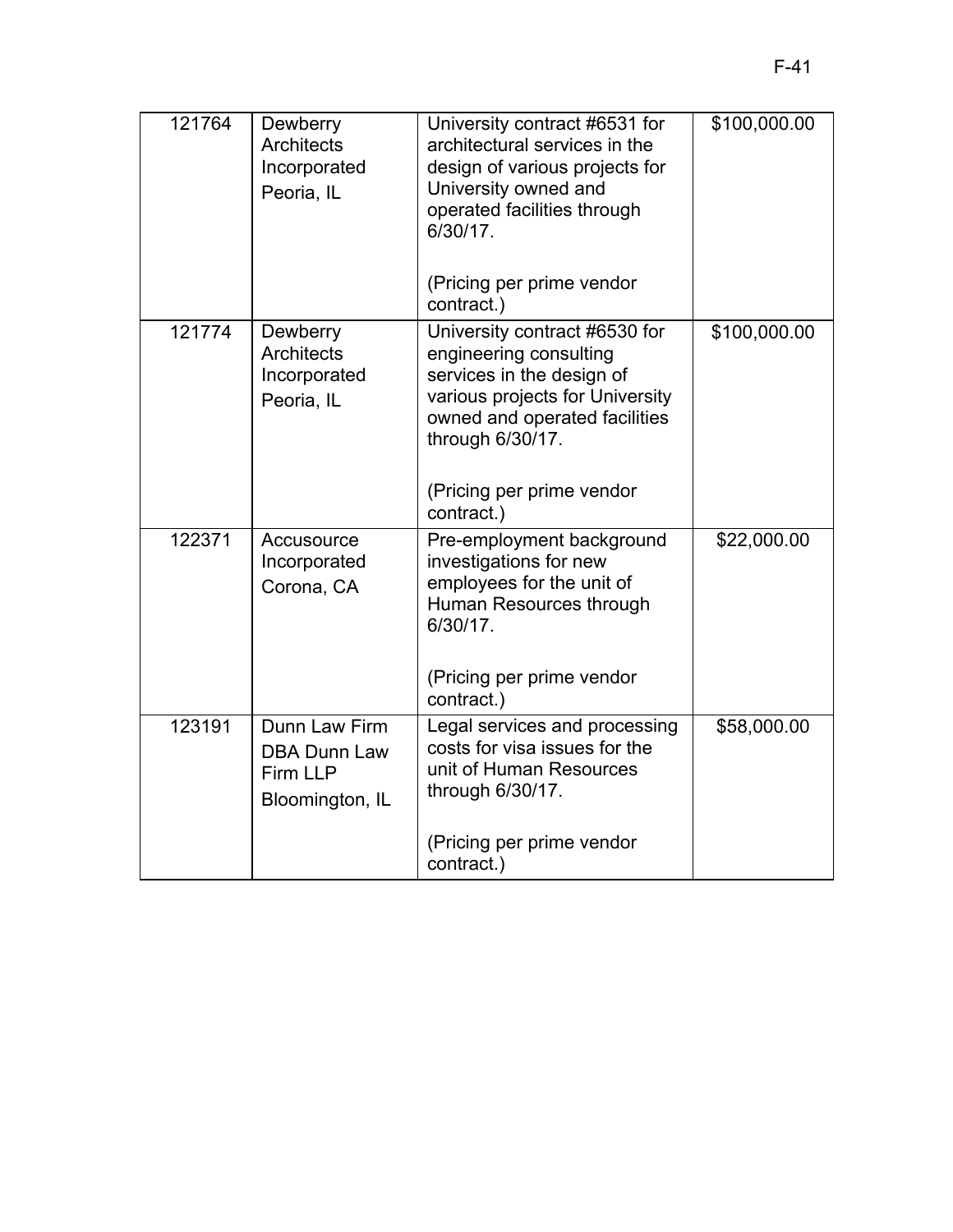| No.    | Vendor                                                                                         | <b>Description</b>                                                                                                                                                          | Amount       |
|--------|------------------------------------------------------------------------------------------------|-----------------------------------------------------------------------------------------------------------------------------------------------------------------------------|--------------|
| 121832 | <b>Memorial Medical</b><br>Center<br>Springfield, IL                                           | Testing and labs for clinical<br>trial patients through 6/30/17.<br>For Department of Surgery                                                                               | \$73,600.00  |
|        |                                                                                                | (Sole source.)                                                                                                                                                              |              |
| 122467 | <b>Blessing</b><br>Corporate<br><b>Services</b><br>Incorporated<br>Quincy, IL                  | University contract for child<br>and adolescent patients,<br>consult with residents and<br>faculty through 6/30/17.<br>(Sole source.)                                       | \$48,750.00  |
| 122976 | <b>Saint Francis</b><br><b>Medical Center</b><br><b>OSF Healthcare</b><br>System<br>Peoria, IL | University contract for a faculty<br>associate agreement for Dr.<br>Samuel Grampsas in the<br>Urology Clinic through 6/30/17.<br>(Sole source.)                             | \$29,250.00  |
| 123152 | Southern Illinois<br><b>Medical Services</b><br>Carbondale, IL                                 | University contract for<br>academic services of<br>physicians for Department of<br><b>Family and Community</b><br>Medicine through 6/30/17.<br>(Sole source.)               | \$49,940.00  |
| 123221 | <b>Central Illinois</b><br>Kidney & Dialysis<br>Association<br>Springfield, IL                 | University contract for<br>academic and administrative<br>services in Nephrology<br>through 6/30/17.<br>Requisition #8458-T approved<br>by the President.<br>(Sole source.) | \$300,000.00 |

**Fees of \$20,000 and Over:** *Non-appropriated Funds for General Educational Operations*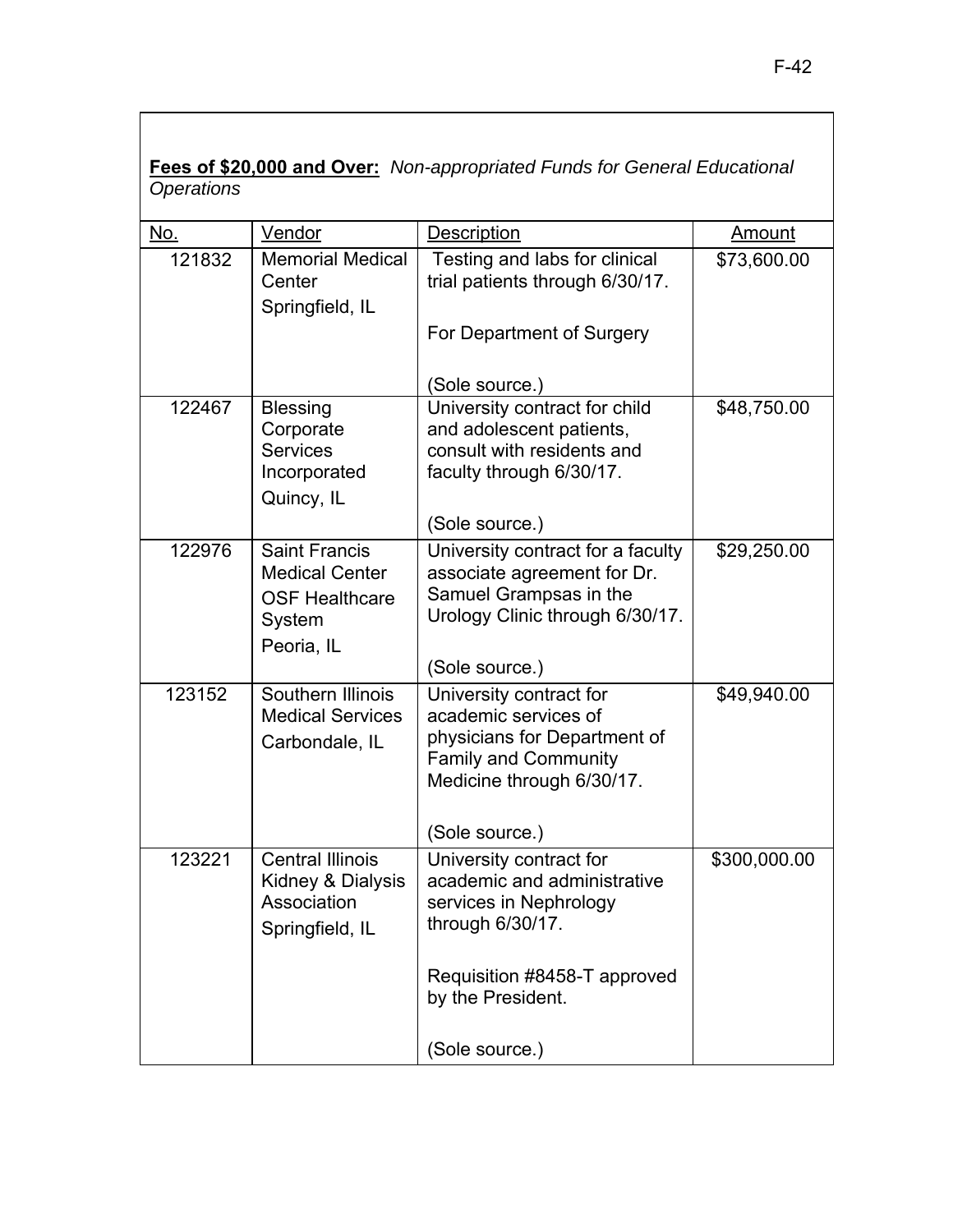| 123267 | Washington<br>University, St.<br>Louis, MO | University contract for pediatric<br>gastroenology coverage<br>through $6/30/17$ . | \$72,000.00 |
|--------|--------------------------------------------|------------------------------------------------------------------------------------|-------------|
|        |                                            | (Sole source.)                                                                     |             |

## **Fees of \$20,000 and Over:** *Restricted Funds for General Educational Operations*

| No.    | Vendor                                                                                                                                   | Description                                                                                                                                                                                                               | Amount      |
|--------|------------------------------------------------------------------------------------------------------------------------------------------|---------------------------------------------------------------------------------------------------------------------------------------------------------------------------------------------------------------------------|-------------|
| 121504 | St. John's<br><b>Hospital Sisters</b><br>of the Third<br>Order of St.<br><b>Francis</b><br>DBA St. John's<br>Hospital<br>Springfield, IL | Testing and labs for clinical<br>trial patients for the<br>Department of Surgery<br>through 6/30/17.<br>(Exempt from bidding - grant<br>specific)                                                                         | \$71,400.00 |
| 121827 | <b>Husch Blackwell</b><br><b>LLP</b><br>Saint Louis, MO                                                                                  | University contract for legal<br>services involving evaluation,<br>preparation, and filing of<br>patent applications for the<br><b>Associate Dean for Research</b><br>through 6/30/17.<br>(Renewal of existing contract.) | \$60,000.00 |
| 121829 | Polsinelli PC<br>Saint Louis, MO                                                                                                         | University contract for legal<br>services involving evaluation,<br>preparation, and filing of<br>patent applications for the<br><b>Associate Dean for Research</b><br>through 6/30/17.<br>(Renewal of existing contract.) | \$50,000.00 |
| 122673 | Shatterglass<br><b>Studios</b><br>Champaign, IL                                                                                          | University contract for video<br>editing services on grant<br>projects through 6/30/17.<br>(Renewal of existing contract.)                                                                                                | \$36,000.00 |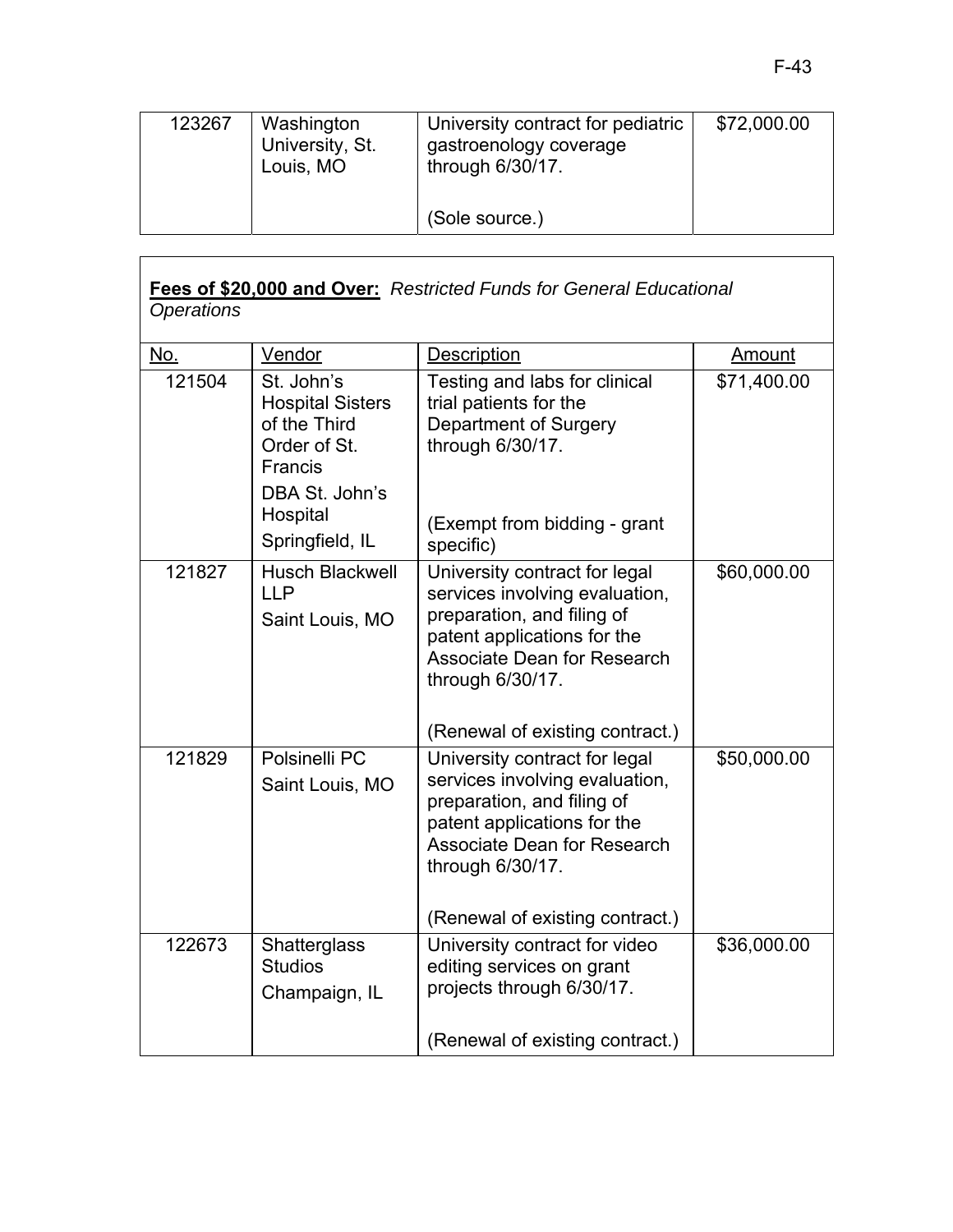### SOUTHERN ILLINOIS UNIVERSITY SCHOOL OF MEDICINE DETAILED REPORT OF PURCHASE ORDERS AND CONTRACTS OF LESS THAN \$100,000 AWARDED DURING THE MONTH OF JULY 2016

| <b>Transactions Under State Required Bid Limit</b> | Quantity | Amount         |
|----------------------------------------------------|----------|----------------|
|                                                    | 395      | \$4,140,601.28 |

| Orders From The State Required Bid Limit to \$100,000: State Appropriated |  |
|---------------------------------------------------------------------------|--|
| and Income Funds for General Educational Operations                       |  |

| No.    | Vendor                                                  | Description                                                                        | Amount      |
|--------|---------------------------------------------------------|------------------------------------------------------------------------------------|-------------|
| 122611 | Elsevier BV dba<br>Sciencedirect<br>Philadelphia, PA    | ClinicalKey subscription for<br>Library through 6/30/17.                           | \$82,914.00 |
|        |                                                         | (Sole Source.)                                                                     |             |
| 122686 | <b>CDW</b><br><b>Government LLC</b><br>Vernon Hills, IL | Cisco smartnet equipment<br>maintenance for School of<br>Medicine through 6/30/17. | \$78,138.34 |
|        |                                                         | (Pricing per IPHEC contract.)                                                      |             |

**Orders From The State Required Bid Limit to \$100,000:** *Service Department Funds* 

| No.    | Vendor                                                                           | <b>Description</b>                                                                                                                                                               | Amount      |
|--------|----------------------------------------------------------------------------------|----------------------------------------------------------------------------------------------------------------------------------------------------------------------------------|-------------|
| 121347 | U.S. Postal<br>Service<br>Springfield, IL                                        | Postage and fees for business<br>reply mail, postage due,<br>standard mail accounts and<br>box rentals through 6/30/17.<br>(Exempt from bidding –<br>another government entity.) | \$60,800.00 |
| 122508 | City of Springfield<br><b>DBA City Water</b><br>Light & Power<br>Springfield, IL | Sewer service for School of<br>Medicine facilities through<br>6/30/17.<br>(Exempt from bidding –<br>another government entity.)                                                  | \$94,500.00 |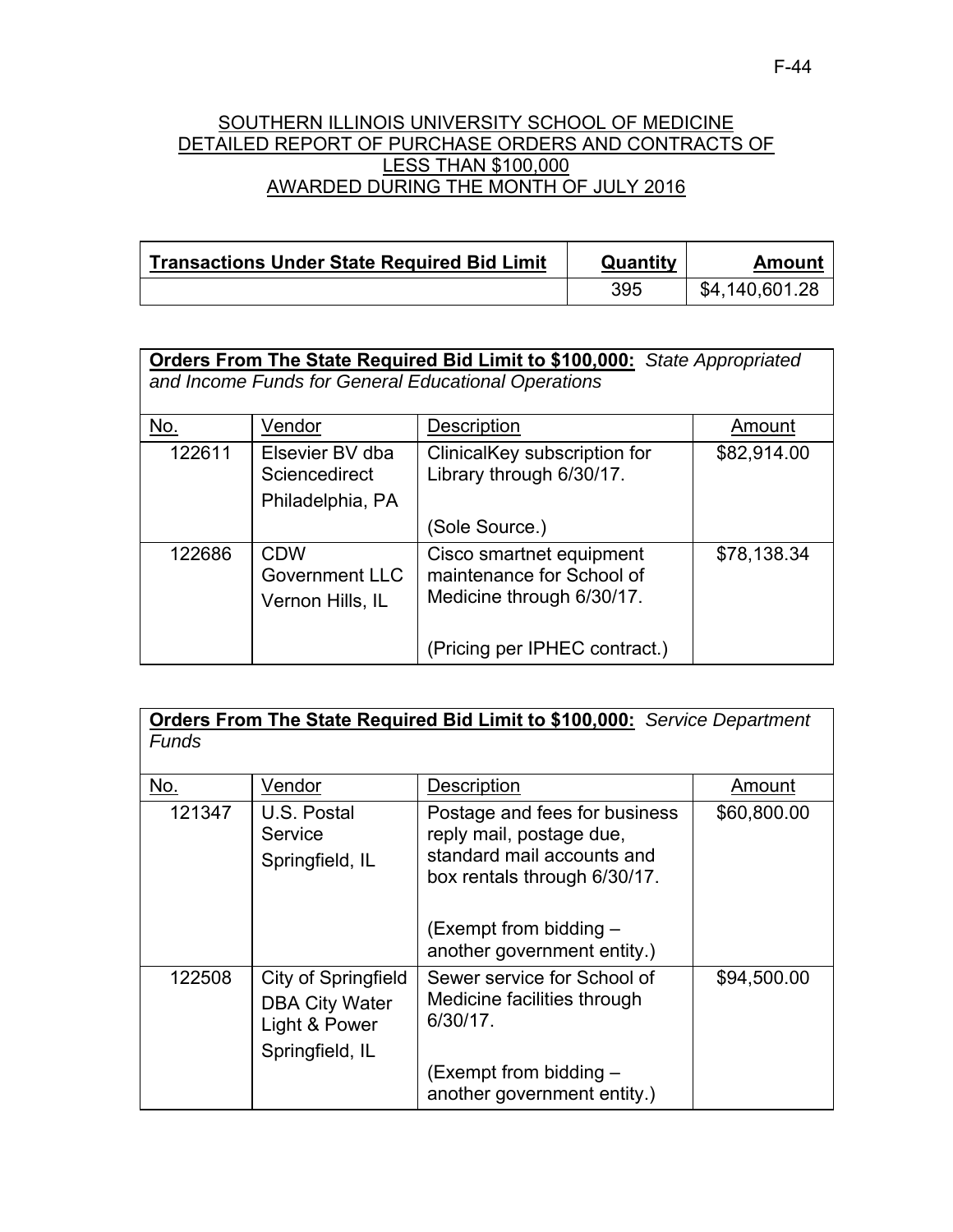| 122514 | AT&T<br>Corporation<br>Chicago, IL | Telecommunication service for<br>School of Medicine to include<br>long distance calling cards,<br>directory assistance, and 800-<br>service through 6/30/17. | \$65,000.00 |
|--------|------------------------------------|--------------------------------------------------------------------------------------------------------------------------------------------------------------|-------------|
|        |                                    | (Pricing per CMS contract.)                                                                                                                                  |             |

| <b>Orders From The State Required Bid Limit to \$100,000:</b> Non-appropriated |                                                                   |                                                                                                         |             |
|--------------------------------------------------------------------------------|-------------------------------------------------------------------|---------------------------------------------------------------------------------------------------------|-------------|
|                                                                                | <b>Funds for General Educational Operations</b>                   |                                                                                                         |             |
| <u>No.</u>                                                                     | Vendor                                                            | Description                                                                                             | Amount      |
| 119033                                                                         | <b>McKesson</b><br><b>Medical Surgical</b><br>Inc.<br>Atlanta, GA | Clinical supplies for SIU<br><b>Center of Family Medicine</b><br>clinics through 6/30/17.               | \$84,500.00 |
|                                                                                |                                                                   | (Pricing per university hospital<br>consortium)                                                         |             |
| 119034                                                                         | McKesson<br><b>Medical Surgical</b><br>Inc.<br>Atlanta, GA        | Pharmaceutical supplies for<br>SIU Center of Family Medicine<br>clinics through 6/30/17.                | \$99,999.00 |
|                                                                                |                                                                   | (Pricing per university hospital<br>consortium)                                                         |             |
| 120626                                                                         | McKesson<br><b>Medical Surgical</b><br>Inc.<br>Atlanta, GA        | Recoverable clinical supplies<br>for SIU Center of Family<br><b>Medicine Quincy through</b><br>6/30/17. | \$76,269.39 |
|                                                                                |                                                                   | (Pricing per university hospital<br>consortium)                                                         |             |
| 122254                                                                         | <b>CDW</b><br><b>Government LLC</b><br>Vernon Hills, II.          | Checkpoint enterprise support<br>subscription for SIU School of<br>Medicine through 6/30/17.            | \$63,306.58 |
|                                                                                |                                                                   | (Pricing per IPHEC contract.)                                                                           |             |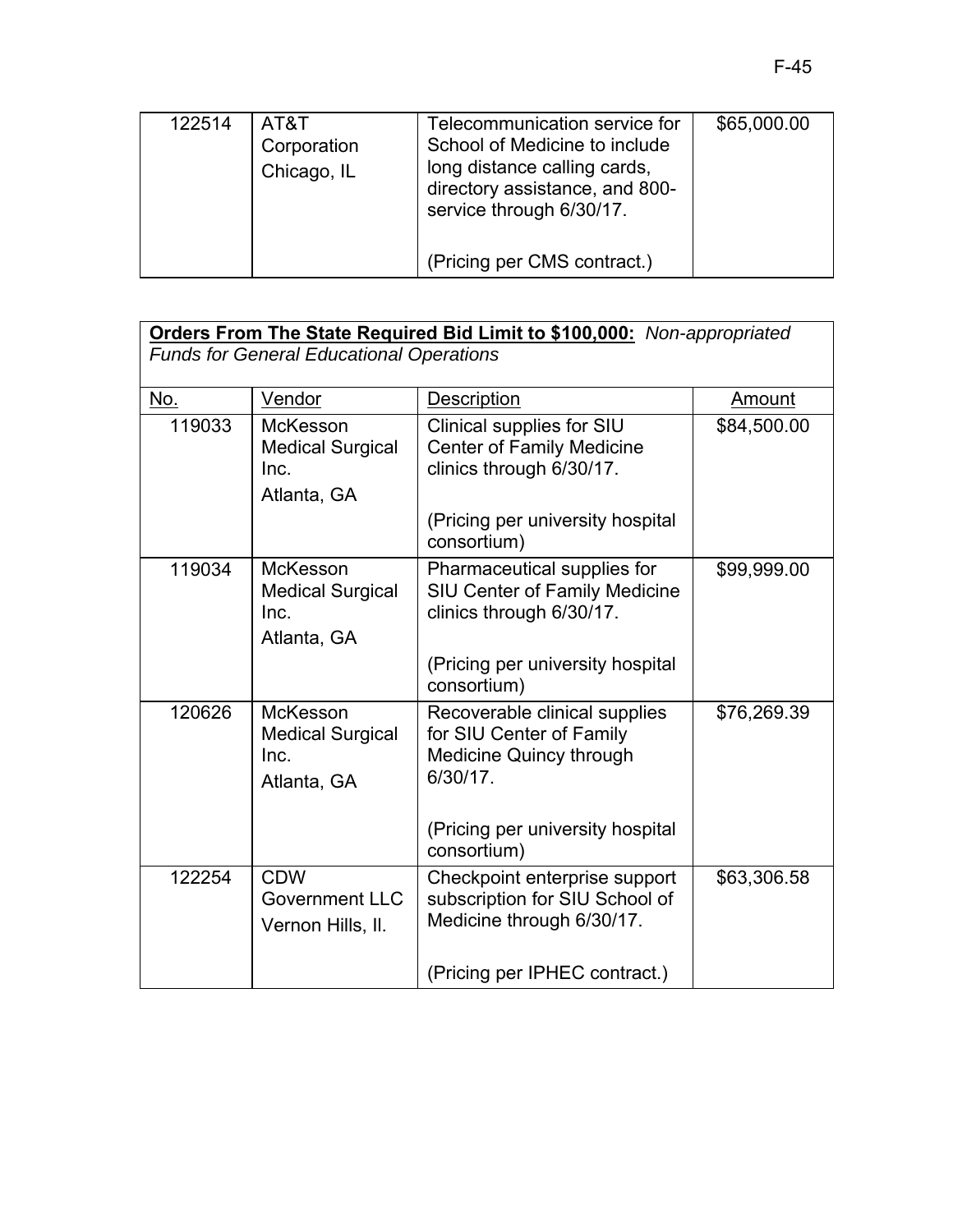| 122315 | <b>Blessing</b><br>Corporate<br><b>Services</b><br>Incorporated<br>Quincy, IL | Electronic health record<br>system, software, and<br>maintenance to accept<br>electronic information from<br>community providers when<br>caring for patients at Quincy<br><b>Family and Community</b><br>Medicine through 6/30/17.<br>(Sole source.) | \$76,274.00 |
|--------|-------------------------------------------------------------------------------|------------------------------------------------------------------------------------------------------------------------------------------------------------------------------------------------------------------------------------------------------|-------------|
| 122510 | Ameren Illinois<br>Company<br>Saint Louis, MO                                 | <b>Electric service for Family</b><br><b>Community Medicine Clinic in</b><br>Quincy, IL through 6/30/17.<br>(Sole source.)                                                                                                                           | \$78,500.00 |
| 122818 | Krueger<br>International Inc.<br>Green Bay, WI                                | Furniture for SIU School of<br>Medicine clinic expansion,<br>Springfield, IL.<br>Approved by Board in session<br>on 5/5/16.<br>(Pricing per IPHEC contract.)                                                                                         | \$95,279.94 |
| 123148 | Association of<br>American<br><b>Medical Colleges</b><br>Washington, DC       | Institutional membership dues<br>through 6/30/17.<br>(Sole Source.)                                                                                                                                                                                  | \$62,720.00 |
| 123266 | <b>SKC</b><br>Communications<br><b>Products LLC</b>                           | Polycom maintenance through<br>6/30/17.<br>(Pricing per IPHEC contract.)                                                                                                                                                                             | \$58,399.83 |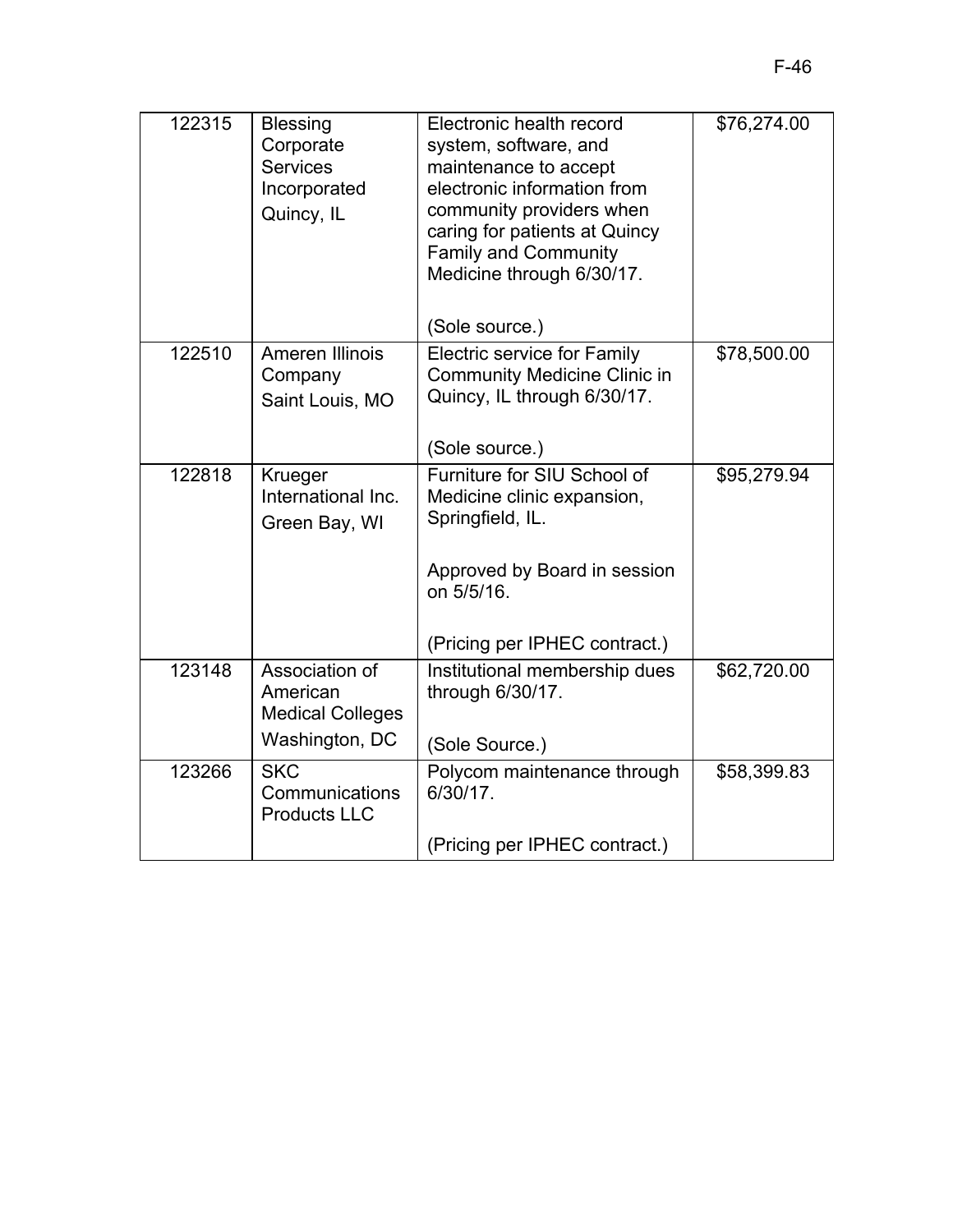| <b>Orders From The State Required Bid Limit to \$100,000: Multi-Account</b> |                                                             |                                                                                                                                                                                                                                |             |
|-----------------------------------------------------------------------------|-------------------------------------------------------------|--------------------------------------------------------------------------------------------------------------------------------------------------------------------------------------------------------------------------------|-------------|
| <b>Distributions</b>                                                        |                                                             |                                                                                                                                                                                                                                |             |
| No.                                                                         | Vendor                                                      | <b>Description</b>                                                                                                                                                                                                             | Amount      |
| 121492                                                                      | <b>Interline Brands</b><br>Incorporated<br>Jacksonville, FL | Janitorial supplies and<br>housekeeping equipment<br>through 6/30/17.                                                                                                                                                          | \$91,200.00 |
|                                                                             |                                                             | This purchase was funded<br>from the following:                                                                                                                                                                                |             |
|                                                                             |                                                             | State Funds:                                                                                                                                                                                                                   |             |
|                                                                             |                                                             | 501485<br>\$25,500.00                                                                                                                                                                                                          |             |
|                                                                             |                                                             | Service Department Funds:<br>503481<br>300.00<br>\$<br>503482<br>\$5,000.00<br>503486<br>\$10,000.00<br>\$13,500.00<br>503487<br>503903<br>$\mathbb{S}^-$<br>15,500.00<br>General/Operating/Non-<br><b>Appropriated Funds:</b> |             |
|                                                                             |                                                             | 504751<br>\$21,400.00                                                                                                                                                                                                          |             |
|                                                                             |                                                             | (Pricing per IPHEC contract.)                                                                                                                                                                                                  |             |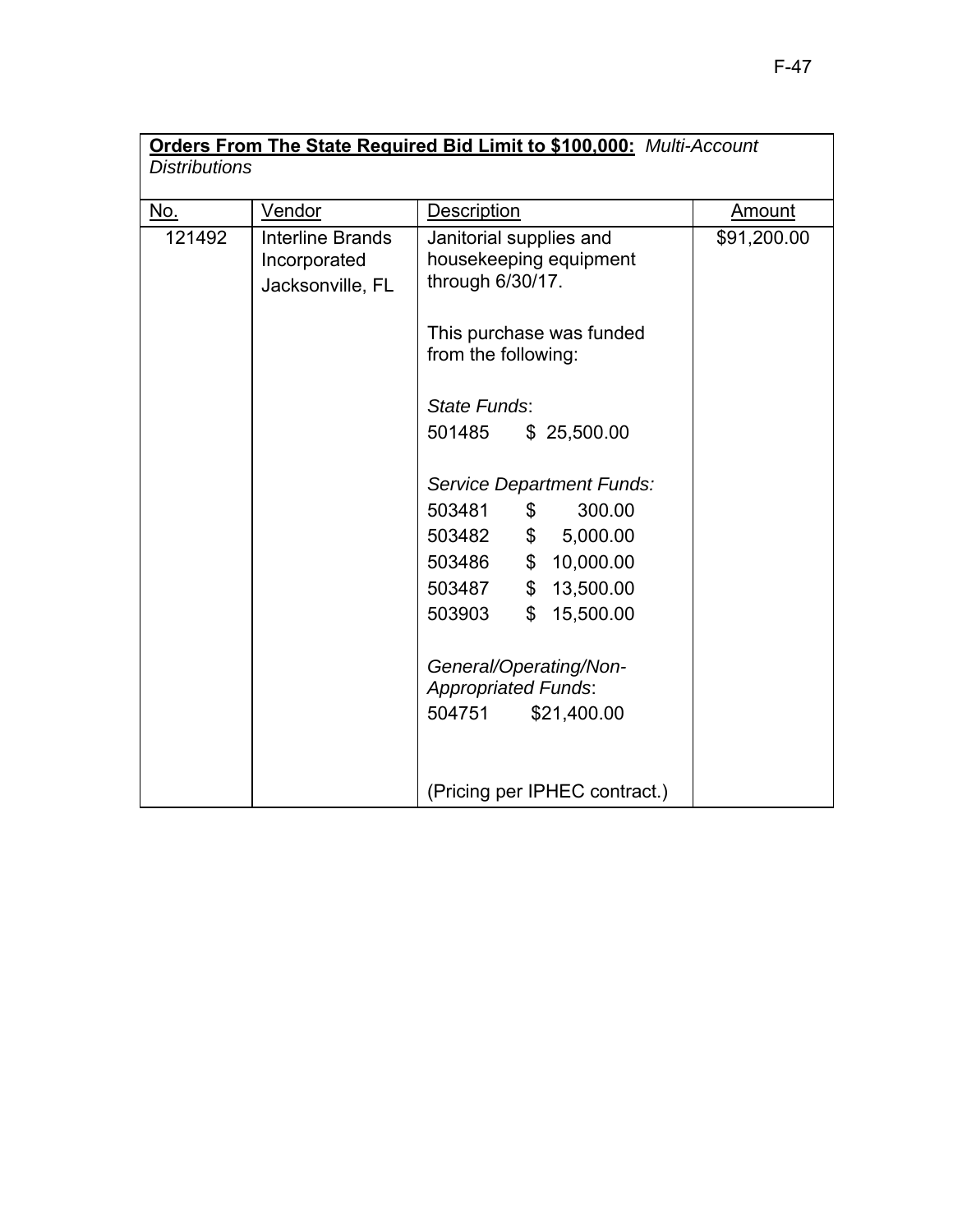## SOUTHERN ILLINOIS UNIVERSITY SCHOOL OF MEDICINE DETAILED REPORT OF PURCHASE ORDERS AND CONTRACTS OF \$100,000 AND OVER AWARDED DURING THE MONTH OF JULY 2016

| Purchase Orders and Contracts of \$100,000 and Over: State Appropriated |                                                    |                                                     |              |
|-------------------------------------------------------------------------|----------------------------------------------------|-----------------------------------------------------|--------------|
|                                                                         |                                                    | and Income Funds for General Educational Operations |              |
| No.                                                                     | Vendor                                             | Description                                         | Amount       |
|                                                                         |                                                    |                                                     |              |
| 122755                                                                  | <b>Ebsco Industries</b>                            | <b>Periodical subscriptions</b>                     | \$300,000.00 |
|                                                                         | Incorporated                                       | through 6/30/17.                                    |              |
|                                                                         | <b>DBA Ebsco</b><br>Information<br><b>Services</b> | For the Medical Library.                            |              |
|                                                                         | Birmingham, AL                                     | Requisition #8184-T approved<br>by the President.   |              |
|                                                                         |                                                    | (Per CMS contract)                                  |              |

| Purchase Orders and Contracts of \$100,000 and Over: Service Department<br>Funds |                                                       |                                                                                                     |              |
|----------------------------------------------------------------------------------|-------------------------------------------------------|-----------------------------------------------------------------------------------------------------|--------------|
| No.                                                                              | Vendor                                                | Description                                                                                         | Amount       |
| 121458                                                                           | Unisource<br>Worldwide<br>Incorporated<br>Chicago, IL | Paper for School of Medicine<br>copiers and School of<br>Medicine Print Shop through<br>$6/30/17$ . | \$120,000.00 |
|                                                                                  |                                                       | (Pricing per IPHEC contract.)                                                                       |              |
| 121593                                                                           | <b>US Postal</b><br>Service<br>Carol Stream, IL       | Metered postage through<br>6/30/17.                                                                 | \$225,000.00 |
|                                                                                  |                                                       | For Mail Services.                                                                                  |              |
|                                                                                  |                                                       | Purchase requisition<br>authorized by the President.                                                |              |
|                                                                                  |                                                       | (Exempt from bidding -<br>another government entity.)                                               |              |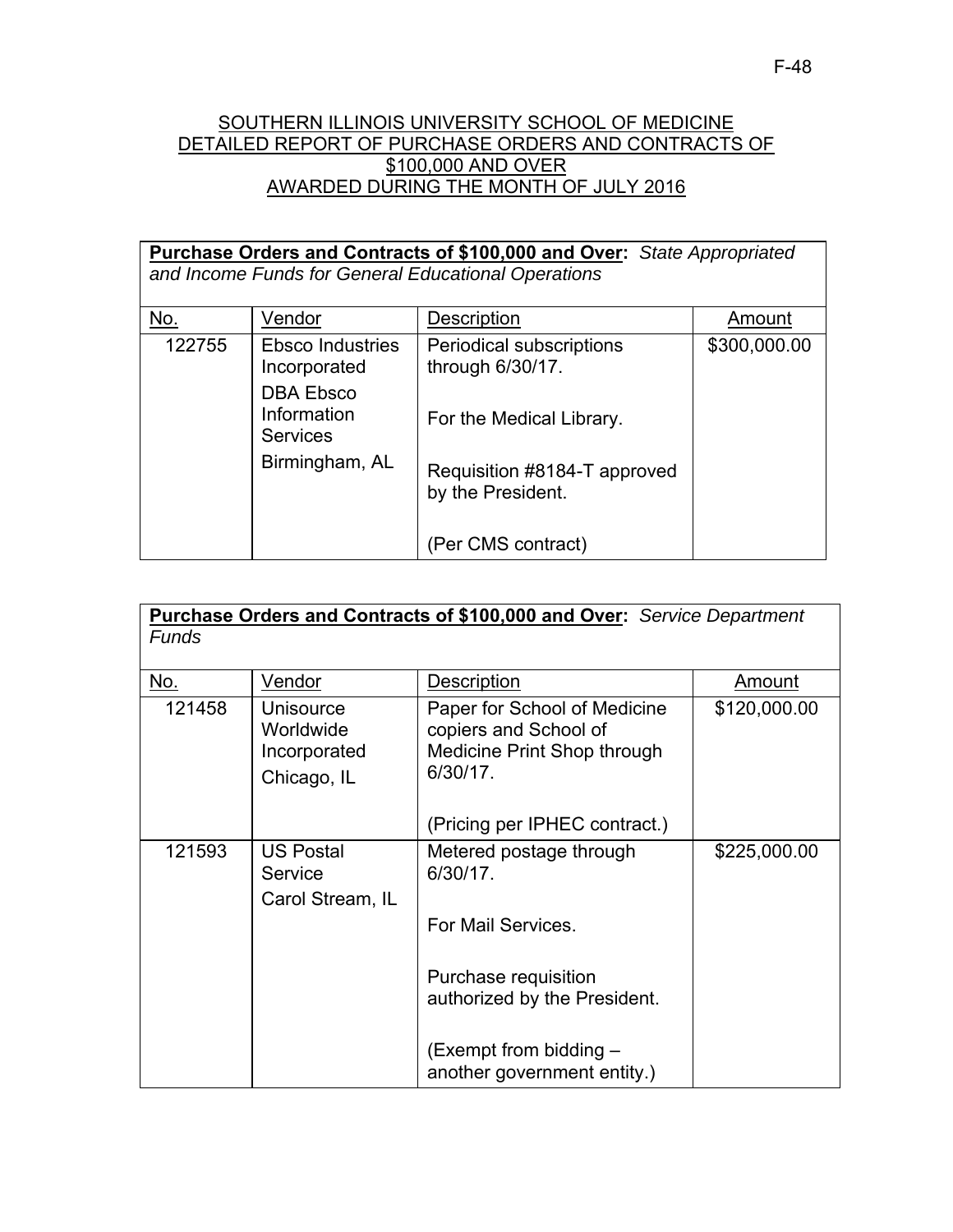| 121932 | <b>Johnson Controls</b><br>Incorporated<br>Charlotte, NC                         | Preventive maintenance to<br>HVAC building systems and<br>equipment repair, and a<br>computerized maintenance<br>management system through<br>6/30/17. | \$867,927.02   |
|--------|----------------------------------------------------------------------------------|--------------------------------------------------------------------------------------------------------------------------------------------------------|----------------|
|        |                                                                                  | For Physical Plant.                                                                                                                                    |                |
|        |                                                                                  | Approved by the Board in<br>session on 5/09/13.                                                                                                        |                |
|        |                                                                                  | (Renewal of existing contract.)                                                                                                                        |                |
| 122297 | <b>Charles River</b><br>Laboratories<br>Incorporated<br>Wilmington, MA           | Animals purchased for<br>laboratory research through<br>$6/30/17$ .<br>For Laboratory Animal<br>Medicine.<br>Requisition #8087-T approved              | \$150,000.00   |
|        |                                                                                  | by the President.                                                                                                                                      |                |
|        |                                                                                  | (Sole source.)                                                                                                                                         |                |
| 122507 | City of Springfield<br><b>DBA City Water</b><br>Light & Power<br>Springfield, IL | Electric service for School of<br>Medicine facilities through<br>6/30/17.                                                                              | \$2,750,000.00 |
|        |                                                                                  | For Physical Plant.                                                                                                                                    |                |
|        |                                                                                  | Purchase requisition<br>authorized by the President.                                                                                                   |                |
|        |                                                                                  | (Exempt from bidding -<br>another government entity.)                                                                                                  |                |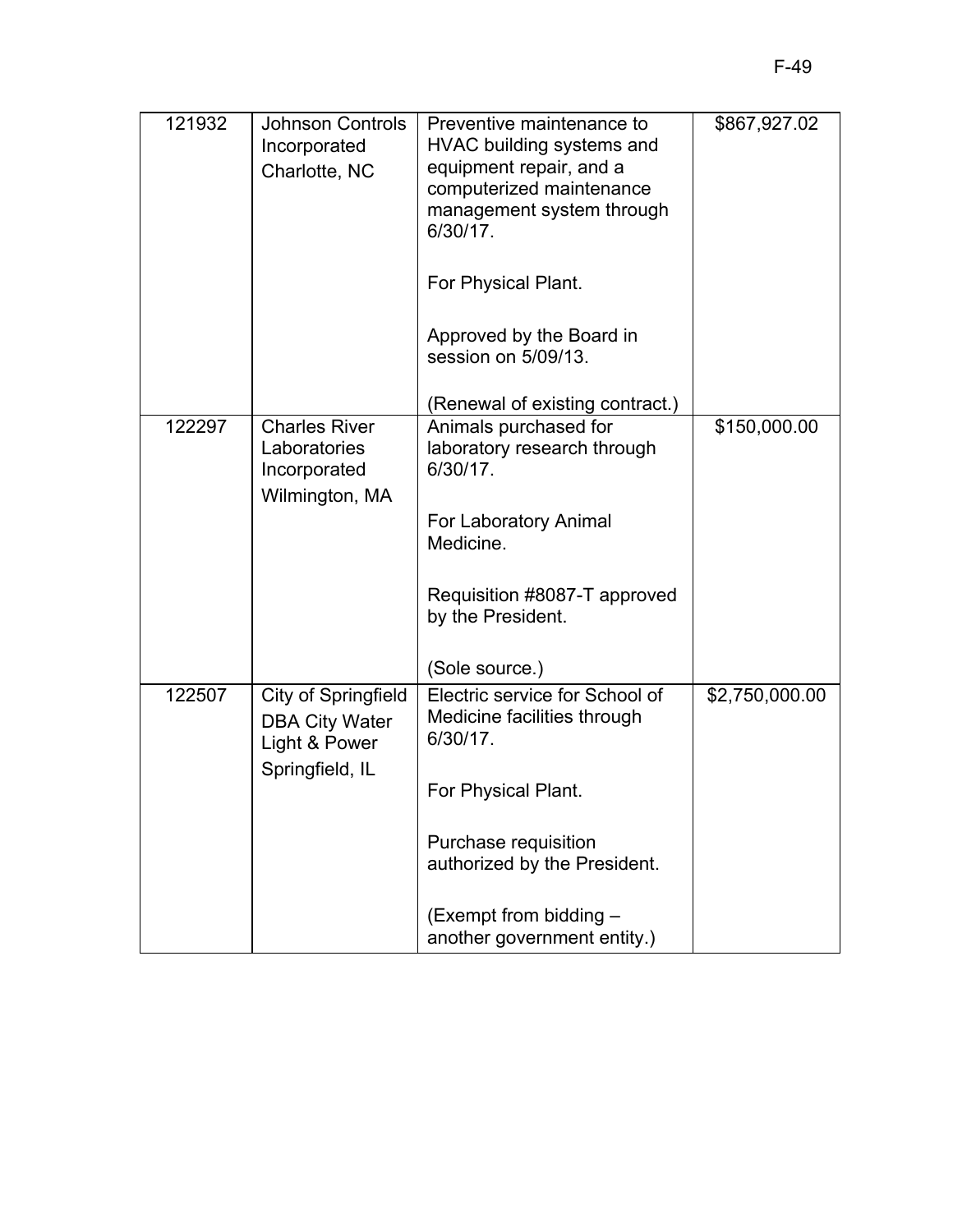| 122509 | AT&T<br>Corporation<br>Belleville, IL                                | Telecommunication service for<br>School of Medicine to include<br>Sonet Ring and local service<br>through 6/30/17. | \$340,382.04 |
|--------|----------------------------------------------------------------------|--------------------------------------------------------------------------------------------------------------------|--------------|
|        |                                                                      | For Information Resources.                                                                                         |              |
|        |                                                                      | Requisition #8470-T approved<br>by the President.                                                                  |              |
|        |                                                                      | (Pricing per CMS contract.)                                                                                        |              |
| 122517 | Ameren Illinois<br>Company<br><b>DBA</b><br>AmerenCilco              | Natural gas service for the<br>School of Medicine through<br>6/30/17.                                              | \$600,000.00 |
|        | Saint Louis, MO                                                      | For Physical Plant.                                                                                                |              |
|        |                                                                      | Purchase requisition<br>authorized by the President.                                                               |              |
|        |                                                                      | (Sole source.)                                                                                                     |              |
| 122522 | <b>City of Springfield</b><br><b>DBA City Water</b><br>Light & Power | Water service for School of<br>Medicine facilities through<br>6/30/17.                                             | \$135,000.00 |
|        | Springfield, IL                                                      | For Physical Plant.                                                                                                |              |
|        |                                                                      | Purchase requisition<br>authorized by the President.                                                               |              |
|        |                                                                      | (Exempt from bidding -<br>another government entity.)                                                              |              |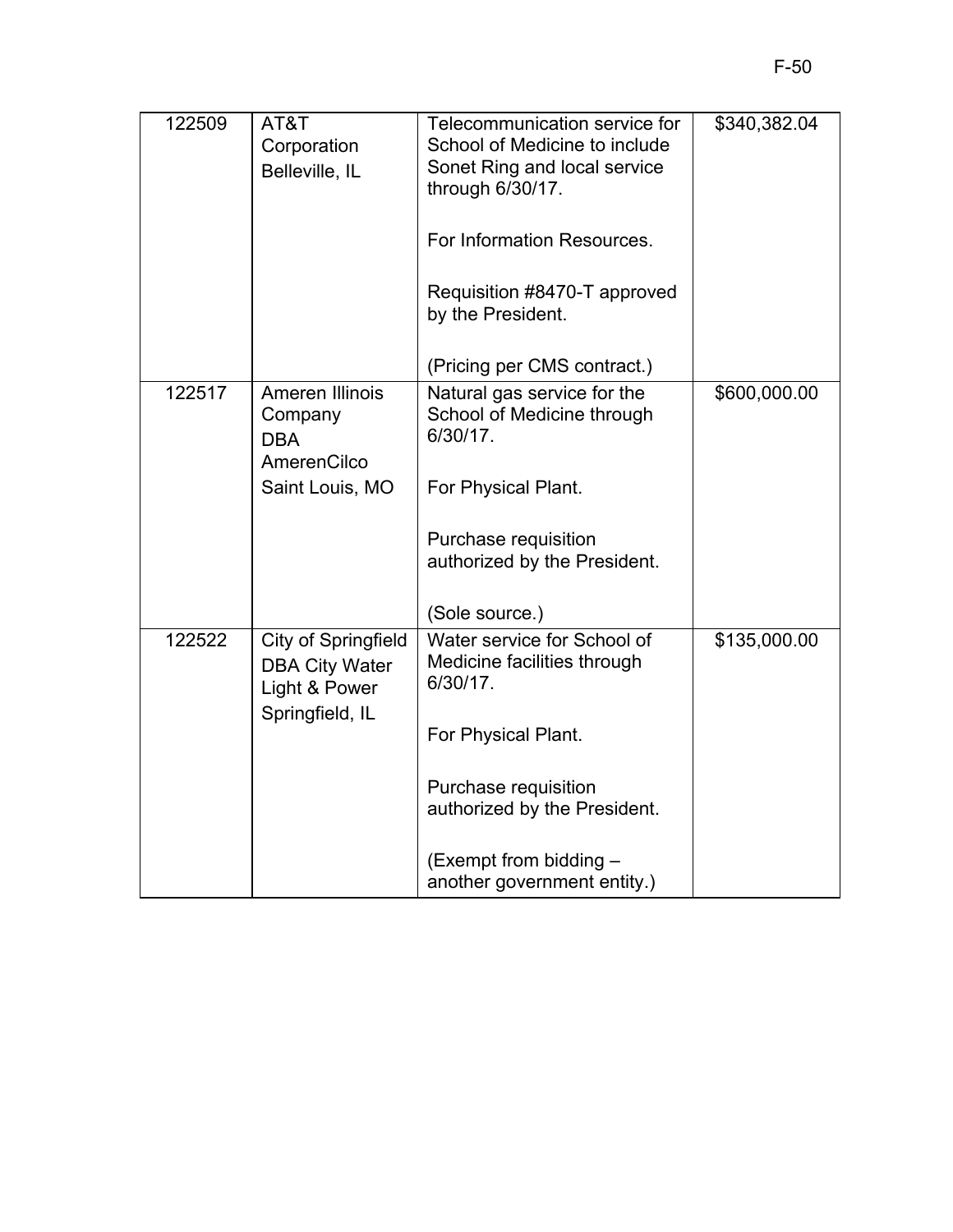|            | <b>Funds for General Educational Operations</b>                                                                                                     | Purchase Orders and Contracts of \$100,000 and Over: Non-appropriated                                                                                                                                                                                                                                                                             |              |
|------------|-----------------------------------------------------------------------------------------------------------------------------------------------------|---------------------------------------------------------------------------------------------------------------------------------------------------------------------------------------------------------------------------------------------------------------------------------------------------------------------------------------------------|--------------|
| <u>No.</u> | Vendor                                                                                                                                              | <b>Description</b>                                                                                                                                                                                                                                                                                                                                | Amount       |
| 122092     | <b>GE Healthcare</b><br><b>IITS USA</b><br>Corporation<br><b>DBA IDX</b><br>Information<br><b>Systems</b><br>Corporation<br>South Burlington,<br>VT | <b>Centricity Business</b><br>applications and software<br>support fees of the Practice<br>Management System used for<br>quality patient care and to<br>meet the requirements of the<br>HIPPA Act at the School of<br>Medicine through 6/30/17.<br><b>For SIU HealthCare Clinical</b><br>Computing.<br>Approved by Board in session<br>on 5/5/16. | \$785,000.00 |
|            |                                                                                                                                                     | (Sole source.)                                                                                                                                                                                                                                                                                                                                    |              |
| 122218     | <b>GE Healthcare</b><br><b>IITS USA</b><br>Corporation<br><b>DBA IDX</b><br>Information<br><b>Systems</b><br>Corporation<br>South Burlington,<br>VT | University contract for<br>maintenance and support fees<br>for electronic health records,<br>travel expenses, and training<br>for HealthCare Information<br>Systems through 6/30/17.<br><b>For SIU HealthCare Clinical</b><br>Computing.<br>Requisition #8294-T approved                                                                          | \$202,304.28 |
|            |                                                                                                                                                     | by the President.<br>(Sole source.)                                                                                                                                                                                                                                                                                                               |              |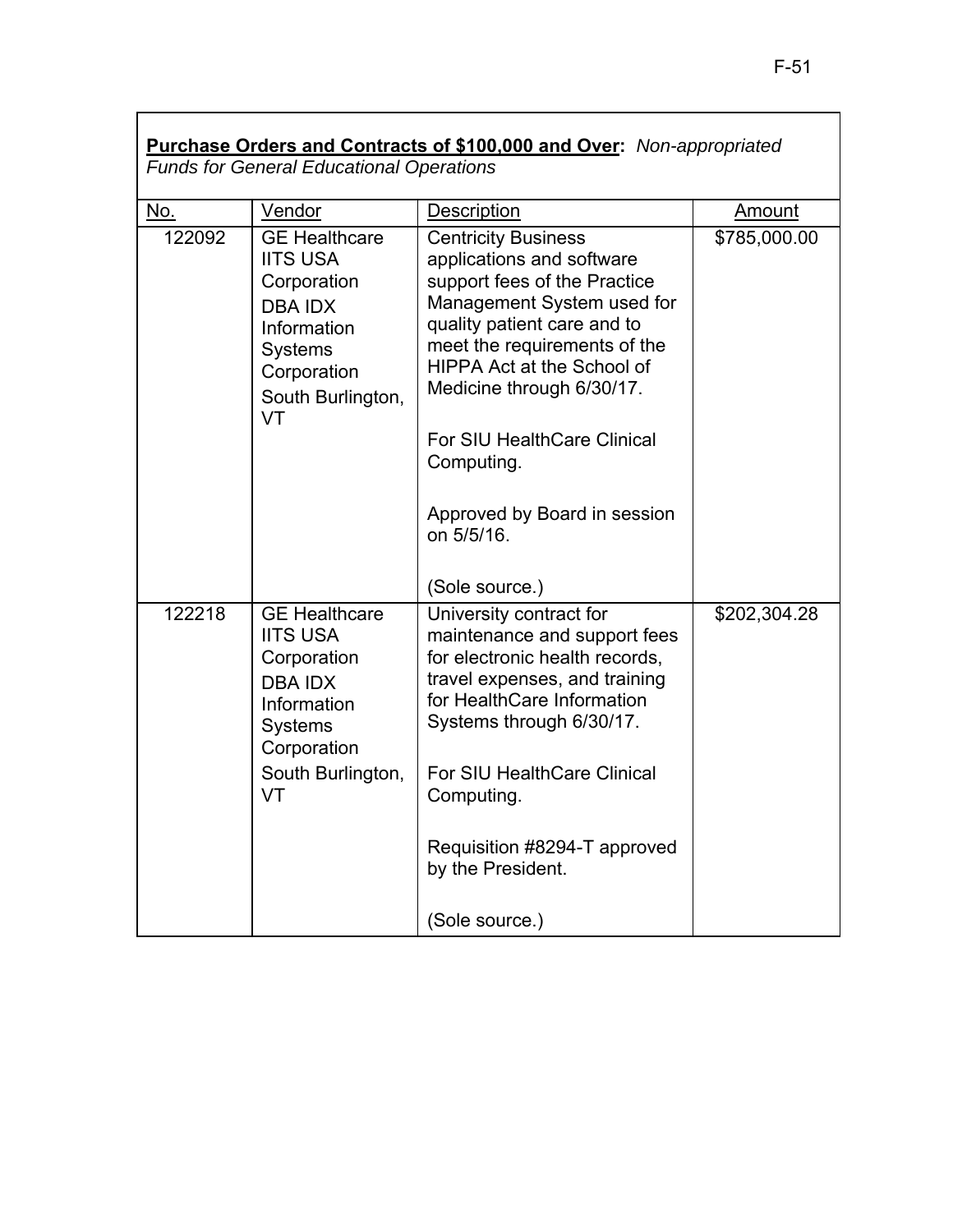| 122332 | <b>GE Healthcare</b><br><b>IITS USA</b><br>Corporation<br><b>DBA IDX</b><br>Information<br><b>Systems</b>      | Centricity business license and<br>DenialsIQ subscription through<br>6/30/17.<br>Approved by Board in session<br>on 5/5/16.                                                | \$295,000.00 |
|--------|----------------------------------------------------------------------------------------------------------------|----------------------------------------------------------------------------------------------------------------------------------------------------------------------------|--------------|
|        | Corporation                                                                                                    |                                                                                                                                                                            |              |
|        | South Burlington,<br>VT                                                                                        | (Sole source.)                                                                                                                                                             |              |
| 122494 | St. John's<br><b>Hospital Sisters</b><br>of the Third<br>Order of St.<br>Francis<br>DBA St. John's<br>Hospital | Rental of 6,156 gross square<br>feet of space located at 1100<br>E. Lincolnshire, Springfield, IL<br>for OB/GYN clinic through<br>6/30/17.<br><b>For Clinic Facilities</b> | \$197,701.56 |
|        | Springfield, IL                                                                                                | Management.                                                                                                                                                                |              |
|        |                                                                                                                | (Renewal of existing contract.)                                                                                                                                            |              |
| 122506 | <b>CSROH LLC</b><br>South Pasadena,<br><b>CA</b>                                                               | Rental of space located at 901<br>W. Jefferson, Springfield, IL for<br>the Department of Psychiatry<br>through 4/30/17.                                                    | \$159,204.40 |
|        |                                                                                                                | <b>For Clinic Facilities</b><br>Management.                                                                                                                                |              |
|        |                                                                                                                | (Renewal of existing contract.)                                                                                                                                            |              |
| 122511 | McKesson<br><b>Medical Surgical</b><br>Inc.<br>Atlanta, GA                                                     | Recoverable clinical supplies<br>for SIU Center of Family<br><b>Medicine Quincy through</b><br>6/30/17.                                                                    | \$145,000.00 |
|        |                                                                                                                | For Family & Community<br>Medicine                                                                                                                                         |              |
|        |                                                                                                                | (Pricing per university hospital<br>consortium)                                                                                                                            |              |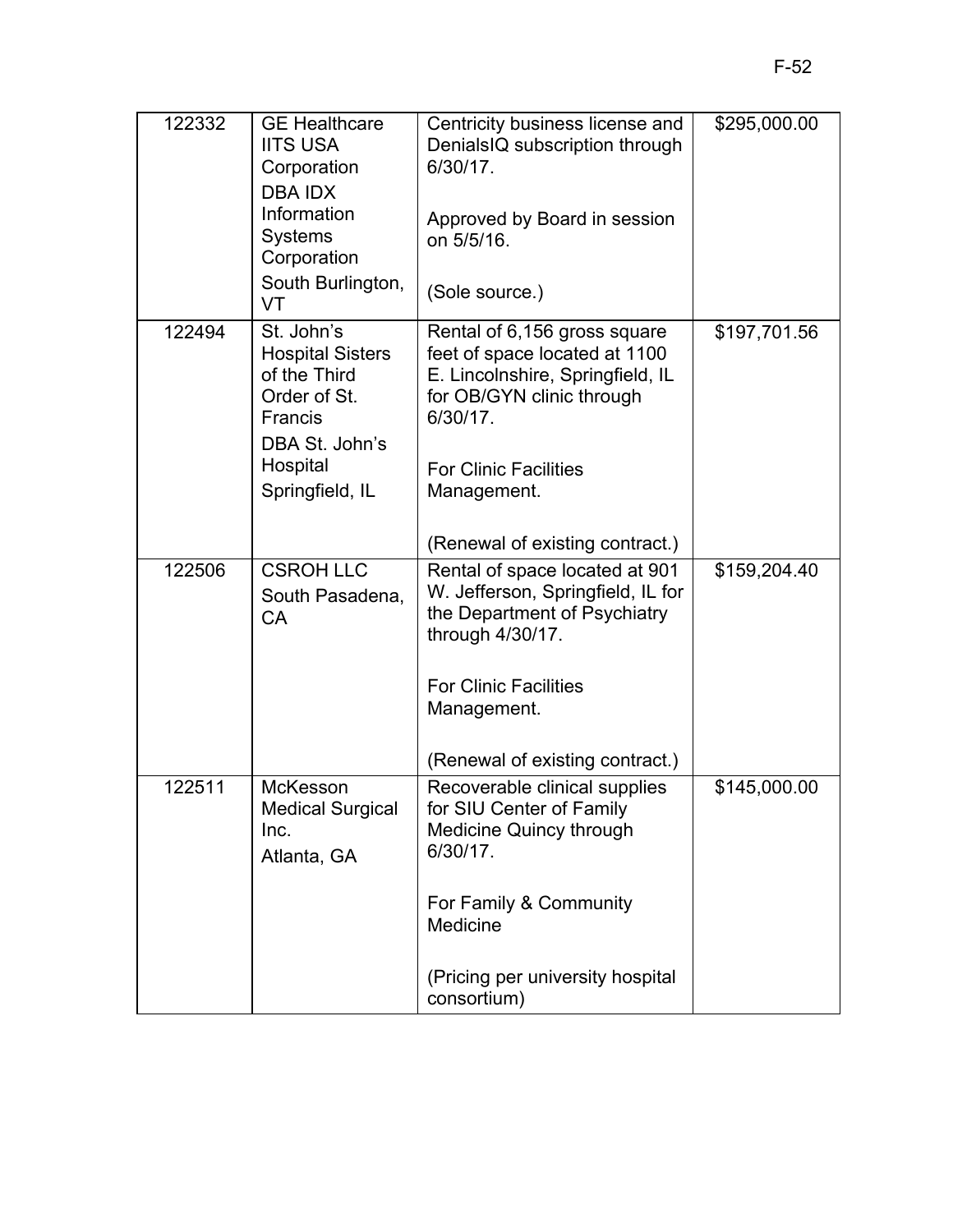| 122513 | <b>McKesson</b><br><b>Medical Surgical</b><br>Inc.<br>Atlanta, GA | Pharmaceutical supplies for<br><b>SIU Center of Family Medicine</b><br>Quincy through 6/30/17.      | \$125,000.00 |
|--------|-------------------------------------------------------------------|-----------------------------------------------------------------------------------------------------|--------------|
|        |                                                                   | For Family & Community<br>Medicine                                                                  |              |
|        |                                                                   | (Pricing per university hospital<br>consortium)                                                     |              |
| 122515 | Oticon<br>Incorporated<br>Somerset, NJ                            | Hearing aids and supplies<br>through 6/30/17.                                                       | \$150,000.00 |
|        |                                                                   | For the Audiology Clinic.                                                                           |              |
|        |                                                                   | Requisition #8066-T approved<br>by the President.                                                   |              |
|        |                                                                   | (Sole source.)                                                                                      |              |
| 122518 | McKesson<br><b>Medical Surgical</b><br>Inc.<br>Atlanta, GA        | Medical/surgical supplies for<br><b>SIU Center of Family Medicine</b><br>clinics through 6/30/17.   | \$125,000.00 |
|        |                                                                   | For Family & Community<br>Medicine                                                                  |              |
|        |                                                                   | (Pricing per university hospital<br>consortium)                                                     |              |
| 122520 | McKesson<br><b>Medical Surgical</b><br>Inc.<br>Atlanta, GA        | Pharmaceutical supplies for<br><b>SIU Center of Family Medicine</b><br>Springfield through 6/30/17. | \$365,000.00 |
|        |                                                                   | For Family & Community<br>Medicine                                                                  |              |
|        |                                                                   | (Pricing per university hospital<br>consortium)                                                     |              |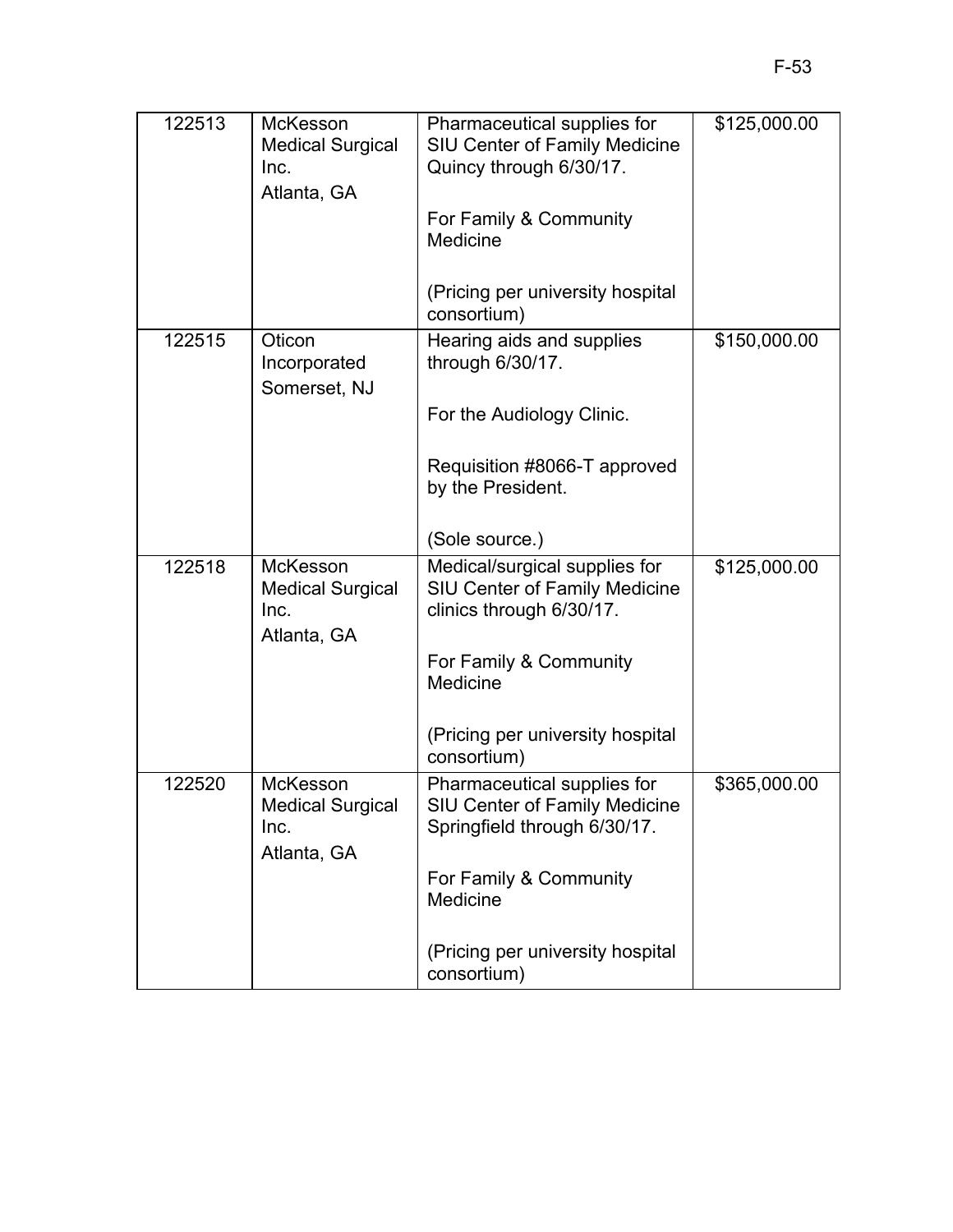| 122529 | <b>GN Hearing Care</b><br><b>Corporation DBA</b><br>Resound<br>Philadelphia, PA                                                   | Hearing instruments and<br>supplies through 6/30/17.<br>For the Audiology Clinic.                                                                                                                                    | \$125,000.00 |
|--------|-----------------------------------------------------------------------------------------------------------------------------------|----------------------------------------------------------------------------------------------------------------------------------------------------------------------------------------------------------------------|--------------|
|        |                                                                                                                                   | Requisition #8065-T approved<br>by the President.                                                                                                                                                                    |              |
|        |                                                                                                                                   | (Sole source.)                                                                                                                                                                                                       |              |
| 122530 | <b>Phonak LLC</b><br>Chicago, IL                                                                                                  | Hearing aids and supplies<br>through 6/30/17.                                                                                                                                                                        | \$350,000.00 |
|        |                                                                                                                                   | For the Audiology Clinic.                                                                                                                                                                                            |              |
|        |                                                                                                                                   | Requisition #8064-T approved<br>by the President.                                                                                                                                                                    |              |
|        |                                                                                                                                   | (Sole source.)                                                                                                                                                                                                       |              |
| 122549 | <b>Blessing</b><br>Corporate<br><b>Services</b><br>Incorporated<br>Quincy, IL                                                     | Rental of 3,303 gross square<br>feet of space located in<br><b>Blessing Medical Office</b><br>Building, Quincy, IL through<br>6/30/17.                                                                               | \$100,347.87 |
|        |                                                                                                                                   | <b>For Clinic Facilities</b><br>Management.                                                                                                                                                                          |              |
|        |                                                                                                                                   | (Renewal of existing contract.)                                                                                                                                                                                      |              |
| 122551 | St. John's<br><b>Hospital Sisters</b><br>of the Third<br>Order of St.<br>Francis<br>DBA St. John's<br>Hospital<br>Springfield, IL | Rental of space located at St.<br>John's Pavilion located at 301<br>N. 8 <sup>th</sup> Street, Springfield, IL for<br>the Department of Surgery -<br>Urology Clinic through 6/30/17.<br><b>For Clinic Facilities</b> | \$243,278.48 |
|        |                                                                                                                                   | Management.                                                                                                                                                                                                          |              |
|        |                                                                                                                                   | (Renewal of existing contract.)                                                                                                                                                                                      |              |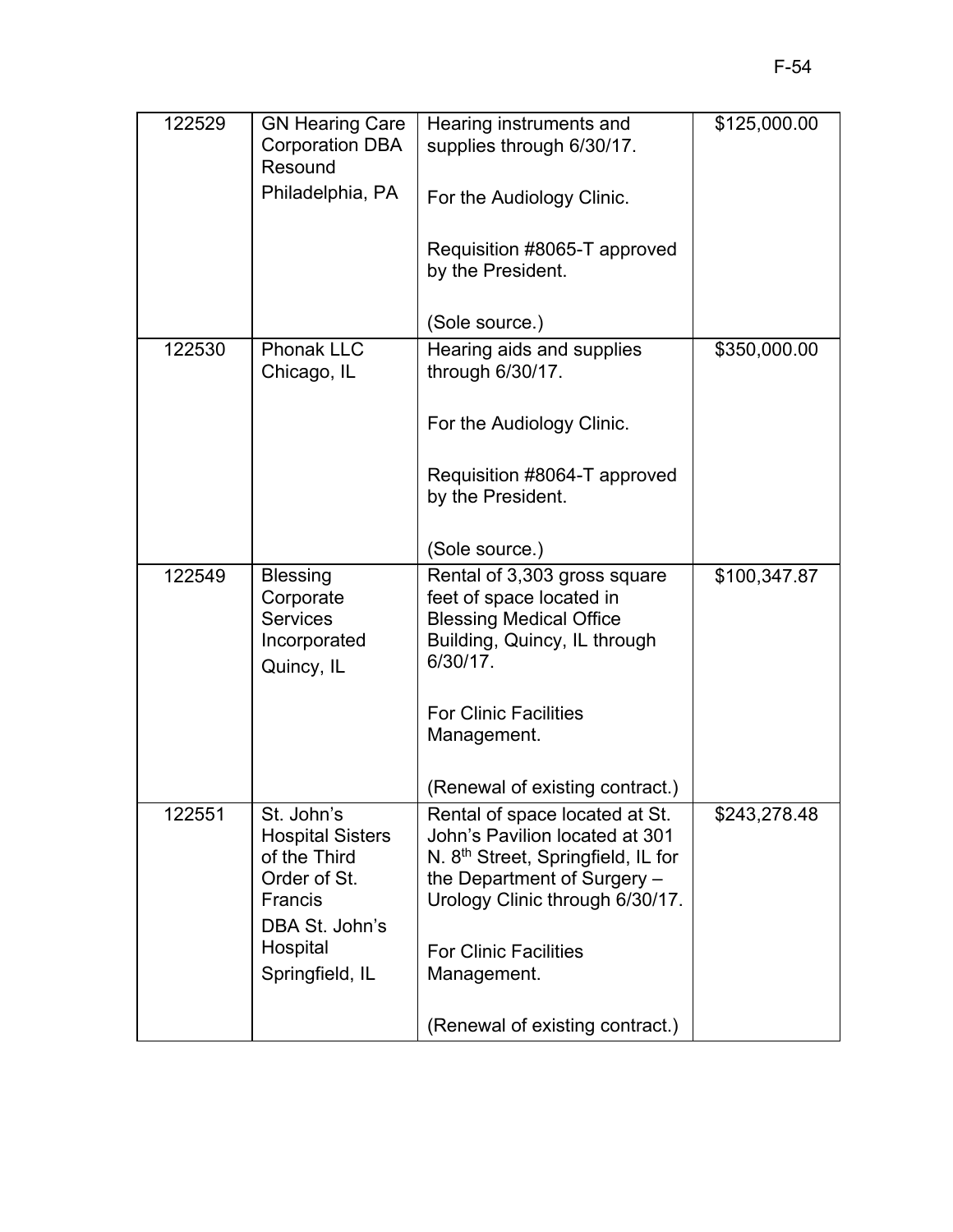| 122552 | Healthcare<br><b>Network</b><br><b>Properties LLC</b><br>Springfield, IL                                  | Rental of space at 747 N.<br>Rutledge, Springfield, IL for<br>the Department of Surgery<br>through 6/30/17.                                                                                                          | \$1,141,559.64 |
|--------|-----------------------------------------------------------------------------------------------------------|----------------------------------------------------------------------------------------------------------------------------------------------------------------------------------------------------------------------|----------------|
|        |                                                                                                           | <b>For Clinic Facilities</b><br>Management.                                                                                                                                                                          |                |
|        |                                                                                                           | (Renewal of existing contract.)                                                                                                                                                                                      |                |
| 122582 | <b>Blessing Hospital</b><br>Quincy, IL                                                                    | Rental of space located at 612<br>N. 11 <sup>th</sup> Street, Quincy, IL for<br><b>Family &amp; Community Medicine</b><br>Quincy through 6/30/17.                                                                    | \$528,402.20   |
|        |                                                                                                           | <b>For Clinic Facilities</b><br>Management.                                                                                                                                                                          |                |
|        |                                                                                                           | (Renewal of existing contract.)                                                                                                                                                                                      |                |
| 122586 | <b>Memorial Health</b><br>System<br>Springfield, IL.                                                      | Rental of space located at 340<br>W. Miller, Springfield, IL for<br>Department of Surgery<br>through 6/30/17.                                                                                                        | \$106,907.28   |
|        |                                                                                                           | <b>For Clinic Facilities</b><br>Management.                                                                                                                                                                          |                |
|        |                                                                                                           | (Renewal of existing contract.)                                                                                                                                                                                      |                |
| 122589 | The Hope School<br><b>DBA Hope</b><br>Institution for<br>Children &<br><b>Families</b><br>Springfield, IL | Rental of space at 5220 S. 6th<br>Street, Springfield, IL for the<br>Department of Psychiatry and<br><b>Family Community Medicine</b><br>Springfield through 6/30/17.<br><b>For Clinic Facilities</b><br>Management. | \$168,888.72   |
|        |                                                                                                           | (Renewal of existing contract.)                                                                                                                                                                                      |                |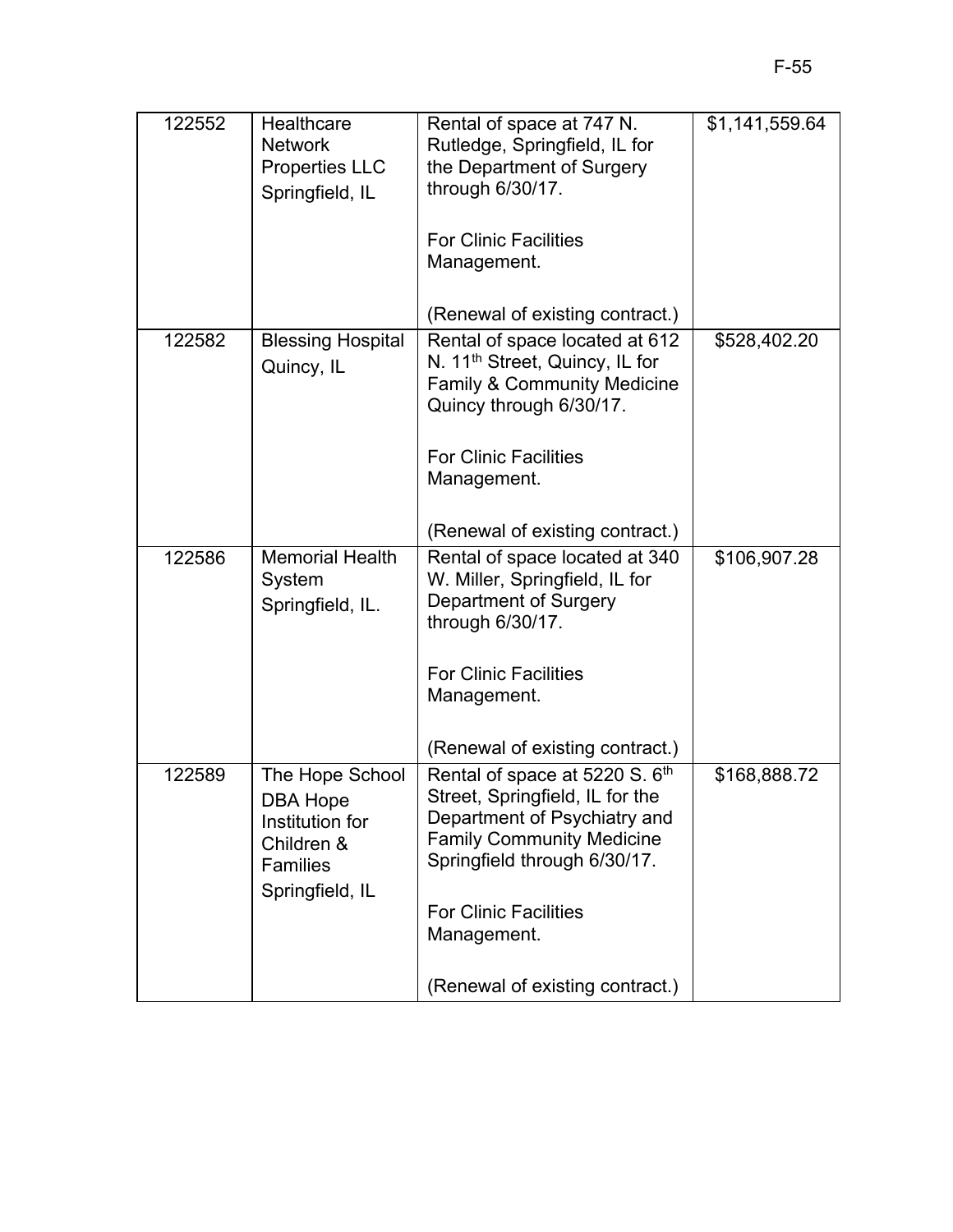| 122591 | Southern Illinois<br>Healthcare<br>Enterprises<br>Incorporated<br>Carbondale, IL                                                         | Rental of space located at 305<br>W. Jackson, Carbondale, IL, in<br>the Medical Professional<br><b>Office Building through</b><br>6/30/17.                                                                                                    | \$244,510.98 |
|--------|------------------------------------------------------------------------------------------------------------------------------------------|-----------------------------------------------------------------------------------------------------------------------------------------------------------------------------------------------------------------------------------------------|--------------|
|        |                                                                                                                                          | <b>For Clinic Facilities</b><br>Management.                                                                                                                                                                                                   |              |
|        |                                                                                                                                          | (Renewal of existing contract.)                                                                                                                                                                                                               |              |
| 122884 | St. John's<br><b>Hospital Sisters</b><br>of the Third<br>Order of St.<br><b>Francis</b><br>DBA St. John's<br>Hospital<br>Springfield, IL | Rental of space in the Carol Jo<br>Vecchie Women & Children's<br>Center located at 415 N. 9th<br>Street, Springfield, IL for the<br>Department of Pediatrics and<br>Neurology through 6/30/17.<br><b>For Clinic Facilities</b><br>Management. | \$164,555.28 |
|        |                                                                                                                                          | (Renewal of existing contract.)                                                                                                                                                                                                               |              |
| 122886 | St. John's<br><b>Hospital Sisters</b><br>of the Third<br>Order of St.<br><b>Francis</b><br>DBA St. John's<br>Hospital<br>Springfield, IL | Rental of space located at St.<br>John's Pavilion located at 301<br>N. 8 <sup>th</sup> Street, Springfield, IL for<br>the Department of Surgery -<br>Urology Clinic through 6/30/17.<br><b>For Clinic Facilities</b><br>Management.           | \$243,278.48 |
|        |                                                                                                                                          | (Renewal of existing contract.)                                                                                                                                                                                                               |              |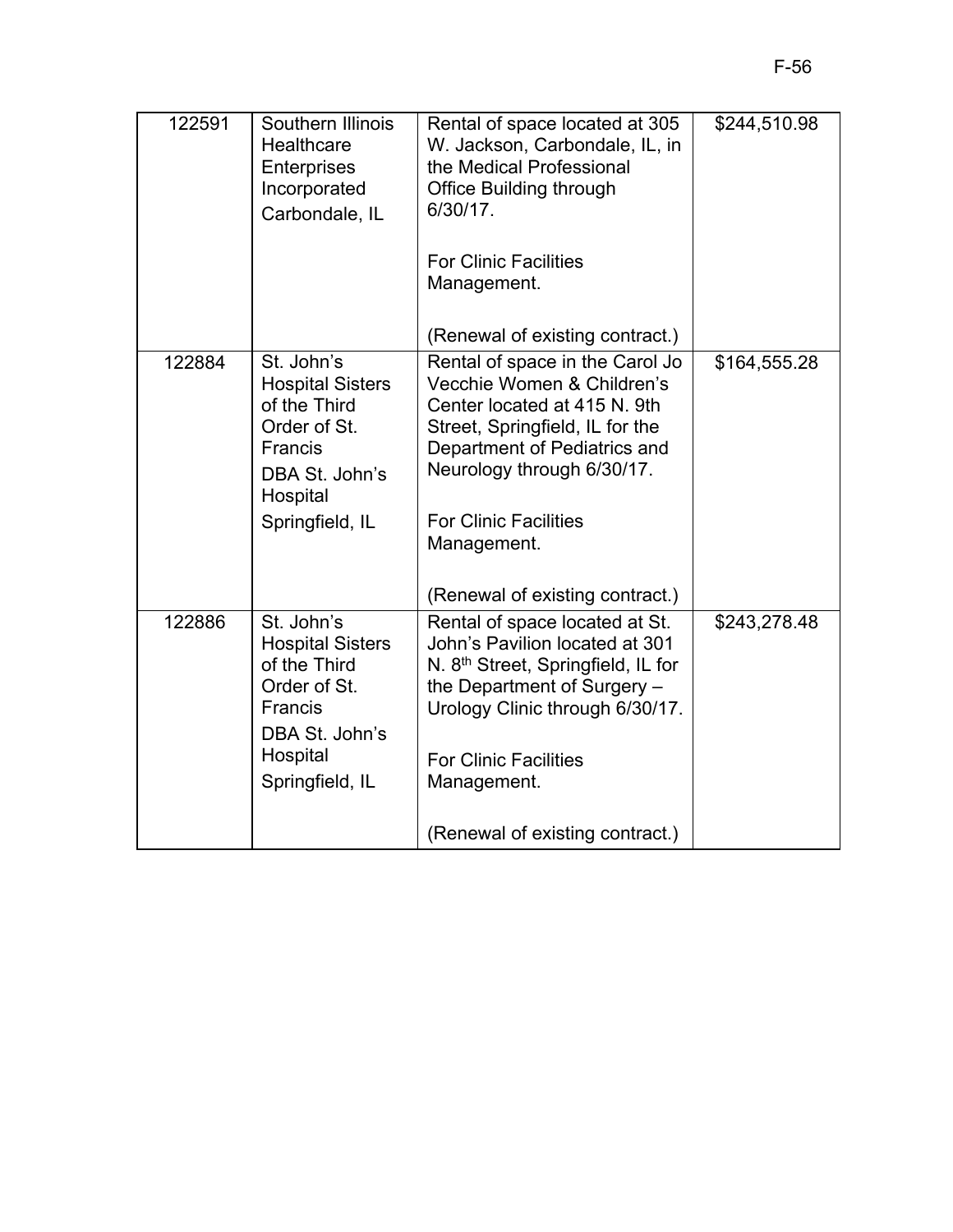| 122888 | St. John's<br><b>Hospital Sisters</b><br>of the Third<br>Order of St.<br>Francis<br>DBA St. John's<br>Hospital<br>Springfield, IL | Rental of space located at St.<br>John's Pavilion located at 301<br>N. 8 <sup>th</sup> Street, Springfield, IL for<br>the Department of Pediatrics<br><b>Surgery and HealthCare</b><br>Administration through<br>6/30/17.<br><b>For Clinic Facilities</b><br>Management. | \$962,369.04 |
|--------|-----------------------------------------------------------------------------------------------------------------------------------|--------------------------------------------------------------------------------------------------------------------------------------------------------------------------------------------------------------------------------------------------------------------------|--------------|
|        |                                                                                                                                   | (Renewal of existing contract.)                                                                                                                                                                                                                                          |              |
| 122973 | <b>Allsteel</b><br>Incorporated C/O<br><b>Stocks</b><br>Muscatine, IA                                                             | Furniture for SIU School of<br>Medicine clinic expansion,<br>Springfield, IL.<br>For Family & Community<br>Medicine<br>Approved by Board in session                                                                                                                      | \$229,756.73 |
|        |                                                                                                                                   | on 5/5/16.                                                                                                                                                                                                                                                               |              |
|        |                                                                                                                                   | (Pricing per IPHEC contract.)                                                                                                                                                                                                                                            |              |
| 123168 | <b>Memorial Medical</b><br>Center<br>Springfield, IL                                                                              | Rental of 52,040 gross square<br>feet of space located at 701 N.<br>First Street, Springfield, IL for<br>the Departments of Internal<br>Medicine and Surgery through<br>6/30/17.<br><b>For Clinic Facilities</b><br>Management.                                          | \$716,197.44 |
|        |                                                                                                                                   | (Renewal of existing contract.)                                                                                                                                                                                                                                          |              |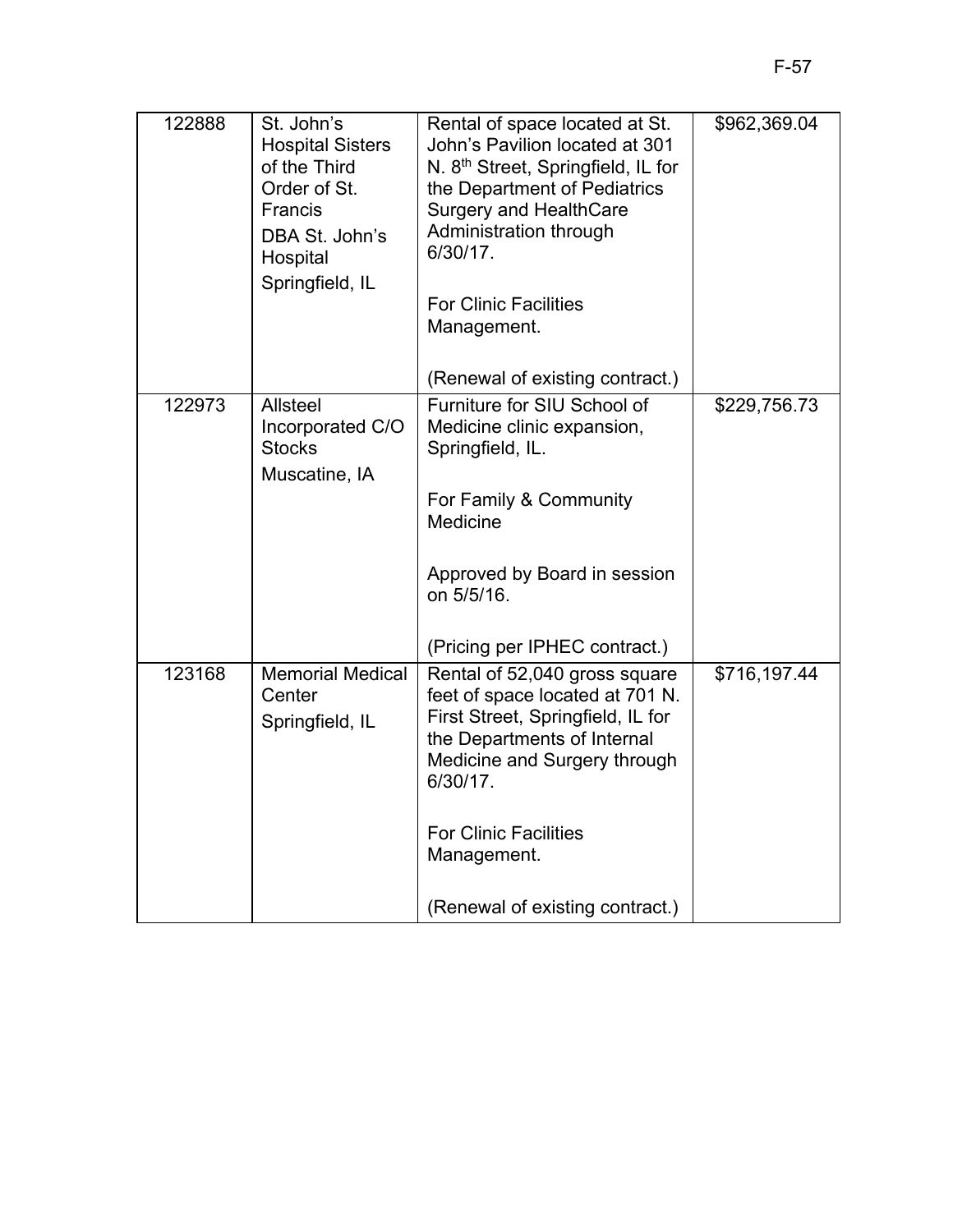| 123224 | <b>LHPT Decatur</b><br><b>LLC</b><br>Chicago, IL                               | Rental of space and<br>miscellaneous expenses in the<br>building located at 102 West<br>Kenwood Street, Decatur, IL<br>for Decatur Family &<br><b>Community Medicine through</b><br>6/30/17.<br>For Family & Community<br>Medicine | \$866,782.08 |
|--------|--------------------------------------------------------------------------------|------------------------------------------------------------------------------------------------------------------------------------------------------------------------------------------------------------------------------------|--------------|
|        |                                                                                | (Renewal of existing contract.)                                                                                                                                                                                                    |              |
| 123306 | Accreditation<br>Council for<br>Graduate<br><b>Medical EDU</b><br>Chicago, IL. | Residency & Fellowship<br>program accreditation fees<br>Springfield program only<br>through 6/30/17.                                                                                                                               | \$114,300.00 |
|        |                                                                                | For Residency Affairs.                                                                                                                                                                                                             |              |
|        |                                                                                | (Sole Source.)                                                                                                                                                                                                                     |              |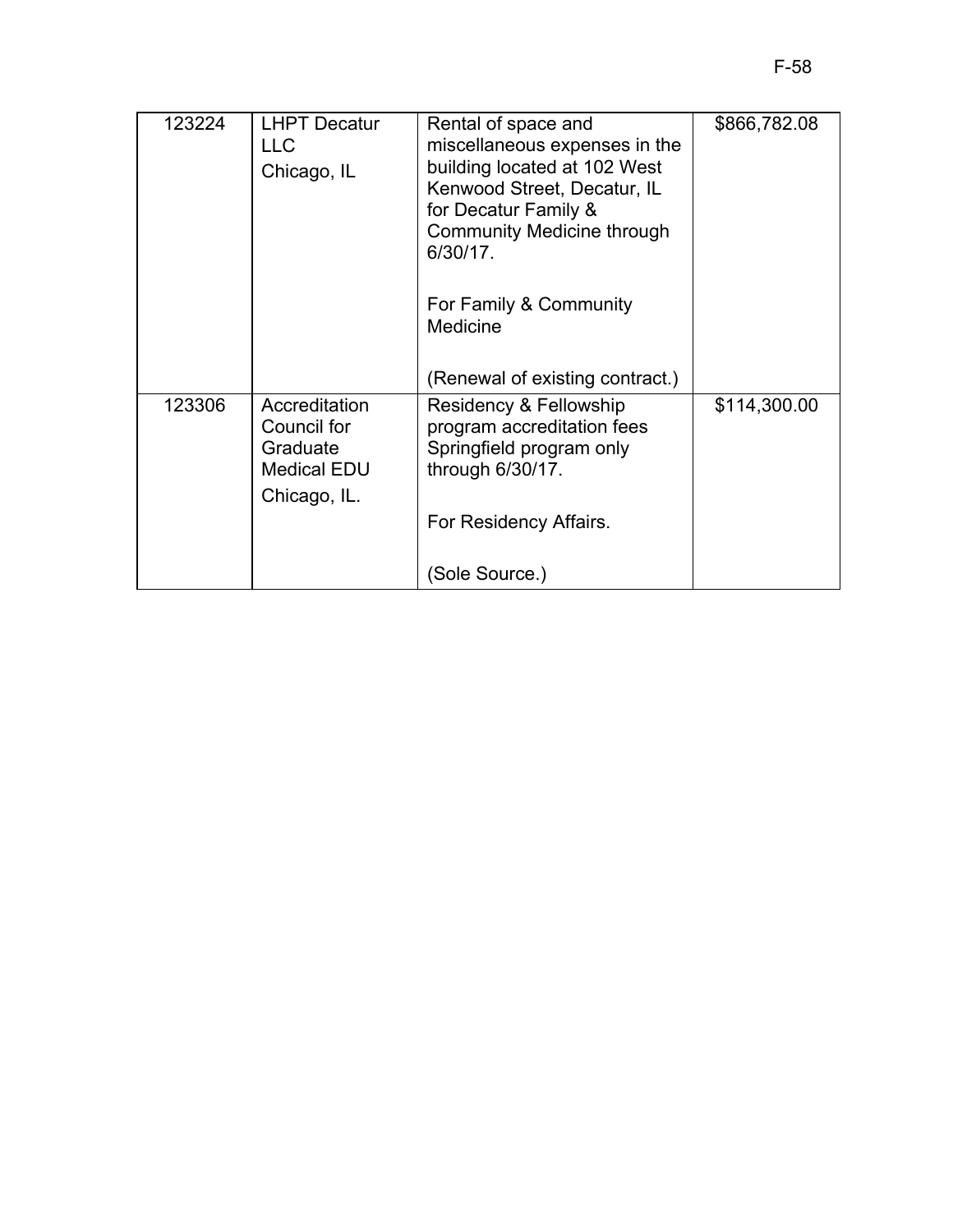# **Purchase Orders and Contracts of \$100,000 and Over:** *Multi-Account Distributions*

| <u>No.</u> | <b>Vendor</b>                          | Description                                                                                                                                                                                                                                                                                                          | <b>Amount</b> |
|------------|----------------------------------------|----------------------------------------------------------------------------------------------------------------------------------------------------------------------------------------------------------------------------------------------------------------------------------------------------------------------|---------------|
| 122531     | Simplex Grinnell<br>LP<br>Palatine, IL | Fire alarm testing and<br>maintenance for the School of<br><b>Medicine for Capital Planning</b><br>and Service Operations<br>through 6/30/17.<br>Requisition #8081-T approved<br>by President.<br>This purchase was funded<br>from the following:<br>State Funds:<br>501481 \$62,290.00<br>Service Department Funds: | \$116,910.00  |
|            |                                        | 503482 \$ 2,498.00<br>503486 \$8,672.00                                                                                                                                                                                                                                                                              |               |
|            |                                        | 503487 \$21,189.00                                                                                                                                                                                                                                                                                                   |               |
|            |                                        | 503903<br>\$5,057.00                                                                                                                                                                                                                                                                                                 |               |
|            |                                        | General/Operating/Non-<br><b>Appropriated Funds:</b>                                                                                                                                                                                                                                                                 |               |
|            |                                        | 504751 \$12,340.00                                                                                                                                                                                                                                                                                                   |               |
|            |                                        | 504757 \$4,864.00                                                                                                                                                                                                                                                                                                    |               |
|            |                                        | (Sole source.)                                                                                                                                                                                                                                                                                                       |               |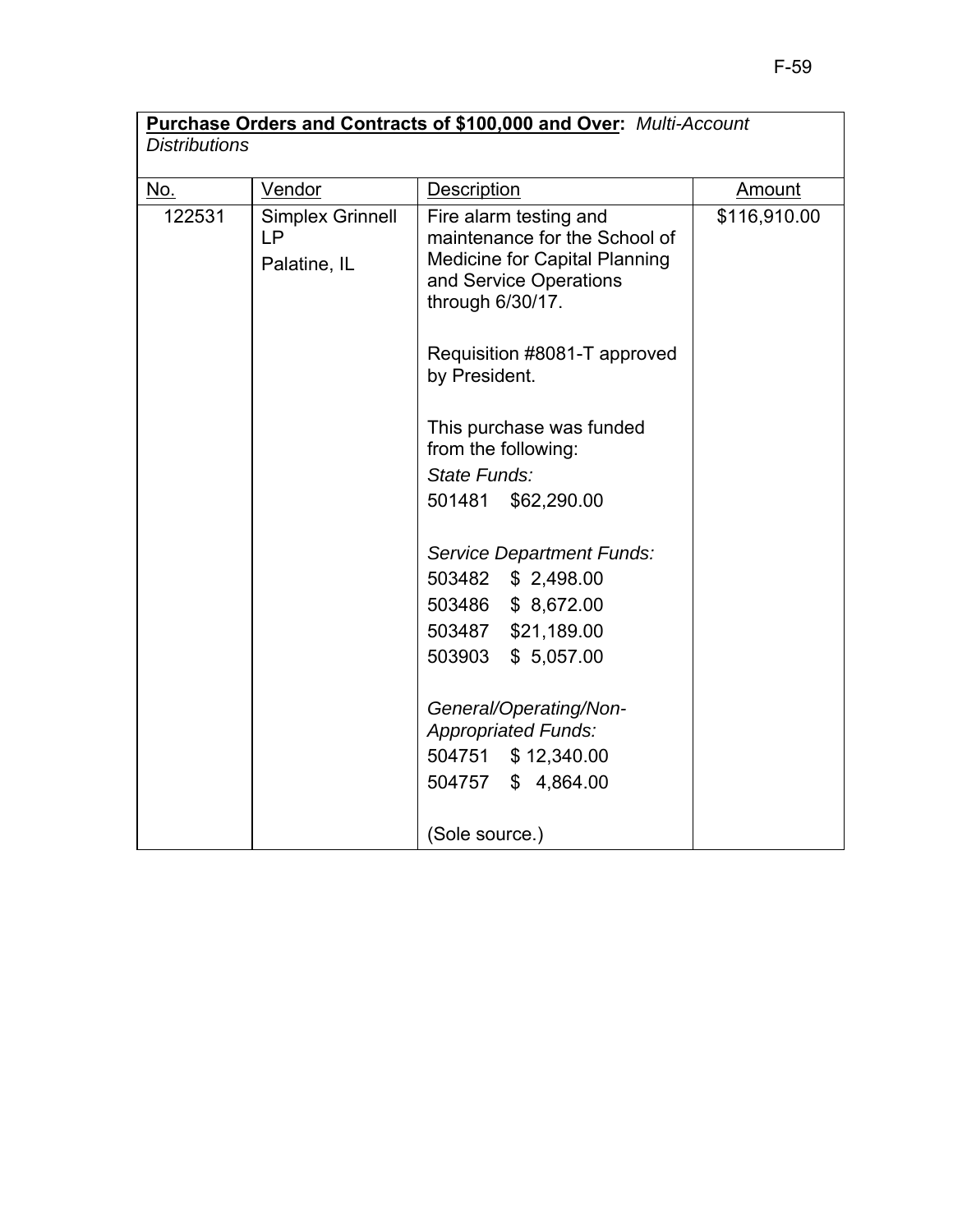| 122882 | <b>Memorial Health</b><br>System<br>Springfield, IL | Rental of 57,907 gross square<br>feet of space located at 201 E.<br>Madison, Springfield, IL<br>through 6/30/17. | \$1,491,105.25 |
|--------|-----------------------------------------------------|------------------------------------------------------------------------------------------------------------------|----------------|
|        |                                                     | For Clinic Facility<br>Management.                                                                               |                |
|        |                                                     | Approved by Board in session<br>on 3/19/15.                                                                      |                |
|        |                                                     | This purchase was funded<br>from the following:<br>State Funds:                                                  |                |
|        |                                                     | 501480<br>\$174,967.15                                                                                           |                |
|        |                                                     | General/Operating/Non-<br><b>Appropriated Funds:</b>                                                             |                |
|        |                                                     | 504740<br>\$416,138.10                                                                                           |                |
|        |                                                     | 507551<br>\$266,400.00                                                                                           |                |
|        |                                                     | 507700<br>\$633,600.00                                                                                           |                |
|        |                                                     | (Renewal of existing contract)                                                                                   |                |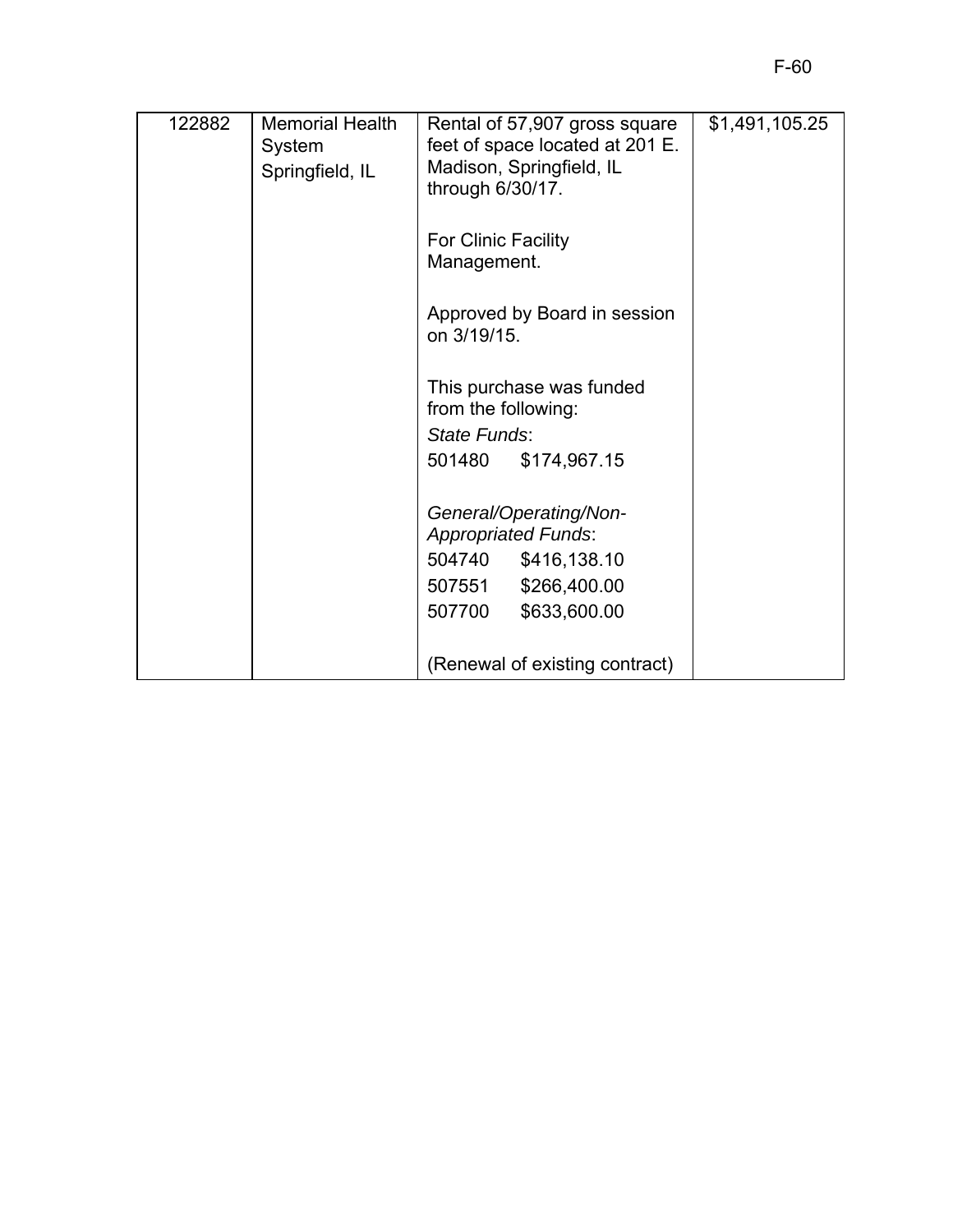Southern Illinois University Board of Trustees September 8, 2016

## SUMMARY REPORT OF PURCHASE ORDERS AND CONTRACTS AWARDED DURING THE MONTH OF JUNE 2016 SOUTHERN ILLINOIS UNIVERSITY EDWARDSVILLE

| Section                                                   | Quantity | Amount         |
|-----------------------------------------------------------|----------|----------------|
| Professional & Artistic Services Less Than<br>\$20,000.00 |          | \$950.00       |
| Professional & Artistic Services \$20,000.00<br>and Over  | 4        | \$444,910.00   |
| Less than State Required Bid Amount                       | 3,388    | \$2,660,097.79 |
| State Required Bid Amount to \$100,000.00                 | 5        | \$416,413.28   |
| \$100,000.00 and Over                                     | 6        | \$918,283.79   |
| Total                                                     | 3,401    | \$4,440,654.86 |

#### THIS REPORT IS ORGANIZED ACCORDING TO FUNDS USED. SEE DEFINITION OF FUNDS ATTACHMENT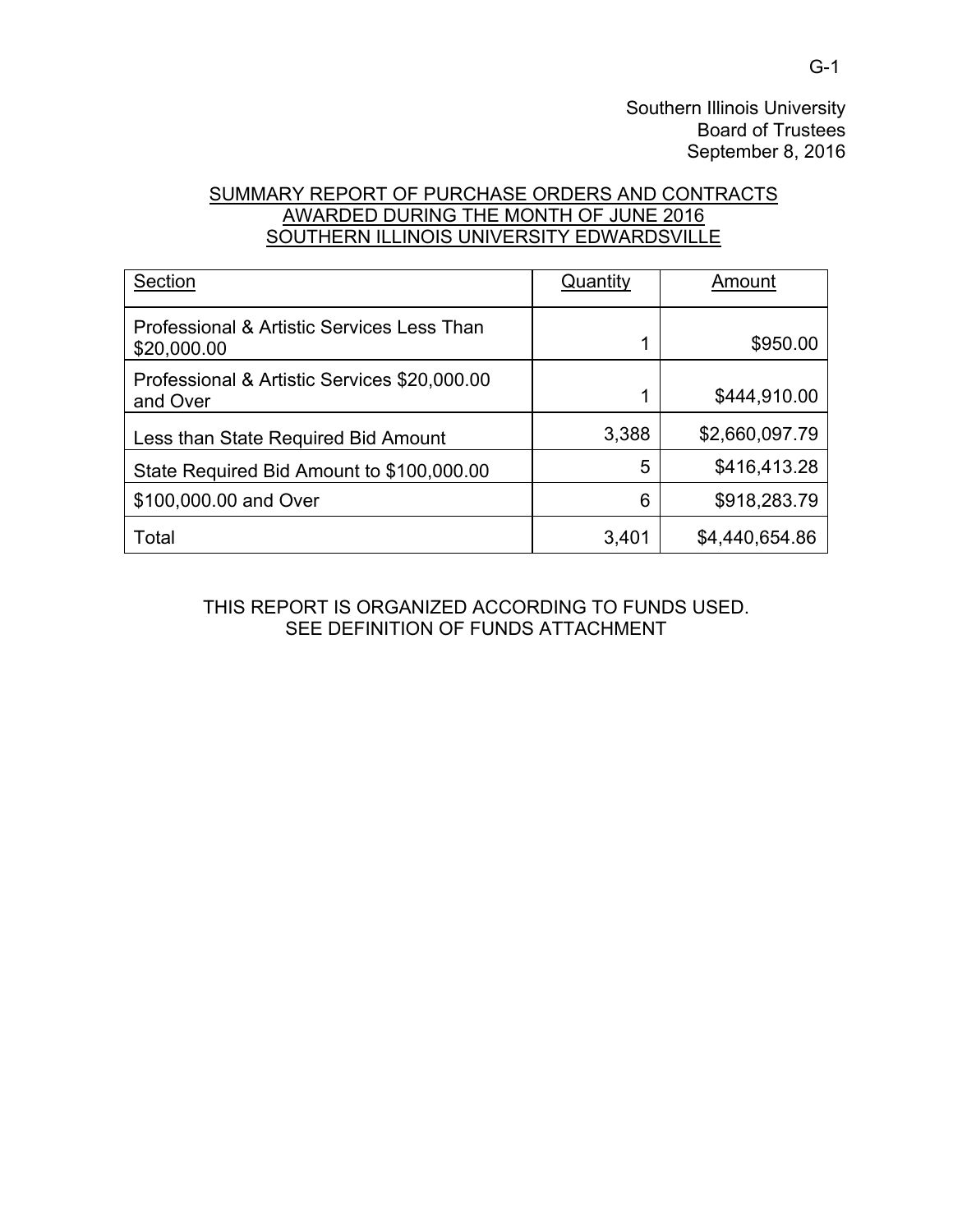### SOUTHERN ILLINOIS UNIVERSITY EDWARDSVILLE DETAILED REPORT OF SPEAKING AND PERFORMING FEES, CONSULTANTS, ARCHITECTS, & ARTISTIC SERVICES AWARDED DURING THE MONTH OF JUNE 2016

| \$20<br>.000<br>$Thon \sim$<br>-<br>Fees<br>0t<br>ACC<br>∵Ildı.<br>∟∪งง | שuantıt∖ | Amount<br><u> 1989 - Johann Stoff, amerikansk politiker (d. 1989)</u> |
|-------------------------------------------------------------------------|----------|-----------------------------------------------------------------------|
|                                                                         |          | ΩC<br>"u⊢<br>ור                                                       |

|        | Fees of \$20,000 and Over: Restricted Funds For General Educational Purposes |                                    |              |  |  |
|--------|------------------------------------------------------------------------------|------------------------------------|--------------|--|--|
| No.    | Vendor                                                                       | <b>Description</b>                 | Amount       |  |  |
| 122485 | <b>Planetary Science</b>                                                     | Work with the CosmoQuest Public    | \$444,910.00 |  |  |
|        | Institute                                                                    | <b>Engagement Grant</b>            |              |  |  |
|        |                                                                              | $1/4/16 - 12/31/16$                |              |  |  |
|        | Tucson, Arizona                                                              |                                    |              |  |  |
|        |                                                                              | For CosmoQuest: Engaging           |              |  |  |
|        |                                                                              | Students & the Public Through a    |              |  |  |
|        |                                                                              | <b>Virtual Research Facility</b>   |              |  |  |
|        |                                                                              |                                    |              |  |  |
|        |                                                                              | Purchase requisition authorized by |              |  |  |
|        |                                                                              | the President                      |              |  |  |
|        |                                                                              |                                    |              |  |  |
|        |                                                                              | Exempt from bidding - Vendor       |              |  |  |
|        |                                                                              | stipulated in grant                |              |  |  |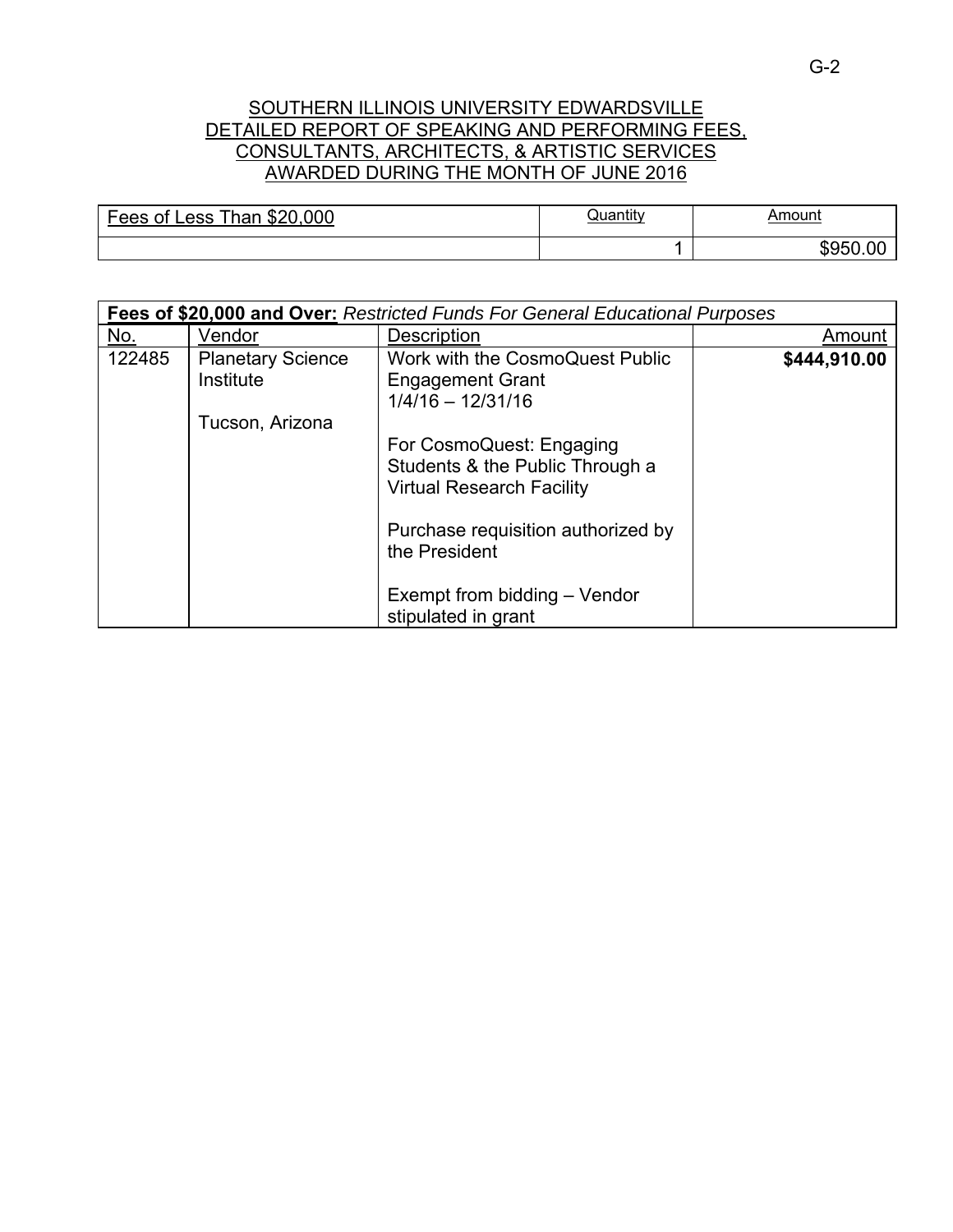#### SOUTHERN ILLINOIS UNIVERSITY EDWARDSVILLE DETAILED REPORT OF PURCHASE ORDERS AND CONTRACTS OF STATE REQUIRED BID AMOUNT TO \$100,000 AWARDED DURING THE MONTH OF JUNE 2016

| <b>Purchase Orders and Contracts of Less Than State</b> | Quantity | Amount         |
|---------------------------------------------------------|----------|----------------|
| <b>Required Bid Amount</b>                              |          |                |
|                                                         | 3,388    | \$2,660,097.79 |

|        |                                                  | <b>Purchase Orders and Contracts of State Required Bid Amount to \$100,000: Service</b> |             |
|--------|--------------------------------------------------|-----------------------------------------------------------------------------------------|-------------|
| Cash   |                                                  |                                                                                         |             |
| No.    | Vendor                                           | <b>Description</b>                                                                      | Amount      |
| 112860 | <b>France Mechanical</b><br>Corporation          | Replacement of water faucets in<br>the Science Lab West Building                        | \$69,700.00 |
|        | Edwardsville, Illinois                           | For Facilities Management                                                               |             |
|        |                                                  | Requisition 80002 approved by the<br>President                                          |             |
|        |                                                  | Formal bids were received from<br>three (3) other vendors                               |             |
| 123080 | Korte & Luitjohan<br>Contractors<br>Incorporated | Alumni Hall waterproofing of patio,<br>paving system, windows, and doors                | \$79,000.00 |
|        | Highland, Illinois                               | For Facilities Management                                                               |             |
|        |                                                  | Requisition 80004 approved by the<br>President                                          |             |
|        |                                                  | Formal bids were received from two<br>(2) other vendors                                 |             |

|            | Purchase Orders and Contracts of State Required Bid Amount to \$100,000: Non- |                                                       |             |
|------------|-------------------------------------------------------------------------------|-------------------------------------------------------|-------------|
|            |                                                                               | Appropriated Funds For General Educational Operations |             |
| <u>No.</u> | Vendor                                                                        | Description                                           | Amount      |
| 122833     | Whip Mix                                                                      | Articulators                                          | \$93,205.28 |
|            | Corporation                                                                   |                                                       |             |
|            |                                                                               | For School of Dental Medicine -                       |             |
|            | Louisville, Kentucky                                                          | <b>Instrument Rental and Sales</b>                    |             |
|            |                                                                               |                                                       |             |
|            |                                                                               | Sole Source                                           |             |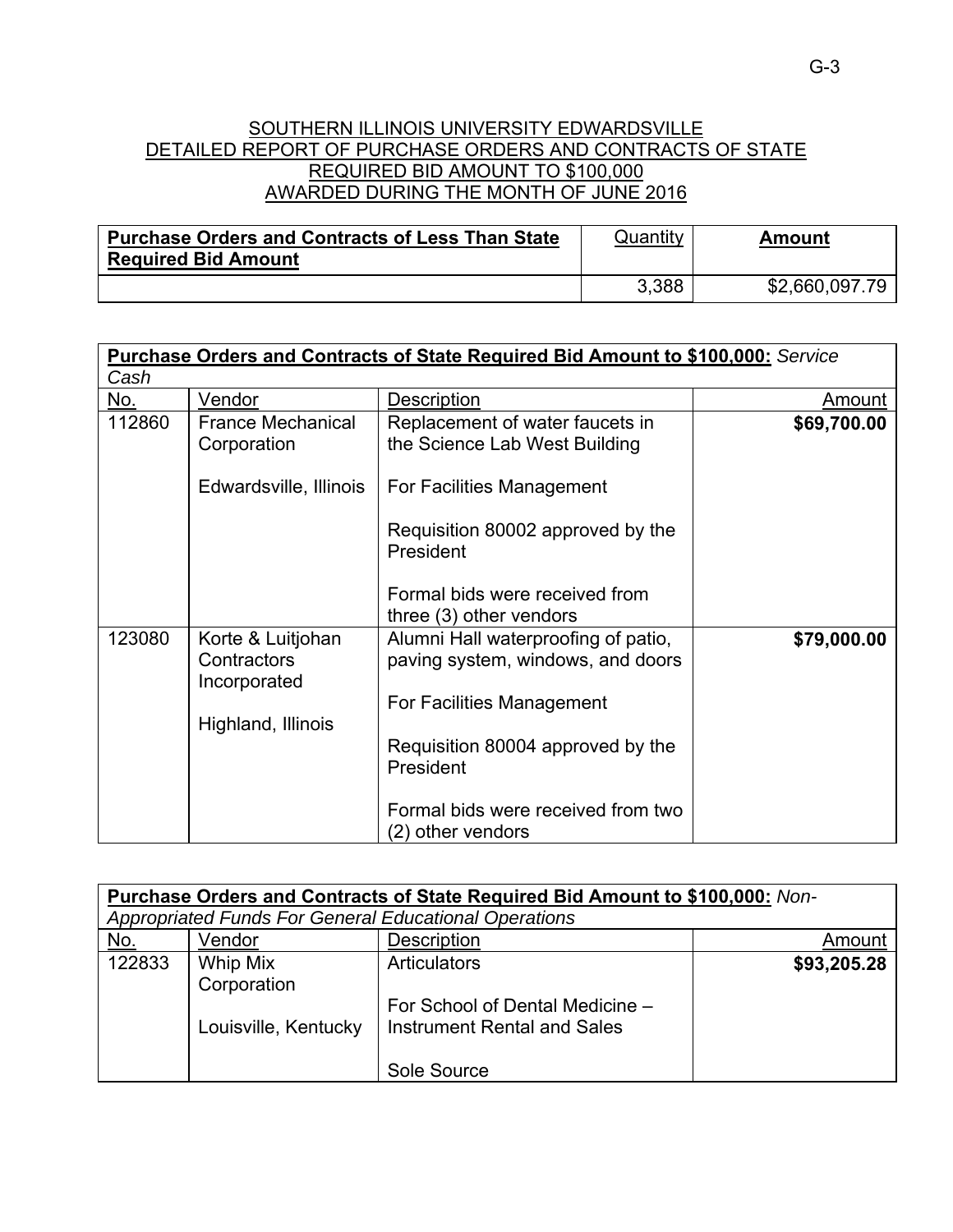|              | <b>Purchase Orders and Contracts of State Required Bid Amount to \$100,000: Auxiliary</b> |                                                                                                                 |             |
|--------------|-------------------------------------------------------------------------------------------|-----------------------------------------------------------------------------------------------------------------|-------------|
| <b>Funds</b> |                                                                                           |                                                                                                                 |             |
| <u>No.</u>   | Vendor                                                                                    | <b>Description</b>                                                                                              | Amount      |
| 122731       | The CBORD Group<br>Incorporated<br>Ithaca, New York                                       | <b>Oracle Hospitality Simphony First</b><br>Edition<br>For Funded Debt-University CTR-O<br>& M-OCE-Food Service | \$65,026.00 |
|              |                                                                                           | Sole Source                                                                                                     |             |

### **Purchase Orders and Contracts of State Required Bid Amount to \$100,000:** *Multi-Account Distributions*

|            | , 10000111 DIOUIDOUOID              |                                 |             |
|------------|-------------------------------------|---------------------------------|-------------|
| <u>No.</u> | Vendor                              | <b>Description</b>              | Amount      |
| 122822     | <b>CDW Government</b><br><b>LLC</b> | Computers                       | \$89,882.00 |
|            |                                     | For School of Dental Medicine - |             |
|            | Vernon Hills, Illinois              | General<br>and                  |             |
|            |                                     | For SDM Facility and Equipment  |             |
|            |                                     | Pricing per IPHEC contract      |             |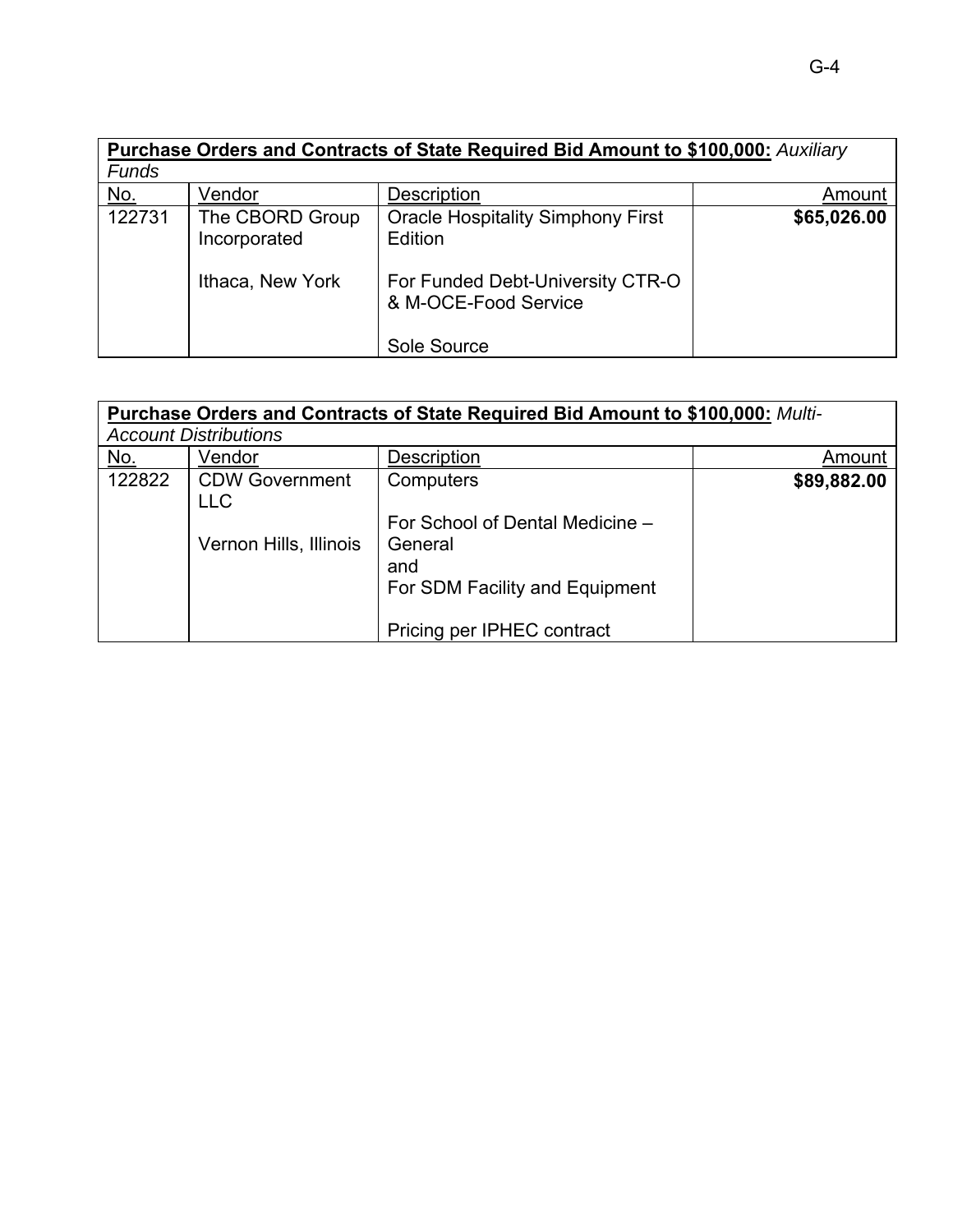## SOUTHERN ILLINOIS UNIVERSITY EDWARDSVILLE DETAILED REPORT OF PURCHASE ORDERS AND CONTRACTS OF \$100,000 AND OVER AWARDED DURING THE MONTH OF JUNE 2016

|        |                                                                                | <b>Purchase Orders and Contracts of \$100,000 and Over:</b> Non-Appropriated Funds For                                                                                                                                                                                                                                                                                                     |              |
|--------|--------------------------------------------------------------------------------|--------------------------------------------------------------------------------------------------------------------------------------------------------------------------------------------------------------------------------------------------------------------------------------------------------------------------------------------------------------------------------------------|--------------|
|        | <b>General Educational Operations</b>                                          |                                                                                                                                                                                                                                                                                                                                                                                            |              |
| No.    | Vendor                                                                         | Description                                                                                                                                                                                                                                                                                                                                                                                | Amount       |
| 122757 | <b>Thomason David</b><br>Dba Carmen<br>Concerts<br><b>Wood River, Illinois</b> | Ticket sales of the Nitty Gritty Dirt<br>Band performance for the<br><b>Mississippi River Festival Revisited</b><br>For Athletic Event Management,<br><b>Ticketing and Sports Information</b><br>Purchase requisition authorized by<br>the President<br><b>Exempt from Illinois Procurement</b><br>Code - Procurement expenditures<br>necessary to provide artistic or<br>musical services | \$106,820.00 |

|            | <b>Purchase Orders and Contracts of \$100,000 and Over:</b> Auxiliary Funds |                                                                                |              |
|------------|-----------------------------------------------------------------------------|--------------------------------------------------------------------------------|--------------|
| <u>No.</u> | Vendor                                                                      | Description                                                                    | Amount       |
| 122845     | Illini Supply<br>Incorporated                                               | Furnish and install window shades<br>for Woodland, Bluff, and Prairie<br>Halls | \$206,951.00 |
|            | Forsyth, Illinois                                                           |                                                                                |              |
|            |                                                                             | For University Housing RRR<br><b>Expenditures</b>                              |              |
|            |                                                                             | Requisition 5529 approved by the<br>President                                  |              |
|            |                                                                             | Formal bids were received from no<br>other vendors                             |              |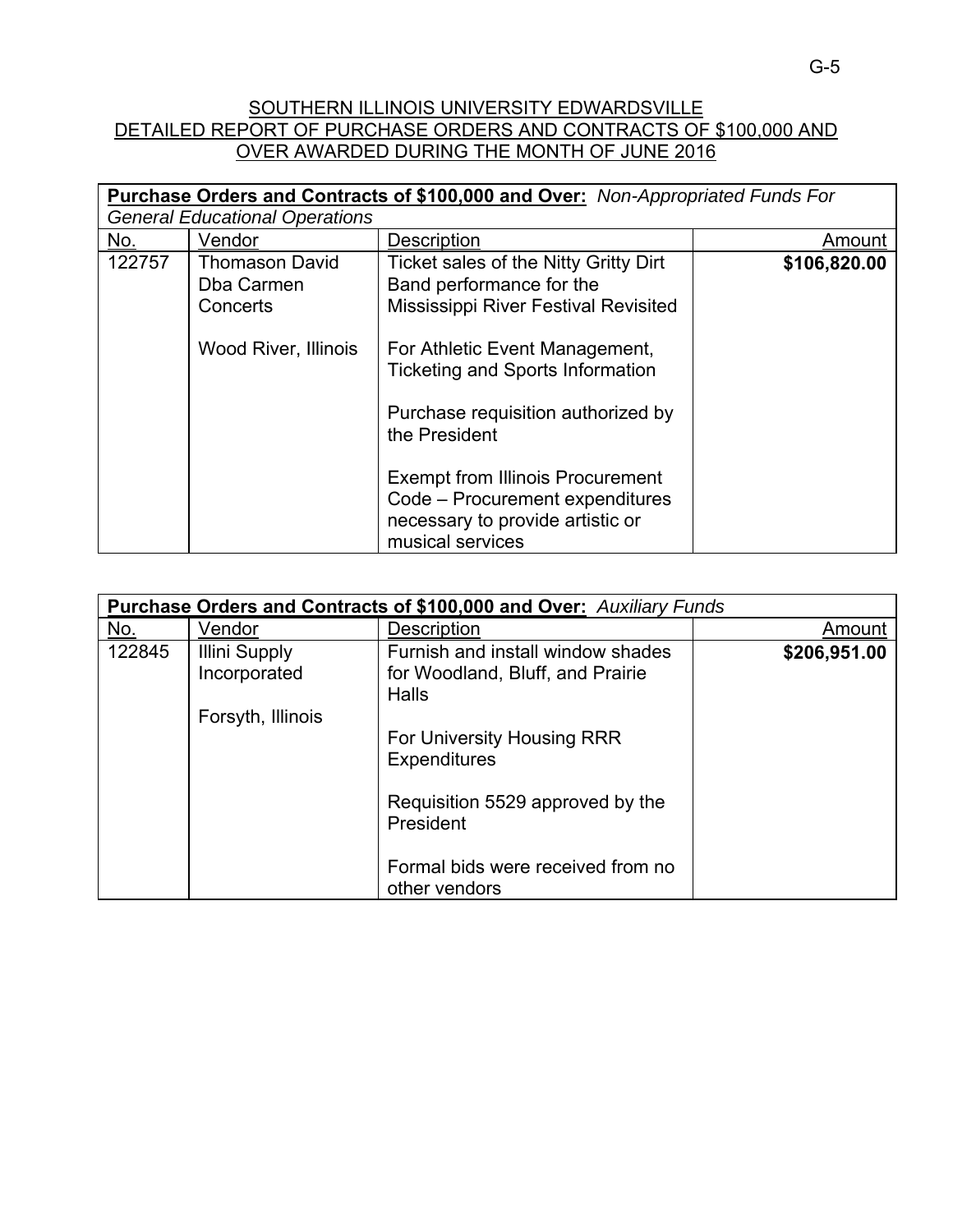|            | <b>Purchase Orders and Contracts of \$100,000 and Over: Auxiliary Funds</b> |                                                                                                                                                                                                                       |              |  |
|------------|-----------------------------------------------------------------------------|-----------------------------------------------------------------------------------------------------------------------------------------------------------------------------------------------------------------------|--------------|--|
| <u>No.</u> | Vendor                                                                      | <b>Description</b>                                                                                                                                                                                                    | Amount       |  |
| 122793     | Bergmann-Roscow<br>Plumbing<br>Incorporated<br>Belleville, Illinois         | Install Cured-in-Place-Piping to<br>repair existing sanitary sewer<br>piping in the Morris University<br>Center<br>For University Center RRR<br><b>Expenditures</b><br>Requisition 80001 approved by the<br>President | \$239,980.00 |  |
|            |                                                                             | Formal bids were received from no<br>other vendors                                                                                                                                                                    |              |  |

|            |                                                                                                                         | Purchase Orders and Contracts of \$100,000 and Over: Restricted Funds for General                                                                                                                                                                                                   |              |
|------------|-------------------------------------------------------------------------------------------------------------------------|-------------------------------------------------------------------------------------------------------------------------------------------------------------------------------------------------------------------------------------------------------------------------------------|--------------|
|            | <b>Educational Purposes</b>                                                                                             |                                                                                                                                                                                                                                                                                     |              |
| <u>No.</u> | Vendor                                                                                                                  | Description                                                                                                                                                                                                                                                                         | Amount       |
| 122840     | <b>Madison County</b><br>dba Madison<br><b>County Employment</b><br>& Technical Training<br><b>Wood River, Illinois</b> | <b>Service Management Specialist</b><br>Services for the TAACCCT Round<br><b>IV Grant</b><br>$6/1/16 - 9/30/17$<br>For Building the Illinois Bioecomony<br>Purchase requisition authorized by<br>the President<br>Exempt from bidding – contract<br>between two government entities | \$100,000.00 |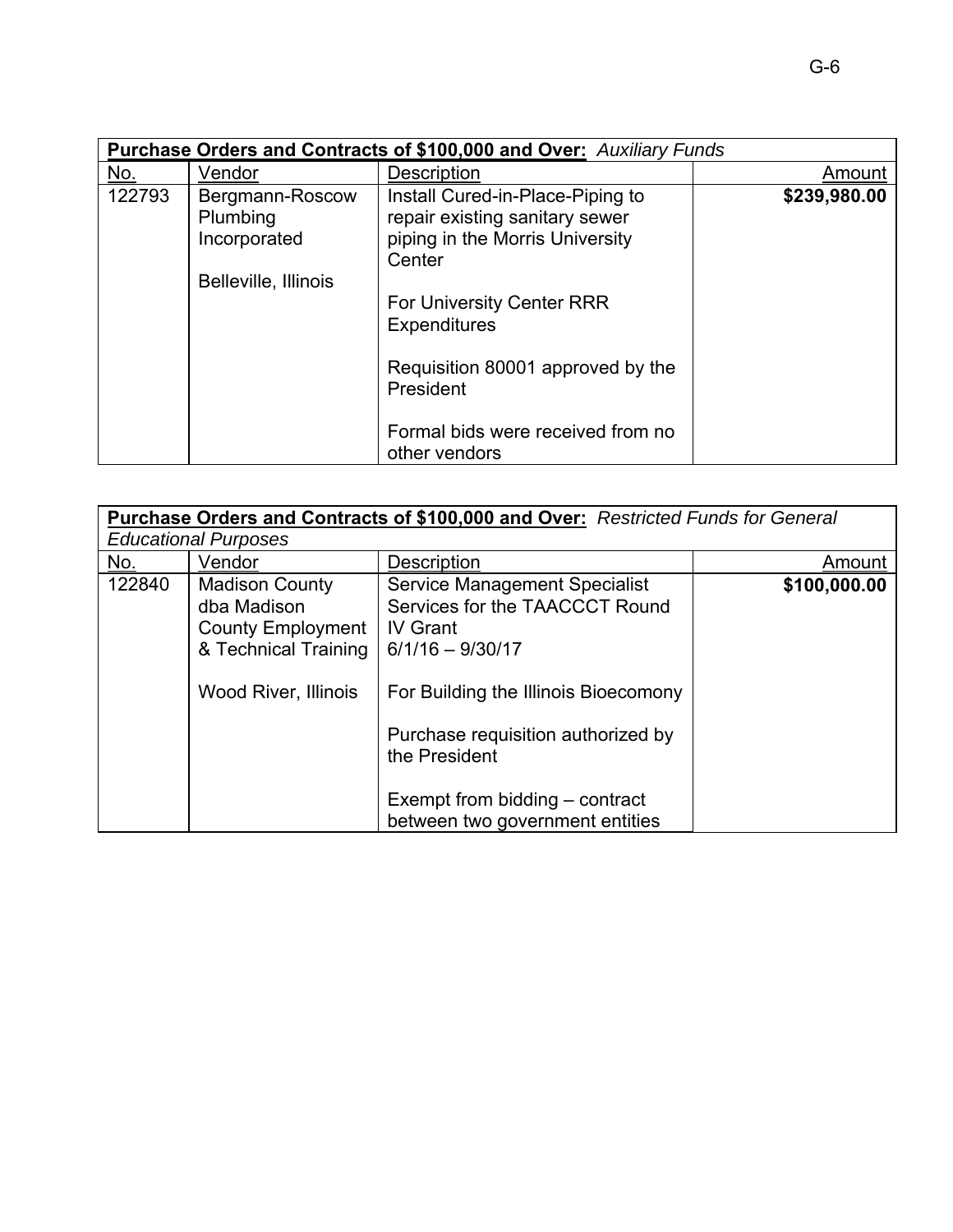|            | <b>Educational Purposes</b>         | Purchase Orders and Contracts of \$100,000 and Over: Restricted Funds for General |              |
|------------|-------------------------------------|-----------------------------------------------------------------------------------|--------------|
| <u>No.</u> | Vendor                              | Description                                                                       | Amount       |
| 122814     | <b>CDW Government</b><br><b>LLC</b> | Cisco ASR-9001 Router                                                             | \$128,020.79 |
|            | Vernon Hills, Illinois              | For Dedicated High-Speed<br><b>Research and Education Network</b><br>Connection   |              |
|            |                                     | Requisition 5531 approved by the<br>President                                     |              |
|            |                                     | Pricing per IPHEC contract                                                        |              |

| Purchase Orders and Contracts of \$100,000 and Over: Multi-Account Distributions |                       |                                                                     |              |
|----------------------------------------------------------------------------------|-----------------------|---------------------------------------------------------------------|--------------|
| No.                                                                              | Vendor                | <b>Description</b>                                                  | Amount       |
| 122811                                                                           | Apple Incorporated    | Apple computers, keyboards, mice,<br>and three (3) years Apple Care | \$136,512.00 |
|                                                                                  | Cupertino, California |                                                                     |              |
|                                                                                  |                       | For Department of Public                                            |              |
|                                                                                  |                       | <b>Administration and Policy Analysis</b>                           |              |
|                                                                                  |                       | and                                                                 |              |
|                                                                                  |                       | For ITS-CSS Activities                                              |              |
|                                                                                  |                       | and                                                                 |              |
|                                                                                  |                       | For Distance Learning Video                                         |              |
|                                                                                  |                       | <b>Activities</b>                                                   |              |
|                                                                                  |                       |                                                                     |              |
|                                                                                  |                       | Requisition 5532 approved by the                                    |              |
|                                                                                  |                       | President                                                           |              |
|                                                                                  |                       |                                                                     |              |
|                                                                                  |                       | Pricing per IPHEC contract                                          |              |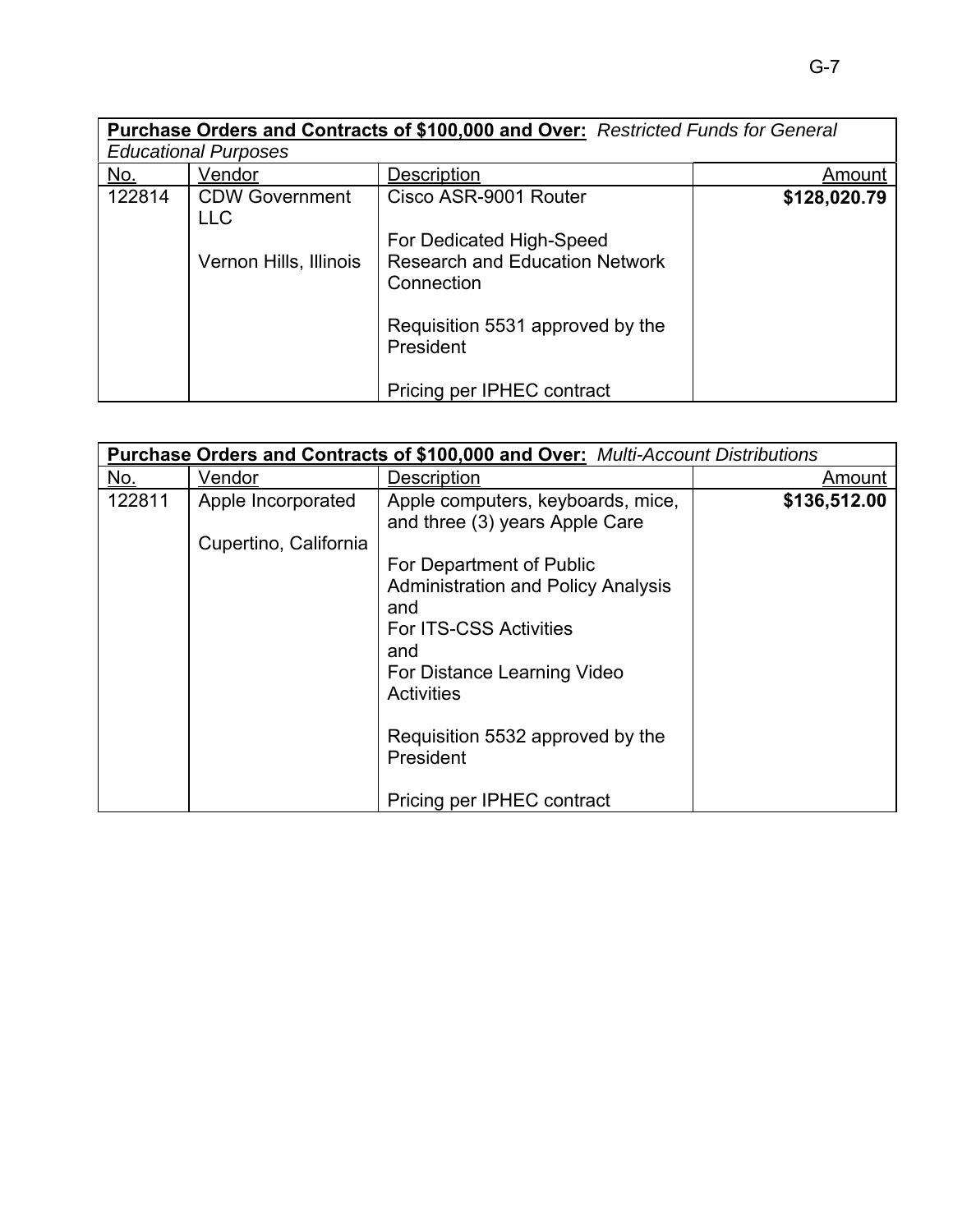## SUMMARY REPORT OF PURCHASE ORDERS AND CONTRACTS AWARDED DURING THE MONTH OF JULY 2016 SOUTHERN ILLINOIS UNIVERSITY EDWARDSVILLE

| Section                                                   | Quantity | Amount          |
|-----------------------------------------------------------|----------|-----------------|
| Professional & Artistic Services Less Than<br>\$20,000.00 | 17       | \$143,330.00    |
| Professional & Artistic Services \$20,000.00<br>and Over  | 16       | \$2,588,000.00  |
| Less than State Required Bid Amount                       | 2,819    | \$8,768,399.19  |
| State Required Bid Amount to \$100,000.00                 | 34       | \$2,676,325.44  |
| \$100,000.00 and Over                                     | 52       | \$25,718,039.12 |
| Total                                                     | 2,938    | \$39,894,093.75 |

THIS REPORT IS ORGANIZED ACCORDING TO FUNDS USED. SEE DEFINITION OF FUNDS ATTACHMENT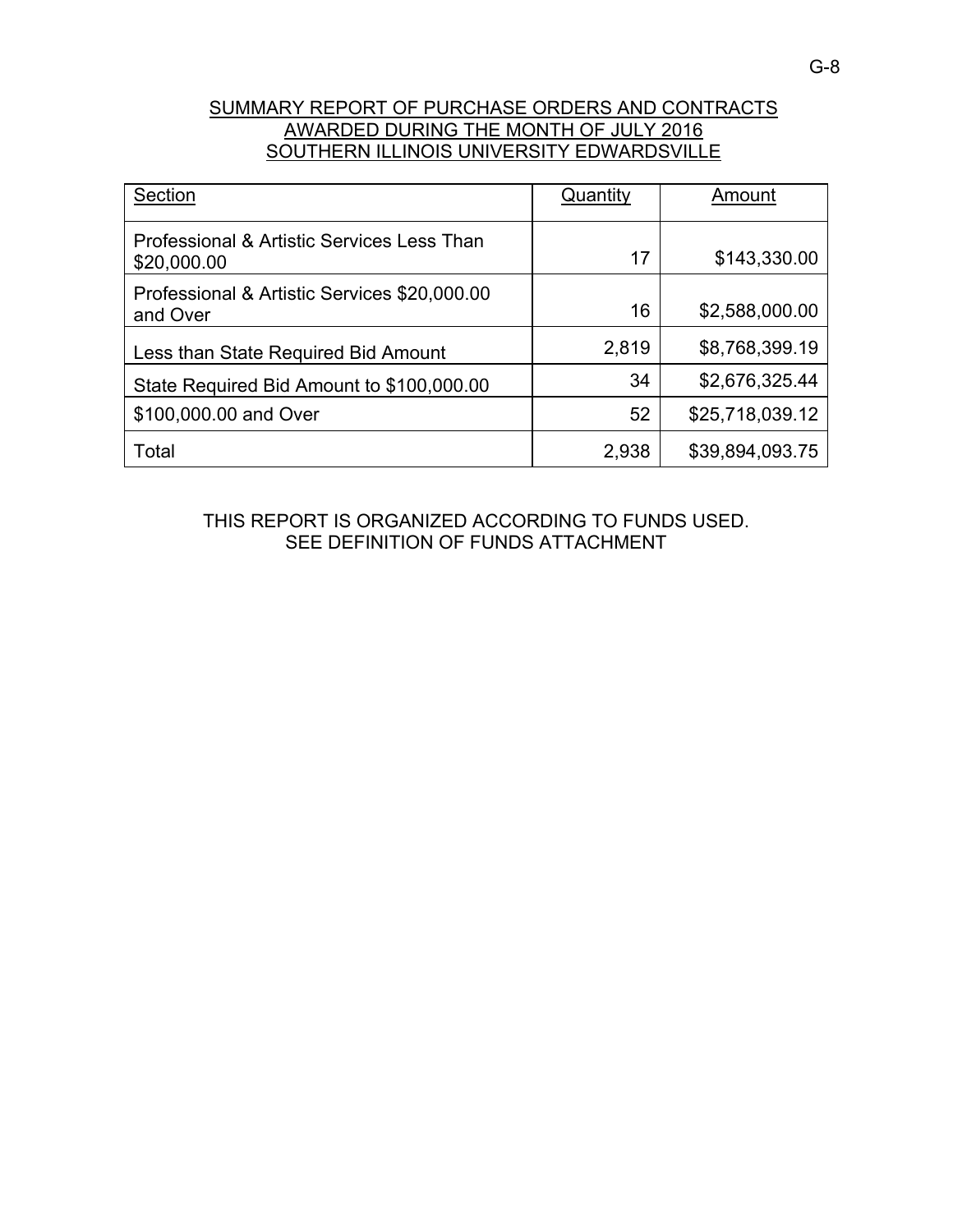## SOUTHERN ILLINOIS UNIVERSITY EDWARDSVILLE DETAILED REPORT OF SPEAKING AND PERFORMING FEES, CONSULTANTS, ARCHITECTS, & ARTISTIC SERVICES AWARDED DURING THE MONTH OF JULY 2016

| Fees of<br>\$20,000<br>$Than \sim$<br><b>Less</b> | <b>Juantity</b> | Amount                                  |
|---------------------------------------------------|-----------------|-----------------------------------------|
|                                                   | -               | .330<br><u>_ 4</u> ?<br><u>ጡ ብ</u><br>ﯩ |

| Fees of \$20,000 and Over: Service Cash |                                                                                                                        |                                                                                                                                                                                                                                                             |              |  |
|-----------------------------------------|------------------------------------------------------------------------------------------------------------------------|-------------------------------------------------------------------------------------------------------------------------------------------------------------------------------------------------------------------------------------------------------------|--------------|--|
| No.                                     | Vendor                                                                                                                 | Description                                                                                                                                                                                                                                                 | Amount       |  |
| 122573                                  | <b>Oates Associates</b><br>Incorporated<br>Collinsville, Illinois                                                      | Civil and structural engineering<br>planning and design services and<br>construction testing consultant<br>services, on an as needed basis,<br>for various SIUE projects<br>$7/1/16 - 6/30/17$<br>For Facilities Management<br>Renewal of existing contract | \$275,000.00 |  |
| 122574                                  | <b>Juneau Associates</b><br>Incorporated PC<br>dba Juneau<br>Engineering & Land<br>Surveying<br>Edwardsville, Illinois | Civil and structural engineering<br>planning and design services and<br>construction testing consultant<br>services, on an as needed basis,<br>for various SIUE projects<br>$7/1/16 - 6/30/17$<br>For Facilities Management<br>Renewal of existing contract | \$250,000.00 |  |
| 122576                                  | <b>Bric Partnership</b><br><b>LLC</b><br>Belleville, Illinois                                                          | Mechanical engineering, planning<br>and design services, on an as<br>needed basis, for various SIUE<br>projects<br>$7/1/16 - 6/30/17$<br>For Facilities Management<br>Renewal of existing contract                                                          | \$275,000.00 |  |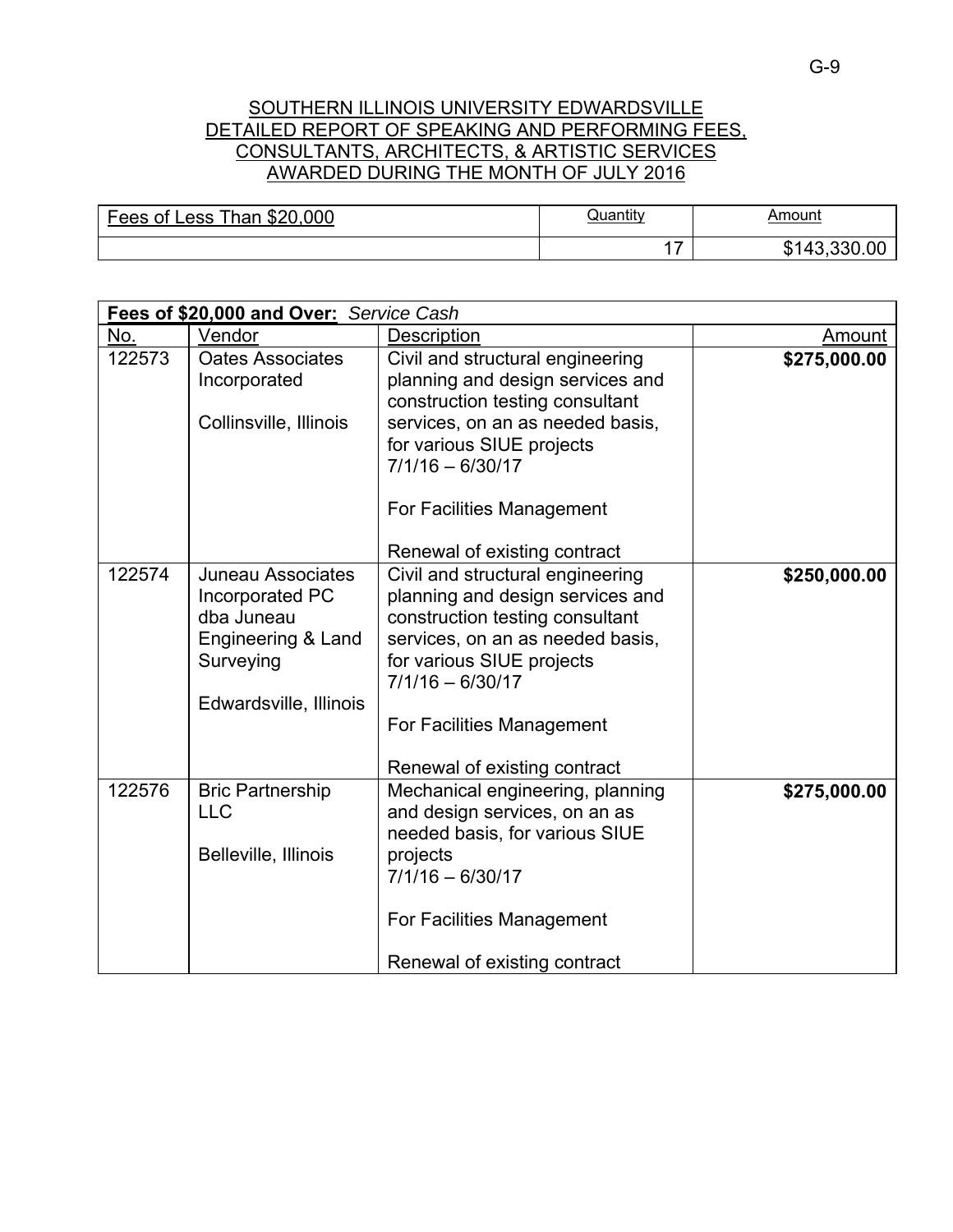| Fees of \$20,000 and Over: Service Cash |                          |                                  |              |
|-----------------------------------------|--------------------------|----------------------------------|--------------|
| No.                                     | Vendor                   | Description                      | Amount       |
| 122577                                  | <b>KJWW PC</b>           | Mechanical engineering, planning | \$275,000.00 |
|                                         | dba KJWW                 | and design services, on an as    |              |
|                                         | Engineering              | needed basis, for various SIUE   |              |
|                                         | Consultants              | projects                         |              |
|                                         |                          | $7/1/16 - 6/30/17$               |              |
|                                         | Saint Louis,             |                                  |              |
|                                         | Missouri                 | For Facilities Management        |              |
|                                         |                          |                                  |              |
|                                         |                          | Renewal of existing contract     |              |
| 122580                                  | <b>AAIC Incorporated</b> | Architect planning and design    | \$275,000.00 |
|                                         |                          | services, on an as needed basis, |              |
|                                         | Collinsville, Illinois   | for various SIUE projects        |              |
|                                         |                          | $7/1/16 - 6/30/17$               |              |
|                                         |                          | For Facilities Management        |              |
|                                         |                          |                                  |              |
|                                         |                          | Renewal of existing contract     |              |
| 122594                                  | <b>FGM Architects</b>    | Architect planning and design    | \$275,000.00 |
|                                         | Incorporated             | services, on an as needed basis, |              |
|                                         |                          | for various SIUE projects        |              |
|                                         | O Fallon, Illinois       | $7/1/16 - 6/30/17$               |              |
|                                         |                          |                                  |              |
|                                         |                          | For Facilities Management        |              |
|                                         |                          |                                  |              |
|                                         |                          | Renewal of existing contract     |              |
| 122795                                  | Farmer                   | Environmental analysis and       | \$70,000.00  |
|                                         | Environmental            | abatement engineering and        |              |
|                                         | <b>Services LLC</b>      | planning services                |              |
|                                         |                          | $7/1/16 - 6/30/17$               |              |
|                                         | Edwardsville, Illinois   |                                  |              |
|                                         |                          | For Facilities Management        |              |
|                                         |                          | Formal bids were received from   |              |
|                                         |                          | four (4) other vendors           |              |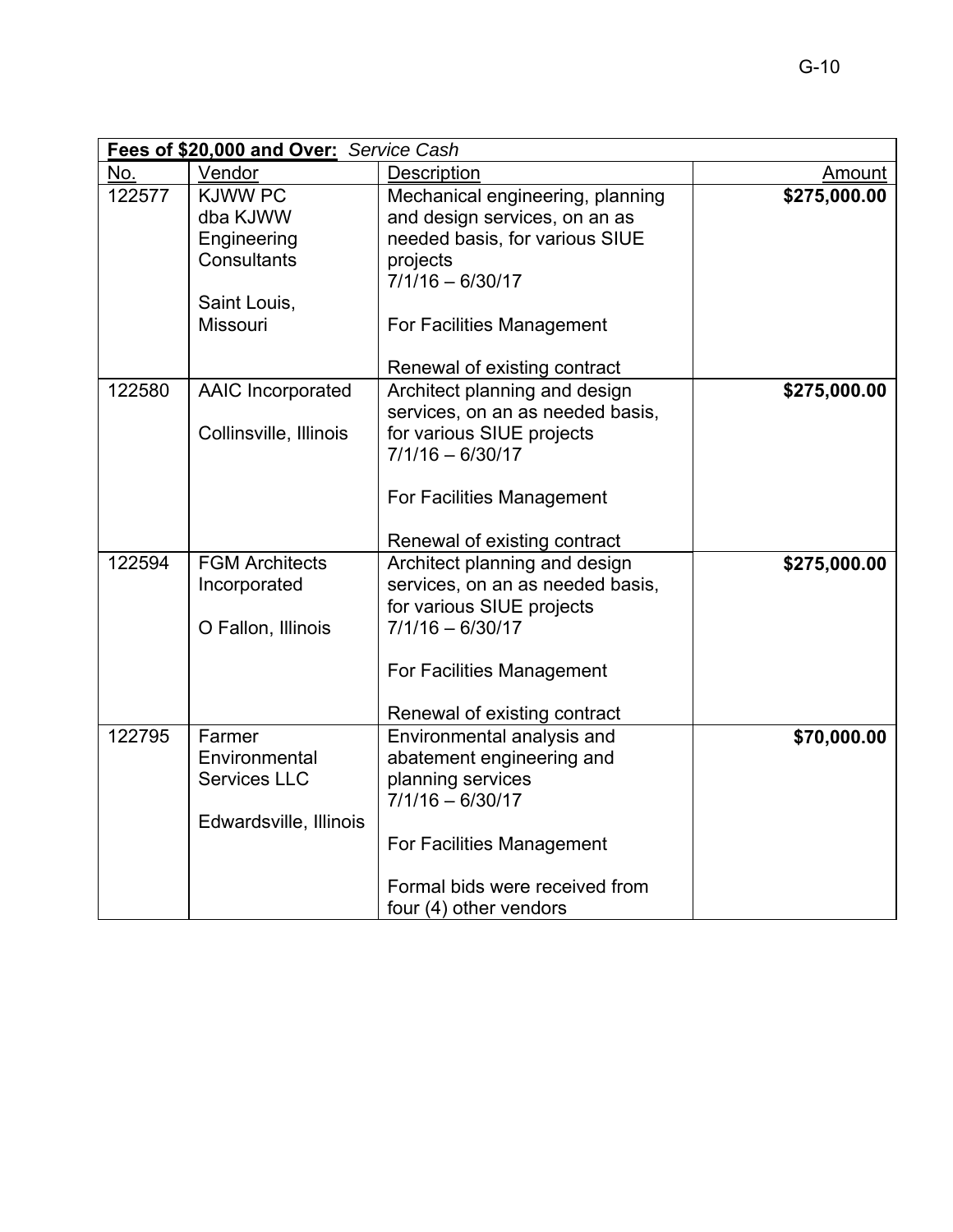|        |                                                                                            | Fees of \$20,000 and Over: Non-Appropriated Funds for General Educational Purposes                            |              |
|--------|--------------------------------------------------------------------------------------------|---------------------------------------------------------------------------------------------------------------|--------------|
| No.    | Vendor                                                                                     | Description                                                                                                   | Amount       |
| 121680 | <b>Dental Arts</b><br>Laboratory<br>Incorporated                                           | Dental laboratory services for SDM<br>$7/1/16 - 6/30/17$<br><b>For Dental Clinic Operations</b>               | \$400,000.00 |
|        | Peoria, Illinois                                                                           | Renewal of existing contract                                                                                  |              |
| 121709 | <b>Kinamore Dental</b><br>Laboratory                                                       | Dental laboratory services for SDM<br>$7/1/16 - 6/30/17$                                                      | \$36,000.00  |
|        | Collinsville, Illinois                                                                     | <b>For Dental Clinic Operations</b>                                                                           |              |
|        |                                                                                            | Renewal of existing contract                                                                                  |              |
| 121710 | Sentage<br>Corporation<br>dba Dental Services                                              | Dental laboratory services for SDM<br>$7/1/16 - 6/30/17$                                                      | \$20,000.00  |
|        | Group                                                                                      | <b>For Dental Clinic Operations</b>                                                                           |              |
|        | Minneapolis,<br>Minnesota                                                                  | Renewal of existing contract                                                                                  |              |
| 121714 | Anatomage<br>Incorporated                                                                  | Implant surgical guides<br>$7/1/16 - 6/30/17$                                                                 | \$24,000.00  |
|        | San Jose, California                                                                       | For Dental Clinic Operations                                                                                  |              |
|        |                                                                                            | Sole Source                                                                                                   |              |
| 121722 | <b>Tucker Dudley A</b><br>dba Hi Tec Dental<br>Lab                                         | Dental laboratory services for SDM<br>$7/1/16 - 6/30/17$                                                      | \$70,000.00  |
|        |                                                                                            | For Dental Clinic Operations                                                                                  |              |
|        | East Alton, Illinois                                                                       | Renewal of existing contract                                                                                  |              |
| 122220 | <b>Quest Diagnostics</b><br><b>Clinical Laboratories</b><br>Incorporated<br>Lenexa, Kansas | Medical laboratory testing and<br>interpretation services for Health<br><b>Services</b><br>$7/1/16 - 6/30/17$ | \$40,000.00  |
|        |                                                                                            | <b>For Student Medical Benefit</b><br>Renewal of existing contract                                            |              |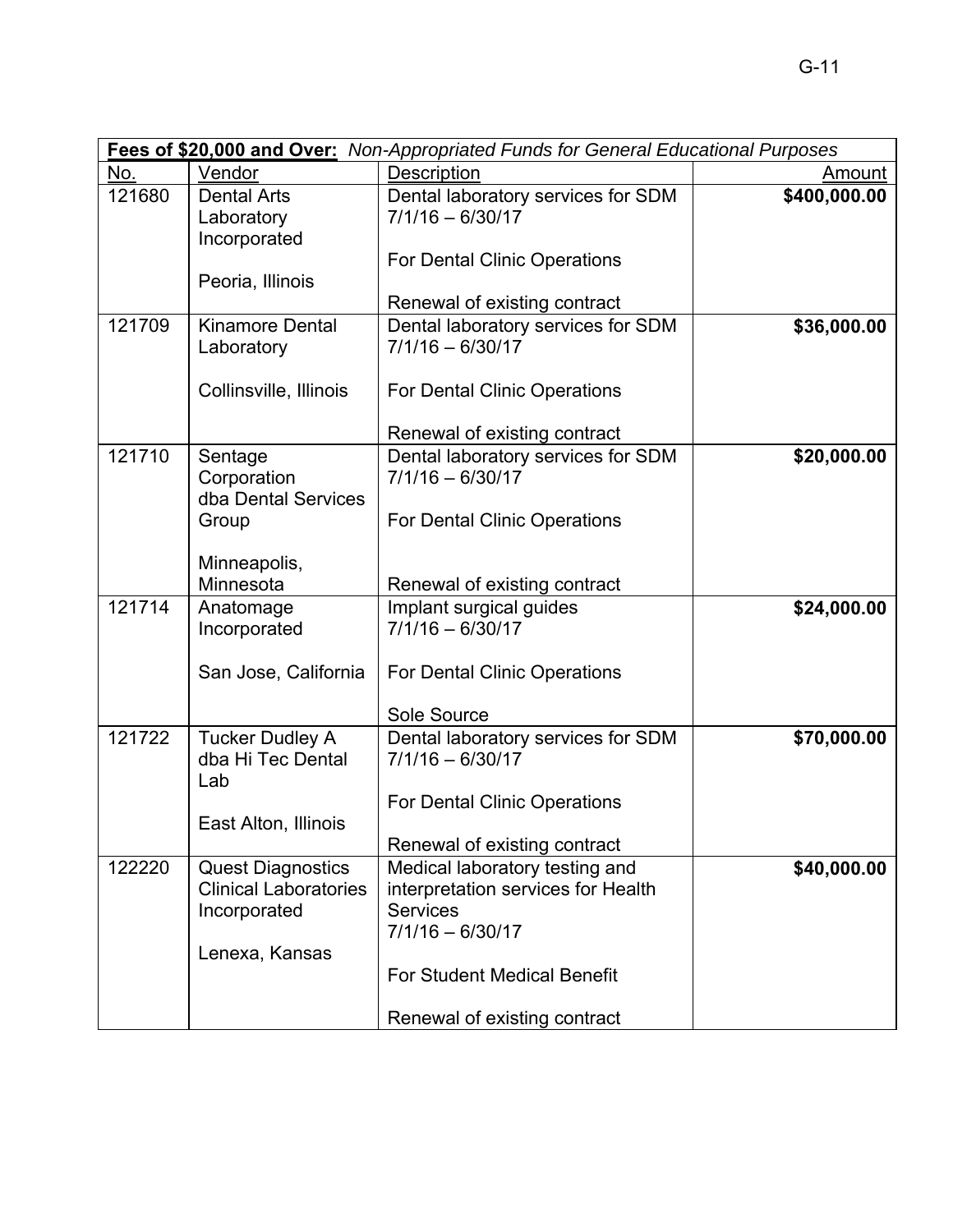|        | <b>Fees of \$20,000 and Over:</b> Non-Appropriated Funds for General Educational Purposes |                                    |              |  |
|--------|-------------------------------------------------------------------------------------------|------------------------------------|--------------|--|
| No.    | Vendor                                                                                    | Description                        | Amount       |  |
| 122836 | <b>TTG Locum Tenens</b>                                                                   | Physician coverage for Health      | \$115,000.00 |  |
|        | Incorporated                                                                              | <b>Services</b>                    |              |  |
|        |                                                                                           | $7/1/16 - 6/30/17$                 |              |  |
|        | Saint Louis,                                                                              |                                    |              |  |
|        | <b>Missouri</b>                                                                           | <b>For Student Medical Benefit</b> |              |  |
|        |                                                                                           |                                    |              |  |
|        |                                                                                           | Renewal of existing contract       |              |  |
| 122837 | Rod E Hartzel MD                                                                          | Physician coverage for Health      | \$110,000.00 |  |
|        | <b>PC</b>                                                                                 | <b>Services</b>                    |              |  |
|        |                                                                                           | $7/1/16 - 6/30/17$                 |              |  |
|        | Sorento, Illinois                                                                         |                                    |              |  |
|        |                                                                                           | <b>For Student Medical Benefit</b> |              |  |
|        |                                                                                           |                                    |              |  |
|        |                                                                                           | Renewal of existing contract       |              |  |
| 122838 | <b>TTG Locum Tenens</b>                                                                   | Counseling/psychotherapy services  | \$78,000.00  |  |
|        |                                                                                           | to SIUE Counseling Services        |              |  |
|        | Saint Louis,                                                                              | $7/1/16 - 6/30/17$                 |              |  |
|        | Missouri                                                                                  |                                    |              |  |
|        |                                                                                           | For Wellness Program               |              |  |
|        |                                                                                           |                                    |              |  |
|        |                                                                                           | Renewal of existing contract       |              |  |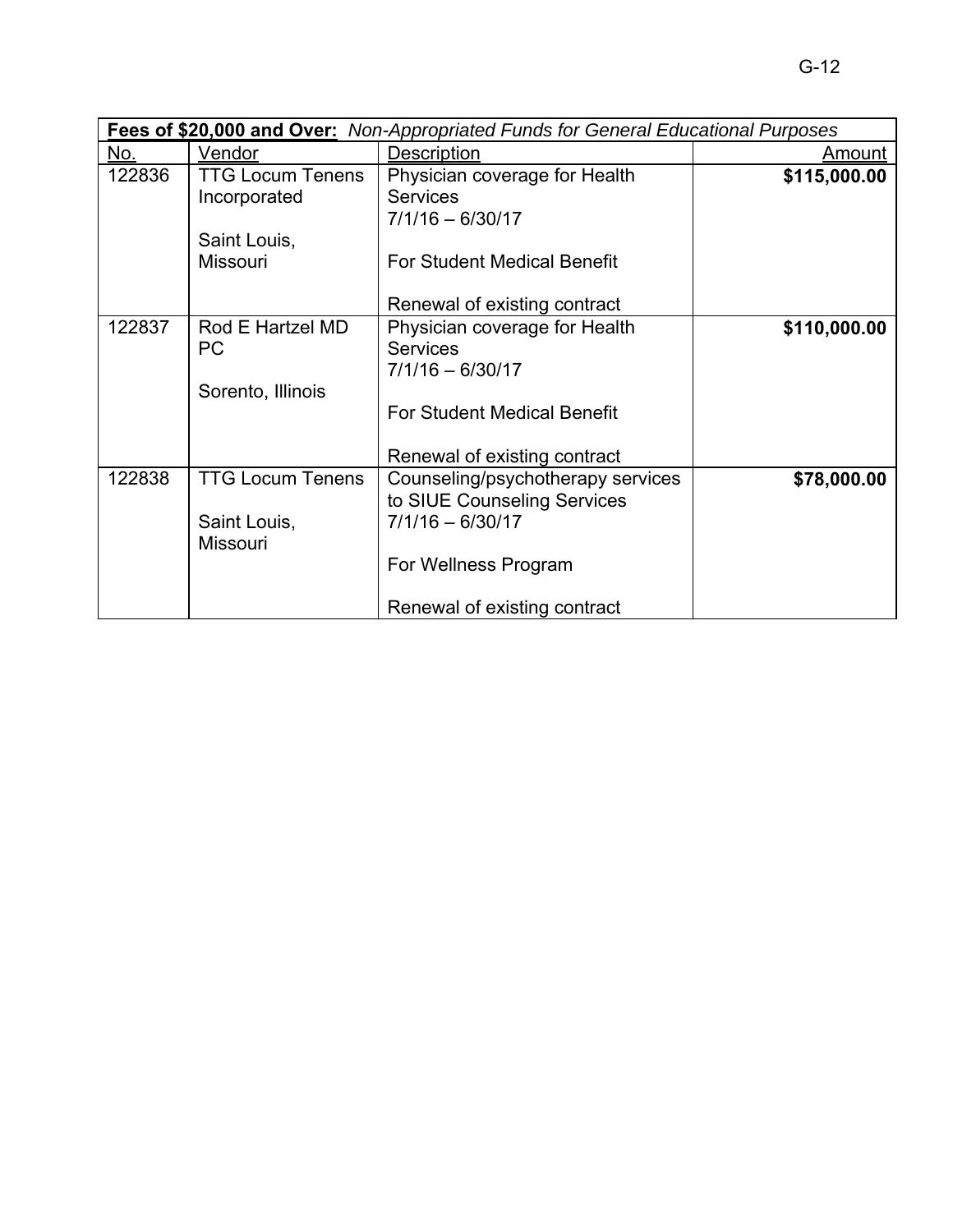## SOUTHERN ILLINOIS UNIVERSITY EDWARDSVILLE DETAILED REPORT OF PURCHASE ORDERS AND CONTRACTS OF STATE REQUIRED BID AMOUNT TO \$100,000 AWARDED DURING THE MONTH OF JULY 2016

| <b>Purchase Orders and Contracts of Less Than State</b> | Quantity | Amount         |
|---------------------------------------------------------|----------|----------------|
| <b>Required Bid Amount</b>                              |          |                |
|                                                         | 2,819    | \$8,768,399.19 |

|        | <b>Purchase Orders and Contracts of State Required Bid Amount to \$100,000:</b> State |                                                                                                                                 |             |  |  |
|--------|---------------------------------------------------------------------------------------|---------------------------------------------------------------------------------------------------------------------------------|-------------|--|--|
|        |                                                                                       | Appropriated and Income Funds for General Educational Operations                                                                |             |  |  |
| No.    | Vendor                                                                                | Description                                                                                                                     | Amount      |  |  |
| 121565 | <b>Securitas Security</b><br><b>Services USA</b>                                      | Unarmed security at the SDM<br>$7/1/16 - 6/30/17$                                                                               | \$70,000.00 |  |  |
|        | O Fallon, Illinois                                                                    | For School of Dental Medicine -<br>General                                                                                      |             |  |  |
|        |                                                                                       | Renewal of existing contract                                                                                                    |             |  |  |
| 122727 | Elsevier BV<br>Netherlands,                                                           | SCOPUS online search interface<br>$1/1/17 - 12/31/17$                                                                           | \$56,000.00 |  |  |
|        | Amsterdam                                                                             | For Library Materials and Access<br>and<br>For Lovejoy Library - SDM<br>Sole Source                                             |             |  |  |
| 122999 | Carecall<br>Incorporated<br>Sartell, Minnesota                                        | Call center support for Financial Aid<br>$7/1/16 - 6/30/17$<br><b>For Student Financial Aid</b><br>Renewal of existing contract | \$70,000.00 |  |  |
| 123185 | <b>Proquest LLC</b><br>Ann Arbor, Michigan                                            | Electronic books and library<br>materials<br>$7/1/16 - 6/30/17$<br>For Library Materials and Access<br>Sole Source              | \$65,000.00 |  |  |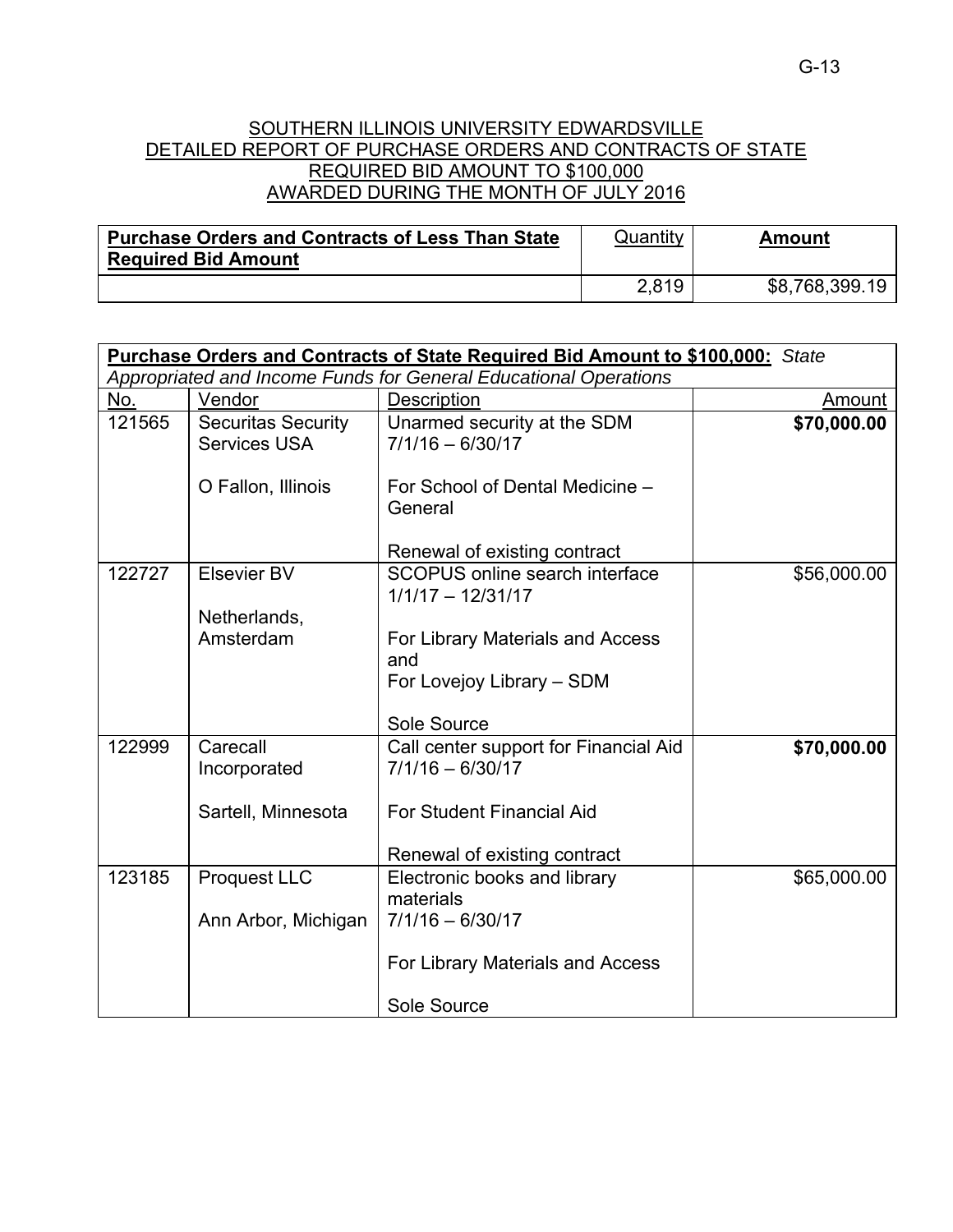|            |                                                             | Purchase Orders and Contracts of State Required Bid Amount to \$100,000: State       |             |
|------------|-------------------------------------------------------------|--------------------------------------------------------------------------------------|-------------|
|            |                                                             | Appropriated and Income Funds for General Educational Operations                     |             |
| <u>No.</u> | Vendor                                                      | Description                                                                          | Amount      |
| 123187     | The Institute of<br>Electrical &<br>Electronic<br>Engineers | Access to electronic journals and<br>content published by IEEE<br>$9/1/16 - 8/31/17$ | \$72,200.00 |
|            | Incorporated<br>Piscataway, New<br>Jersey                   | For Library Materials and Access<br>Sole source                                      |             |

|        | Purchase Orders and Contracts of State Required Bid Amount to \$100,000: Service |                                                                |               |  |
|--------|----------------------------------------------------------------------------------|----------------------------------------------------------------|---------------|--|
| Cash   |                                                                                  |                                                                |               |  |
| No.    | Vendor                                                                           | Description                                                    | <b>Amount</b> |  |
| 121662 | Trane U S                                                                        | Extended warranty and service                                  | \$78,000.00   |  |
|        | Incorporated                                                                     | agreement for chiller maintenance                              |               |  |
|        |                                                                                  | $7/1/16 - 6/30/17$                                             |               |  |
|        | Fenton, Missouri                                                                 |                                                                |               |  |
|        |                                                                                  | For Facilities Management                                      |               |  |
|        |                                                                                  |                                                                |               |  |
|        |                                                                                  | Renewal of existing contract                                   |               |  |
| 121670 | Ameren Illinois                                                                  | Natural gas for Alton Campus                                   | \$90,000.00   |  |
|        | Company                                                                          | $7/1/16 - 6/30/17$                                             |               |  |
|        |                                                                                  |                                                                |               |  |
|        | Collinsville, Illinois                                                           | <b>For Utilities Service Cash</b>                              |               |  |
|        |                                                                                  |                                                                |               |  |
|        |                                                                                  | Sole Source                                                    |               |  |
| 121870 | <b>Cenpro Services</b>                                                           | Removal/disposal of hazardous                                  | \$75,000.00   |  |
|        | Incorporated                                                                     | material including asbestos<br>abatement on an as needed basis |               |  |
|        |                                                                                  | $7/1/16 - 6/30/17$                                             |               |  |
|        | Madison, Illinois                                                                |                                                                |               |  |
|        |                                                                                  | For Facilities Management                                      |               |  |
|        |                                                                                  |                                                                |               |  |
|        |                                                                                  | Renewal of existing contract                                   |               |  |
| 121871 | <b>Great Western</b>                                                             | Removal/disposal of hazardous                                  | \$75,000.00   |  |
|        | Abatement                                                                        | material including asbestos                                    |               |  |
|        | Incorporated                                                                     | abatement on an as needed basis                                |               |  |
|        |                                                                                  | $7/1/16 - 6/30/17$                                             |               |  |
|        | Springfield, Illinois                                                            |                                                                |               |  |
|        |                                                                                  | For Facilities Management                                      |               |  |
|        |                                                                                  |                                                                |               |  |
|        |                                                                                  | Renewal of existing contract                                   |               |  |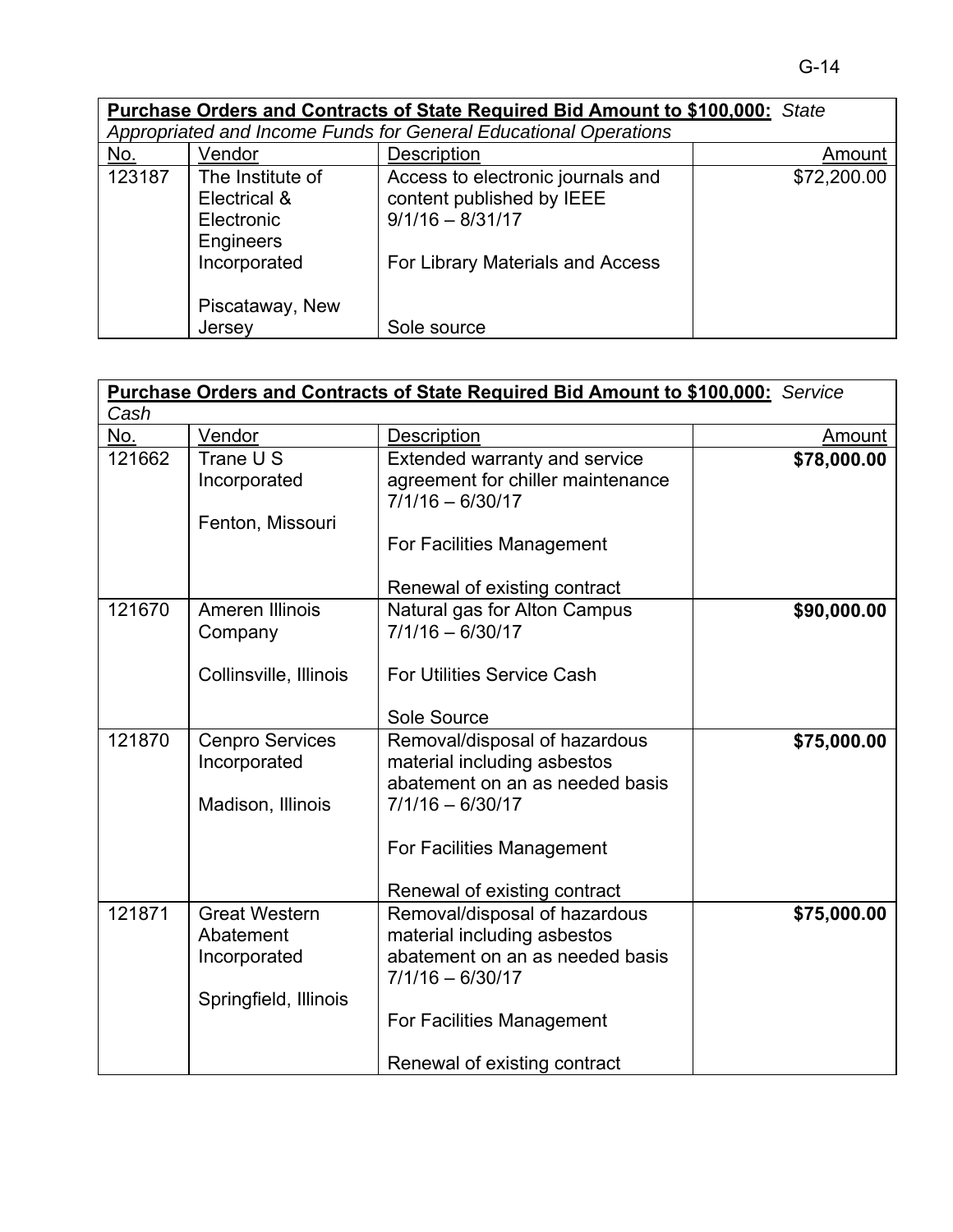|        |                            | <b>Purchase Orders and Contracts of State Required Bid Amount to \$100,000:</b> Service |               |
|--------|----------------------------|-----------------------------------------------------------------------------------------|---------------|
| Cash   |                            |                                                                                         |               |
| No.    | Vendor                     | <b>Description</b>                                                                      | <b>Amount</b> |
| 121880 | Kone Incorporated          | Preventive maintenance for                                                              | \$61,416.00   |
|        |                            | elevators                                                                               |               |
|        | Olivette, Missouri         | $7/1/16 - 6/30/17$                                                                      |               |
|        |                            | For Facilities Management                                                               |               |
|        |                            | Renewal of existing contract                                                            |               |
| 121899 | <b>Challenge Unlimited</b> | Mail services for the SIUE Post                                                         | \$75,000.00   |
|        | Incorporated               | Office                                                                                  |               |
|        |                            | $7/1/16 - 6/30/17$                                                                      |               |
|        | Alton, Illinois            |                                                                                         |               |
|        |                            | <b>For Post Office Services</b>                                                         |               |
|        |                            | Exempt from bidding - Sheltered                                                         |               |
|        |                            | Workshop for the Severely                                                               |               |
|        |                            | Handicapped                                                                             |               |
| 121996 | Waste Management           | Waste removal at the Edwardsville,                                                      | \$80,000.00   |
|        | of Illinois                | Alton, and East Saint Louis                                                             |               |
|        | Incorporated               | campuses including recycling                                                            |               |
|        |                            | $7/1/16 - 6/30/17$                                                                      |               |
|        | Saint Louis,               |                                                                                         |               |
|        | <b>Missouri</b>            | For Facilities Management                                                               |               |
|        |                            | Formal bids were received from                                                          |               |
|        |                            |                                                                                         |               |
|        |                            | one (1) other vendor                                                                    |               |
| 122255 | Schwartzkopf               | Printing services and printing of                                                       | \$85,000.00   |
|        | Printing                   | operational daily material                                                              |               |
|        | Incorporated               | $7/1/16 - 6/30/17$                                                                      |               |
|        | Alton, Illinois            | For Printing Service Cash                                                               |               |
|        |                            | Renewal of existing contract                                                            |               |
| 122472 | <b>Carousel Industries</b> | Avaya maintenance and Ethernet                                                          | \$87,849.37   |
|        | of North America           | switch maintenance                                                                      |               |
|        | Incorporated               | $7/1/16 - 6/30/17$                                                                      |               |
|        | Exeter, Rhode              | For ITS infrastructure                                                                  |               |
|        | Island                     |                                                                                         |               |
|        |                            | Renewal of existing contract                                                            |               |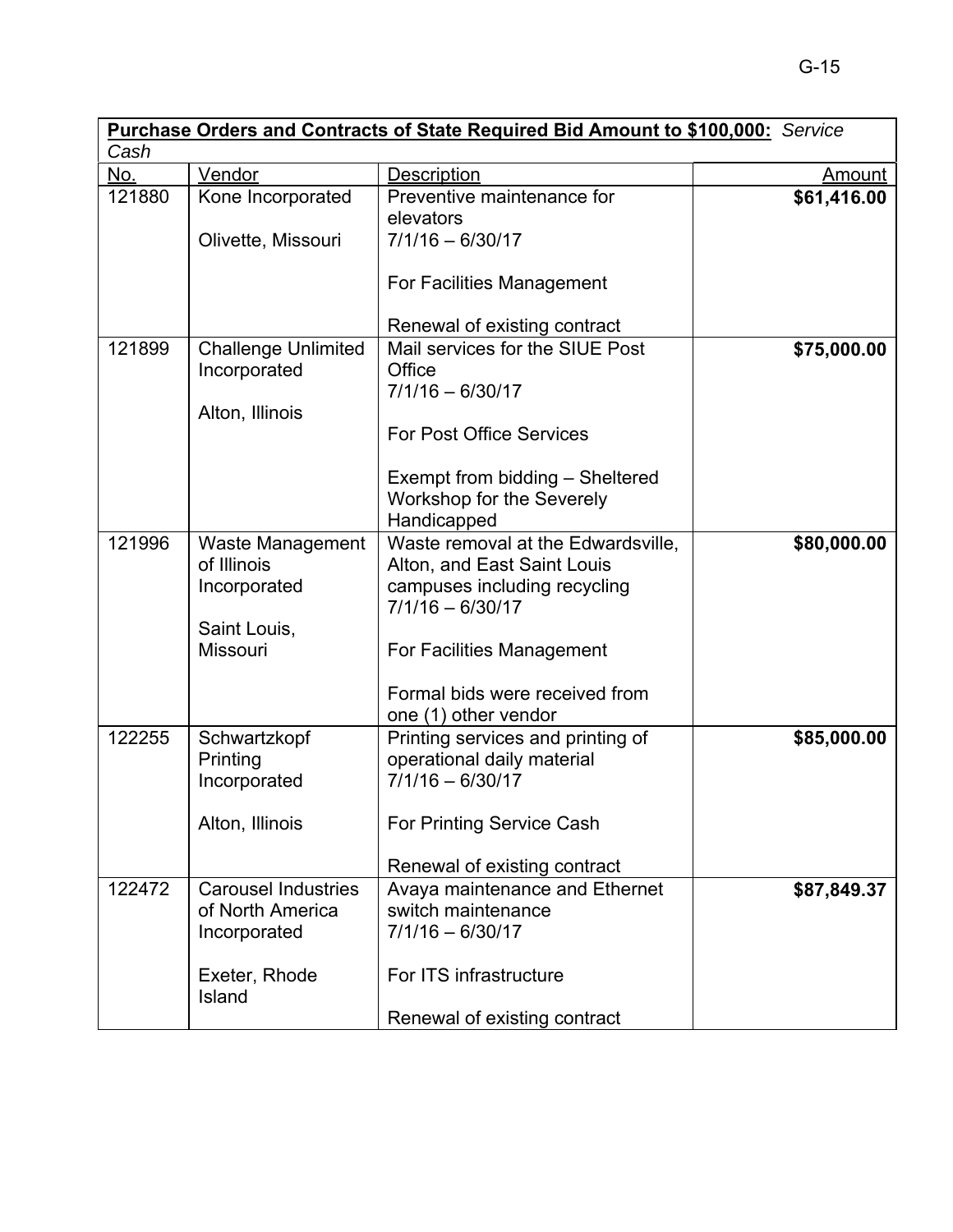|        |                                                                                    | <b>Purchase Orders and Contracts of State Required Bid Amount to \$100,000:</b> Service                                                                                                                                                                                 |             |
|--------|------------------------------------------------------------------------------------|-------------------------------------------------------------------------------------------------------------------------------------------------------------------------------------------------------------------------------------------------------------------------|-------------|
| Cash   |                                                                                    |                                                                                                                                                                                                                                                                         |             |
| No.    | Vendor                                                                             | Description                                                                                                                                                                                                                                                             | Amount      |
| 123117 | <b>Springfield Electric</b><br><b>Supply Company</b>                               | <b>Electrical supplies</b><br>$7/1/16 - 6/30/17$                                                                                                                                                                                                                        | \$70,000.00 |
|        | Springfield, Illinois                                                              | <b>Facilities Management</b><br>Formal bids were received from<br>one (1) other vendor                                                                                                                                                                                  |             |
| 123223 | <b>Wex Bank</b><br>dba Wright Express<br><b>FSC</b><br>Carol Stream,               | Purchase of gasoline, oil parts, etc.<br>$7/1/16 - 6/30/17$<br>For Transportation Service Cash                                                                                                                                                                          | \$95,000.00 |
| 123472 | <b>Illinois</b><br><b>K&amp;F Electric</b><br>Incorporated<br>Belleville, Illinois | <b>Pricing per CMS Contract</b><br>Install new fire alarm system at the<br><b>School of Dental Medicine Dental</b><br>Clinic<br>For Facilities Management<br>Requisition 80007 approved by the<br>President<br>Formal bids were received from five<br>(5) other vendors | \$85,100.00 |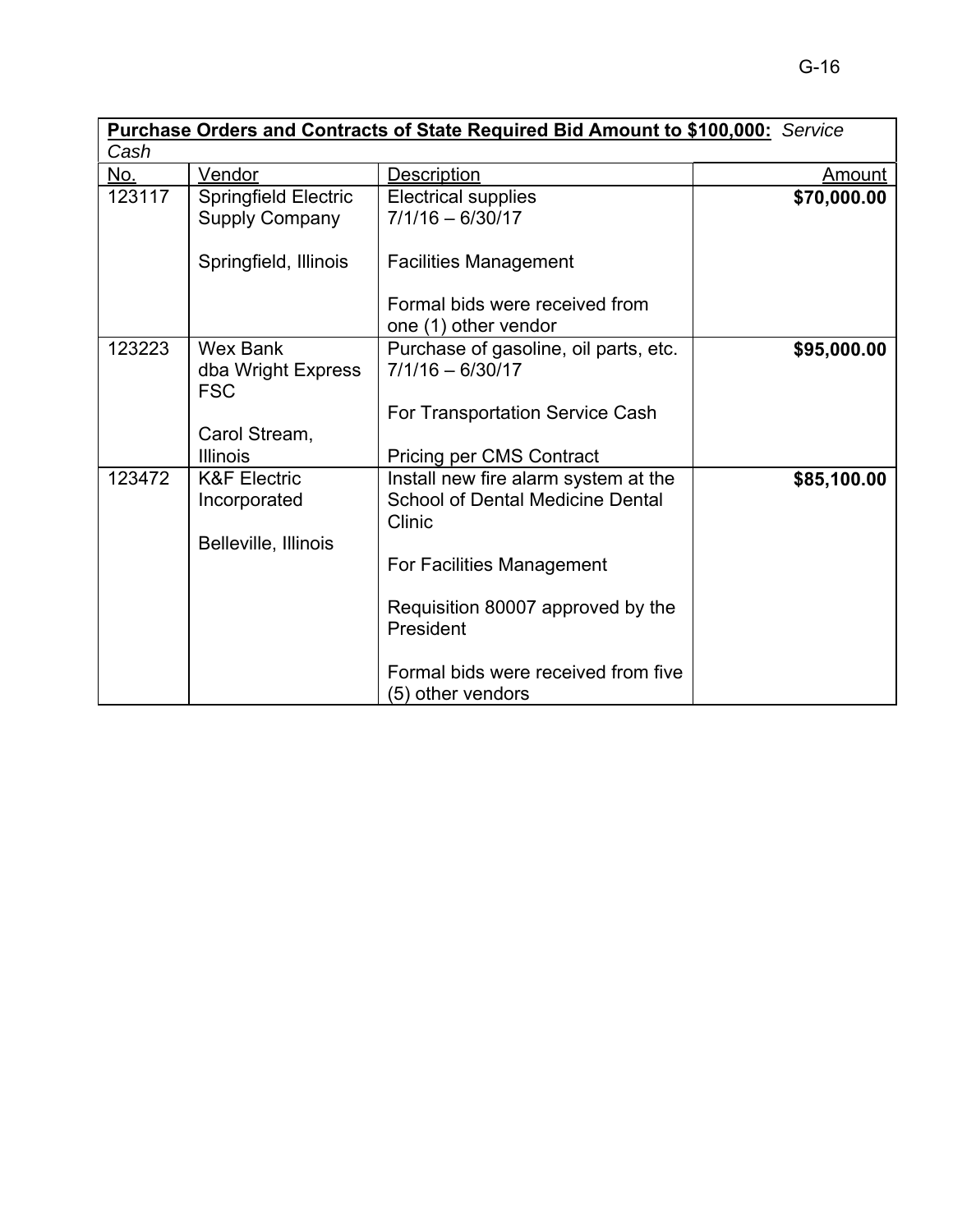| Purchase Orders and Contracts of State Required Bid Amount to \$100,000: Non- |                                                            |                                     |               |
|-------------------------------------------------------------------------------|------------------------------------------------------------|-------------------------------------|---------------|
|                                                                               | <b>Appropriated Funds for General Educational Purposes</b> |                                     |               |
| No.                                                                           | Vendor                                                     | <b>Description</b>                  | <b>Amount</b> |
| 122059                                                                        | <b>The Andrew Patrick</b>                                  | Promotional items for Campus        | \$80,000.00   |
|                                                                               | Company                                                    | <b>Activities Board</b>             |               |
|                                                                               | Incorporated                                               | $7/1/16 - 6/30/17$                  |               |
|                                                                               | dba Casual Tees                                            |                                     |               |
|                                                                               |                                                            | For Campus Activities Board         |               |
|                                                                               | Ellisville, Missouri                                       |                                     |               |
|                                                                               |                                                            | Renewal of existing contract        |               |
| 123175                                                                        | <b>Biomet 3I</b>                                           | Dental implant parts and services   | \$90,000.00   |
|                                                                               | Incorporated                                               | $7/1/16 - 6/30/17$                  |               |
|                                                                               |                                                            |                                     |               |
|                                                                               | Palm Beach                                                 | <b>For Dental Clinic Operations</b> |               |
|                                                                               | Gardens, Florida                                           |                                     |               |
|                                                                               |                                                            | Formal bid was received from one    |               |
|                                                                               |                                                            | (1) other vendor                    |               |
| 123178                                                                        | Dentsply IH                                                | Dental implant parts and services   | \$80,000.00   |
|                                                                               | Incorporated                                               | $7/1/16 - 6/30/17$                  |               |
|                                                                               | dba Dentsply                                               |                                     |               |
|                                                                               | Implants                                                   | For Dental Clinic Operations        |               |
|                                                                               |                                                            |                                     |               |
|                                                                               | Waltham,                                                   | Formal bid was received from one    |               |
|                                                                               | <b>Massachusetts</b>                                       | (1) other vendor                    |               |
| 123394                                                                        | Charter                                                    | Internet service for the SIUE       | \$94,800.00   |
|                                                                               | Communications                                             | campus                              |               |
|                                                                               |                                                            | $6/1/16 - 5/31/17$                  |               |
|                                                                               | Saint Louis,                                               |                                     |               |
|                                                                               | Missouri                                                   | For ITS Student Fee                 |               |
|                                                                               |                                                            |                                     |               |
|                                                                               |                                                            | Formal bid was received from one    |               |
|                                                                               |                                                            | (1) other vendor                    |               |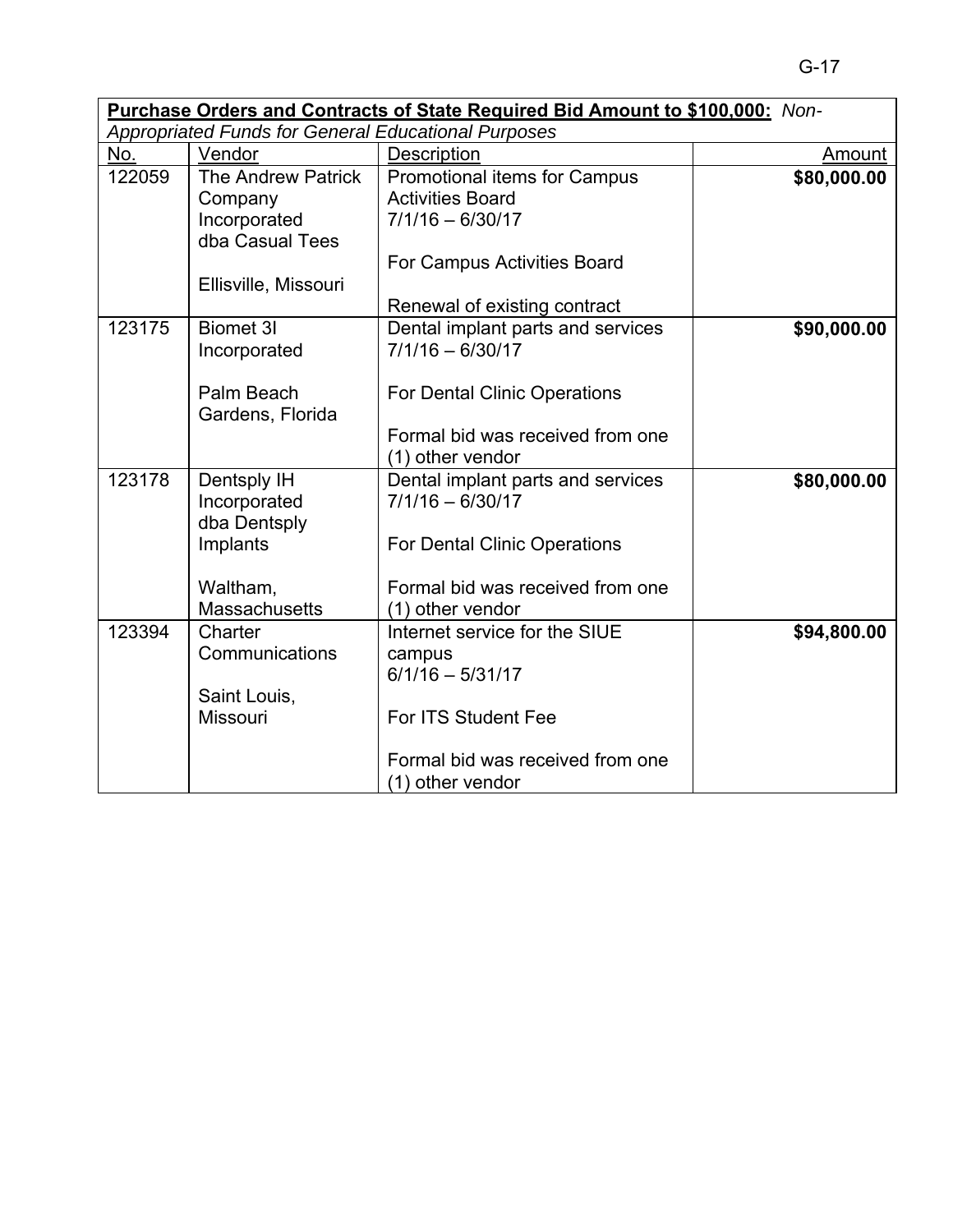| <b>Purchase Orders and Contracts of State Required Bid Amount to \$100,000:</b> Auxiliary |                                                                                                     |                                                                                                                                                                                                                                                         |               |  |
|-------------------------------------------------------------------------------------------|-----------------------------------------------------------------------------------------------------|---------------------------------------------------------------------------------------------------------------------------------------------------------------------------------------------------------------------------------------------------------|---------------|--|
| Funds                                                                                     |                                                                                                     |                                                                                                                                                                                                                                                         |               |  |
| <u>No.</u>                                                                                | Vendor                                                                                              | Description                                                                                                                                                                                                                                             | <u>Amount</u> |  |
| 122001                                                                                    | <b>Allied Waste</b><br>Transportation<br>Incorporated<br>dba Allied Waste<br>Edwardsville, Illinois | Waste removal/recycling for<br>Cougar Village, Woodland Hall,<br>Prairie Hall, Bluff Hall and<br>Evergreen Hall<br>$7/1/16 - 6/30/17$<br>For University Housing Facilities<br>Management                                                                | \$90,000.00   |  |
| 122028                                                                                    | Charter<br>Communications<br>Saint Louis,<br><b>Missouri</b>                                        | Renewal of existing contract<br>Expanded basic cable TV service<br>at Woodland, Prairie, Bluff &<br>Evergreen Halls, and Cougar<br>Village<br>$8/1/16 - 7/31/17$<br>For Student Residence Hall<br><b>Residence Life</b><br>Renewal of existing contract | \$94,057.57   |  |
| 122265                                                                                    | <b>Sports Licensed</b><br>Division of the<br><b>Adidas Group LLC</b><br>Indianapolis,<br>Indiana    | Apparel for resale<br>$7/1/16 - 6/30/17$<br>For Funded Debt-University Ctr-O<br>& M-OCE-Bookstore<br>Renewal of existing contract                                                                                                                       | \$75,000.00   |  |
| 122266                                                                                    | Jostens<br>Incorporated<br>Owatonna,<br>Minnesota                                                   | Graduation apparel for resale or<br>rental<br>7/1/16 - 6/30/17<br>For Funded Debt-University Ctr-O<br>& M-OCE-Bookstore<br>Renewal of existing contract                                                                                                 | \$70,000.00   |  |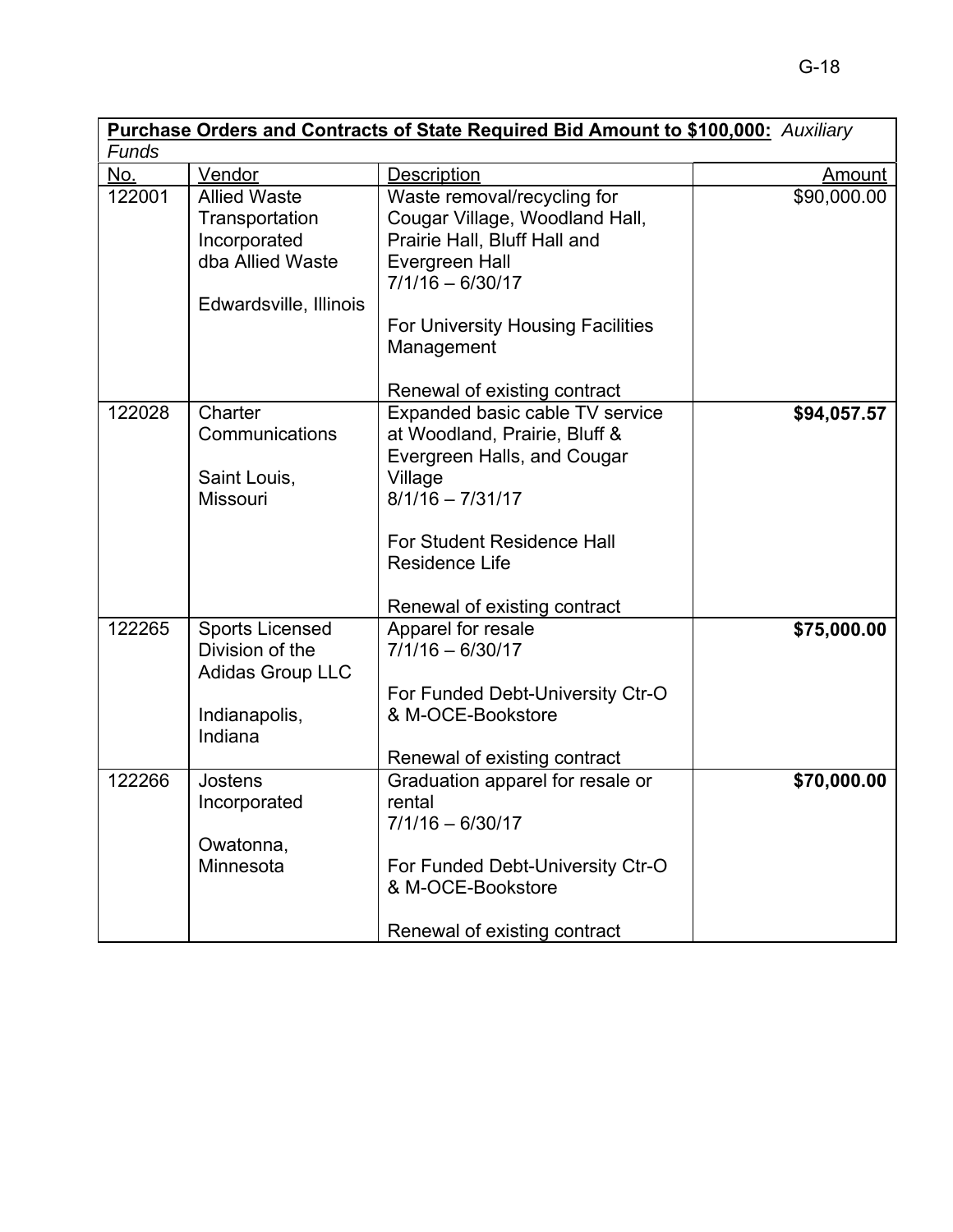| <b>Purchase Orders and Contracts of State Required Bid Amount to \$100,000:</b> Auxiliary |                                                                                              |                                                                                                                                                                          |             |  |
|-------------------------------------------------------------------------------------------|----------------------------------------------------------------------------------------------|--------------------------------------------------------------------------------------------------------------------------------------------------------------------------|-------------|--|
| Funds                                                                                     |                                                                                              |                                                                                                                                                                          |             |  |
| No.                                                                                       | Vendor                                                                                       | Description                                                                                                                                                              | Amount      |  |
| 122428                                                                                    | All Type Service &<br>Installation<br>Hillsboro, Missouri                                    | Repair and maintenance of food<br>service equipment<br>$7/1/16 - 6/30/17$<br>For Funded Debt - University CTR-<br>O & M-OCE-Food Service<br>Renewal of existing contract | \$60,000.00 |  |
| 122447                                                                                    | <b>Holtzbrinck</b><br><b>Publishers LLC</b><br>dba MPS Virginia<br>Gordonsville,<br>Virginia | Textbooks, access codes, and<br>ebooks for rental<br>$7/1/16 - 6/30/17$<br>For Textbook Service - Other<br><b>Current Expenses</b><br>Renewal of existing contract       | \$95,000.00 |  |
| 122448                                                                                    | <b>NASCORP</b><br>Oberlin, Ohio                                                              | Textbooks, access codes, and<br>ebooks for rental<br>$7/1/16 - 6/30/17$<br>For Textbook Service - Other<br><b>Current Expenses</b><br>Renewal of existing contract       | \$75,000.00 |  |
| 122449                                                                                    | <b>Oxford University</b><br>Press Incorporated<br>Cary, North Carolina                       | Textbooks, access codes, and<br>ebooks for rental<br>$7/1/16 - 6/30/17$<br>For Textbook Service - Other<br><b>Current Expenses</b><br>Renewal of existing contract       | \$75,000.00 |  |
| 122894                                                                                    | Chick Fil A<br>Incorporated<br>Atlanta, Georgia                                              | Monthly commission payments<br>$7/1/16 - 6/30/17$<br>For Funded Debt-University Ctr-<br><b>O&amp;M-OCE-Chick Fil A</b><br>Renewal of existing contract                   | \$90,000.00 |  |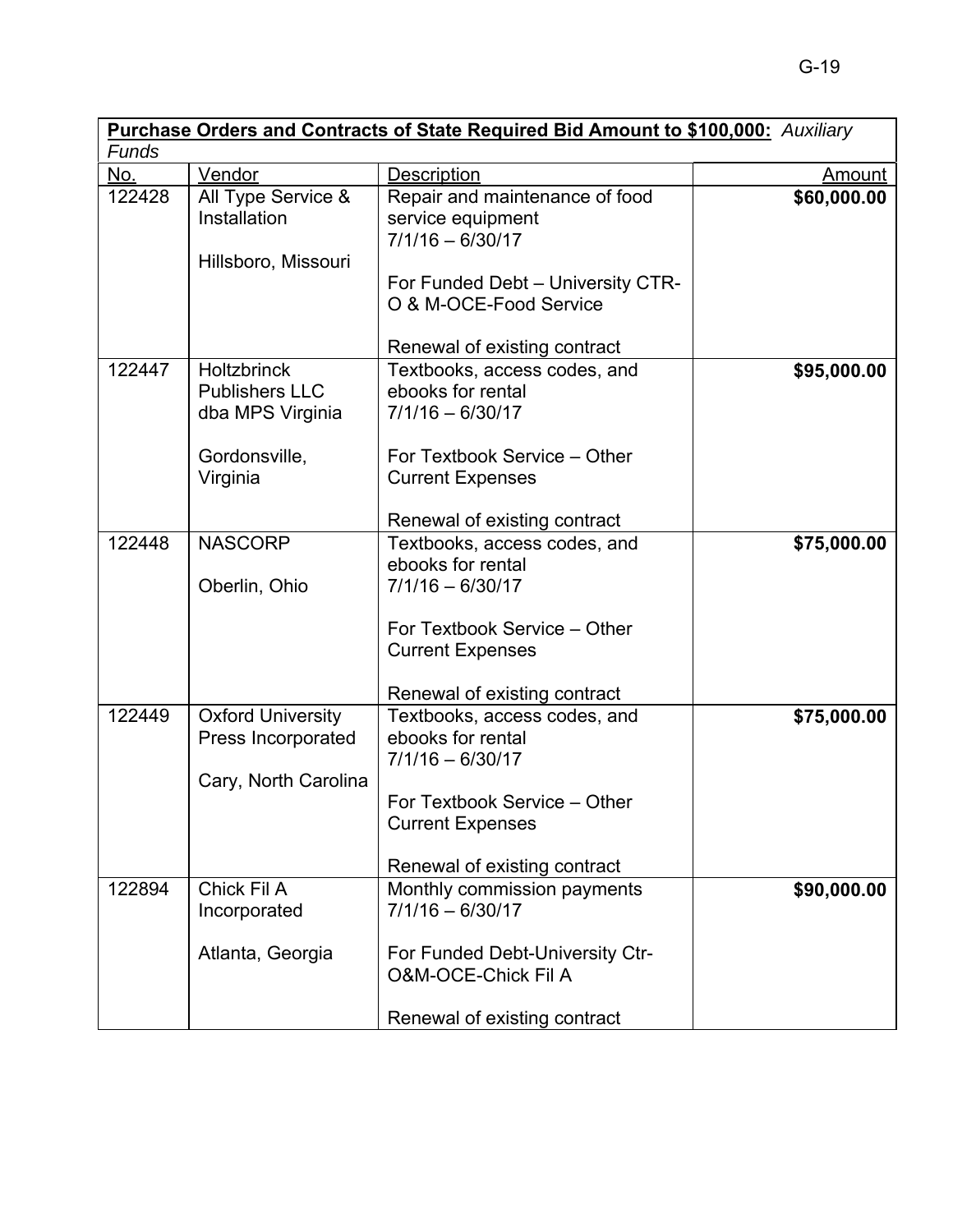| <b>Purchase Orders and Contracts of State Required Bid Amount to \$100,000:</b> Auxiliary |                                                                       |                                                                                                                                                                                   |             |
|-------------------------------------------------------------------------------------------|-----------------------------------------------------------------------|-----------------------------------------------------------------------------------------------------------------------------------------------------------------------------------|-------------|
| <b>Funds</b>                                                                              |                                                                       |                                                                                                                                                                                   |             |
| No.                                                                                       | Vendor                                                                | Description                                                                                                                                                                       | Amount      |
| 122895                                                                                    | Rolling Frito Lay<br>Sales LP<br>Plano, Texas                         | Frito Lay brand products for resale<br>in the Morris University Center<br>$7/1/16 - 6/30/17$                                                                                      | \$80,000.00 |
|                                                                                           |                                                                       | For Funded Debt-University CTR-<br><b>O&amp;M-OCE-Commons Grill</b><br>and<br>For Funded Debt-University CTR-<br><b>O&amp;M-OCE-Union Station</b><br>Renewal of existing contract |             |
| 122897                                                                                    | <b>Springfield Grocer</b><br>Company<br>Springfield, Missouri         | Food for resale and non-food<br>supplies in Freshens<br>$7/1/16 - 6/30/17$<br>For Funded Debt - University CTR-<br><b>O&amp;M-Fitness Center</b><br>Sole Source                   | \$90,000.00 |
| 123285                                                                                    | Kimball International<br>Marketing<br>Incorporated<br>Jasper, Indiana | Replacement furniture and fixtures<br>for Dining Services<br>For University Center RRR<br><b>Expenditures</b><br>Pricing per IPHEC contract                                       | \$71,902.50 |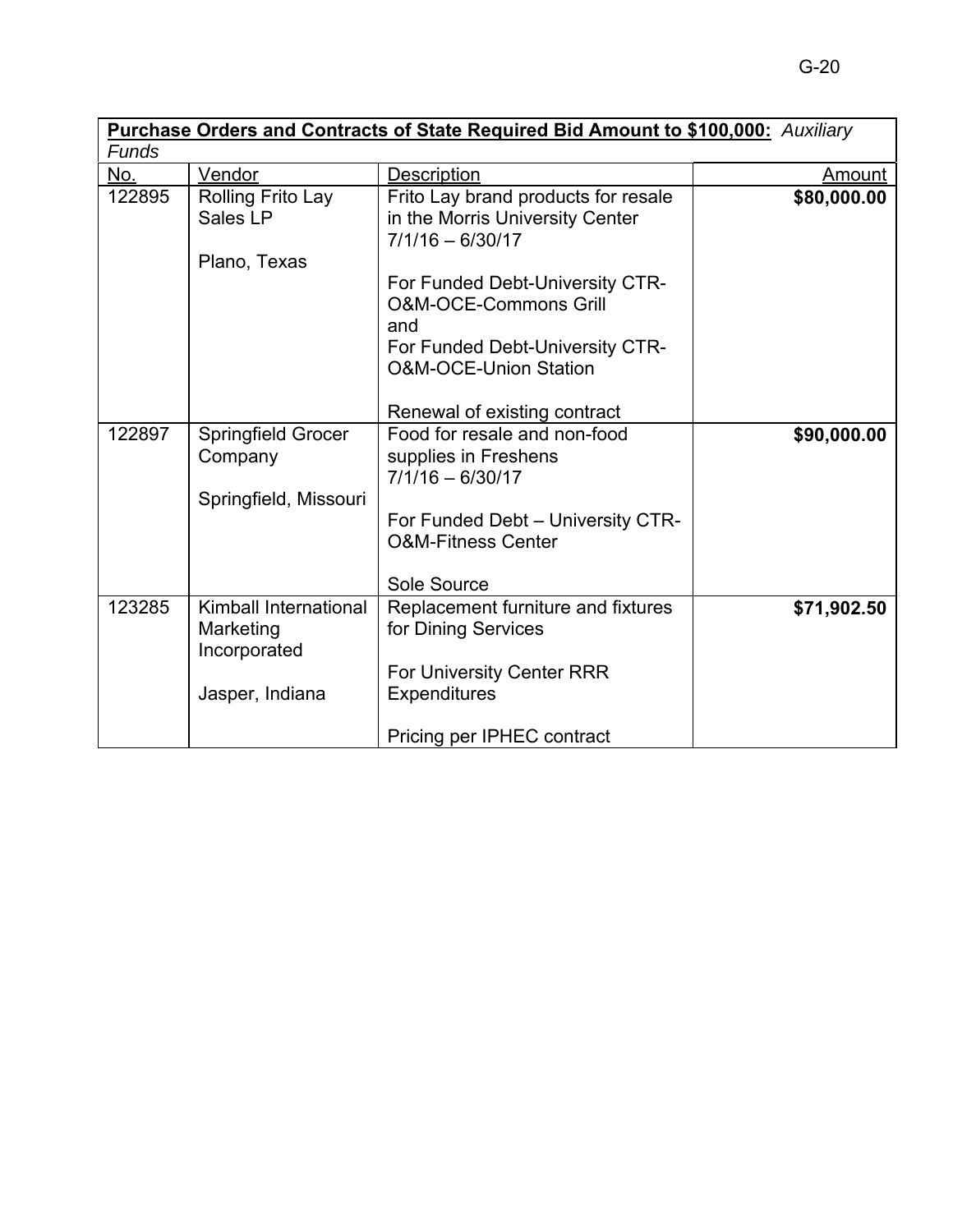|            |                                                       | Purchase Orders and Contracts of State Required Bid Amount to \$100,000: Restricted                                  |             |
|------------|-------------------------------------------------------|----------------------------------------------------------------------------------------------------------------------|-------------|
|            | <b>Funds for General Educational Purposes</b>         |                                                                                                                      |             |
| <u>No.</u> | Vendor                                                | <b>Description</b>                                                                                                   | Amount      |
| 123023     | E H Incorporated<br>dba Hirelevel<br>Marion, Illinois | Temporary lab and plant personnel<br>at the National Corn-to-Ethanol<br><b>Research Center</b><br>$7/1/16 - 6/30/17$ | \$75,000.00 |
|            |                                                       | For NCERC Production Day<br><b>Expenses</b><br>Renewal of existing contract                                          |             |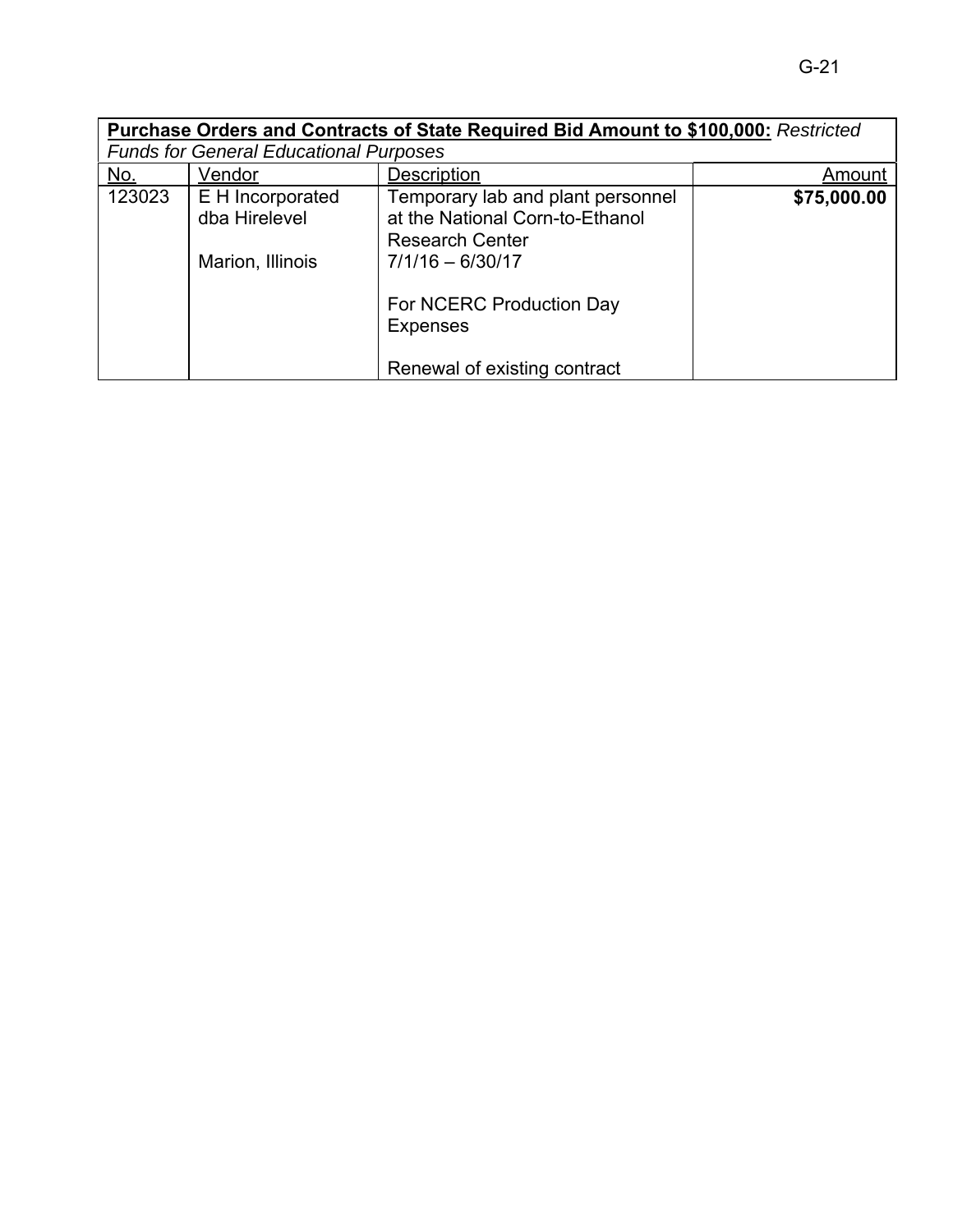# SOUTHERN ILLINOIS UNIVERSITY EDWARDSVILLE DETAILED REPORT OF PURCHASE ORDERS AND CONTRACTS OF \$100,000 AND OVER AWARDED DURING THE MONTH OF JULY 2016

| <b>Purchase Orders and Contracts of \$100,000 and Over:</b> State Appropriated and Income |                                                                                         |                                                                                                         |              |  |  |
|-------------------------------------------------------------------------------------------|-----------------------------------------------------------------------------------------|---------------------------------------------------------------------------------------------------------|--------------|--|--|
|                                                                                           | <b>Funds for General Educational Operations</b>                                         |                                                                                                         |              |  |  |
| No.                                                                                       | Vendor                                                                                  | <b>Description</b>                                                                                      | Amount       |  |  |
| 122011                                                                                    | <b>EBSCO Industries</b><br>Incorporated<br>dba EBSCO<br>Subscription<br><b>Services</b> | Purchase of library periodicals,<br>serial subscriptions and library<br>materials<br>$7/1/16 - 6/30/17$ | \$499,000.00 |  |  |
|                                                                                           |                                                                                         | For Library Materials and Access                                                                        |              |  |  |
|                                                                                           | Cary, Illinois                                                                          | Purchase requisition authorized by<br>the President                                                     |              |  |  |
|                                                                                           |                                                                                         | Exempt from bidding - Periodicals<br>and books for use by a university<br>library                       |              |  |  |
| 122013                                                                                    | University of Illinois<br>Urbana, Illinois                                              | Purchase of library books,<br>periodicals and database access<br>7/1/16 - 6/30/17                       | \$300,000.00 |  |  |
|                                                                                           |                                                                                         | For Library Materials and Access                                                                        |              |  |  |
|                                                                                           |                                                                                         | Purchase requisition authorized by<br>the President                                                     |              |  |  |
|                                                                                           |                                                                                         | Exempt from bidding - Contract<br>between two government entities                                       |              |  |  |
| 122608                                                                                    | Standing<br>Partnership<br>Incorporated                                                 | <b>Television/Radio</b><br>creation/advertising services<br>$7/1/16 - 8/31/16$                          | \$219,872.43 |  |  |
|                                                                                           | Saint Louis,<br>Missouri                                                                | For Marketing and Communications                                                                        |              |  |  |
|                                                                                           |                                                                                         | Renewal of existing contract                                                                            |              |  |  |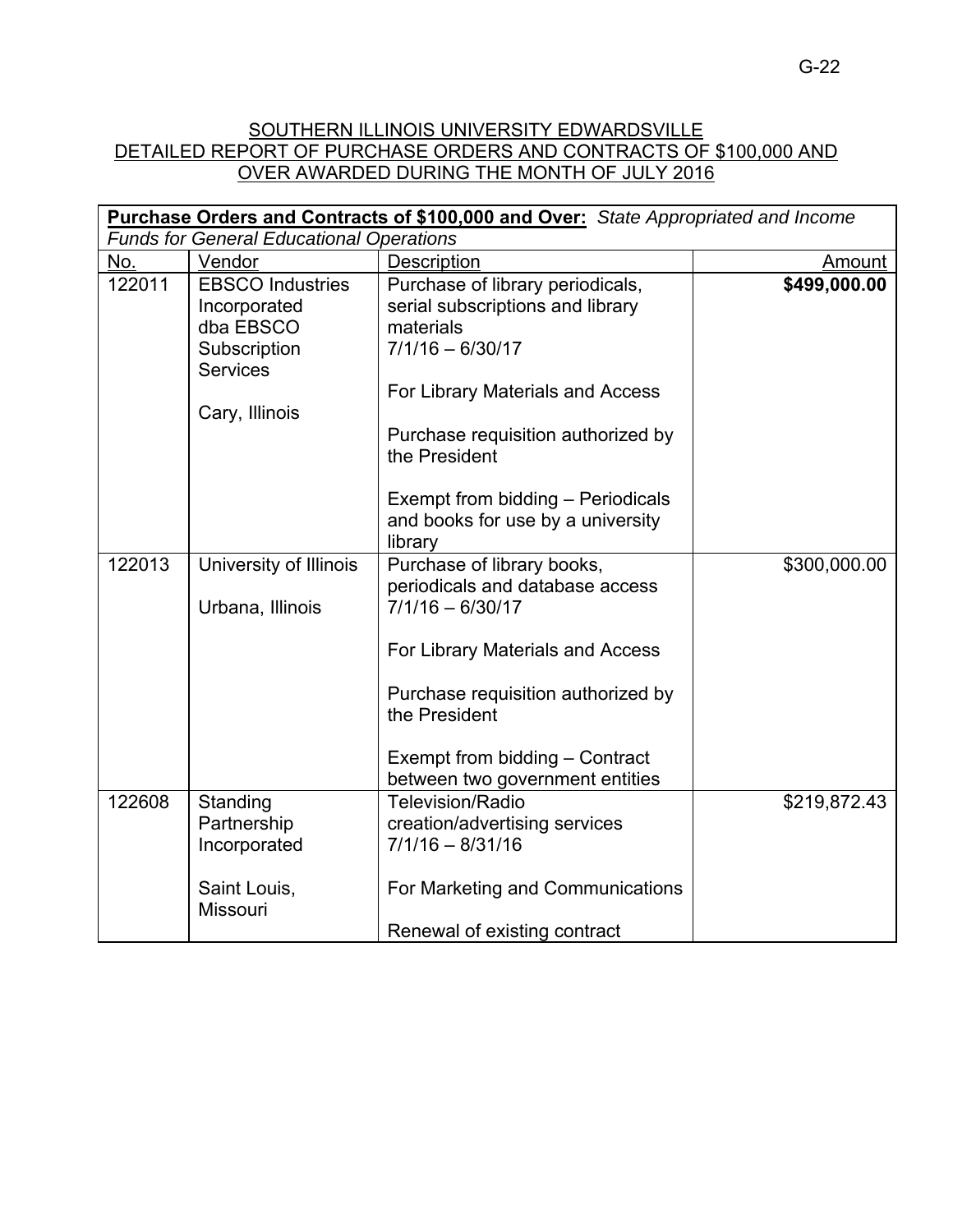|        |                                                                                                                                   | <b>Purchase Orders and Contracts of \$100,000 and Over:</b> State Appropriated and Income                                                                                            |               |
|--------|-----------------------------------------------------------------------------------------------------------------------------------|--------------------------------------------------------------------------------------------------------------------------------------------------------------------------------------|---------------|
|        | <b>Funds for General Educational Operations</b>                                                                                   |                                                                                                                                                                                      |               |
| No.    | Vendor                                                                                                                            | Description                                                                                                                                                                          | <u>Amount</u> |
| 122698 | <b>Illinois Heartland</b><br><b>Library System</b><br>Edwardsville, Illinois                                                      | Annual fee for online services for<br><b>ILLINET/OCLC</b><br>$7/1/16 - 6/30/17$                                                                                                      | \$141,000.00  |
|        |                                                                                                                                   | For Library Materials and Access                                                                                                                                                     |               |
|        |                                                                                                                                   | Purchase requisition authorized by<br>the President                                                                                                                                  |               |
|        |                                                                                                                                   | Exempt from bidding - Periodicals<br>and books for use by a university<br>library                                                                                                    |               |
| 123073 | <b>Ascend Learning</b><br><b>Holdings LLC</b><br>dba Assessment<br><b>Technologies</b><br><b>Institute LLC</b><br>Leawood, Kansas | <b>Comprehensive National Council</b><br>Licensure Examination-Registered<br>Nurse (NCLEX) Preparation &<br>Curriculum Support for SIUE's<br>School of Nursing<br>$7/1/16 - 6/30/17$ | \$204,000.00  |
|        |                                                                                                                                   | For Course Specific Fees - School<br>of Nursing<br>and<br>For Nursing Clinical Program Fee                                                                                           |               |
|        |                                                                                                                                   | Requisition 6155 approved by the<br>President                                                                                                                                        |               |
|        |                                                                                                                                   | Formal RFP was received from one<br>(1) other vendor.                                                                                                                                |               |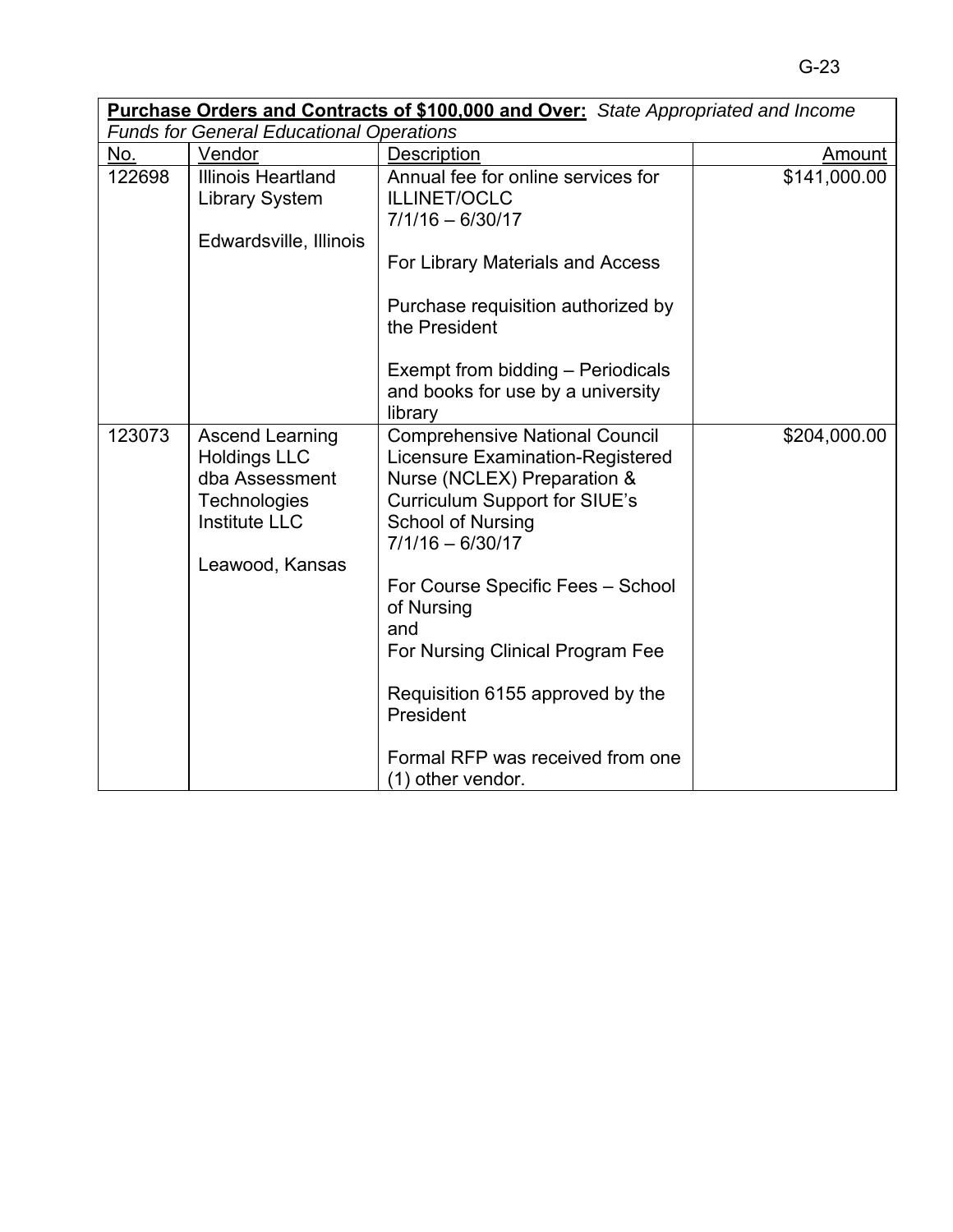| <b>Purchase Orders and Contracts of \$100,000 and Over:</b> State Appropriated and Income |                                                         |                                                                                   |              |
|-------------------------------------------------------------------------------------------|---------------------------------------------------------|-----------------------------------------------------------------------------------|--------------|
|                                                                                           | <b>Funds for General Educational Operations</b>         |                                                                                   |              |
| No.                                                                                       | Vendor                                                  | Description                                                                       | Amount       |
| 123225                                                                                    | Blackboard<br>Incorporated                              | <b>Blackboard analytics</b><br>$7/1/16 - 6/30/17$                                 | \$129,648.66 |
|                                                                                           | Washington, District<br>of Columbia                     | For ITS-Client Support Services                                                   |              |
|                                                                                           |                                                         | Purchase requisition authorized by<br>the President                               |              |
|                                                                                           |                                                         | Sole Source                                                                       |              |
| 122328                                                                                    | Reeleyez Media<br><b>LLC</b>                            | Digital Media Buy Management<br>$9/1/16 - 6/30/17$                                | \$440,000.00 |
|                                                                                           | Saint Peters,<br><b>Missouri</b>                        | For Marketing and Communications                                                  |              |
|                                                                                           |                                                         | Contract awarded by the Board of<br>Trustees at the July 14, 2016<br>meeting      |              |
| 123329                                                                                    | <b>Burns and</b><br><b>Associates</b><br>Management LLC | <b>Traditional Media Buy Management</b><br>and Consultation<br>$9/1/16 - 6/30/17$ | \$570,000.00 |
|                                                                                           | Edwardsville, Illinois                                  | For Marketing and Communications                                                  |              |
|                                                                                           |                                                         | Contract awarded by the Board of<br>Trustees at the July 14, 2016<br>meeting      |              |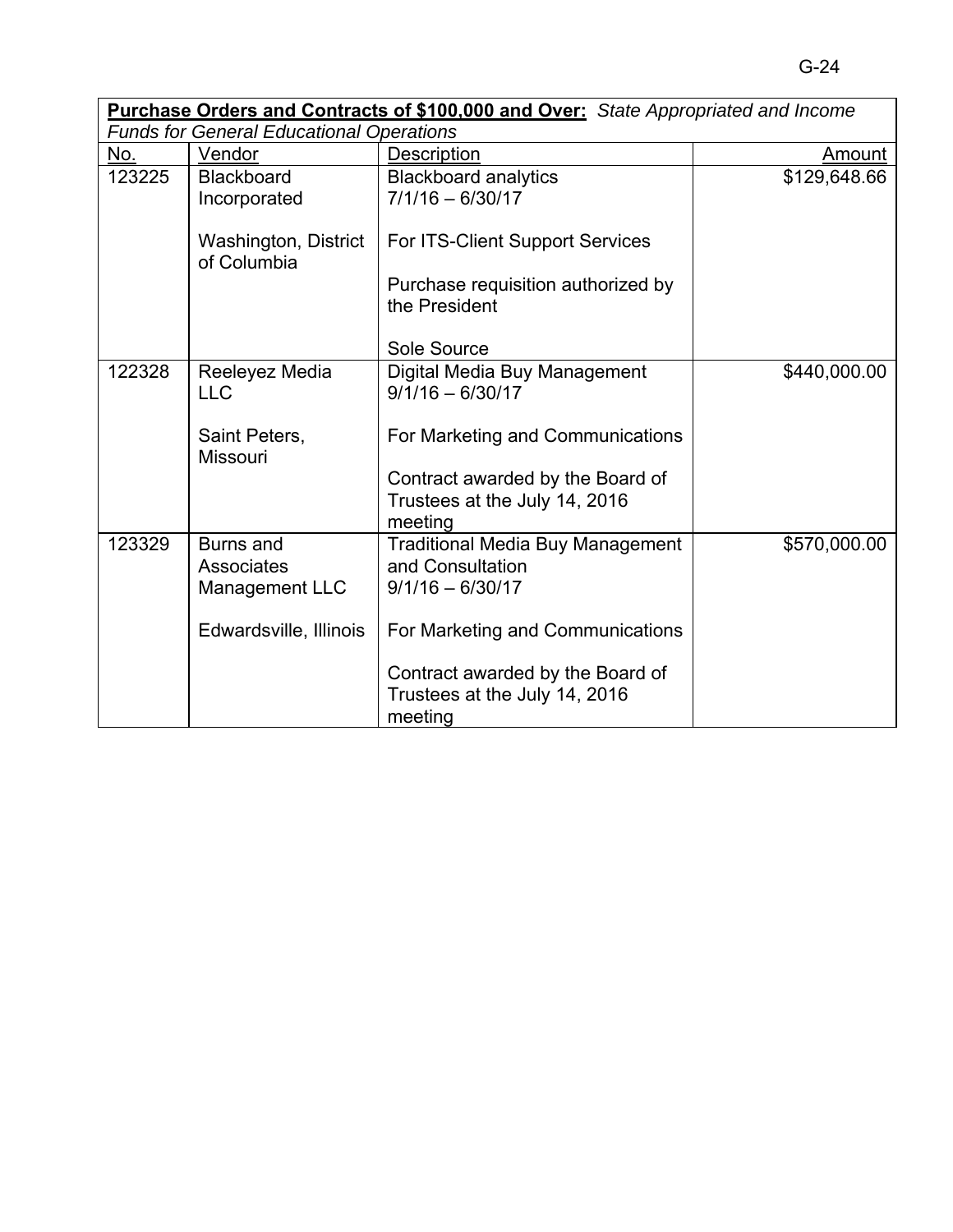| Purchase Orders and Contracts of \$100,000 and Over: Service Cash |                          |                                                                 |              |  |
|-------------------------------------------------------------------|--------------------------|-----------------------------------------------------------------|--------------|--|
| No.                                                               | Vendor                   | Description                                                     | Amount       |  |
| 121566                                                            | <b>Petroleum Traders</b> | No lead gasoline, blended with                                  | \$200,000.00 |  |
|                                                                   | Corporation              | 10% ethanol, for University owned                               |              |  |
|                                                                   |                          | vehicles                                                        |              |  |
|                                                                   | Fort Wayne, Indiana      | $7/1/16 - 6/30/17$                                              |              |  |
|                                                                   |                          |                                                                 |              |  |
|                                                                   |                          | For Transportation Service Cash                                 |              |  |
|                                                                   |                          |                                                                 |              |  |
| 121627                                                            | <b>Connor Company</b>    | Renewal of existing contract<br>Plumbing supplies & commodities | \$197,000.00 |  |
|                                                                   |                          | on an as needed basis                                           |              |  |
|                                                                   | Collinsville, Illinois   | $7/1/16 - 6/30/17$                                              |              |  |
|                                                                   |                          |                                                                 |              |  |
|                                                                   |                          | For Facilities Management                                       |              |  |
|                                                                   |                          |                                                                 |              |  |
|                                                                   |                          | Renewal of existing contract                                    |              |  |
| 121667                                                            | Ameren Illinois          | Natural gas service to the                                      | \$125,000.00 |  |
|                                                                   | Company                  | Edwardsville campus and ESLHEC                                  |              |  |
|                                                                   |                          | campus                                                          |              |  |
|                                                                   | Peoria, Illinois         | $7/1/16 - 6/30/17$                                              |              |  |
|                                                                   |                          |                                                                 |              |  |
|                                                                   |                          | For Utilities Service Cash                                      |              |  |
|                                                                   |                          |                                                                 |              |  |
|                                                                   |                          | Renewal of existing contract                                    |              |  |
| 121668                                                            | Ameren Illinois          | Natural gas service to the East                                 | \$125,000.00 |  |
|                                                                   | Company                  | Saint Louis Campus and various                                  |              |  |
|                                                                   | Peoria, Illinois         | tract sites on the Edwardsville                                 |              |  |
|                                                                   |                          | Campus<br>$7/1/16 - 6/30/17$                                    |              |  |
|                                                                   |                          |                                                                 |              |  |
|                                                                   |                          | <b>For Utilities Service Cash</b>                               |              |  |
|                                                                   |                          |                                                                 |              |  |
|                                                                   |                          | Renewal of existing contract                                    |              |  |
| 121671                                                            | Edwardsville City of     | Treated water for the Edwardsville                              | \$200,000.00 |  |
|                                                                   |                          | campus                                                          |              |  |
|                                                                   | Edwardsville, Illinois   | $7/1/16 - 6/30/17$                                              |              |  |
|                                                                   |                          |                                                                 |              |  |
|                                                                   |                          | <b>For Utilities Service Cash</b>                               |              |  |
|                                                                   |                          |                                                                 |              |  |
|                                                                   |                          | Purchase requisition authorized by                              |              |  |
|                                                                   |                          | the President                                                   |              |  |
|                                                                   |                          |                                                                 |              |  |
|                                                                   |                          | Sole Source                                                     |              |  |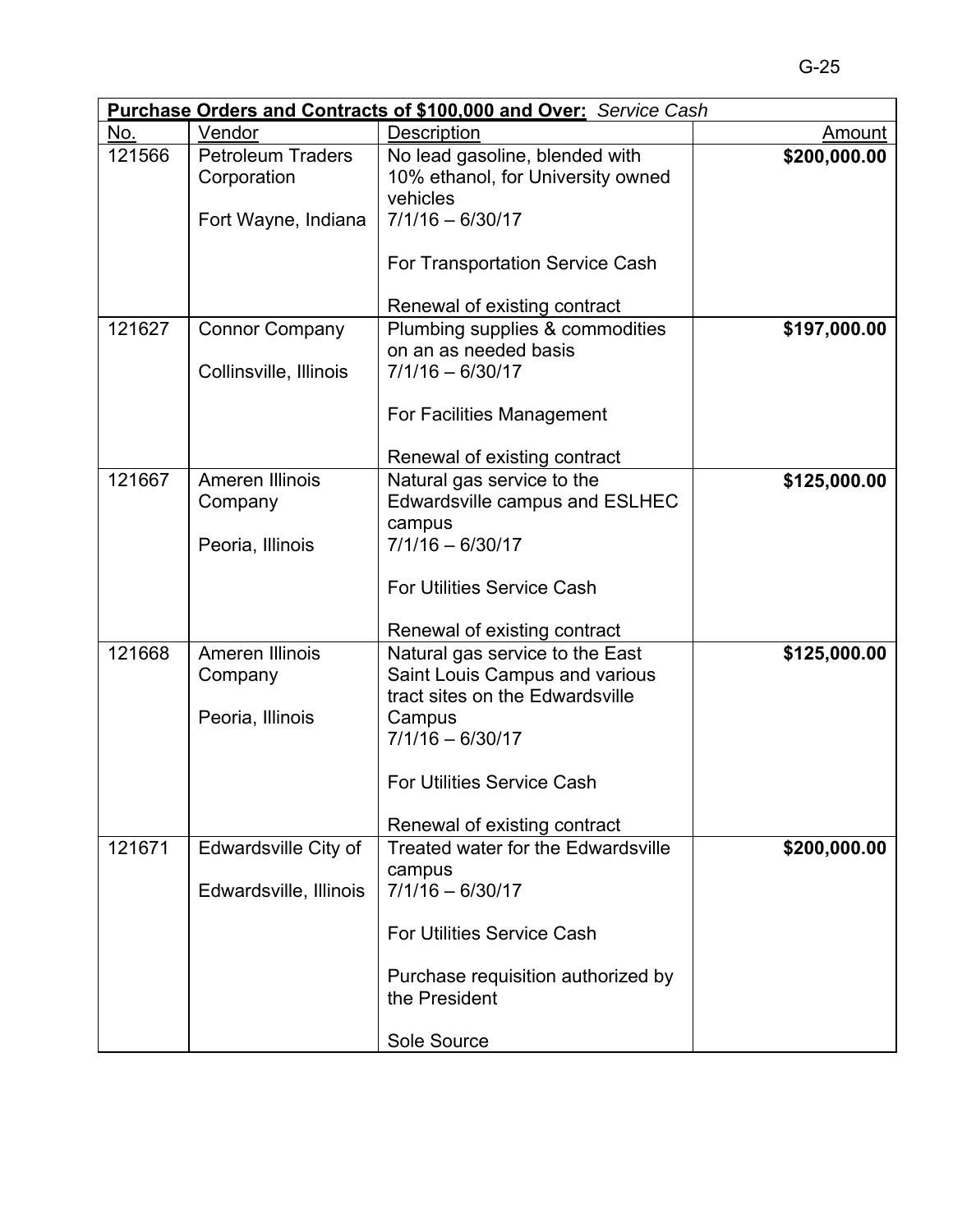| <b>Purchase Orders and Contracts of \$100,000 and Over:</b> Service Cash |                                                                                                                                                                       |                                                                                                                                                                                                                                                                                                                                                                      |                              |
|--------------------------------------------------------------------------|-----------------------------------------------------------------------------------------------------------------------------------------------------------------------|----------------------------------------------------------------------------------------------------------------------------------------------------------------------------------------------------------------------------------------------------------------------------------------------------------------------------------------------------------------------|------------------------------|
| No.                                                                      | Vendor                                                                                                                                                                | Description                                                                                                                                                                                                                                                                                                                                                          | Amount                       |
| 121672                                                                   | <b>CenterPoint Energy</b><br><b>Services</b><br>Incorporated                                                                                                          | Direct purchase of natural gas for<br><b>Edwardsville Campus</b><br>$7/1/16 - 6/30/17$                                                                                                                                                                                                                                                                               | \$900,000.00                 |
|                                                                          | Saint Louis,<br>Missouri                                                                                                                                              | <b>For Utilities Service Cash</b>                                                                                                                                                                                                                                                                                                                                    |                              |
|                                                                          |                                                                                                                                                                       | Renewal of existing contract                                                                                                                                                                                                                                                                                                                                         |                              |
| 121866                                                                   | <b>Interior Construction</b><br><b>Services Limited</b><br>dba ICS<br>Construction<br><b>Services LTD</b>                                                             | General construction projects on<br>the Edwardsville, East Saint Louis,<br>and Alton campuses<br>$7/1/16 - 6/30/17$<br>For Facilities Management                                                                                                                                                                                                                     | \$250,000.00                 |
|                                                                          | Saint Louis,                                                                                                                                                          |                                                                                                                                                                                                                                                                                                                                                                      |                              |
| 121867<br>121868                                                         | Missouri<br>Limbaugh<br>Construction<br>Company<br>Incorporated<br>Granite City, Illinois<br>Plocher<br>Construction<br>Company<br>Incorporated<br>Highland, Illinois | Renewal of existing contract<br>General construction projects on<br>the Edwardsville, East Saint Louis,<br>and Alton campuses<br>$7/1/16 - 6/30/17$<br>For Facilities Management<br>Renewal of existing contract<br>General construction projects on<br>the Edwardsville, East Saint Louis,<br>and Alton campuses<br>$7/1/16 - 6/30/17$<br>For Facilities Management | \$250,000.00<br>\$250,000.00 |
| 121869                                                                   | L Wolf Company<br><b>Granite City, Illinois</b>                                                                                                                       | Renewal of existing contract<br>General construction projects on<br>the Edwardsville, East Saint Louis,<br>and Alton campuses<br>$7/1/16 - 6/30/17$<br>For Facilities Management<br>Renewal of existing contract                                                                                                                                                     | \$250,000.00                 |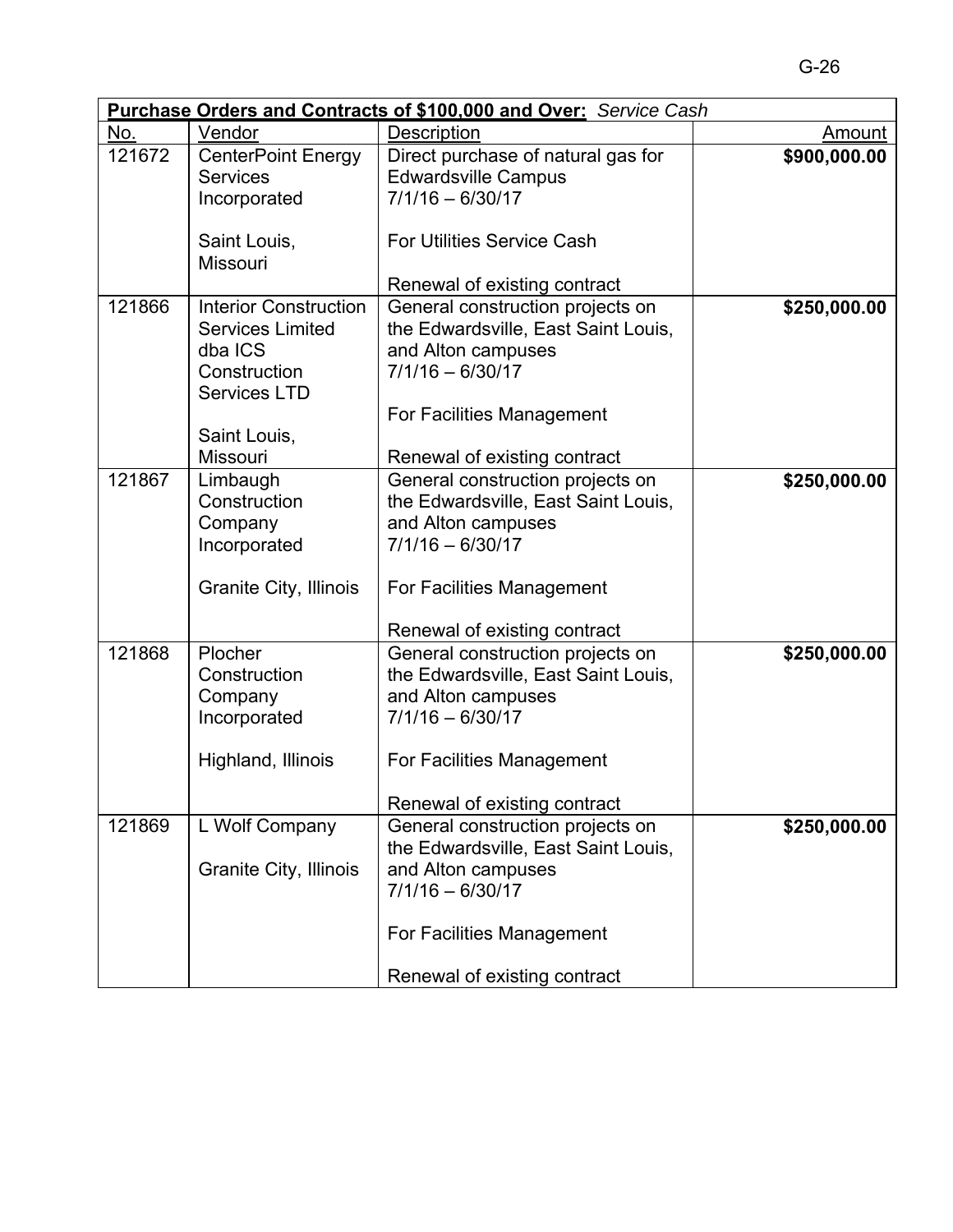|        | <b>Purchase Orders and Contracts of \$100,000 and Over:</b> Service Cash |                                       |                |  |
|--------|--------------------------------------------------------------------------|---------------------------------------|----------------|--|
| No.    | Vendor                                                                   | <b>Description</b>                    | <u>Amount</u>  |  |
| 121978 | <b>Berkshire Hathaway</b><br>dba MidAmerican                             | Electric service for the Edwardsville | \$5,000,000.00 |  |
|        |                                                                          | Campus<br>$7/1/16 - 6/30/17$          |                |  |
|        | <b>Energy Services</b><br><b>LLC</b>                                     |                                       |                |  |
|        |                                                                          | <b>For Utilities Service Cash</b>     |                |  |
|        | Des Moines, Iowa                                                         |                                       |                |  |
|        |                                                                          | Renewal of existing contract          |                |  |
| 122102 | <b>Carousel Industries</b>                                               | Avaya Data Maintenance                | \$110,564.22   |  |
|        | of North America                                                         | $7/1/16 - 6/30/17$                    |                |  |
|        | Incorporated                                                             |                                       |                |  |
|        |                                                                          | For ITS Infrastructure                |                |  |
|        | Exeter, Rhode                                                            |                                       |                |  |
|        | Island                                                                   | Renewal of existing contract          |                |  |
| 122244 | <b>CDW Government</b>                                                    | <b>FORTINET Firewall maintenance</b>  | \$108,987.20   |  |
|        | <b>LLC</b>                                                               | $7/1/16 - 6/30/17$                    |                |  |
|        |                                                                          |                                       |                |  |
|        | Vernon Hills, Illinois                                                   | For ITS Infrastructure                |                |  |
|        |                                                                          | Requisition 5527 approved by the      |                |  |
|        |                                                                          | President                             |                |  |
|        |                                                                          |                                       |                |  |
|        |                                                                          | <b>Pricing Per IPHEC contract</b>     |                |  |
| 122665 | <b>Ellucian Company</b>                                                  | Banner license renewal and            | \$339,515.00   |  |
|        | <b>LP</b>                                                                | maintenance                           |                |  |
|        |                                                                          | 7/1/16 - 6/30/17                      |                |  |
|        | Malvern,                                                                 |                                       |                |  |
|        | Pennsylvania                                                             | For ITS Services                      |                |  |
|        |                                                                          | Requisition authorized by the         |                |  |
|        |                                                                          | President                             |                |  |
|        |                                                                          |                                       |                |  |
|        |                                                                          | Sole Source                           |                |  |
| 122899 | Dell Marketing LP                                                        | Computer purchase program             | \$800,000.00   |  |
|        |                                                                          | $7/1/15 - 6/30/16$                    |                |  |
|        | Austin, Texas                                                            |                                       |                |  |
|        |                                                                          | For Technology Leasing                |                |  |
|        |                                                                          | Renewal of existing contract          |                |  |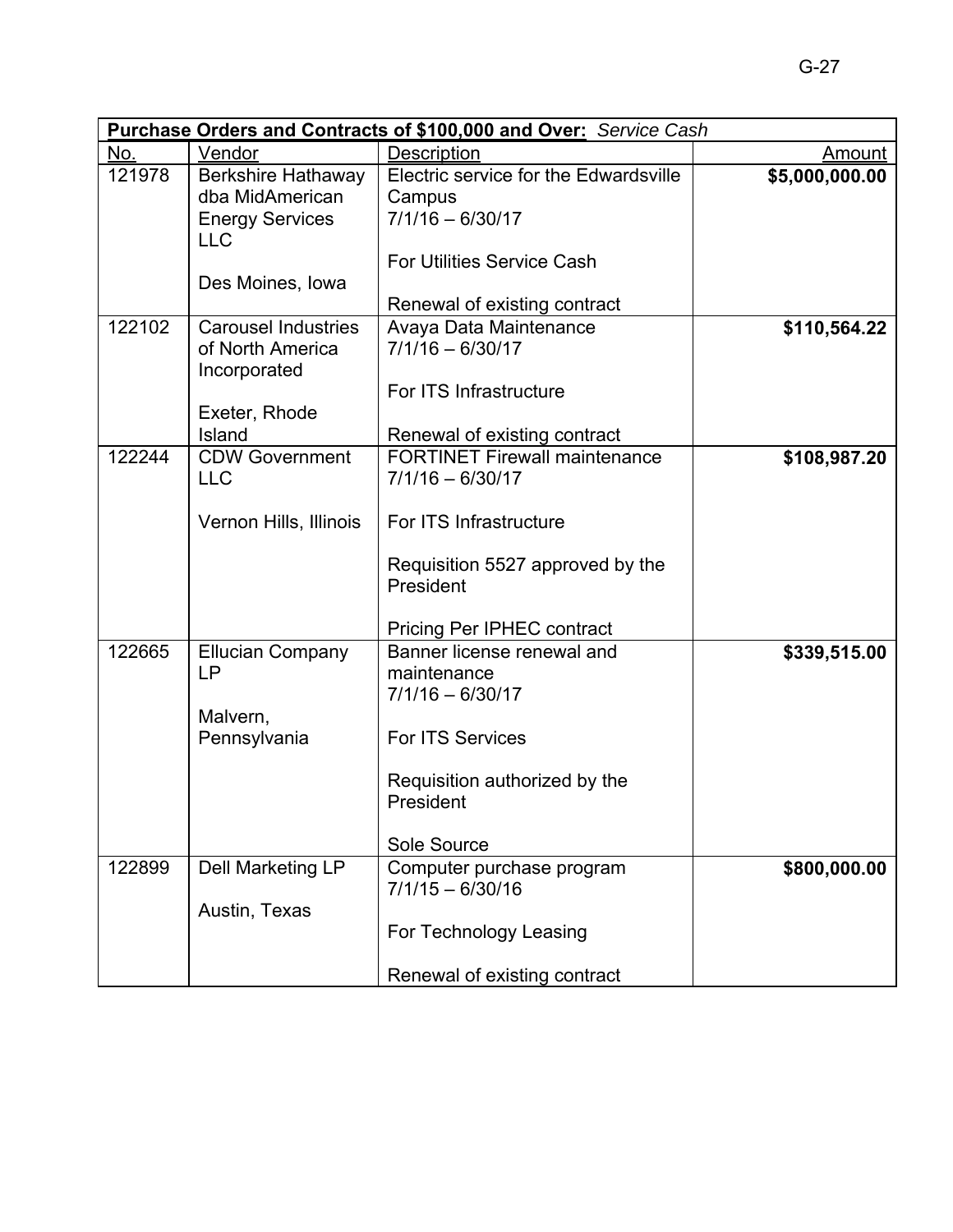|        | <b>Purchase Orders and Contracts of \$100,000 and Over: Service Cash</b> |                                                     |               |  |
|--------|--------------------------------------------------------------------------|-----------------------------------------------------|---------------|--|
| No.    | Vendor                                                                   | Description                                         | <b>Amount</b> |  |
| 122904 | <b>Dell Financial</b><br><b>Services LLC</b>                             | Computer leasing program<br>$7/1/16 - 6/30/17$      | \$400,000.00  |  |
|        | Round Rock, Texas                                                        | For Technology Leasing                              |               |  |
|        |                                                                          | Renewal of existing contract                        |               |  |
| 122946 | <b>AT&amp;T Corporation</b>                                              | Telephones, circuits, and related<br>charges        | \$283,200.00  |  |
|        | Springfield, Illinois                                                    | $7/1/16 - 6/30/17$                                  |               |  |
|        |                                                                          | For ITS Infrastructure                              |               |  |
|        |                                                                          | Renewal of existing contract                        |               |  |
| 123270 | The Pitney Bowes<br><b>Bank Incorporated</b>                             | Postage meter #1 and #2 usage<br>$7/1/16 - 6/30/17$ | \$245,000.00  |  |
|        | Pittsburgh,<br>Pennsylvania                                              | For Postage Service Cash                            |               |  |
|        |                                                                          | Purchase requisition authorized by<br>the President |               |  |
|        |                                                                          | Pricing per E & I contract                          |               |  |
| 123421 | Apple Incorporated                                                       | Apple products for ITS<br>$7/1/16 - 6/30/17$        | \$150,000.00  |  |
|        | Cupertino, California                                                    | For Technology Leasing                              |               |  |
|        |                                                                          | Requisition 5537 approved by the<br>President       |               |  |
|        |                                                                          | Pricing per IPHEC contract                          |               |  |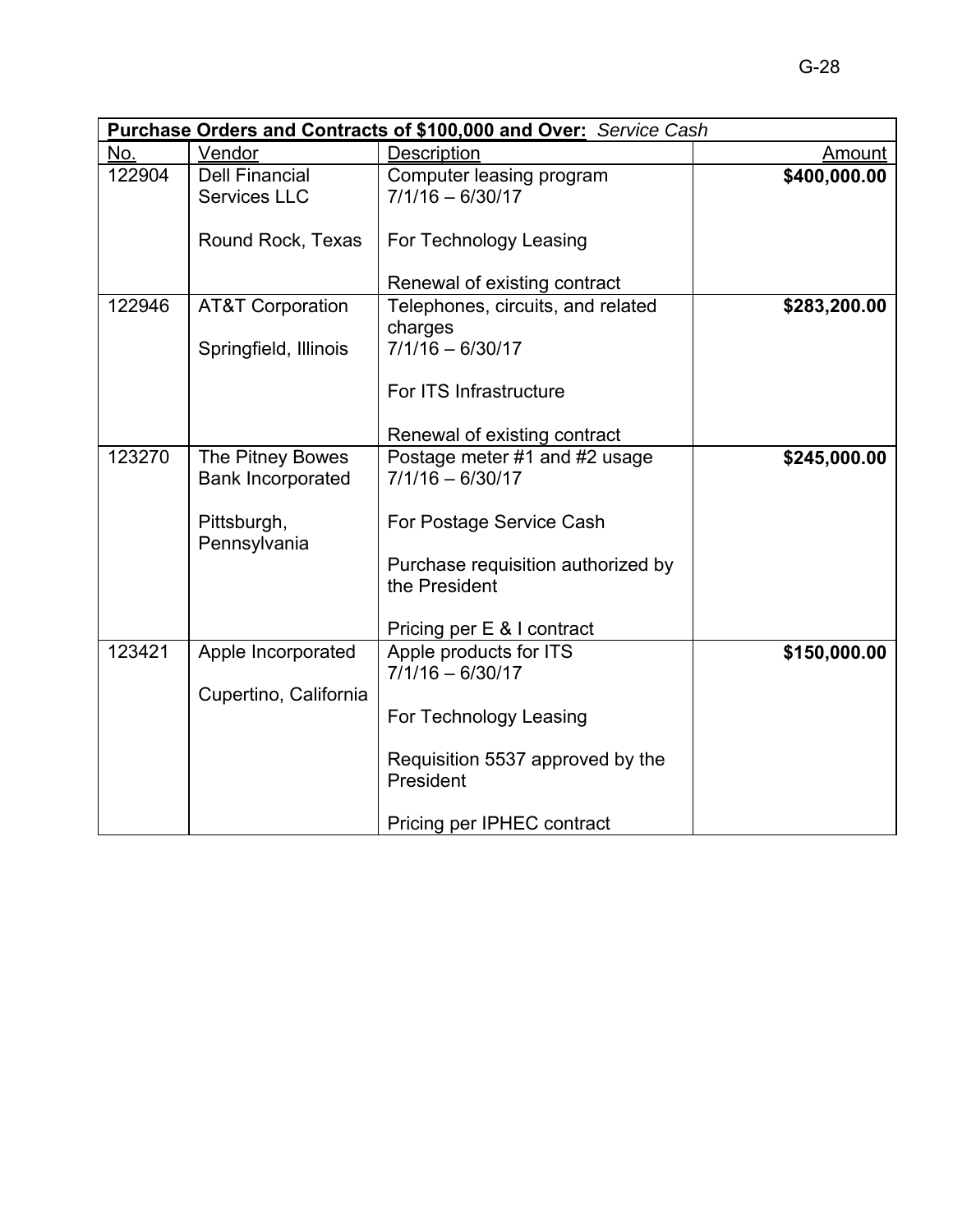| Purchase Orders and Contracts of \$100,000 and Over: Non-Appropriated Funds for |                                                                   |                                                                                                                                                                                          |               |
|---------------------------------------------------------------------------------|-------------------------------------------------------------------|------------------------------------------------------------------------------------------------------------------------------------------------------------------------------------------|---------------|
|                                                                                 | <b>General Educational Purposes</b>                               |                                                                                                                                                                                          |               |
| No.                                                                             | Vendor                                                            | <b>Description</b>                                                                                                                                                                       | <b>Amount</b> |
| 121726                                                                          | Blackboard<br>Incorporated<br>Washington, District<br>of Columbia | Blackboard course management<br>software license<br>$7/1/16 - 6/30/17$<br>For ITS Student Fee<br>Purchase requisition authorized by                                                      | \$181,399.69  |
|                                                                                 |                                                                   | the President<br>Sole Source                                                                                                                                                             |               |
| 121823                                                                          | Henry Schein<br>Incorporated<br>Melville, New York                | Laboratory and medical supplies<br>$7/1/16 - 6/30/17$<br>For Dental Clinic Operations                                                                                                    | \$150,000.00  |
|                                                                                 |                                                                   | Renewal of existing contract                                                                                                                                                             |               |
| 123215                                                                          | <b>Insight Public Sector</b><br>Incorporated<br>Tempe, Arizona    | Microsoft Campus Agreement<br>$7/1/16 - 6/30/17$<br>For ITS Student Fee                                                                                                                  | \$216,325.92  |
|                                                                                 |                                                                   | Requisition 5498 approved by the<br>President                                                                                                                                            |               |
|                                                                                 |                                                                   | Formal bids were received from two<br>(2) other vendors:<br><b>GovConnection Inc</b><br>\$224,048.00                                                                                     |               |
|                                                                                 |                                                                   | Rockville, MD<br><b>SHI International</b><br>\$236,147.00<br>Somerset, New Jersey                                                                                                        |               |
| 123227                                                                          | <b>Cavallo Bus Lines</b><br>Incorporated<br>Gillespie, Illinois   | Storage, drivers, administrative<br>functions and all service<br>maintenance for two (2) charter<br>buses owned by SIUE Athletics<br>$7/1/16 - 6/30/17$<br>For Intercollegiate Athletics | \$150,000.00  |
|                                                                                 |                                                                   | Renewal of existing contract                                                                                                                                                             |               |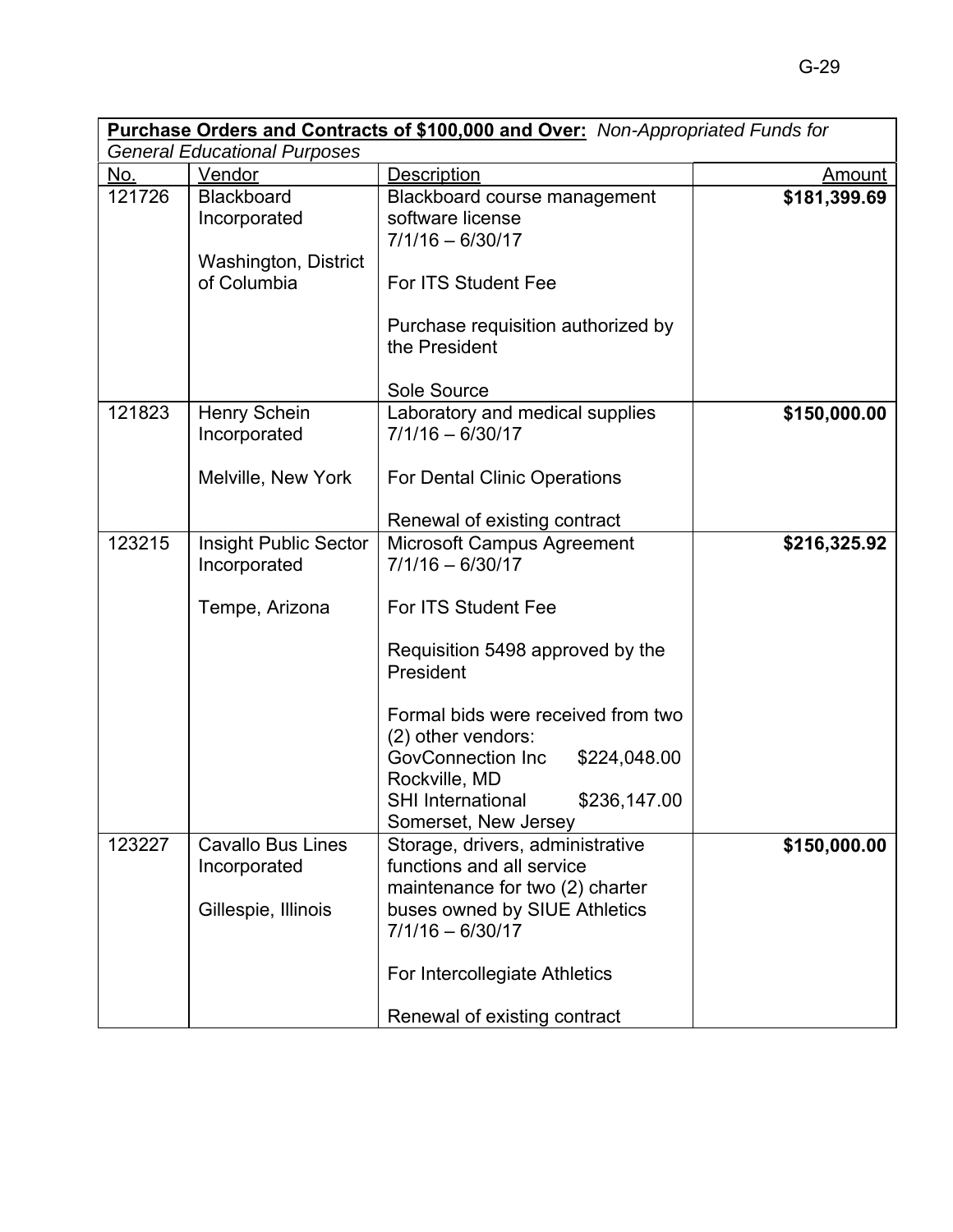|        | Purchase Orders and Contracts of \$100,000 and Over: Non-Appropriated Funds for |                                                                                                                                                                                                                                                                             |                |  |
|--------|---------------------------------------------------------------------------------|-----------------------------------------------------------------------------------------------------------------------------------------------------------------------------------------------------------------------------------------------------------------------------|----------------|--|
|        | <b>General Educational Purposes</b>                                             |                                                                                                                                                                                                                                                                             |                |  |
| No.    | Vendor                                                                          | Description                                                                                                                                                                                                                                                                 | Amount         |  |
| 123324 | R & W Builders<br>Incorporated<br>Belleville, Illinois                          | Replace glass black wall assembly<br>with new curtain wall, limestone<br>veneer, and metal panel<br>assemblies in the Art & Design<br><b>East Building</b><br>For Facilities Maintenance Fee<br>Project awarded by the Board of<br>Trustees at the July 14, 2016<br>meeting | \$2,658,000.00 |  |
| 123380 | Kuali Incorporated<br>Dba KualiCo<br>Lehi, Utah                                 | <b>Coeus Grant Management System</b><br>implementation, hosting, and<br>support services<br>$7/1/16 - 6/30/19$<br>For Research and Projects – Fiscal<br>Management - ICR<br>Contract awarded by the Board of<br>Trustees at the July 14, 2016<br>meeting                    | \$314,296.00   |  |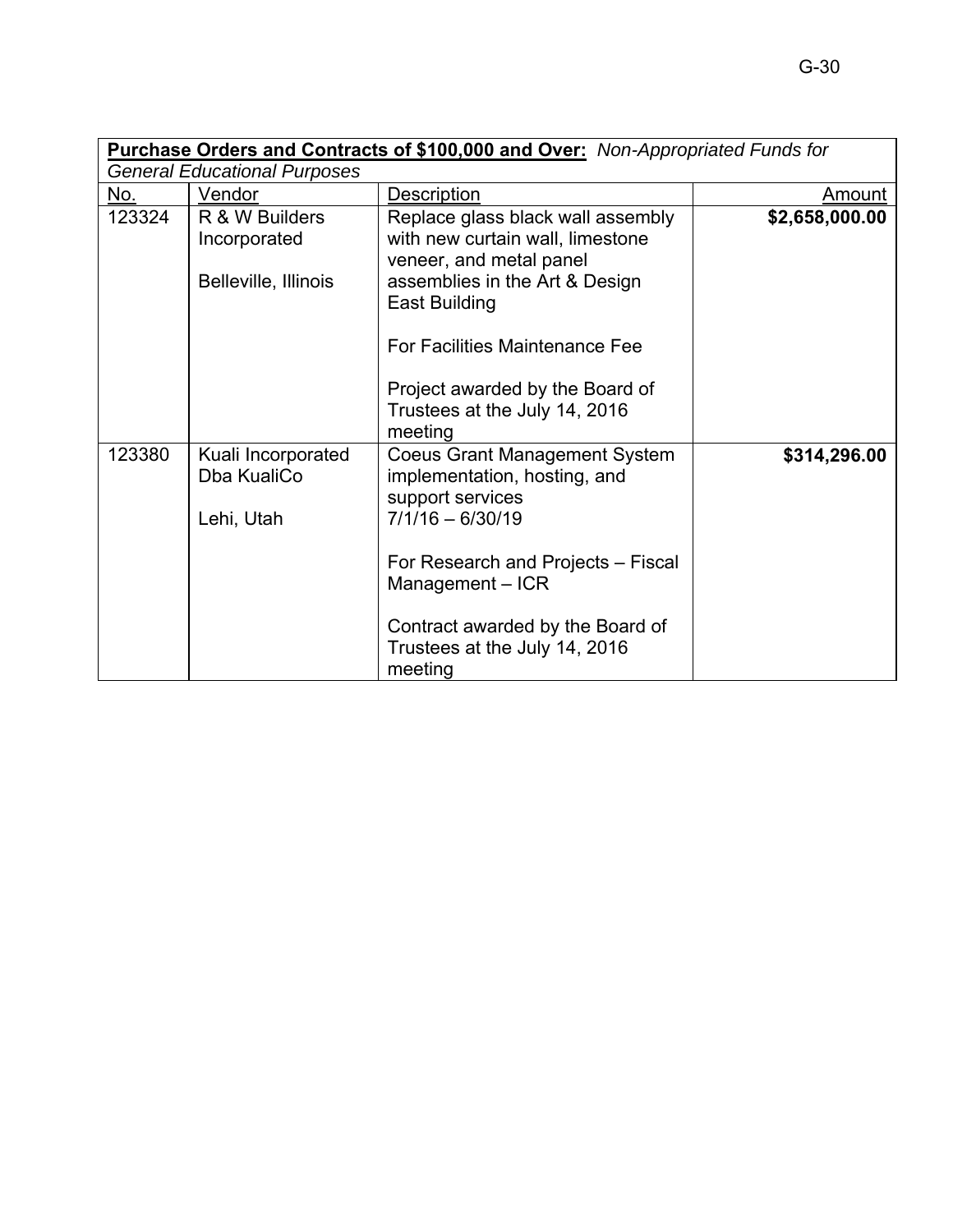|        | <b>Purchase Orders and Contracts of \$100,000 and Over: Auxiliary Funds</b> |                                                                                                  |              |  |
|--------|-----------------------------------------------------------------------------|--------------------------------------------------------------------------------------------------|--------------|--|
| No.    | Vendor                                                                      | Description                                                                                      | Amount       |  |
| 121725 | <b>Madison County</b><br><b>Metro East Transit</b><br><b>District</b>       | Fixed route transportation services<br>within the University's main campus<br>$7/1/16 - 6/30/17$ | \$491,200.00 |  |
|        | Granite City, Illinois                                                      | For University Housing Facilities<br>Management                                                  |              |  |
|        |                                                                             | Purchase requisition authorized by<br>the President                                              |              |  |
|        |                                                                             | Exempt from bidding - Contract<br>between two government entities                                |              |  |
| 121819 | <b>Jetz Service</b><br>Companies<br>Incorporated                            | Debit card income from University<br>Housing laundry machines<br>$7/1/16 - 6/30/17$              | \$150,230.00 |  |
|        | Kansas City,<br><b>Missouri</b>                                             | For Cougar Village Income                                                                        |              |  |
|        |                                                                             | Renewal of existing contract                                                                     |              |  |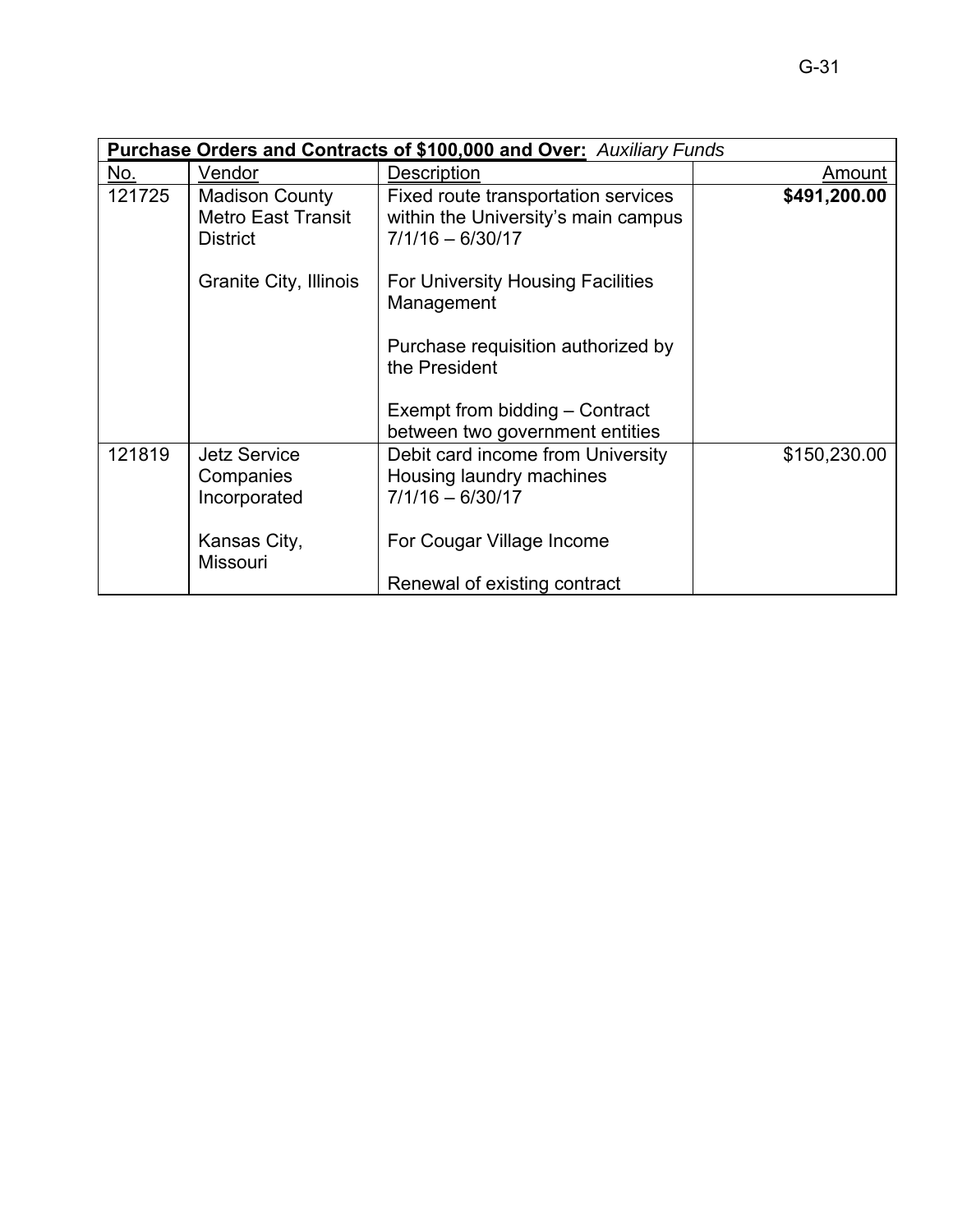|        | <b>Purchase Orders and Contracts of \$100,000 and Over: Auxiliary Funds</b> |                                                                                                                                                                    |                |  |  |
|--------|-----------------------------------------------------------------------------|--------------------------------------------------------------------------------------------------------------------------------------------------------------------|----------------|--|--|
| No.    | Vendor                                                                      | <b>Description</b>                                                                                                                                                 | <b>Amount</b>  |  |  |
| 122534 | <b>Pearson Education</b><br>Incorporated                                    | Textbooks, access codes, and<br>ebooks for rental<br>$7/1/16 - 6/30/17$                                                                                            | \$1,500,00.00  |  |  |
|        | Old Tappan, New<br>Jersey                                                   | For Textbook Service - Other<br><b>Current Expenses</b>                                                                                                            |                |  |  |
|        |                                                                             | Renewal of existing contract                                                                                                                                       |                |  |  |
| 122535 | McGraw-Hill<br>Education<br>Incorporated<br>dba McGraw Hill                 | Textbooks, access codes, and<br>ebooks for rental<br>$7/1/16 - 6/30/17$                                                                                            | \$400,000.00   |  |  |
|        | <b>Global Education</b><br><b>LLC</b><br>Blacklick, Ohio                    | For Textbook Service – Other<br><b>Current Expenses</b><br>Renewal of existing contract                                                                            |                |  |  |
| 122536 | Cengage Learning<br>Incorporated<br>Independence,<br>Kentucky               | Textbooks, access codes, and<br>ebooks for rental<br>$7/1/16 - 6/30/17$<br>For Textbook Service - Other<br><b>Current Expenses</b><br>Renewal of existing contract | \$1,500,000.00 |  |  |
| 122537 | <b>Elsevier</b><br>Incorporated<br>Saint Louis,<br><b>Missouri</b>          | Textbooks, access codes, and<br>ebooks for rental<br>$7/1/16 - 6/30/17$<br>For Textbook Service – Other<br><b>Current Expenses</b><br>Renewal of existing contract | \$150,000.00   |  |  |
| 122540 | John Wiley & Sons<br>Incorporated<br>Somerset, New<br>Jersey                | Textbooks, access codes, and<br>ebooks for rental<br>$7/1/16 - 6/30/17$<br>For Textbook Service – Other<br><b>Current Expenses</b><br>Renewal of existing contract | \$100,000.00   |  |  |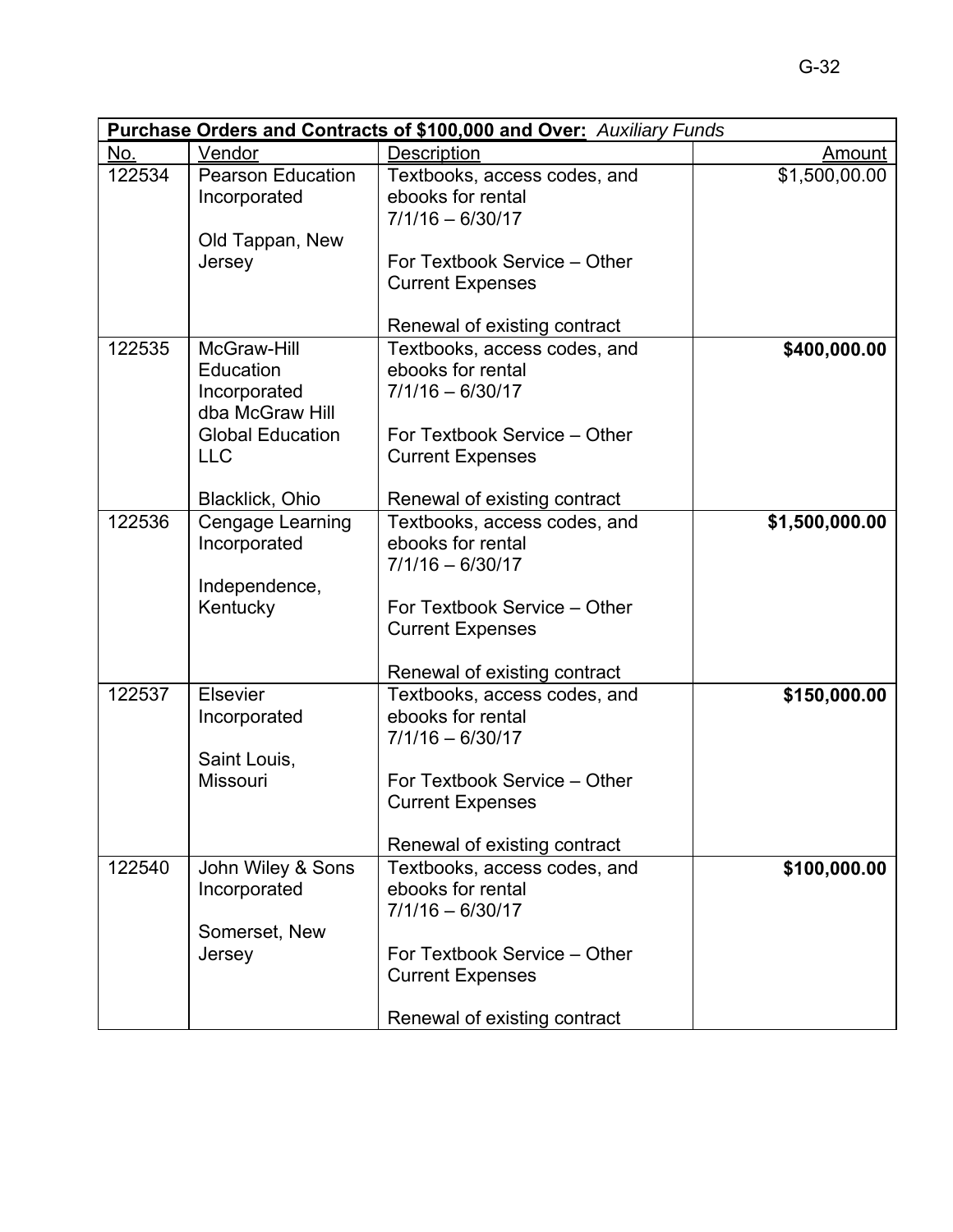|        | <b>Purchase Orders and Contracts of \$100,000 and Over: Auxiliary Funds</b>                                          |                                                                                                                                                                                                                                                                                                                                                                                                                                                  |                |  |  |
|--------|----------------------------------------------------------------------------------------------------------------------|--------------------------------------------------------------------------------------------------------------------------------------------------------------------------------------------------------------------------------------------------------------------------------------------------------------------------------------------------------------------------------------------------------------------------------------------------|----------------|--|--|
| No.    | Vendor                                                                                                               | <b>Description</b>                                                                                                                                                                                                                                                                                                                                                                                                                               | Amount         |  |  |
| 122560 | <b>MBS Service</b><br>Company<br>Incorporated<br>Columbia, Missouri                                                  | Textbooks, access codes, and<br>ebooks for rental<br>$7/1/16 - 6/30/17$<br>For Textbook Service - Other                                                                                                                                                                                                                                                                                                                                          | \$150,000.00   |  |  |
|        |                                                                                                                      | <b>Current Expenses</b><br>Renewal of existing contract                                                                                                                                                                                                                                                                                                                                                                                          |                |  |  |
| 122846 | <b>Bottling Group</b><br>Incorporated<br>dba Pepsi<br><b>Beverages</b><br>Company<br>Saint Louis,<br><b>Missouri</b> | Pepsi Cola products for resale<br>$7/1/16 - 6/30/17$<br>For Funded Debt-University CTR-<br>O&M-OCE-Starbucks<br>and<br>For Funded Debt-University CTR-<br>O&M-OCE-Non-Departmental<br>and<br>For Funded Debt-University CTR-<br><b>O&amp;M-OCE-Commons Grill</b><br>and<br>For Funded Debt-University CTR-<br><b>O&amp;M-OCE-Union Station</b><br>and<br>For Funded Debt-University CTR-<br>O&M-OCE-Food Service<br>Renewal of existing contract | \$2,575,000.00 |  |  |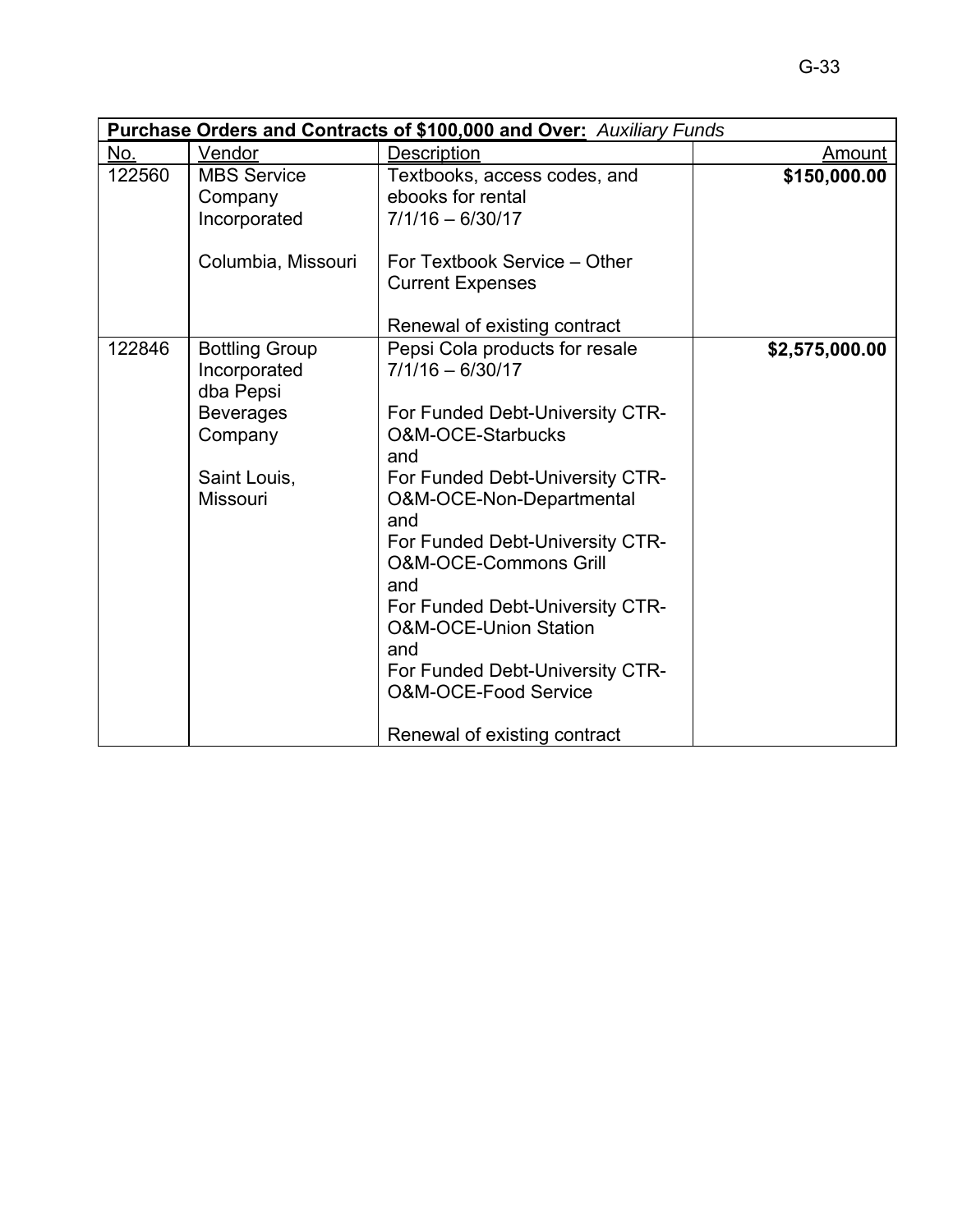|        | <b>Purchase Orders and Contracts of \$100,000 and Over: Auxiliary Funds</b>  |                                                                                                                                                                                                                                                                                                                                                               |              |  |  |
|--------|------------------------------------------------------------------------------|---------------------------------------------------------------------------------------------------------------------------------------------------------------------------------------------------------------------------------------------------------------------------------------------------------------------------------------------------------------|--------------|--|--|
| No.    | Vendor                                                                       | <b>Description</b>                                                                                                                                                                                                                                                                                                                                            | Amount       |  |  |
| 122847 | William F Brockman<br>Company<br>Jerseyville, Illinois                       | Candy, snack, personal care and<br>"like" items for resale in the Morris<br><b>University Center</b><br>$7/1/16 - 6/30/17$                                                                                                                                                                                                                                    | \$500,000.00 |  |  |
|        |                                                                              | For Funded Debt-University CTR-<br>O&M-OCE-Recreation<br>and<br>For Funded Debt-University CTR-<br><b>O&amp;M-OCE-Food Service</b><br>and<br>For Funded Debt-University CTR-<br>O&M-OCE-Taco Bell<br>and<br>For Funded Debt-University CTR-<br><b>O&amp;M-OCE-Commons Grill</b><br>and<br>For Funded Debt-University CTR-<br><b>O&amp;M-OCE-Union Station</b> |              |  |  |
|        |                                                                              | Renewal of existing contract                                                                                                                                                                                                                                                                                                                                  |              |  |  |
| 122848 | <b>Meadowbrook Meat</b><br>Company<br>Incorporated<br>dba MBM<br>Corporation | Food products for resale and paper<br>products, smallware and cleaning<br>supplies for Chick Fil A<br>$7/1/16 - 6/30/17$<br>For Funded Debt - University CTR-                                                                                                                                                                                                 | \$270,000.00 |  |  |
|        | Rocky Mount, North<br>Carolina                                               | <b>O&amp;M-OCE-Chick Fil A</b>                                                                                                                                                                                                                                                                                                                                |              |  |  |
| 122849 | McLane<br>Foodservice<br>Incorporated                                        | Renewal of existing contract<br>Pizza Hut merchandise/resale and<br>non-food items<br>$7/1/16 - 6/30/17$                                                                                                                                                                                                                                                      | \$300,000.00 |  |  |
|        | Carrollton, Texas                                                            | For Funded Debt - University CTR-<br>O&M-OCE-Pizza Hut<br>Renewal of existing contract                                                                                                                                                                                                                                                                        |              |  |  |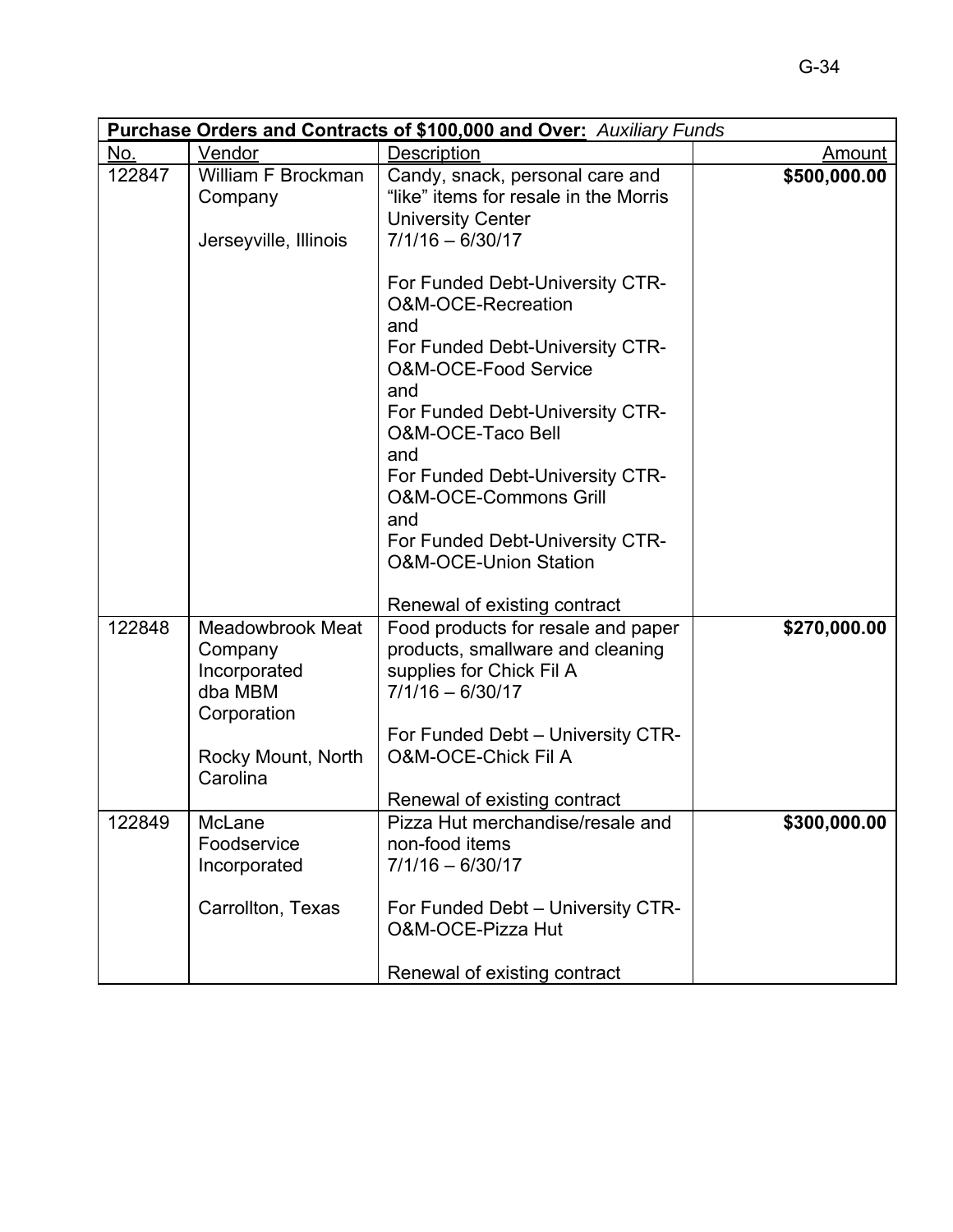|        | <b>Purchase Orders and Contracts of \$100,000 and Over: Auxiliary Funds</b> |                                                                                                                                                                                                                                                                                                                                                                                                                                                          |              |  |  |
|--------|-----------------------------------------------------------------------------|----------------------------------------------------------------------------------------------------------------------------------------------------------------------------------------------------------------------------------------------------------------------------------------------------------------------------------------------------------------------------------------------------------------------------------------------------------|--------------|--|--|
| No.    | Vendor                                                                      | Description                                                                                                                                                                                                                                                                                                                                                                                                                                              | Amount       |  |  |
| 122850 | <b>Starbucks</b><br>Corporation<br>Seattle, Washington                      | Various coffees, food items, and<br>non-food items for resale; non-food<br>items and equipment for use;<br><b>Quarterly Marketing Kits</b><br>$7/1/16 - 6/30/17$<br>For Funded Debt - University CTR-<br>O&M-OCE-Starbucks                                                                                                                                                                                                                               | \$400,000.00 |  |  |
| 122858 | <b>Topline Distributing</b><br>Missouri LLC<br>Hermitage,<br>Tennessee      | Renewal of existing contract<br>Natural fruit juice drinks, all natural<br>chips, dips, and "like" items for<br>resale in Union Station, Commons<br>Grill, and Center Court<br>$7/1/16 - 6/30/17$<br>For Funded Debt-University CTR-<br><b>O&amp;M-OCE-Commons Grill</b><br>and<br>For Funded Debt-University CTR-<br><b>O&amp;M-OCE-Union Station</b><br>and<br>For Funded Debt-University CTR-<br>O&M-OCE-Food Service<br>Renewal of existing contract | \$145,000.00 |  |  |
| 122864 | U-Gas Incorporated<br>dba Gigi's<br>Commissary<br>Fenton, Missouri          | Freshly made assorted<br>sandwiches, salads, snacks, and<br>"like" items for resale in Union<br><b>Station and Commons Grill</b><br>$7/1/16 - 6/30/17$<br>For Funded Debt-University CTR-<br><b>O&amp;M-OCE-Commons Grill</b><br>and<br>For Funded Debt-University CTR-<br><b>O&amp;M-OCE-Union Station</b><br>Renewal of existing contract                                                                                                              | \$225,000.00 |  |  |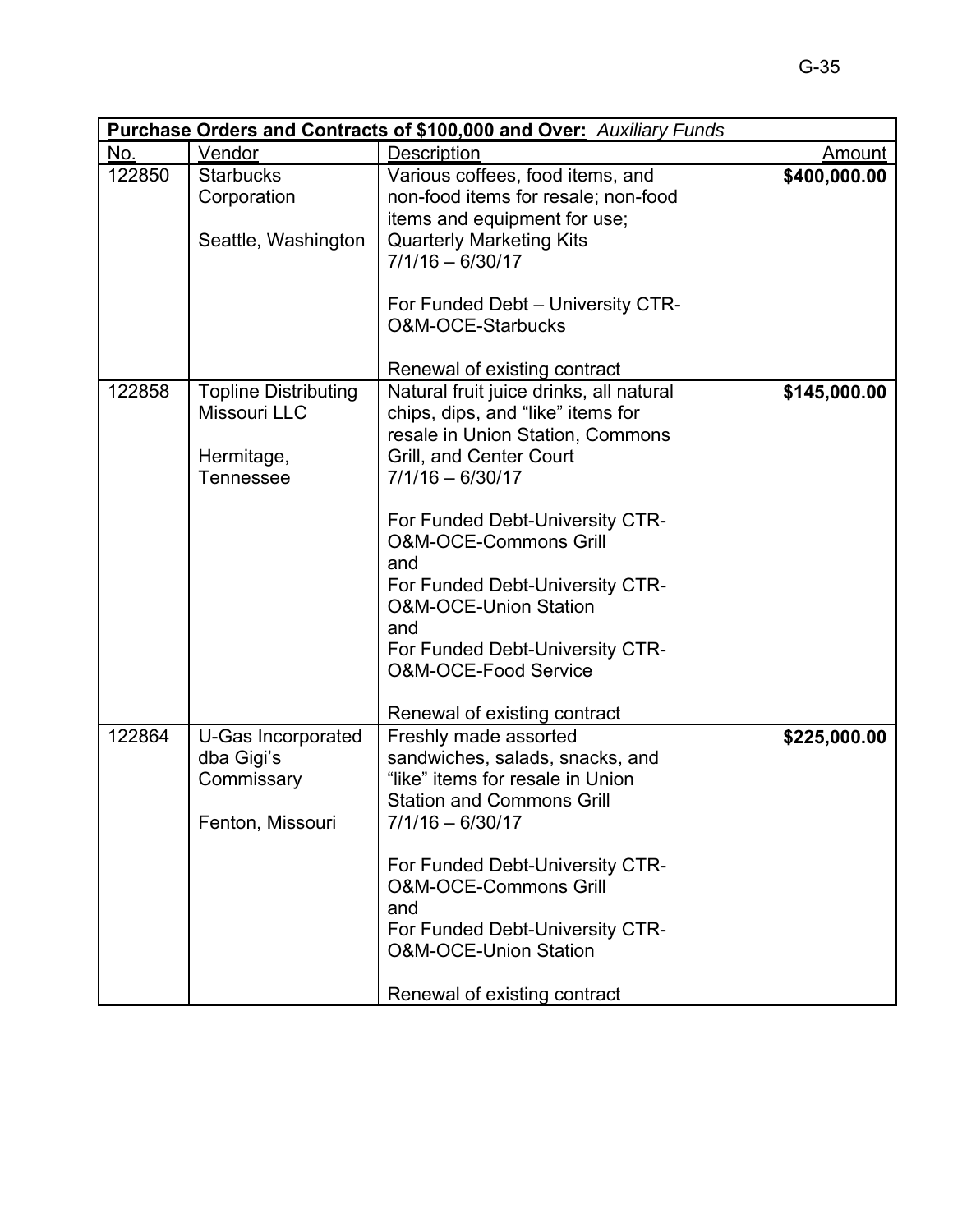|        | <b>Purchase Orders and Contracts of \$100,000 and Over: Auxiliary Funds</b> |                                                                                                                                |              |  |  |
|--------|-----------------------------------------------------------------------------|--------------------------------------------------------------------------------------------------------------------------------|--------------|--|--|
| No.    | Vendor                                                                      | <b>Description</b>                                                                                                             | Amount       |  |  |
| 122892 | Pizza Hut of<br>America<br>Incorporated<br>Saint Louis,                     | Monthly commission payments<br>$7/1/16 - 6/30/17$<br>For Funded Debt - University CTR-<br>O&M-OCE-Pizza Hut                    | \$100,000.00 |  |  |
|        | <b>Missouri</b>                                                             | Renewal of existing contract                                                                                                   |              |  |  |
| 122893 | <b>Starbucks</b><br>Corporation<br>Seattle, Washington                      | Monthly commission payments and<br>advertising<br>$7/1/16 - 6/30/17$<br>For Funded Debt - University CTR-<br>O&M-OCE-Starbucks | \$170,000.00 |  |  |
|        |                                                                             | Renewal of existing contract                                                                                                   |              |  |  |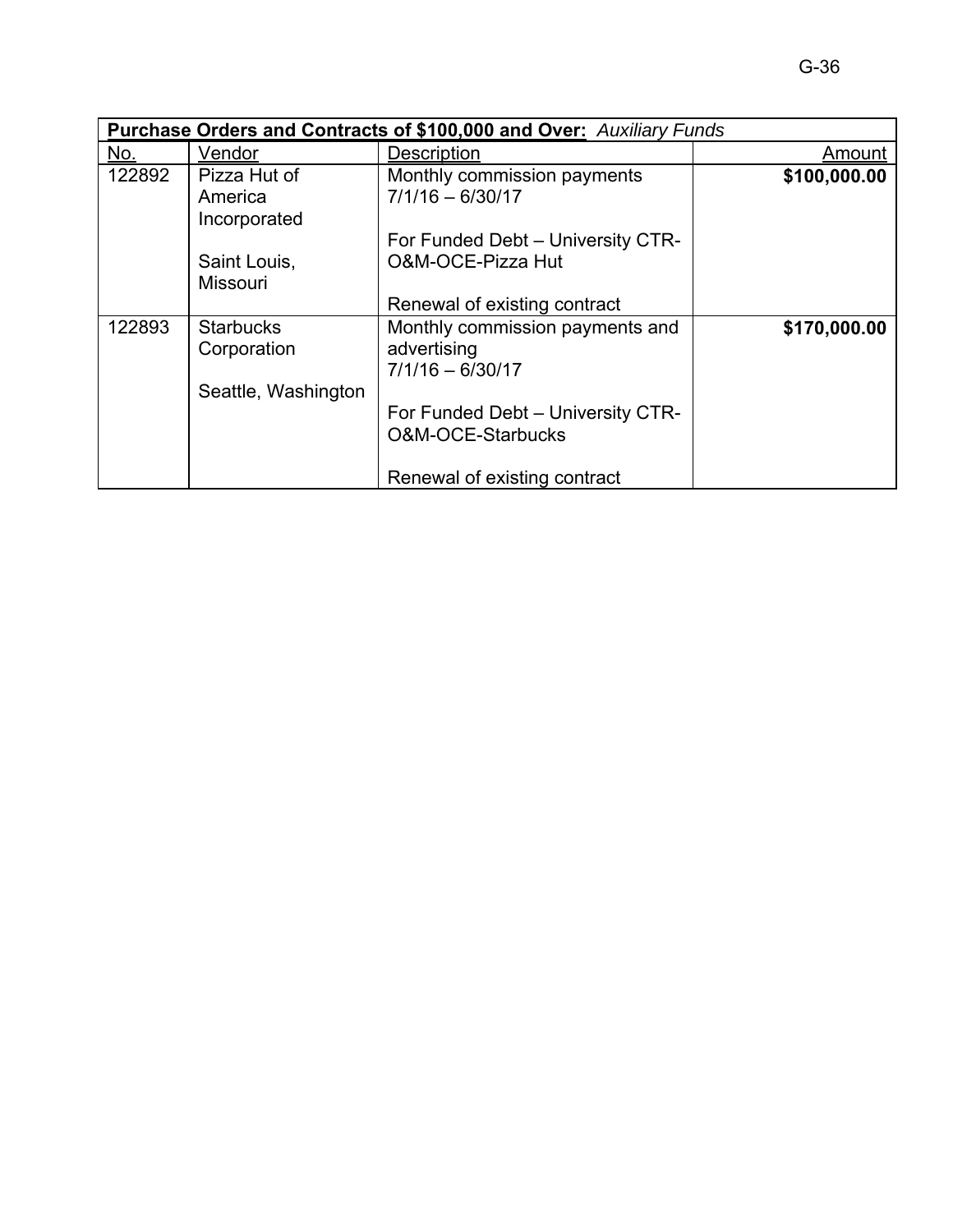|        |                                                  | Purchase Orders and Contracts of \$100,000 and Over: Restricted Funds for General       |              |
|--------|--------------------------------------------------|-----------------------------------------------------------------------------------------|--------------|
|        | <b>Educational Purposes</b>                      |                                                                                         |              |
| No.    | Vendor                                           | Description                                                                             | Amount       |
| 122216 | Jackie Joyner-<br><b>Kersee Foundation</b>       | Lease of the Jackie Joyner-Kersee<br><b>Center for Head Start</b>                       | \$109,300.00 |
|        | East Saint Louis,<br><b>Illinois</b>             | For Head Start FY16/17 – Program<br>Operations                                          |              |
|        |                                                  | <b>Renewal of Existing Contract</b>                                                     |              |
| 123455 | Hawthorne Strategy<br>Group<br>Chicago, Illinois | <b>Public Relations &amp; Marketing</b><br>Contractor for the TAACCCT<br>Round IV Grant | \$124,500.00 |
|        |                                                  | For Building the Illinois Bioecomony                                                    |              |
|        |                                                  | Requisition 6160 approved by the<br>President                                           |              |
|        |                                                  | Formal RFP's were received from<br>two (2) other vendors                                |              |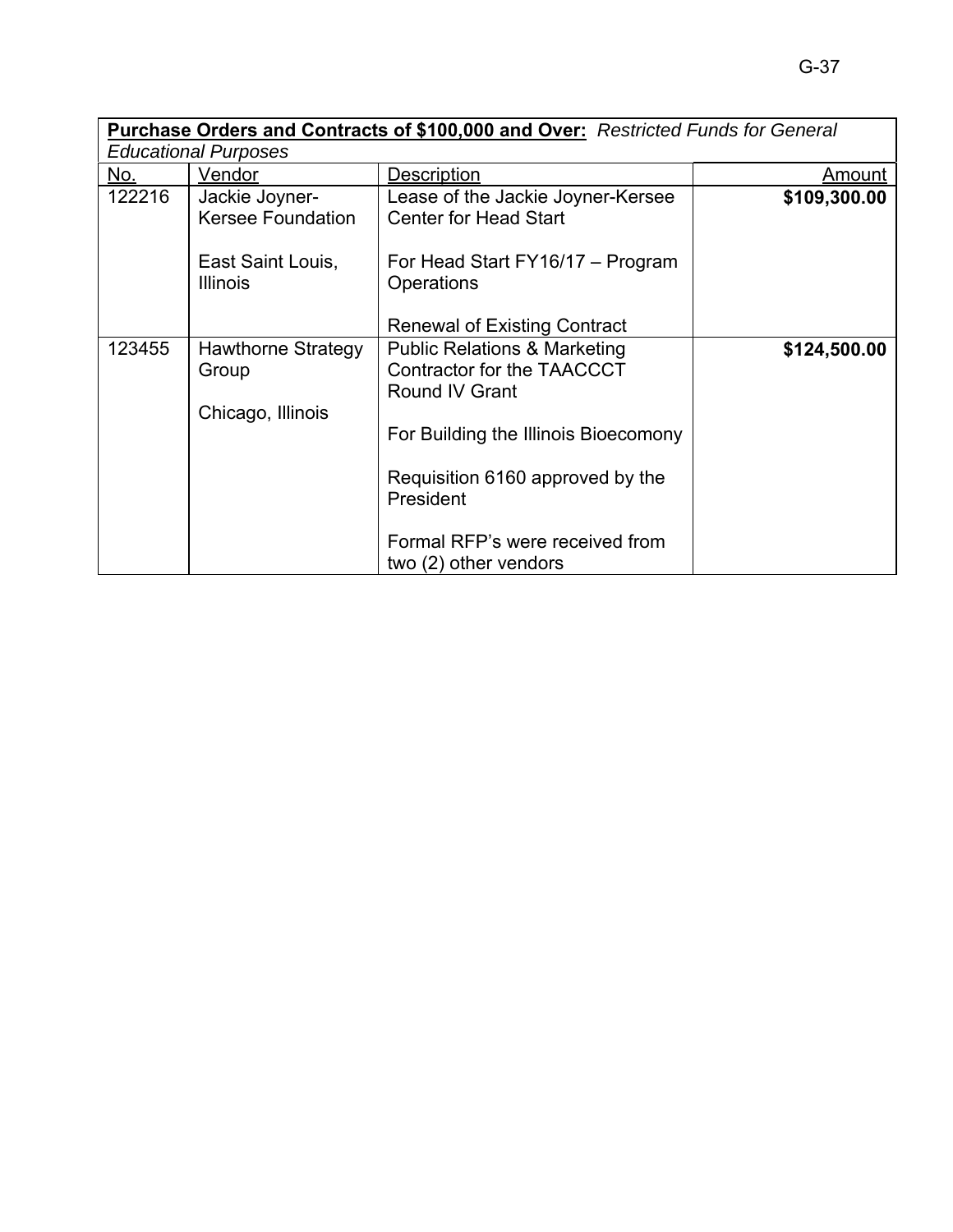## CHANGES IN FACULTY-ADMINISTRATIVE PAYROLL – SIUC

 The following changes in faculty-administrative payroll are submitted to the Board of Trustees for ratification in accordance with the Board Policy on Personnel Approval (2 Policies of the Board B). Additional detailed information is on file in the Office of the Chancellor. Where appropriate, salary is reported on a monthly basis and on either an academic year (AY) or fiscal year (FY) basis.

A. Continuing Appointment (If the person previously had a University appointment, it is so noted. Otherwise, the person is a new University employee.)

|                | <b>Name</b>                     | Rank/Title                                                                         | Department                                                          | Effective<br>Date | Percent<br>Change | <b>Salary</b>                                                                                             |
|----------------|---------------------------------|------------------------------------------------------------------------------------|---------------------------------------------------------------------|-------------------|-------------------|-----------------------------------------------------------------------------------------------------------|
| 1.             | Ambati,<br>Venkata              | Assistant<br>Professor                                                             | Kinesiology                                                         | 08/16/2016        |                   | \$<br>6,500.00/mo<br>\$<br>58,500.00/AY                                                                   |
| 2.             | Baker, Tosha<br>J.              | Admissions<br>Coordinator*<br>(previously<br><b>Service Center</b><br>Coordinator) | Undergraduate<br>Admissions                                         | 07/01/2016        | 17.85%            | 2,667.00/mo<br>\$<br>32,004.00/FY<br>\$<br>(Previous Salary<br>$-$ \$2,263.00/mo<br>\$27,156.00/FY)       |
| 3.             | Clark, Darryl<br>Κ.             | Assistant<br>Professor                                                             | Theater                                                             | 08/16/2016        |                   | 6,445.00/mo<br>\$<br>58,005.00/AY<br>\$                                                                   |
| 4.             | Gentry, Anita                   | Admissions<br>Coordinator*<br>(Service Center<br>Coordinator)                      | Undergraduate<br>Admissions                                         | 07/01/2016        | 2.46%             | \$<br>2,667.00/mo<br>32,004.00/FY<br>\$.<br>(Previous Salary<br>$-$ \$ 2,603.00/mo<br>31,236.00/FY)<br>\$ |
| 5.             | Hummer,<br>Daniel R.            | Assistant<br>Professor                                                             | Geology                                                             | 08/16/2016        |                   | 7,778.00/mo<br>\$<br>70,002.00/AY<br>\$                                                                   |
| 6.             | Hurt-Avila,<br>Kara M.          | Assistant<br>Professor                                                             | Counseling,<br>Quantitative<br>Methods, and<br>Special<br>Education | 08/16/2016        |                   | 6,300.00/mo<br>\$<br>56,700.00/AY<br>\$                                                                   |
| 7 <sub>1</sub> | Peter-<br>Hagene,<br>Claudia L. | Assistant<br>Professor                                                             | Psychology                                                          | 08/16/2016        |                   | 7,778.00/mo<br>\$<br>70,002.00/AY<br>\$                                                                   |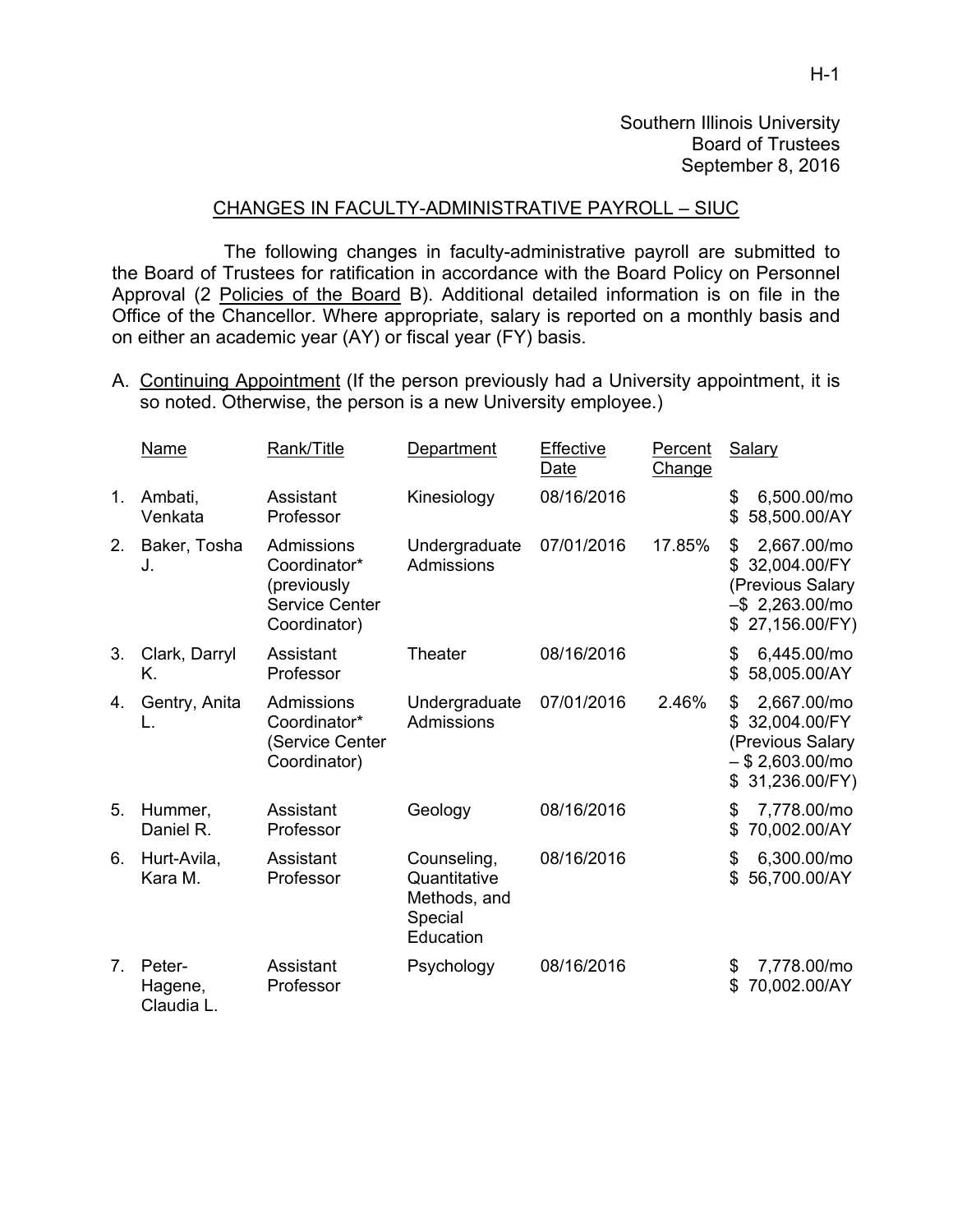| 8. | Warwick,<br>John J. | Dean (100%)<br>/Professor<br>$(0\%)^{**}$ | College of<br>Engineering<br>/Civil and<br>Environmental<br>Engineering | 07/01/2016 | \$20,089.00/mo<br>\$241,068.00/FY  |
|----|---------------------|-------------------------------------------|-------------------------------------------------------------------------|------------|------------------------------------|
| 9. | Zhong, Lin          | Assistant<br>Professor                    | Workforce<br>Education and<br>Development                               | 08/16/2017 | 6,300.00/mo<br>S<br>\$56,700.00/AY |

\* Promotion of Administrative Professional

\*\*Change from term to continuing

- B. Leaves of Absence with Pay– None to be reported.
- C. Awards of Tenure– None to be reported.
- D. Promotions None to be reported.

The following changes in faculty-administrative payroll at the School of Medicine/Springfield campus are submitted to the Board of Trustees for ratification in accordance with the Board Policy on Personnel Approval (2 Policies of the Board B). Additional detailed information is on file in the Office of the Dean and Provost. Where appropriate, salary is reported on a monthly basis and on either an academic year (AY) or fiscal year (FY) basis.

A. Continuing Appointment (If the person previously had a University appointment, it is so noted. Otherwise, the person is a new University employee.)

|    | Name                | Rank/Title                                 | Department                       | <b>Effective Date</b> | Percent<br>Change | <b>Salary</b>                       |
|----|---------------------|--------------------------------------------|----------------------------------|-----------------------|-------------------|-------------------------------------|
|    | Boon, Leah          | Certified<br><b>Nurse</b><br>Practitioner* | Pediatrics                       | 07/01/2016            |                   | $$8,166.67/m$ o<br>\$98,000.04/FY   |
| 2. | Botchway,<br>Albert | Research<br>Assistant<br>Professor*        | Internal<br>Medicine             | 07/01/2016            |                   | 6,750.00/mo<br>S<br>\$81,000.00/FY  |
| 3. | Choucair,<br>Ali    | Professor of<br>Clinical<br>Neurology      | Neurology/<br>Adult<br>Neurology | 07/05/2016            |                   | $$25,000.00/m$ o<br>\$300,000.00/FY |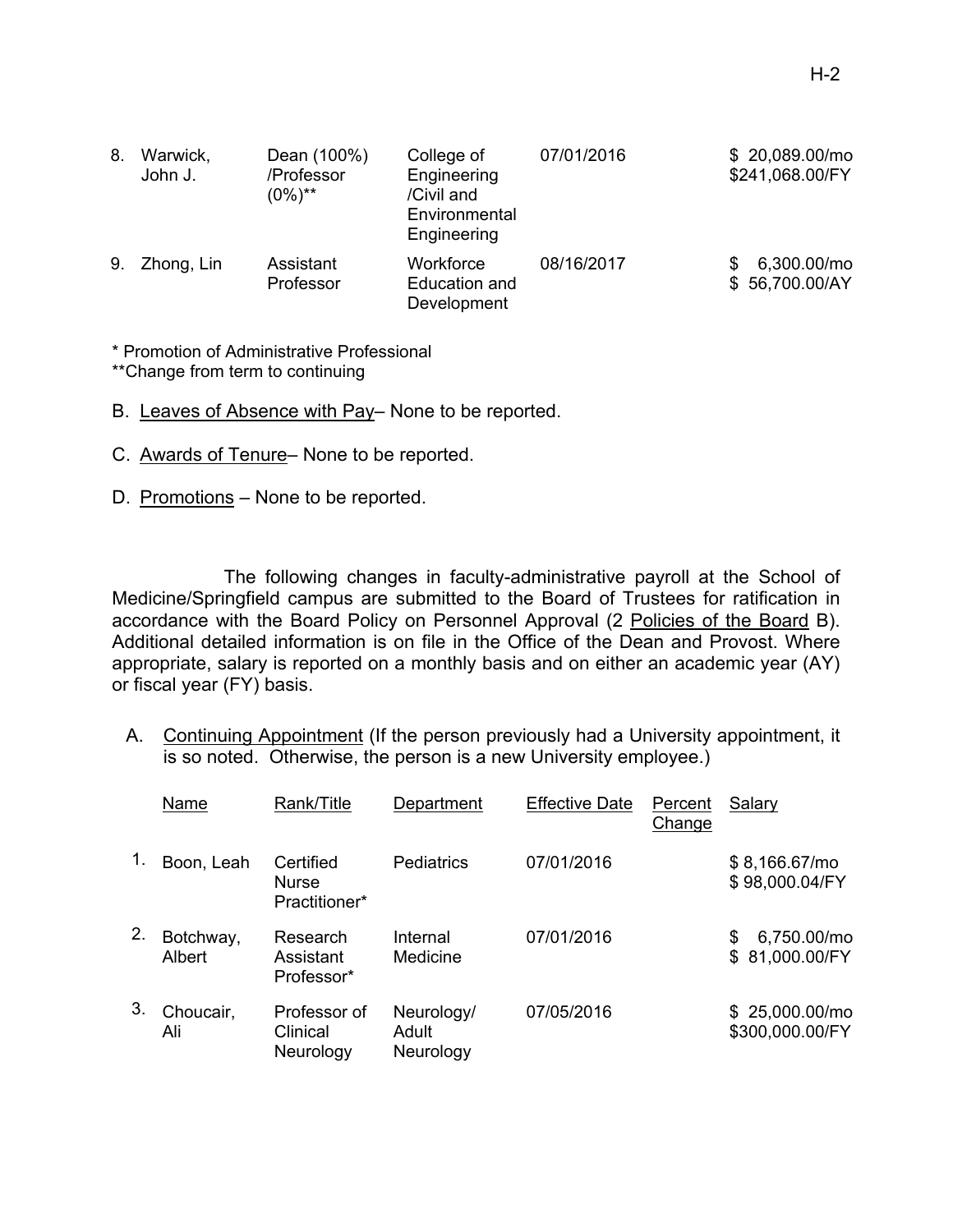| 4.  | Deaton,<br>Laura           | Certified<br>Physician<br>Assistant*                                                                                                           | Family and<br>Community<br>Medicine/<br>Springfield    | 07/01/2016 | 7,500.00/mo<br>\$<br>90,000.00/FY<br>\$ |
|-----|----------------------------|------------------------------------------------------------------------------------------------------------------------------------------------|--------------------------------------------------------|------------|-----------------------------------------|
| 5.  | Dowell,<br>Shelly          | Director of<br>Marketing*                                                                                                                      | <b>SIU Healthcare</b><br>Core                          | 07/01/2016 | 7,833.33/mo<br>\$<br>93,999.96/FY<br>\$ |
| 6.  | Fleischer,<br>Julie        | Assistant<br>Professor of<br>Clinical<br>Pediatrics                                                                                            | <b>Pediatrics</b>                                      | 07/05/2016 | \$11,666.67/mo<br>\$140,000.04/FY       |
| 7.  | Gregory,<br><b>Stacie</b>  | Assistant<br>Professor of<br>Clinical<br>Surgery                                                                                               | Surgery/<br>Otolaryngology                             | 07/01/2016 | \$16,666.67/mo<br>\$200,000.04/FY       |
| 8.  | King, Ellen                | Director of<br>Finance for<br>FQHC*                                                                                                            | Family and<br>Community<br>Medicine/<br>Springfield    | 06/01/2016 | \$7,491.67/mo<br>\$89,900.04/FY         |
| 9.  | Klamen,<br>Debra           | Senior<br>Associate<br>Dean for<br>Education<br>and<br>Curriculum**<br>(previously<br>Associate<br>Dean for<br>Education<br>and<br>Curriculum) | Office of<br>Continuing<br>Professional<br>Development | 06/01/2016 | \$22,996.18/mo<br>\$275,954.16/FY       |
| 10. | Kulsum-<br>Mecci,<br>Nazia | Assistant<br>Professor of<br>Clinical<br>Pediatrics                                                                                            | Pediatrics/<br>Nephrology                              | 07/01/2016 | \$12,916.67/mo<br>\$155,000.04/FY       |
| 11. | Matthews,<br>Amelia        | Assistant<br>Professor of<br>Clinical<br>Pediatrics*                                                                                           | <b>Pediatrics</b>                                      | 07/01/2016 | 2,083.35/mo<br>\$<br>\$25,000.20/FY     |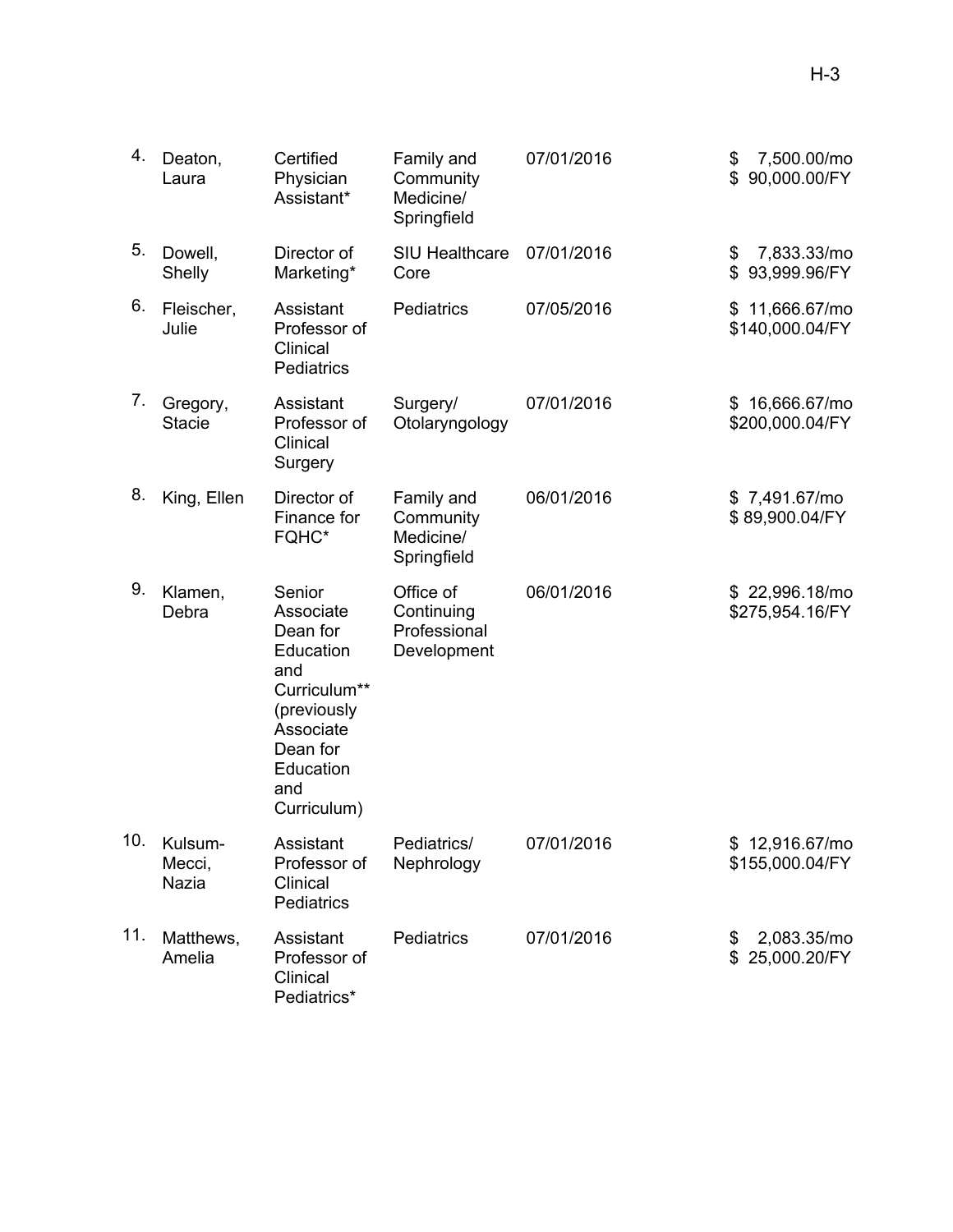| 12. | McNeese,<br>Wesley   | Associate<br>Dean for<br>Diversity and<br>Inclusion**<br>(previously<br>Executive<br>Assistant to<br>the Dean for<br>Diversity,<br>Multicultural<br>and Minority<br>Affairs) | Office of<br>Diversity,<br>Multicultural<br>and Minority<br><b>Affairs</b> | 07/01/2016 | 5.00% | \$17,500.00/mo<br>\$210,000.00/FY<br>(Previous Salary-<br>\$16,666.67/mo<br>\$200,000.04/FY) |
|-----|----------------------|------------------------------------------------------------------------------------------------------------------------------------------------------------------------------|----------------------------------------------------------------------------|------------|-------|----------------------------------------------------------------------------------------------|
| 13. | Rosario,<br>Jennifer | Assistant<br>Professor                                                                                                                                                       | Surgery                                                                    | 08/01/2016 |       | \$13,255.17/mo<br>\$159,062.04/FY                                                            |
| 14. | Ruppel,<br>Melissa   | Certified<br><b>Nurse</b><br>Practitioner*                                                                                                                                   | Pediatrics                                                                 | 07/01/2016 |       | 8,166.67/mo<br>\$<br>\$98,000.04/FY                                                          |
| 15. | Tenegra,<br>Johnny   | Associate<br>Professor of<br>Family and<br>Community<br>Medicine*                                                                                                            | Family and<br>Community<br>Medicine/<br>Decatur                            | 07/01/2016 |       | \$12,750.00/mo<br>\$153,000.00/FY                                                            |
| 16. | Tucker,<br>Carrie    | Certified<br><b>Nurse</b><br>Practitioner*                                                                                                                                   | Family and<br>Community<br>Medicine/<br>Springfield                        | 07/01/2016 |       | 8,333.34/mo<br>\$<br>\$100,000.08/FY                                                         |
| 17. | Wilmert,<br>Doreen   | Certified<br><b>Nurse</b><br>Practitioner*                                                                                                                                   | Family and<br>Community<br>Medicine/<br>Springfield                        | 07/01/2016 |       | 7,083.33/mo<br>\$<br>84,999.96/FY<br>\$                                                      |

\*Change from term to continuing

\*\*Promotion of Administrative Professional

- B. Leaves of Absence with Pay None to be reported.
- C. Awards of Tenure None to be reported.
- D. Promotions -None to be reported.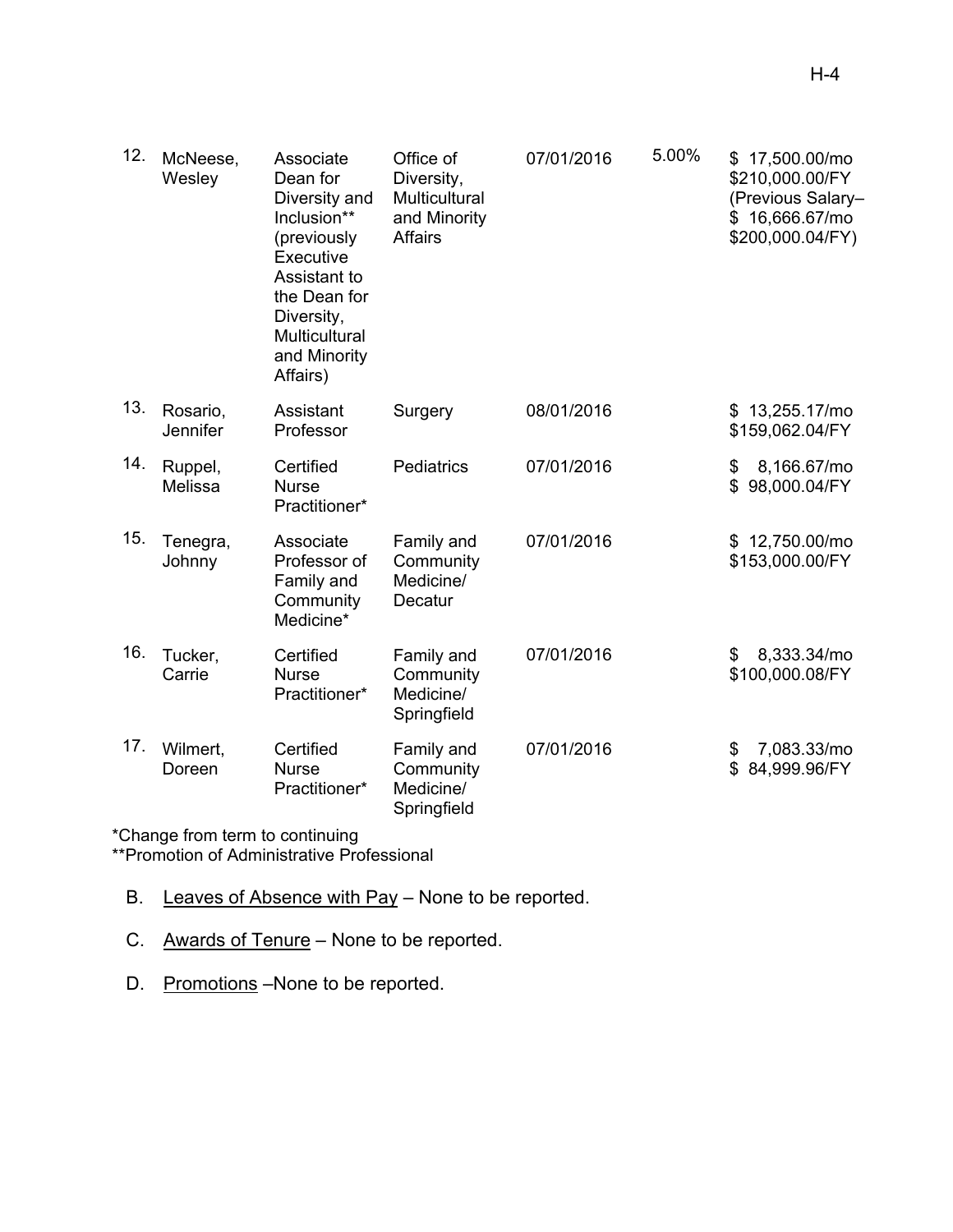### CHANGES IN FACULTY-ADMINISTRATIVE PAYROLL – SIUE

 The following changes in faculty-administrative payroll are submitted to the Board of Trustees for ratification in accordance with the Board Policy on Personnel Approval (2 Policies of the Board B). Additional detailed information is on file in the Office of the Chancellor. Where appropriate, salary is reported on a monthly basis and on either an academic year (AY) or fiscal year (FY) basis.

A. Continuing Appointment (If the person previously had a University appointment, it is so noted. Otherwise, the person is a new University employee.)

|     | Name                             | Rank/Title              | Department                       | Effective<br>Date | Percent<br>Change | Salary                          |
|-----|----------------------------------|-------------------------|----------------------------------|-------------------|-------------------|---------------------------------|
| 1.  | Akpore,<br>Sade                  | <b>Academic Advisor</b> | <b>Student</b><br><b>Affairs</b> | 06/01/2016        |                   | \$3,025.46/mo<br>\$36,305.46/FY |
| 2.  | Ampadu,<br>Jerrica               | Assistant<br>Professor  | School of<br>Nursing             | 08/16/2016        |                   | \$7,000.00/mo<br>\$63,000.00/AY |
| 3.  | Benjankar,<br>Rohan              | Assistant<br>Professor  | Civil<br>Engineering             | 01/01/2017        |                   | \$7,720.00/mo<br>\$69,480.00/AY |
| 4.  | Brodie,<br>Shawn                 | <b>Academic Advisor</b> | School of<br>Education           | 07/05/2016        |                   | \$3,085.96/mo<br>\$37,031.52/FY |
| 5.  | DiSalvo,<br>Susanne              | Assistant<br>Professor  | Biological<br><b>Sciences</b>    | 08/16/2016        |                   | \$5,950.00/mo<br>\$53,550.00/AY |
| 6.  | Fernandez<br>del Valle,<br>Maria | Assistant<br>Professor  | Applied<br>Health                | 08/16/2016        |                   | \$6,112.00/mo<br>\$55,008.00/AY |
| 7.  | Gallacci,<br>Karen               | Assistant<br>Professor  | Lovejoy<br>Library               | 08/15/2016        |                   | \$3,750.00/mo<br>\$45,000.00/FY |
| 8.  | Goedereis,<br>Ashleigh           | <b>Academic Advisor</b> | Academic<br>Advising             | 06/28/2016        |                   | \$3,025.46/mo<br>\$36,305.46/FY |
| 9.  | Gorislavsky,<br>Ekaterina        | Assistant<br>Professor  | Criminal<br>Justice              | 08/16/2016        |                   | \$5,800.00/mo<br>\$52,200.00/AY |
| 10. | Green, Lisa                      | Assistant<br>Professor  | <b>Family Health</b>             | 08/16/2016        |                   | \$6,300.00/mo<br>\$56,700.00/AY |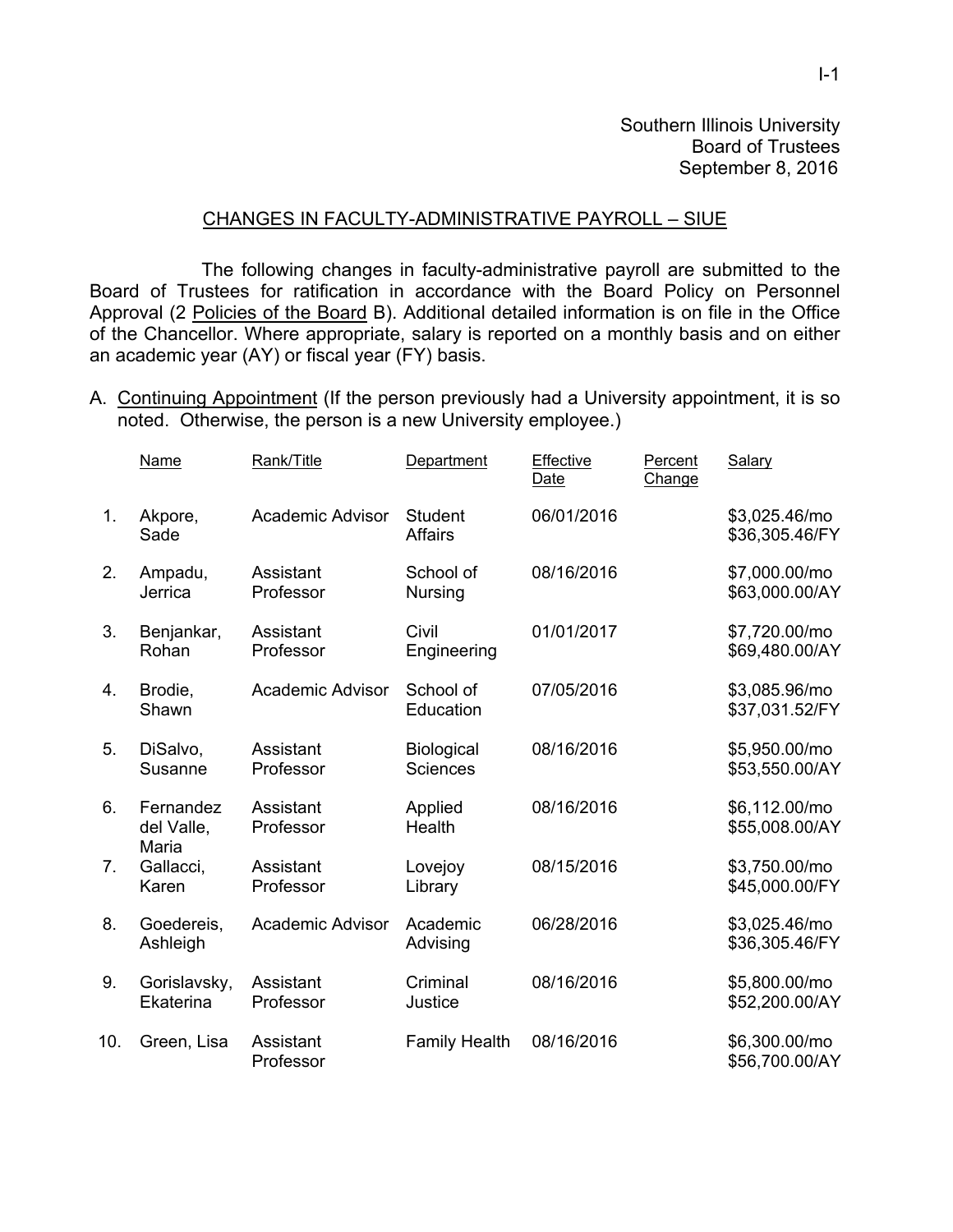| 11. | Greenfield,<br><b>Ben</b>    | Assistant<br>Professor                      | Biological &<br>Environmental<br><b>Sciences</b> | 08/16/2016 |        | \$5,950.00/mo<br>\$53,550.00/AY                                                     |
|-----|------------------------------|---------------------------------------------|--------------------------------------------------|------------|--------|-------------------------------------------------------------------------------------|
| 12. | Haroian,<br>Janet            | <b>Director</b><br>(previously:<br>Manager) | Vice<br>Chancellor for<br>Administration         | 06/01/2016 | 33.99% | \$6,275.42/mo<br>\$75,305.04/FY<br>(previously:<br>\$4,683.60/mo<br>\$56,203.17/FY) |
| 13. | Kelly,<br>Timothy            | Counselor                                   | Counseling<br><b>Services</b>                    | 05/23/2016 |        | \$3,333.00/mo<br>\$39,996.00/FY                                                     |
| 14. | Klingensmith,<br>Jon         | Assistant<br>Professor                      | Electrical &<br>Computer<br>Engineering          | 08/16/2016 |        | \$8,000.00/mo<br>\$72,000.00/AY                                                     |
| 15. | Lofti Yagan,<br>Nima         | Assistant<br>Professor                      | Mechanical<br>Engineering                        | 08/16/2016 |        | \$8,000.00/mo<br>\$72,054.00/AY                                                     |
| 16. | Manning,<br><b>Tyler</b>     | Coordinator                                 | Kimmel<br><b>Student</b><br>Center               | 06/15/2016 |        | \$3,166.66/mo<br>\$37,999.92/FY                                                     |
| 17. | Martin,<br><b>Barbara</b>    | Assistant<br>Professor                      | General<br>Education                             | 08/16/2016 |        | \$6,000.00/mo<br>\$54,000.00/AY                                                     |
| 18. | McCracken,<br><b>Barbara</b> | Assistant<br>Professor                      | Applied<br>Dental<br>Medicine                    | 08/01/2016 |        | \$6,250.00/mo<br>\$75,000.00/FY                                                     |
| 19. | Ragsdale,<br>Corey           | Assistant<br>Professor                      | Chemistry                                        | 08/16/2016 |        | \$5,444.46/mo<br>\$49,000.14/AY                                                     |
| 20. | Reinking,<br>Anna            | Assistant<br>Professor                      | General<br>Education                             | 08/16/2016 |        | \$6,000.00/mo<br>\$54,000.00/AY                                                     |
| 21. | Sasso,<br>Pietro             | Assistant<br>Professor                      | Educational<br>Leadership                        | 08/16/2016 |        | \$6,112.00/mo<br>\$55,008.00/AY                                                     |
| 22. | Stover,<br>Sarah             | <b>Academic Advisor</b>                     | <b>Student</b><br><b>Affairs</b>                 | 05/16/2016 |        | \$3,025.46/mo<br>\$36,305.46/FY                                                     |
| 23. | Tracey,<br>Marlon            | Assistant<br>Professor                      | Economics &<br>Finance                           | 08/16/2016 |        | \$8,888.90/mo<br>\$80,000.10/AY                                                     |
| 24. | Tucker,<br>Kevin             | Assistant<br>Professor                      | Chemistry                                        | 08/16/2016 |        | \$5,800.00/mo<br>\$52,200.00/AY                                                     |
| 25. | Wang,<br>Yadong              | Assistant<br>Professor                      | Electrical &<br>Computer<br>Engineering          | 08/16/2016 |        | \$8,006.00/mo<br>\$72,054.00/AY                                                     |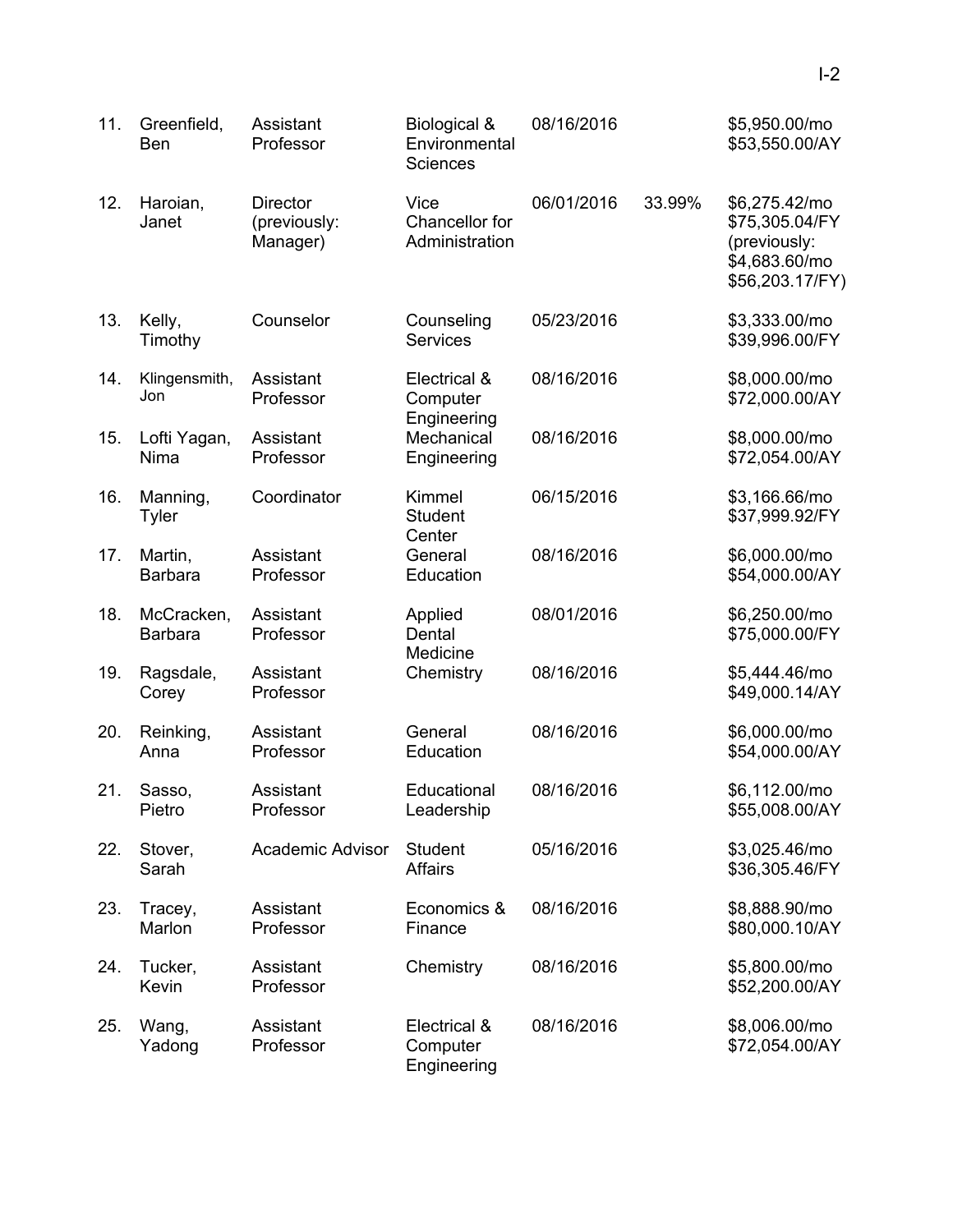| 26. Zhang, | Assistant | Mechanical  | 08/16/2016 | \$8,006.00/mo  |
|------------|-----------|-------------|------------|----------------|
| Mingshao   | Professor | Engineering |            | \$72,054.00/AY |

# B. Leaves of Absence with Pay

None to be reported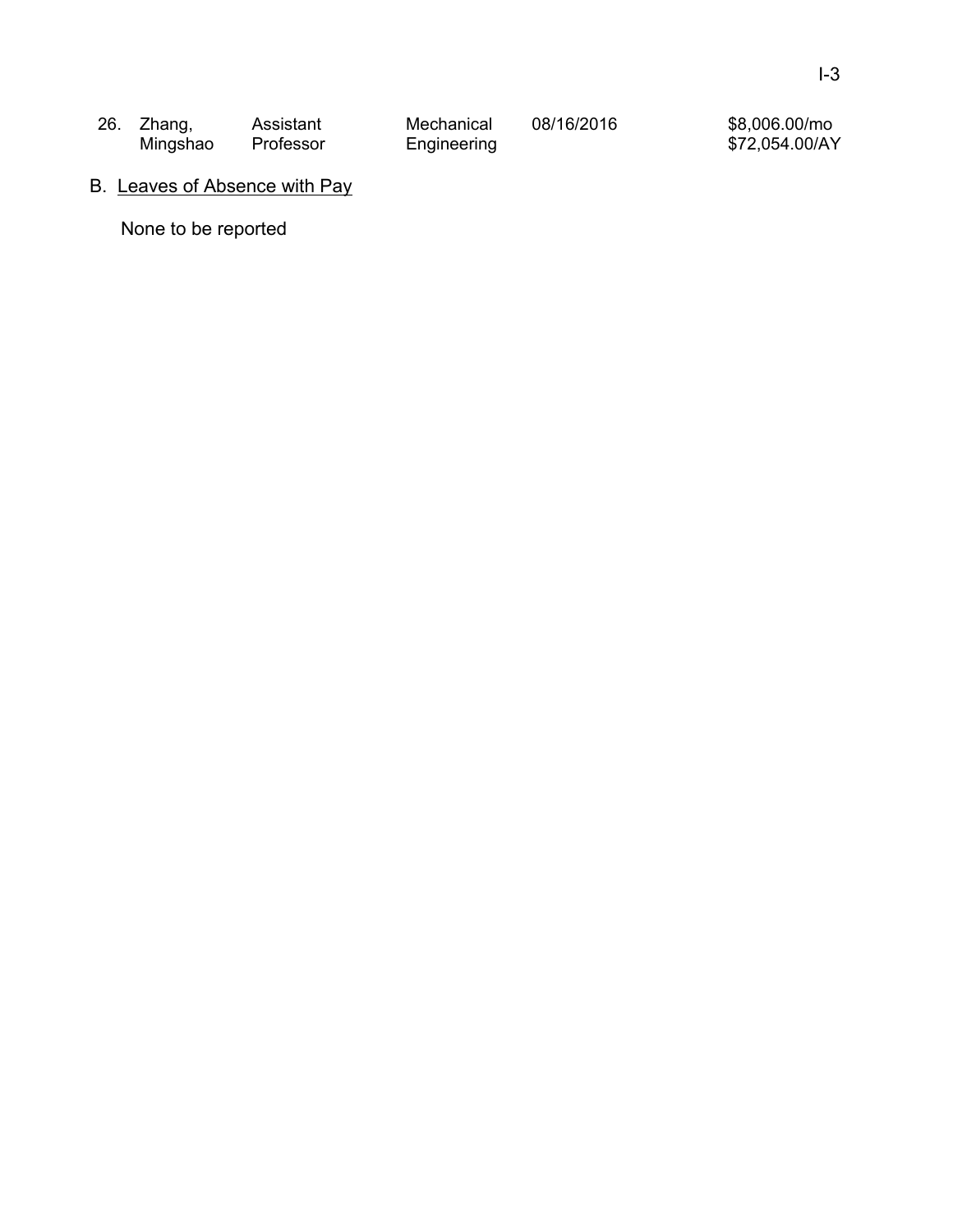Southern Illinois University Board of Trustees September 8, 2016

## SCHEDULE OF MEETINGS OF THE BOARD OF TRUSTEES FOR 2017

 As a traditional practice and for convenience in meeting certain provisions of the Open Meetings Act, Board meetings have been scheduled on an annual basis. Custom has called for scheduling alternate meetings on alternate campuses of the University. Approval is requested for the schedule listed below:

| February 9   | Southern Illinois University Edwardsville                                     |
|--------------|-------------------------------------------------------------------------------|
| April 6      | Southern Illinois University Carbondale                                       |
| July 13      | Southern Illinois University Carbondale School of<br>Medicine, Springfield    |
| September 14 | Southern Illinois University Edwardsville<br>School of Dental Medicine, Alton |
| December 14  | Southern Illinois University Carbondale                                       |

The following schedule reflects deadlines and mailing dates for the 2017 Board of Trustees meetings:

| Deadline Dates for Receipt<br>of Proposed Agenda Items | 2017 Mailing Dates<br><b>Agenda and Matters</b> | 2017 Meeting Dates<br><b>Board of Trustees</b> |
|--------------------------------------------------------|-------------------------------------------------|------------------------------------------------|
| Monday, January 9                                      | Friday, January 27                              | SIUE - February 9                              |
| Monday, March 6                                        | Friday, March 24                                | SIUC - April 6                                 |
| Monday, June 12                                        | Friday, June 30                                 | SOM - July 13                                  |
| Monday, August 14                                      | Friday, September 1                             | SDM - September 14                             |
| Monday, November 13                                    | Tuesday, November 28                            | SIUC - December 14                             |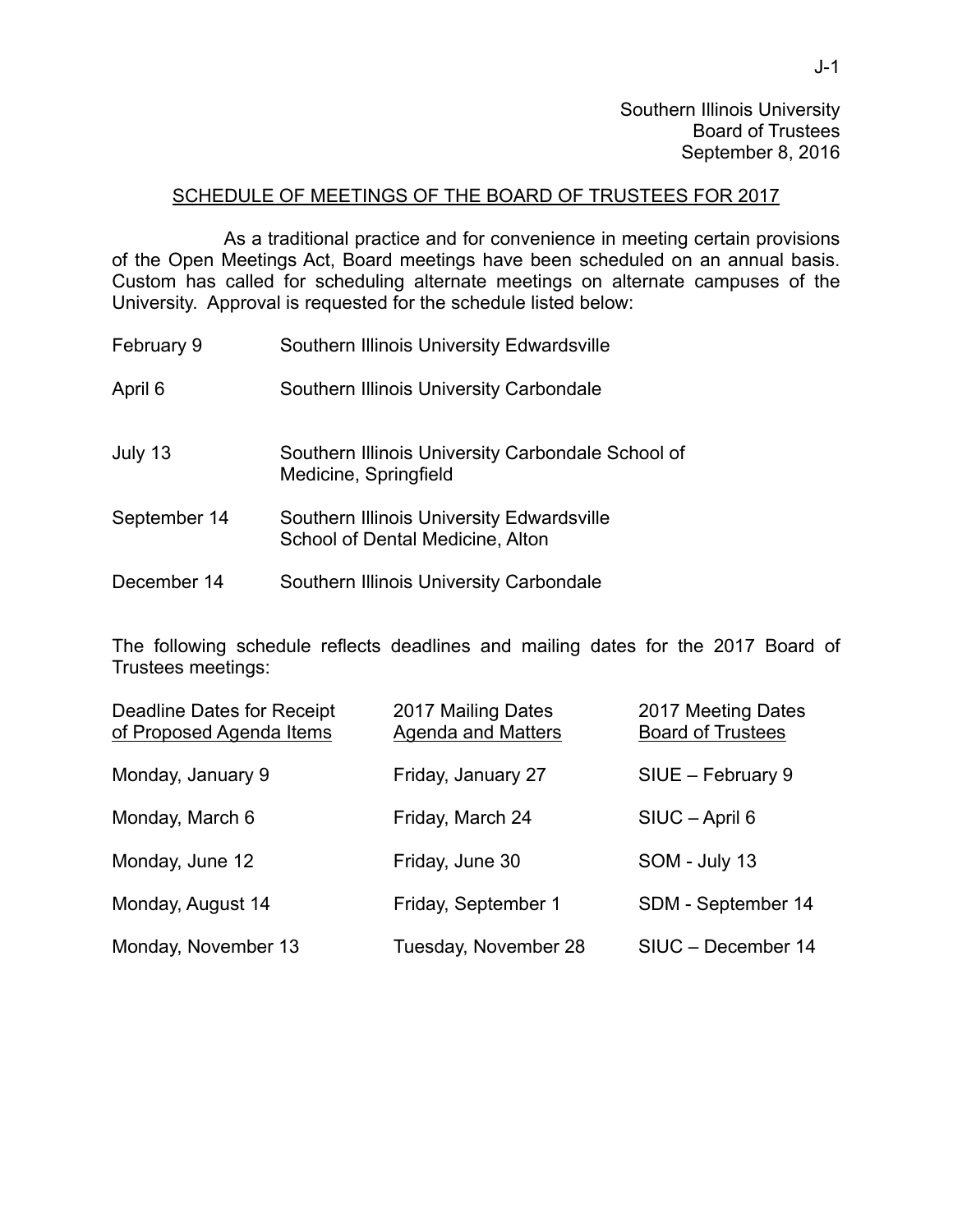Southern Illinois University Board of Trustees September 8, 2016

## OPERATING AND CAPITAL RAMP GUIDELINES AND EXECUTIVE SUMMARY: RESOURCE ALLOCATION AND MANAGEMENT PROGRAM (RAMP) PLANNING, OPERATIONS, AND CAPITAL BUDGET REQUEST, FISCAL YEAR 2018

### **Background**

 Years ago, State statutes were enacted that required the Illinois Board of Higher Education (IBHE), in consultation with the Department of Central Management Services, to establish a State university and college information system. The system that was developed dates back to at least the mid-1980s and is called the Resource Allocation and Management Program (RAMP). The Program now provides a long history of comprehensive data on cost, staffing, enrollment and other parameters for all of Illinois higher education.

 As well as establishing the RAMP, State statutes were also enacted that required each State university and the Illinois Community College Board to submit a budget request to IBHE for the upcoming year. The formats for the request were established as Planning requests, i.e., requests for new program funds; Operations requests, i.e., requests for inflationary increases for operations; and Capital requests, i.e., requests for major new capital appropriations and for capital renewal (maintenance) funds within the RAMP process.

 Throughout the years, the RAMP Planning, Operations, and Capital requests served well the needs of Universities, IBHE, and the State of Illinois as State budgets and University enrollments grew substantially. However, since 2003, when State appropriations to higher education began a general long term decline, requests for significant increases in appropriations for Planning and Operations became unrealistic. Such requests have no relevance to the State appropriations request prepared by IBHE.

 The SIU President and senior staff are scheduled to discuss IBHE's budget request for FY 2018 in October. To provide a basis for discussion, Board approval is sought to submit the proposed request as attached which indicates SIU will continue to seek special appropriations for the School of Pharmacy and the Simmons Cancer Institute. Lacking a current year budget for comparisons, a simple table of inflationary adjustments has also been included.

 In consultation with the Chancellors, the President recommends the following guidelines for use in the development of the Resource Allocation and Management Program (RAMP) for Fiscal Year 2018: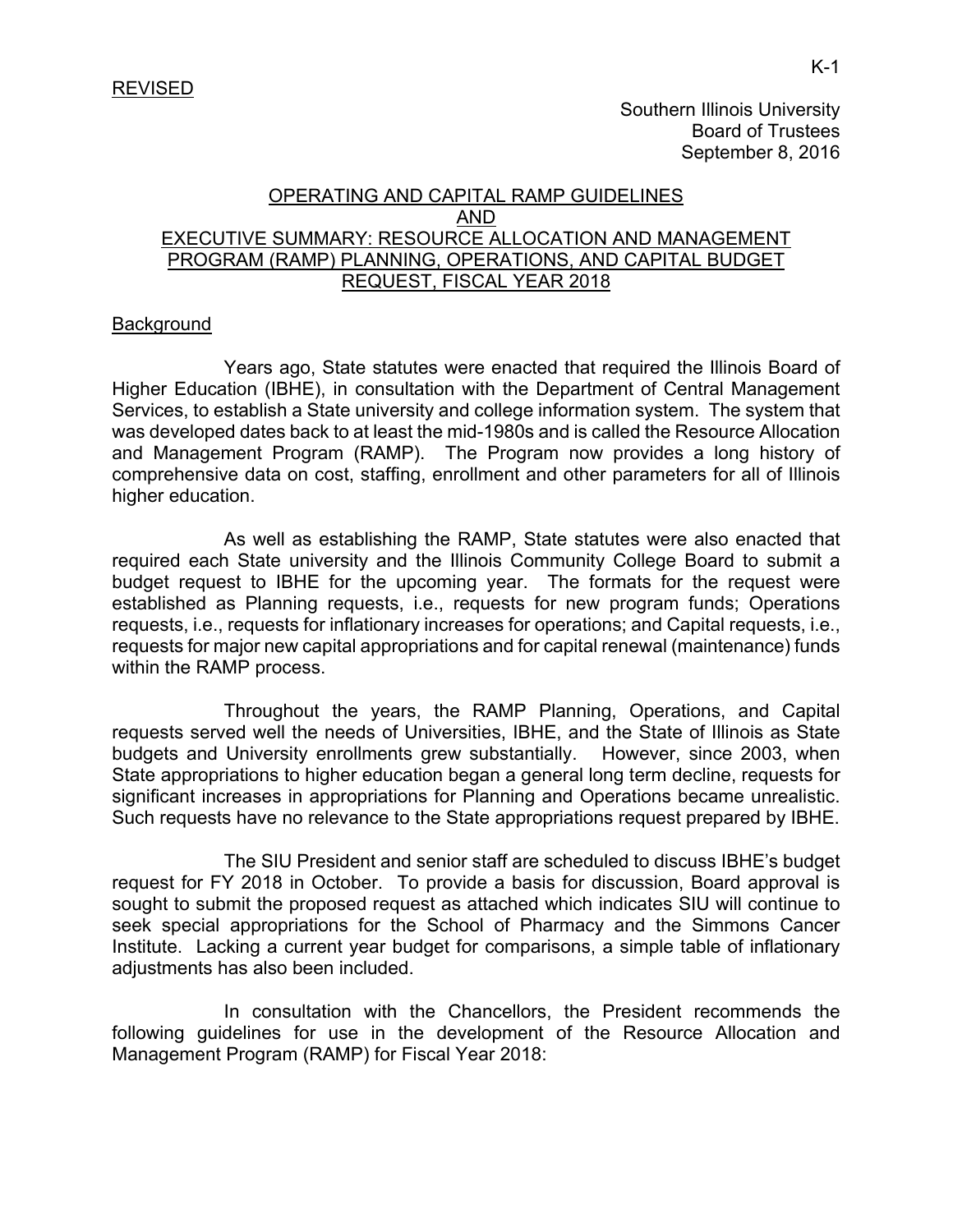# REVISED

# Operating RAMP Guidelines

- 1. The salary increase request is made in accordance with the IBHE's salary increase initiative. The request provides funds for an average inflationary salary increase for faculty and staff.
- 2. Inflation projections for general price increases will be made using Consumer Price Index (CPI) and Higher Education Price Index (HEPI).
- 3. University cost experience and written comments from suppliers and local utility companies will be used for cost projections on library materials and utilities.
- 4. New requests for operation and maintenance funds will be made to support new facilities on Southern Illinois University campuses including unfunded requests over the past two years.
- 5. The deferred maintenance request is based on one-third of SIU's unmet annual maintenance needs for state funded facilities.
- 6. Funding will be requested for the combination of new programs, program priorities, and support functions as New and Expanded Program Requests (NEPRs).

#### Capital RAMP Guidelines

 Projects proposed for the campuses will be developed recognizing the need to upgrade existing buildings, replace obsolete structures, repair structural and utility support systems, and make campus site improvements consistent with each campus facility master plan.

 In developing the campus requests into priority listings by categories, the following project priority considerations will be recognized:

- A. Projects to prevent future potential disruption in routine operations.
- B. Projects to make remodeling and infrastructure improvements that maintain and protect the State's investment in educational facilities.
- C. Projects to provide equipment to complete state funded facilities.
- D. Projects for which planning funds have previously been appropriated.
- E. Projects providing for accessibility for the handicapped and for rehabilitation, remodeling, and reassignment of existing facilities, with special consideration given when preservation of the facility is a factor.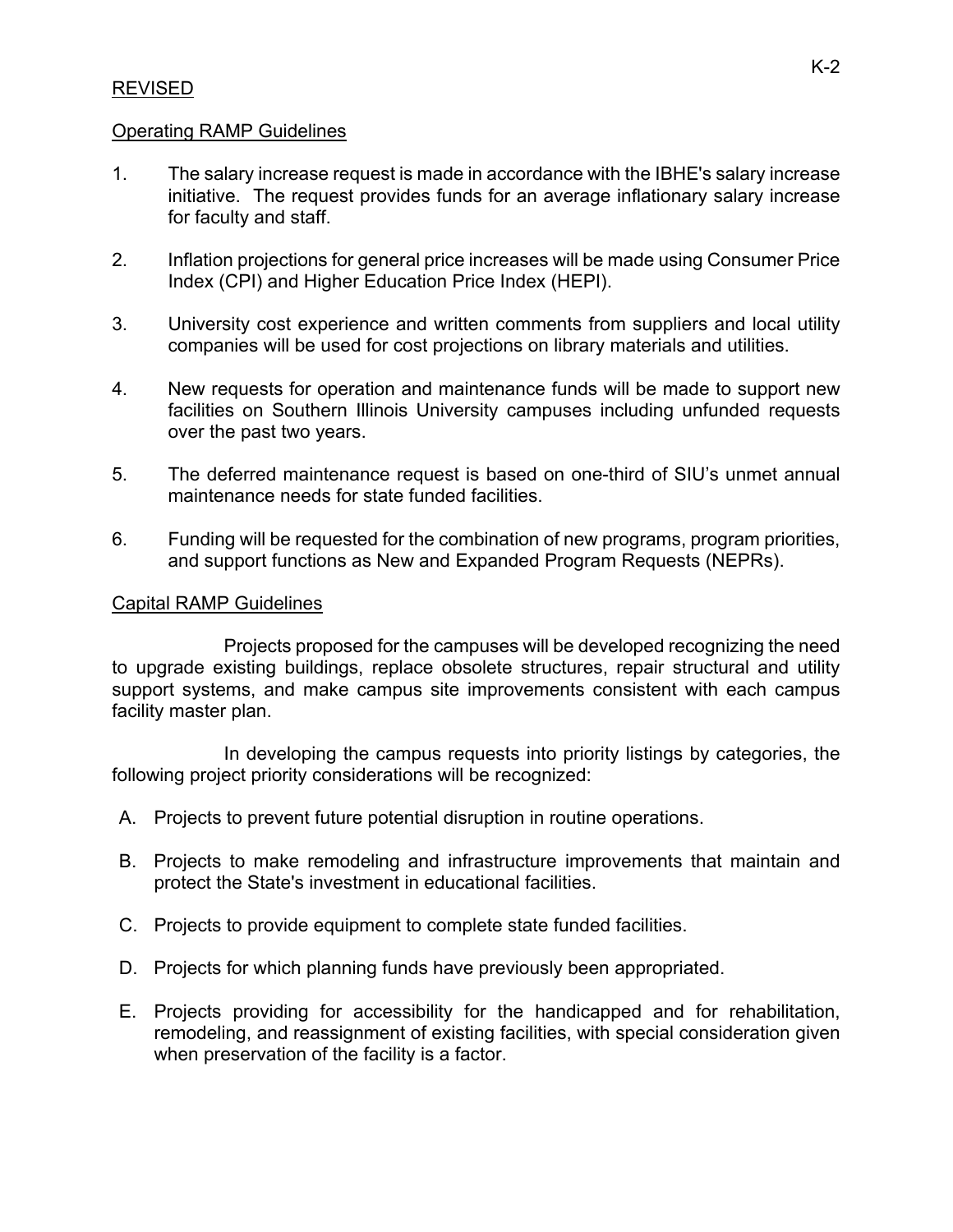F. Projects to address new facility needs for instructional, public service, and research program activities that meet University priorities and state needs.

Based on these guidelines, the following request has been prepared:

# Executive Summary: RAMP Planning, Operations, and Capital Budget Request, FY 2018

 This request identifies the priorities, plans, and program and related resource needs, including operations and capital, of Southern Illinois University. The documents were prepared in accordance with University planning processes and with guidelines established by the Illinois Board of Higher Education (IBHE). The documents provide planning statements, including statements of mission, focus, and priorities; new program requests; and program priorities requests for SIUC, including the School of Medicine, SIUE, and the SIU Administration.

 The request for operating funds is displayed in three categories: Planning RAMP; Inflationary Needs; and Increase in Operations and Maintenance (O&M) of Buildings (see Table 1).

# Planning RAMP

 Total resource requirements for FY 2018 Program requests amount to \$3,688,000. This includes \$2,438,000 for Carbondale (including the School of Medicine); and \$1,250,000 for Edwardsville. (see Table 2).

The FY 2018 Program Priority Requests for Southern Illinois University School of Medicine includes (1) Simmons Cancer Institute at SIU.

 The FY 2018 Program Priority Requests for Southern Illinois University Edwardsville includes (1) School of Pharmacy Operations.

The FY 2018 RAMP program funding requests are for initiatives that reflect the goals and aspirations of SIU and its respective constituency groups and are consistent with and reinforce the goals and objectives of The Illinois Public Agenda for College and Career Success.

# Inflationary Adjustment

 The requests for various inflationary adjustments are: General Salary Increases - 3%, Social Security/Medicare - 3%, General Price Increases - 2%, Utility Price Increases - 6%, and Library Material Increases - 6%.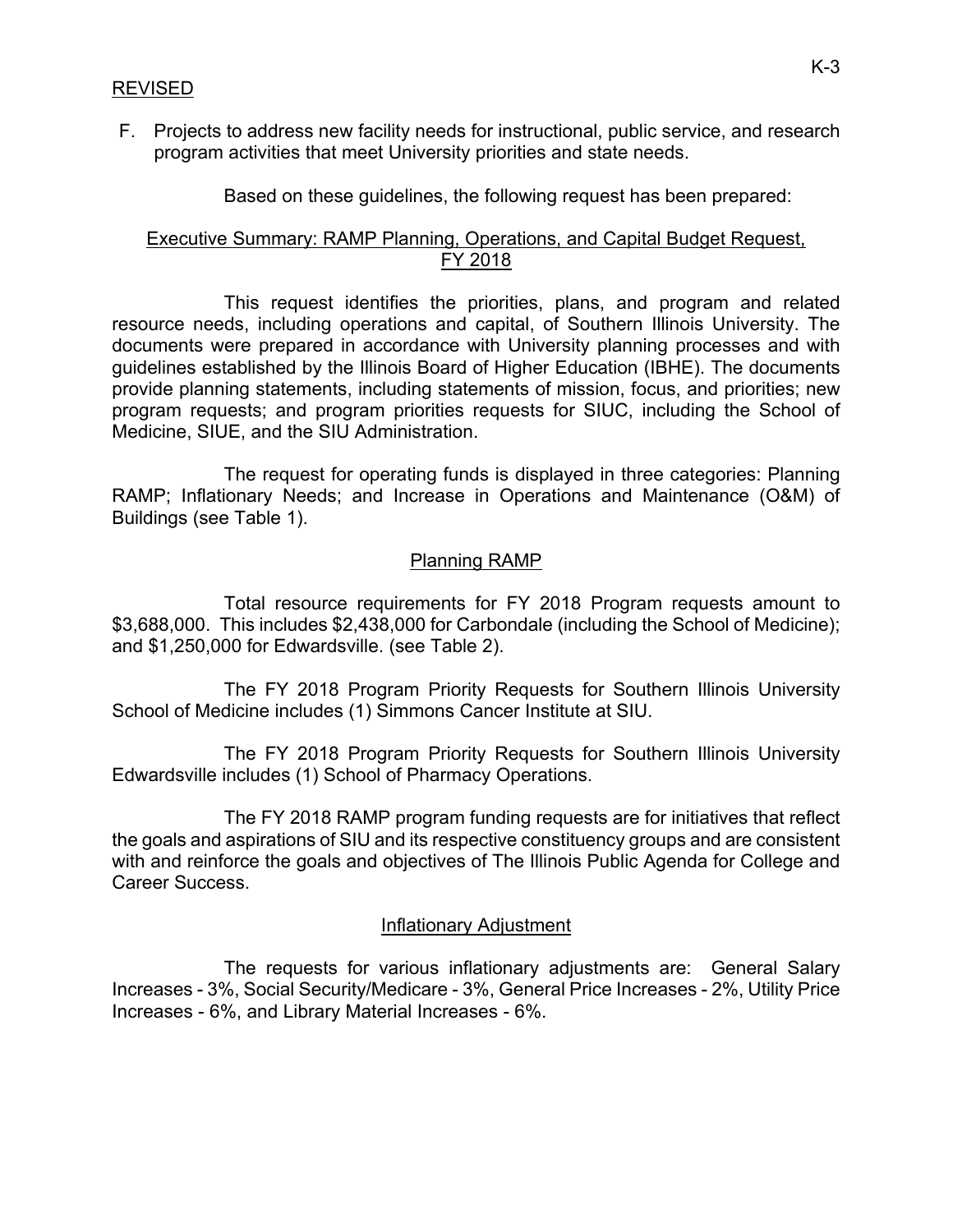# Increase in O&M of Buildings

The increase requested in O&M of Buildings consists of two components:

 O&M of Buildings gives the projected cost of operating and maintaining buildings that will be added by the end of FY 2017 and the costs of buildings added during the past for which operating funds were not received.

 Deferred Maintenance gives the projected need for addressing deferred maintenance prescribed by IBHE guidelines.

# Capital RAMP

 The total request for FY 2018 Capital budget request amounts to \$187,823,296 and is summarized in attached Table 3.

 The regular capital list has been prioritized into a University–wide list presented for the consideration and approval of the Board and for submission to the Illinois Board of Higher Education and totals \$125,646,253.

Capital renewal projects requested for FY 2018 total \$29,782,554 at SIUC and \$32,394,489 at SIUE. Capital renewal projects are generally of lesser size and scope than regular capital projects. These projects involve minor remodeling of facilities to repair buildings; to upgrade electrical, mechanical, roofing, and plumbing systems; and to address deferred maintenance, safety, and accessibility code requirements.

#### Rationale for Adoption

 The RAMP 2018 Planning, Operating, and Capital Budget Requests are required by the IBHE for communicating the University's planning and budget decisions and resource requirements for Fiscal Year 2018. Acceptance by the IBHE requires approval by the SIU Board of Trustees.

#### Considerations Against Adoption

None are known to exist.

#### Constituency Involvement

 The attached RAMP planning matters benefitted from constituency involvement at the time they were initially proposed over ten years ago. Since there has been no state funding subsequent to that involvement, and none is expected in the near future, the planning matters have simply been reprinted and reintroduced each year without further constituency participation.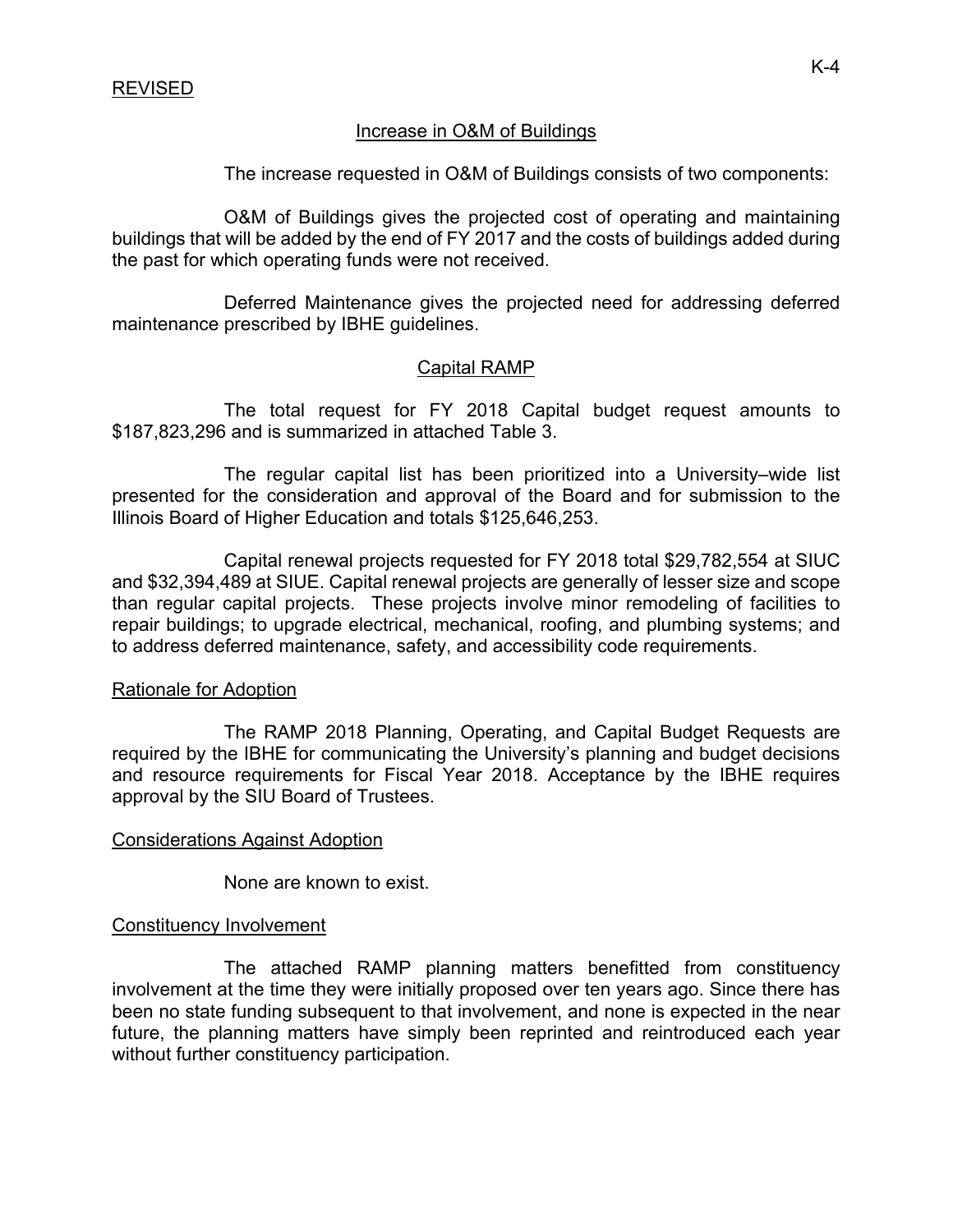#### **Resolution**

 BE IT RESOLVED, By the Board of Trustees of Southern Illinois University in regular meeting assembled, That the Operating and Capital RAMP Guidelines for Fiscal Year 2018 as described herein are approved, and That, subject to the authority reserved to this Board to make such modifications, changes, or refinements herein as it deems appropriate in reviewing RAMP documents, the RAMP Planning, Operations, and Capital Documents for Fiscal Year 2018 for Southern Illinois University Carbondale (including the School of Medicine), Southern Illinois University Edwardsville, and Southern Illinois University Administration, be and are hereby approved as presented to the Board this date.

 BE IT FURTHER RESOLVED, That the President shall take appropriate steps to accomplish filing of the materials approved therein with the Illinois Board of Higher Education in accordance with the policies of Southern Illinois University.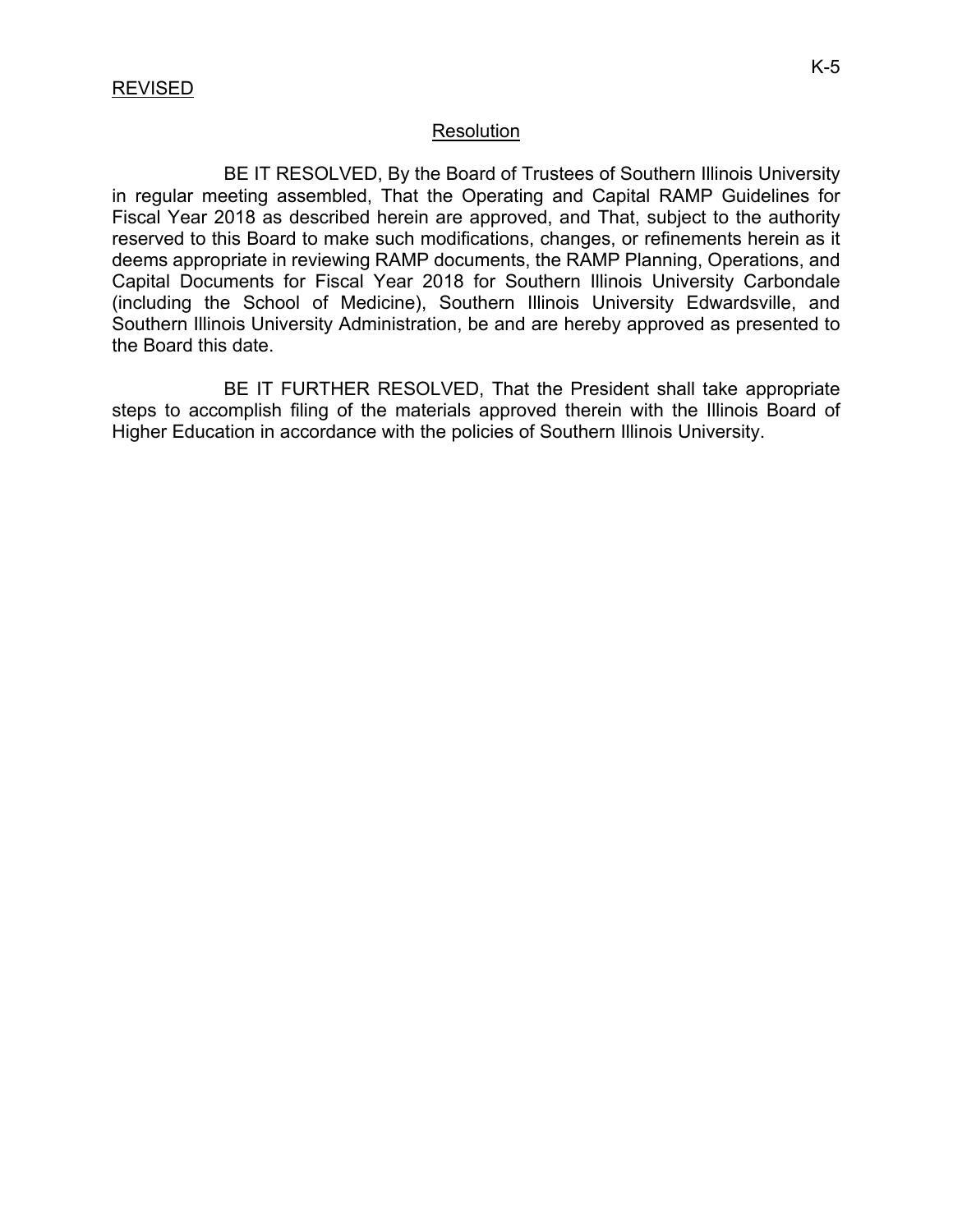# **Table 1**

# **Southern Illinois University Fiscal Year 2018 Operating Requests**

# **RECOMMENDED ADJUSTMENTS**

| <b>Planning RAMP</b>                 |             |
|--------------------------------------|-------------|
| School of Pharmacy Operations (SIUE) | 1,250,000   |
| Simmons Cancer Institute (SOM)       | 2,438,000   |
| <b>Total Planning RAMP</b>           | \$3,688,000 |
|                                      |             |
| <b>Inflationary Adjustments</b>      |             |
| <b>General Salary Increases</b>      | 3%          |
| Social Security/Medicare             | 3%          |
| <b>General Price Increases</b>       | $2\%$       |
| <b>Utility Price Increases</b>       | 6%          |
| <b>Library Materials Increases</b>   | 6%          |
|                                      |             |
| Increase in O & M of Buildings       |             |
| O and M of Buildings                 | $2\%$       |
| Deferred Maintenance                 | $2\%$       |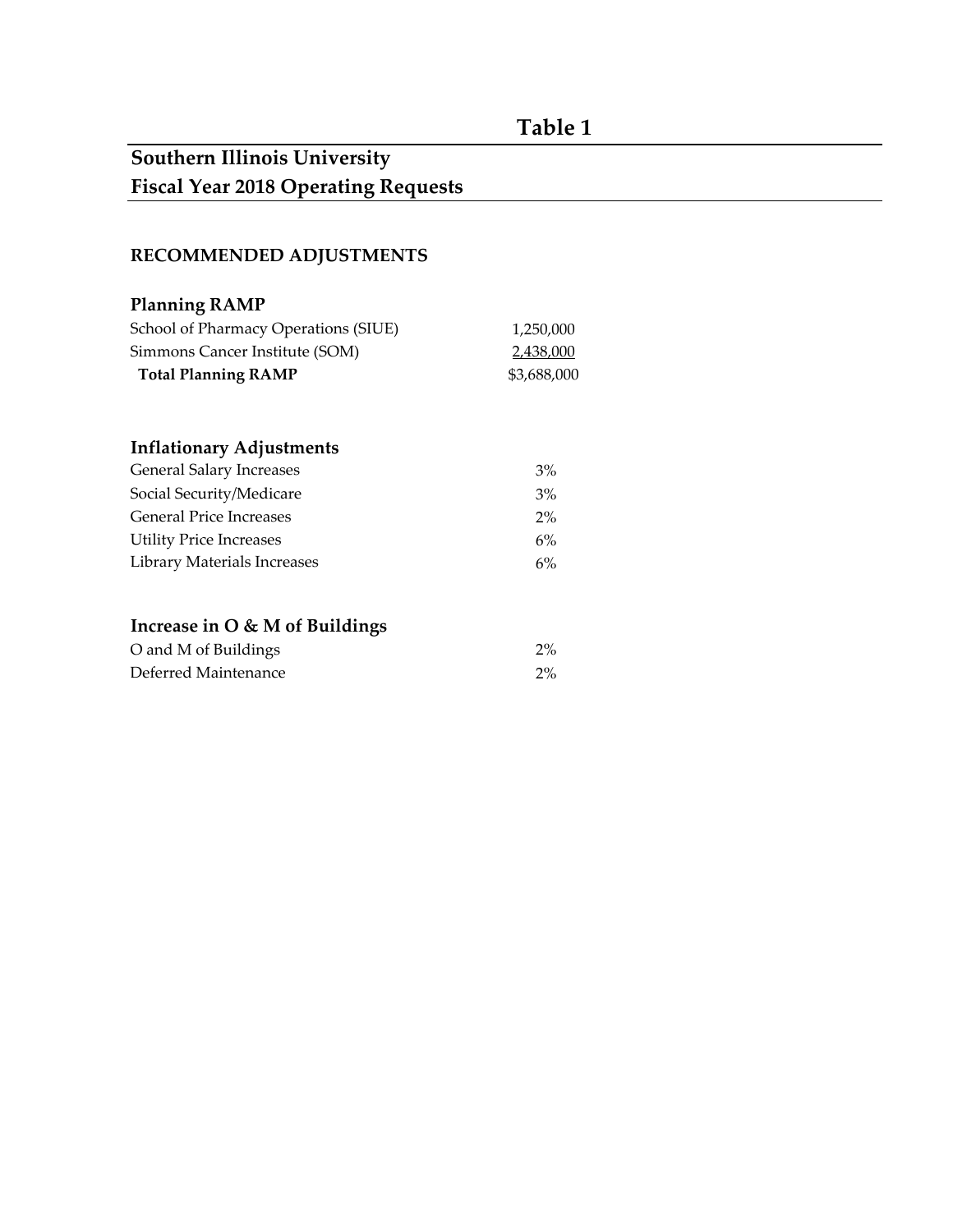| Table 2                                         |             |
|-------------------------------------------------|-------------|
| <b>Southern Illinois University</b>             |             |
| <b>Fiscal Year 2018 Program Budget Requests</b> |             |
|                                                 |             |
| <b>School of Medicine</b>                       |             |
| Simmons Cancer Institute at SIU                 | \$2,438,000 |
| <b>Total School of Medicine</b>                 | \$2,438,000 |
|                                                 |             |
| <b>Edwardsville</b>                             |             |
| <b>School of Pharmacy Operations</b>            | \$1,250,000 |
| <b>Total Edwardsville</b>                       | \$1,250,000 |
|                                                 |             |
| <b>TOTAL FY 2018 PROGRAM REQUESTS</b>           | \$3,688,000 |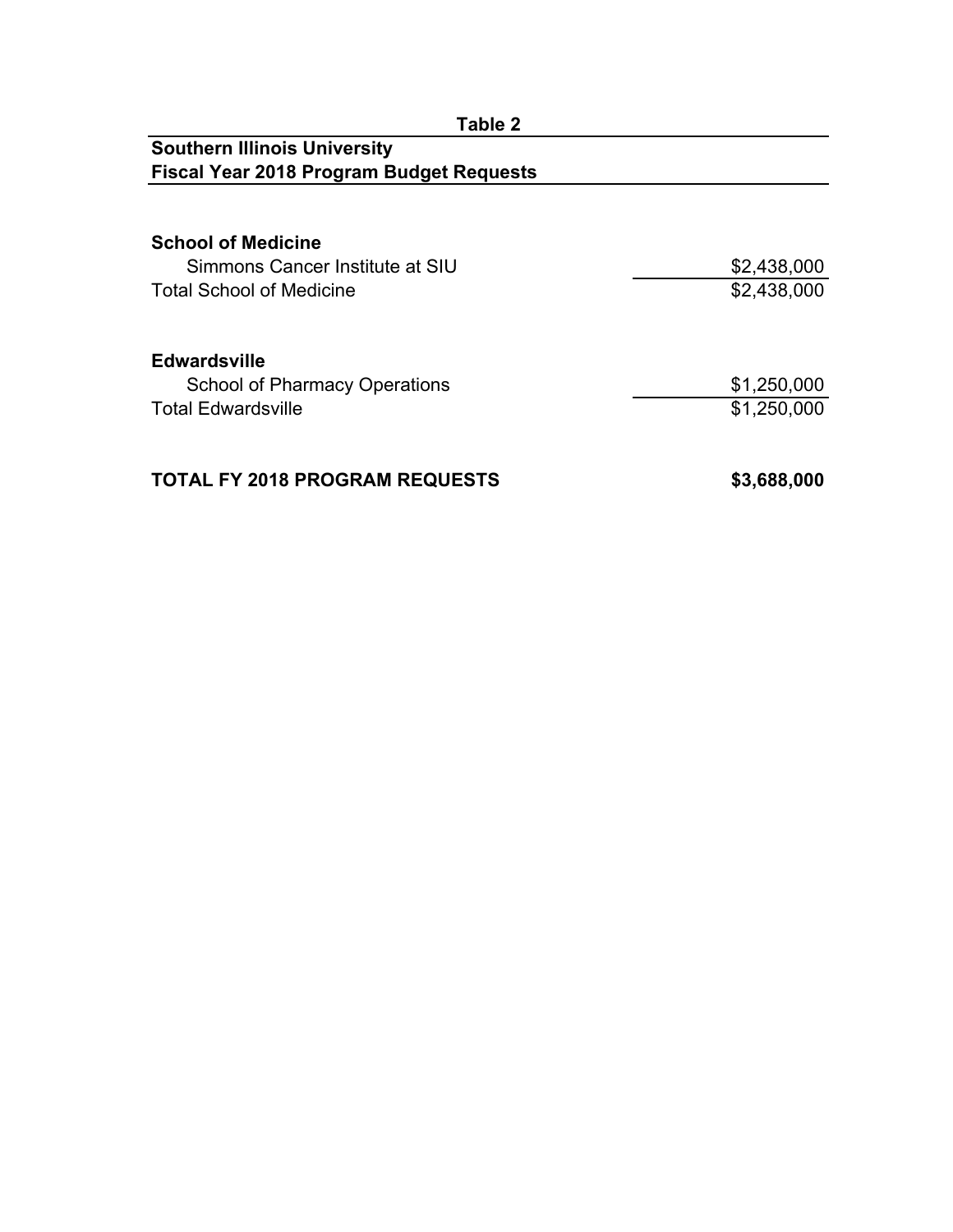#### **Table 3**

#### **Summary of Fiscal Year 2018 SIU Capital Requests**

|              |                                                                          | Type of        | Request               | Total         |
|--------------|--------------------------------------------------------------------------|----------------|-----------------------|---------------|
| Rank         | Classification/Project/Budget/Category                                   | <b>Request</b> | <b>Estimated Cost</b> | Est. Cost     |
|              | <b>Regular Capital Projects</b>                                          |                |                       |               |
| $\mathbf{1}$ | Communications Renovate/Addition - SIUC                                  | Construction   | 74,118,100            | 78,373,500    |
| 2            | Health Sciences Building - SIUE                                          | Planning       | 5,922,940             | 100,803,690   |
| 3            | Agricultural Sciences Renovation/Addition - SIUC                         | Planning       | 6,607,400             | 85,210,900    |
| 4            | Alton Dental Consolidation - SIUE                                        | Planning       | 5,392,600             | 85,473,220    |
| 5            | Neckers Renovation & Addition - SIUC                                     | Planning       | 7,131,900             | 92,035,800    |
| 6            | Performing Arts Center-SIUE                                              | Planning       | 3,138,810             | 41,981,130    |
| 7            | Interdisciplinary Research Laboratory - SIUC                             | Planning       | 2,313,000             | 30,056,300    |
| 8            | Life Science II Renovation - SIUC                                        | Planning       | 7,759,000             | 100,075,200   |
| 9            | Medical Instruction Facility Renovations - SIUC-SOM                      | Renovation     | 13,262,503            | 13,262,503    |
|              | <b>Total All 9 Priorities</b>                                            |                | \$125,646,253         | \$627,272,243 |
|              | <b>Capital Renewal Projects</b>                                          |                |                       |               |
|              | Woody Hall Upgrades - Mechanical Electrical Plumbing-SIUC                |                | \$4,100,000           |               |
|              | Electrical Feeder Replacement/Upgrade to 12kV - SIUC                     |                | 1,825,000             |               |
|              | Roof Renovation - SIUC                                                   |                | 1,175,000             |               |
|              | Replace Fire Alarms - General Campus - SIUC                              |                | 1,100,000             |               |
|              | Pulliam Industrial Education Electrical Upgrades-SIUC                    |                | 725,000               |               |
|              | Chilled Water Line Replacement - SIUC                                    |                | 850,000               |               |
|              | Campus Water Line Replacement - SIUC                                     |                | 900,000               |               |
|              | Classroom/Lab Renovations - SIUC                                         |                | 1,700,000             |               |
|              | Steam Tunnel Structural Repairs - SIUC                                   |                | 900,000               |               |
|              | Engineering Complex HVAC - SIUC                                          |                | 1,825,000             |               |
|              | Campus Sidewalk Repairs - SIUC                                           |                | 900,000               |               |
|              | Coal Storage and Handling System - SIUC                                  |                | 2,000,000             |               |
|              | Agriculture Teaching Greenhouse - SIUC                                   |                | 2,100,000             |               |
|              | Neckers Sprinkler System - SIUC                                          |                | 2,100,000             |               |
|              | Medical Instruction Facility - Air Handling/Supply Air Renovations - SOM |                | 7,582,554             |               |
|              | <b>Total Carbondale</b>                                                  |                | \$29,782,554          |               |
|              |                                                                          |                |                       |               |
|              | Sprinkler Upgrades to Rendleman Hall                                     |                | 1,497,351             |               |
|              | Sprinkler Upgrades to Dunham Hall                                        |                | 2,032,119             |               |
|              | Install Fire Sprinkler System, 200 University Park Drive                 |                | 695,198               |               |
|              | Edwardsville Campus Water System Upgrade                                 |                | 1,022,000             |               |
|              | Campus Sidewalk and Road Repairs                                         |                | 882,367               |               |
|              | Re-Wire Peck Hall                                                        |                | 1,390,397             |               |
|              | Re-Wire Lovejoy Library                                                  |                | 1,390,397             |               |
|              | Re-Wire Vadalbene Center                                                 |                | 1,390,397             |               |
|              | Founders Hall Window Replacement                                         |                | 3,223,261             |               |
|              | Alumni Hall Window Replacement                                           |                | 3,649,257             |               |
|              | Science Greenhouse Repairs and Upgrade                                   |                | 2,738,975             |               |
|              | Mechanical Upgrades to Dunham Hall                                       |                | 1,828,800             |               |
|              | Mechanical Upgrades to Rendleman Hall                                    |                | 1,365,583             |               |
|              | Mechanical Upgrades to Founders and Alumni Hall                          |                | 4,078,997             |               |
|              | Sprinkler Upgrades to Peck Hall                                          |                | 1,193,068             |               |
|              | Sprinkler Upgrades to Lovejoy Library                                    |                | 1,569,545             |               |
|              | Sprinkler Upgrades to Founders and Alumni Hall                           |                | 2,446,777             |               |
|              | Total Edwardsville                                                       |                | 32,394,489            |               |
|              | <b>Total Capital Renewal Projects</b>                                    |                | \$62,177,043          |               |
|              | <b>Grand Total Capital Requests for FY 2018</b>                          |                | \$187,823,296         |               |
|              | Source: FY 18 Capital RAMP                                               |                |                       |               |
|              |                                                                          |                |                       |               |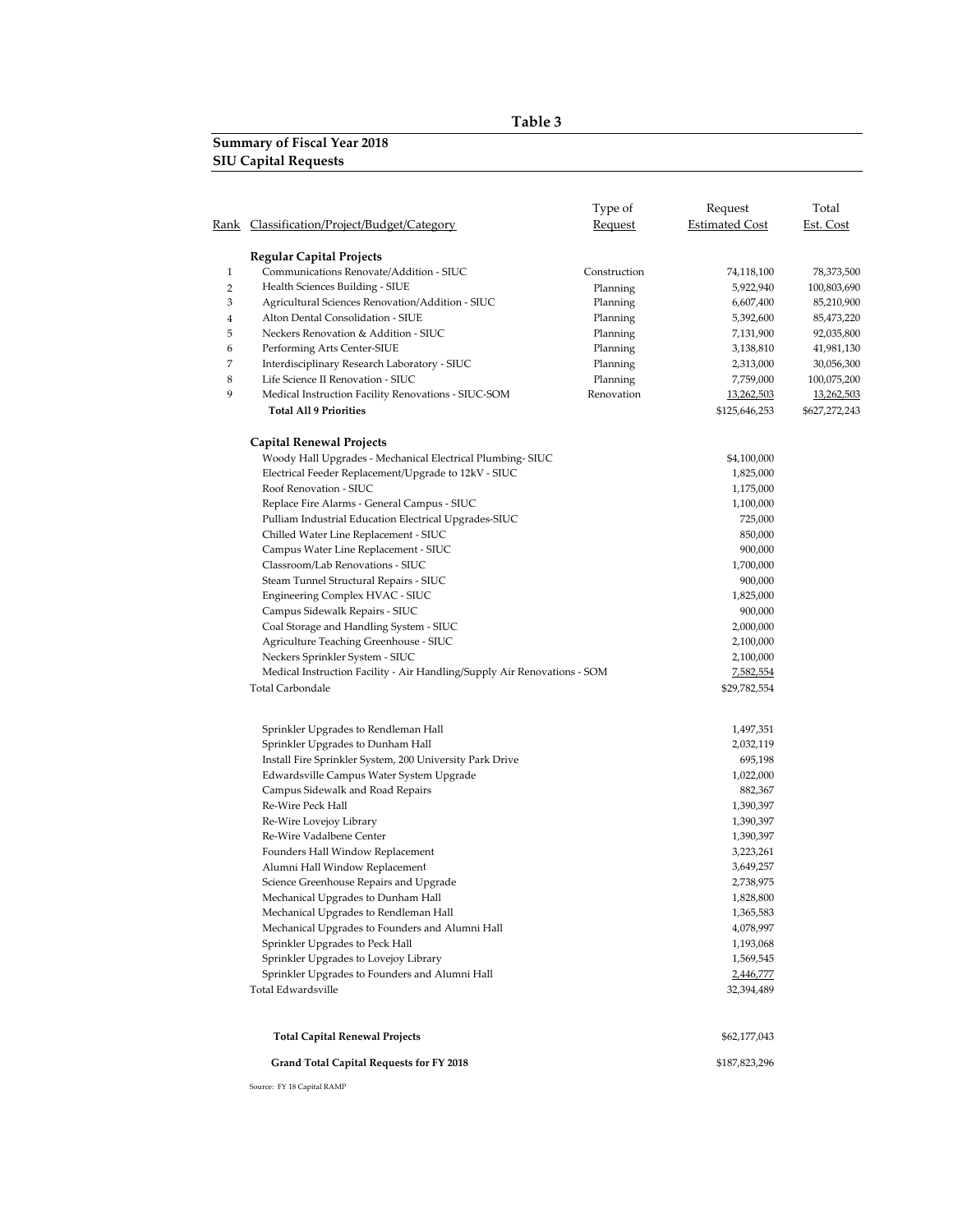Southern Illinois University Board of Trustees September 8, 2016

# APPROVAL OF PURCHASE: NATIONAL PUBLIC RADIO (NPR) DUES FOR WSIU-FM, WVSI-FM AND WUSI-FM PROGRAMMING AND DIGITAL SERVICES CARBONDALE CAMPUS, SIUC

#### **Summary**

This matter seeks approval to pay the National Public Radio (NPR) dues to enable the broadcast of NPR programming on WSIU-FM, WVSI-FM, AND WUSI-FM. The total cost is estimated at \$538,000 and will be funded by a grant from the Corporation of Public Broadcasting.

#### Rationale for Adoption

The original purchase order for NPR dues was estimated to be \$498,000 over three years, beginning on October 1, 2014. This amount was under the threshold for which Board of Trustee approval was required. Now, in the third year of the agreement, the estimated total cost has been finalized, requiring a purchase order increase of \$40,000 to provide full payment to National Public Radio. The dues are calculated by NPR based on a formula which considers non-federal financial support (NFFS), population share, and a base fee.

In accordance with the Illinois Procurement Code and Board of Trustees policies, a sole source justification was submitted to the Chief Procurement Officer for review.

The payment will be funded from a grant from the Corporation of Public Broadcasting, a restricted account.

#### Considerations Against Adoption

 Without the receipt of this grant to cover the dues, there will be no available programming to broadcast.

#### **Resolution**

 BE IT RESOLVED, By the Board of Trustees of Southern Illinois University in regular meeting assembled, That:

(1) The dues payable to National Public Radio (NPR), Baltimore, MD, to enable the broadcast of NPR programming and digital services for WSIU-FM, WVSI-FM and WUSI-FM stations, will be paid for a total of \$538,000 over three years, ending September 30, 2017.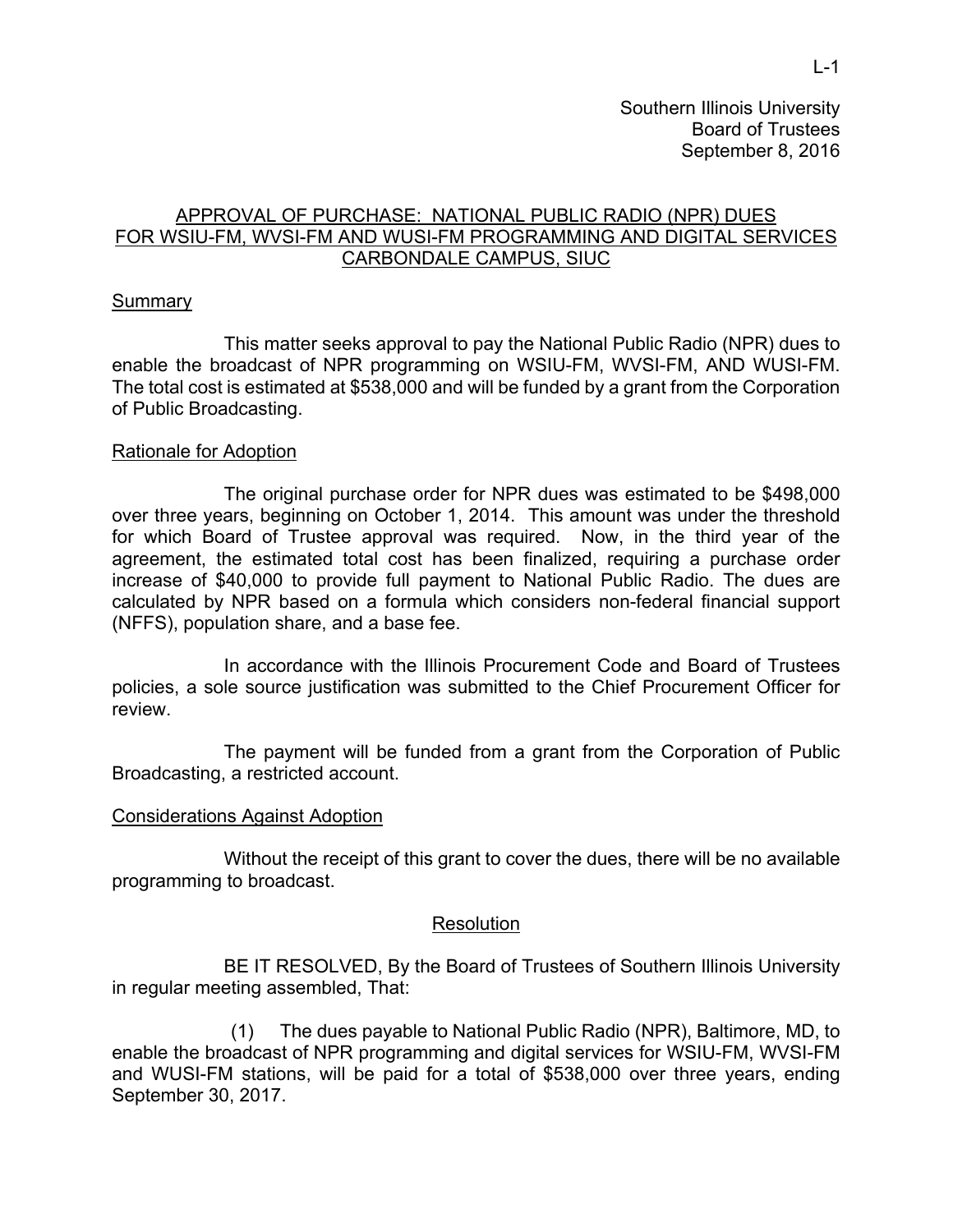(2) Funding for this purchase will come from a non-appropriated restricted account, through a grant from the Corporation for Public Broadcasting to the SIUC Broadcasting Service.

(3) The President of Southern Illinois University be and is hereby authorized to take whatever action may be required in the execution of this resolution in accordance with established policies and procedures.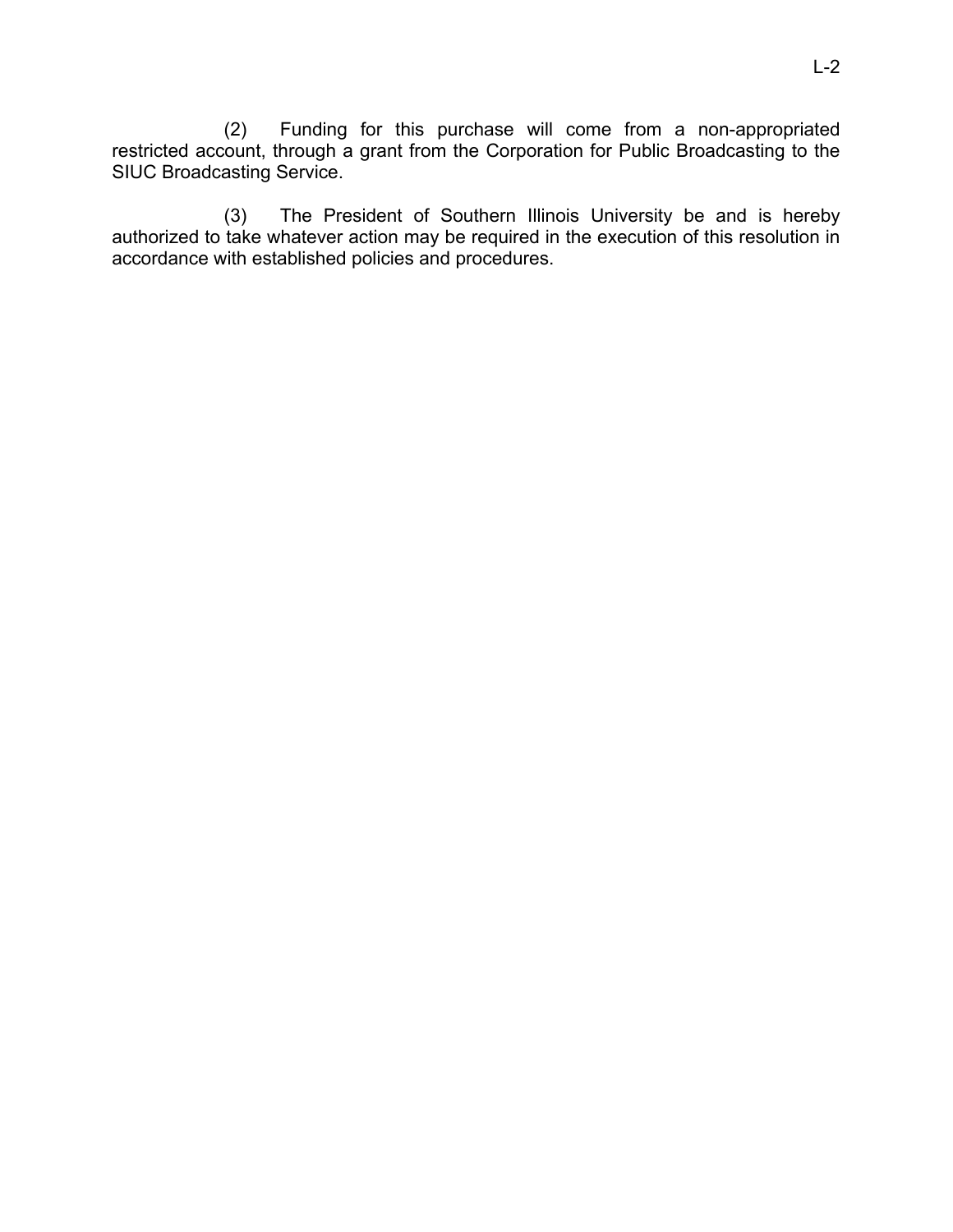# PROJECT AND BUDGET APPROVAL: COUGAR VILLAGE FLOOR REPLACEMENT, 400 SIDE OF SINGLE STUDENT HOUSING, SIUE

#### **Summary**

 This matter seeks project and budget approval to replace the flooring material in the 400 side of single-student apartments at Cougar Village on the Edwardsville Campus. The estimated cost of the project is \$1,200,000 and would be funded from Housing Repair, Replacement, and Reserve funds.

# Rationale for Adoption

On May 5, 2016, the SIU Board of Trustees approved planning authority for the capital project, Cougar Village Floor Replacement, 400 Side of Single Student Housing, SIUE.

The flooring material used at the Cougar Village apartment complex has reached the end of its useful life. This matter would approve the project and budget for this maintenance capital item to replace the existing tile at a cost of \$1,200,000 and would be funded from Housing Reserve, Repair, and Replacement (RRR) funds. The Chancellor, the Vice Chancellor for Student Affairs, and the Interim Vice Chancellor for Administration, SIUE, have recommended this matter to the President.

#### Considerations Against Adoption

 Although the project is included in the long-term maintenance plans for Cougar Village, funds used for this project will not be available to use on other projects. The replacement of the flooring material is a necessary maintenance item in order to sustain this critical housing asset.

# Resolution

 BE IT RESOLVED, By the Board of Trustees of Southern Illinois University in regular meeting assembled, That:

(1) The Cougar Village Floor Replacement, 400 side of Single Student Housing, SIUE, be and is hereby approved at an estimated cost of \$1,200,000.

(2) The project shall be funded from Housing Repair, Replacement and Reserve funds.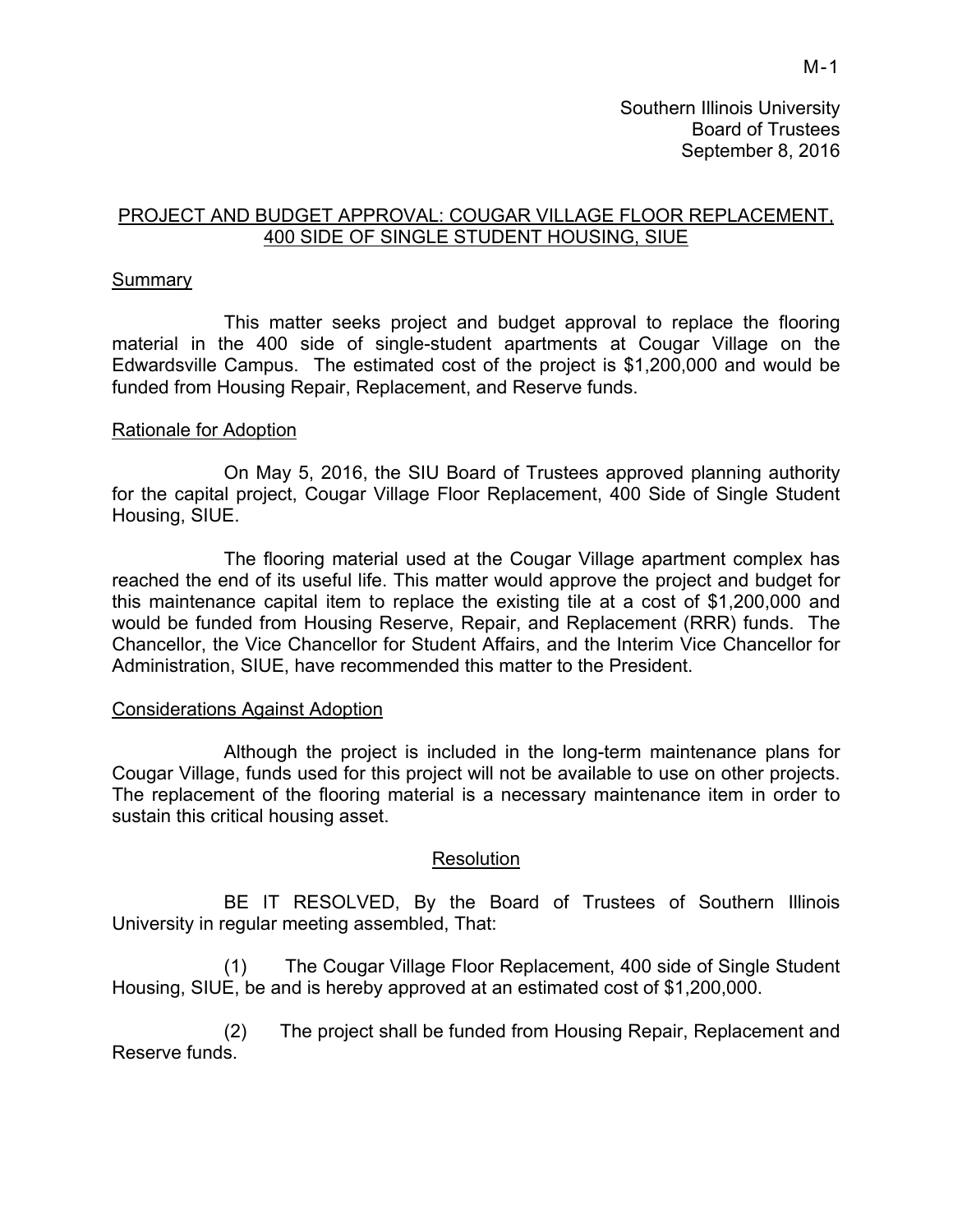M-2

(3) The President of Southern Illinois University be and is hereby authorized to take all action required in the execution of this resolution in accordance with established policies and procedures.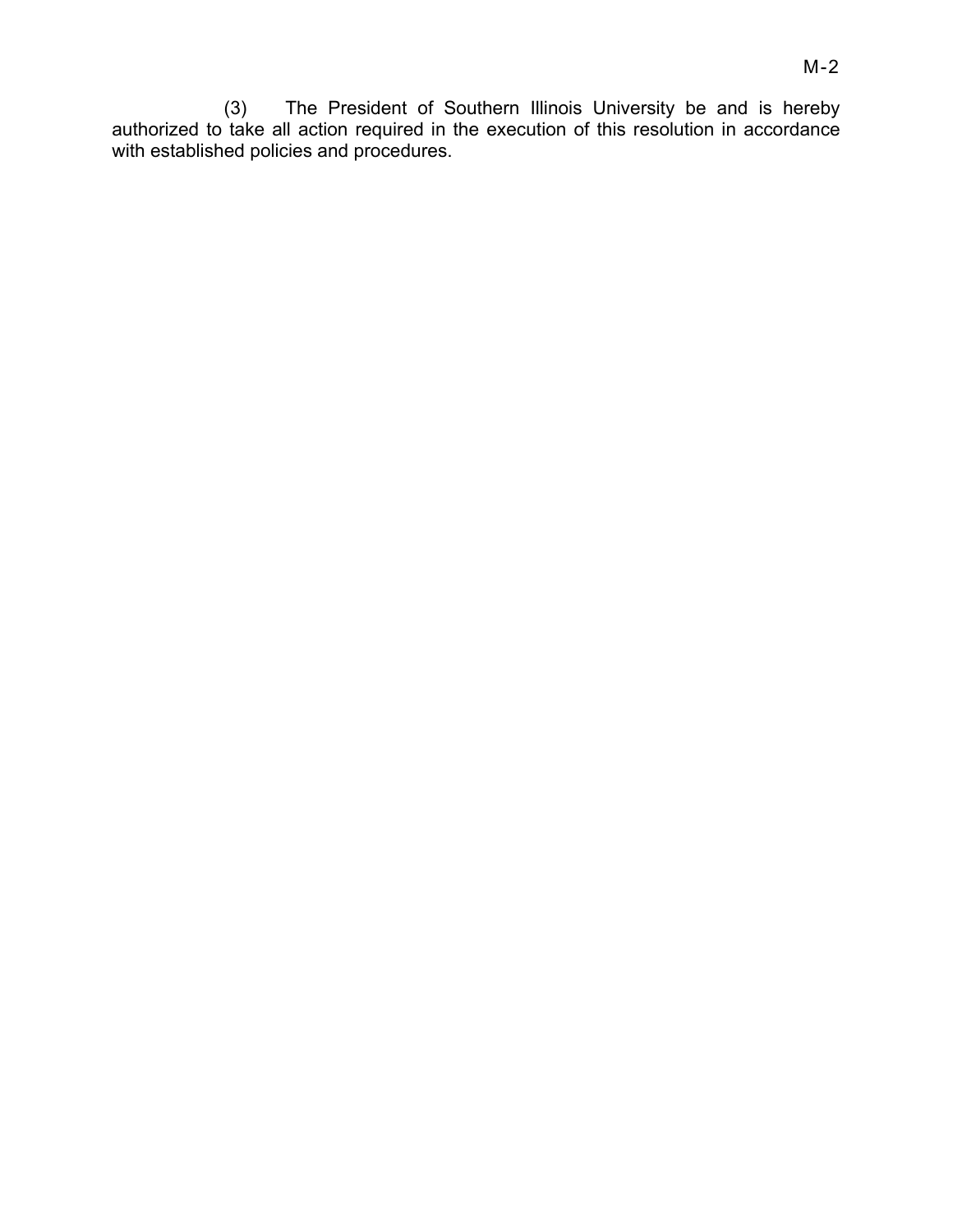# PROJECT AND BUDGET APPROVAL: RESURFACE/REBUILD SCHOOL OF DENTAL MEDICINE PARKING LOTS, SIUE

# **Summary**

This matter seeks project and budget approval to resurface/rebuild the parking lots at the SIUE School of Dental Medicine. The estimated cost for the project is \$2,500,000. It is anticipated that the project would be funded from external and/or internal financing as determined by the Board Treasurer. The debt service payment will be repaid with parking fees.

#### Rationale for Adoption

On July 14, 2016, the SIU Board of Trustees approved planning authority for the capital project, Resurface/Rebuild School of Dental Medicine Parking Lots, SIUE.

The project will resurface/rebuild lots A1, A2, A3, A4, A6, A7, and A8 at the Alton campus. The project will include expansion and reconfiguration of three lots to increase accessibility and safety. The project will include new pavement markings, curbs, replacing accessible curb ramps, sections of new sidewalk, and new energy efficient LED lighting. The project will be designed with concrete pavement. The estimated cost of the project is \$2,500,000.

The nature of this project and its source of funds cause it to be defined as a non-instructional capital improvement financed with local funds. Therefore, approval of the Illinois Board of Higher Education will be required prior to the commitment of funds.

#### Constituency Involvement

 The Chancellor and the Interim Vice Chancellor for Administration, SIUE, have recommended this matter to the President.

#### Considerations Against Adoption

 The work included in this project will cause a temporary inconvenience to drivers. Work will be scheduled during the summer of 2017 to lessen the inconvenience.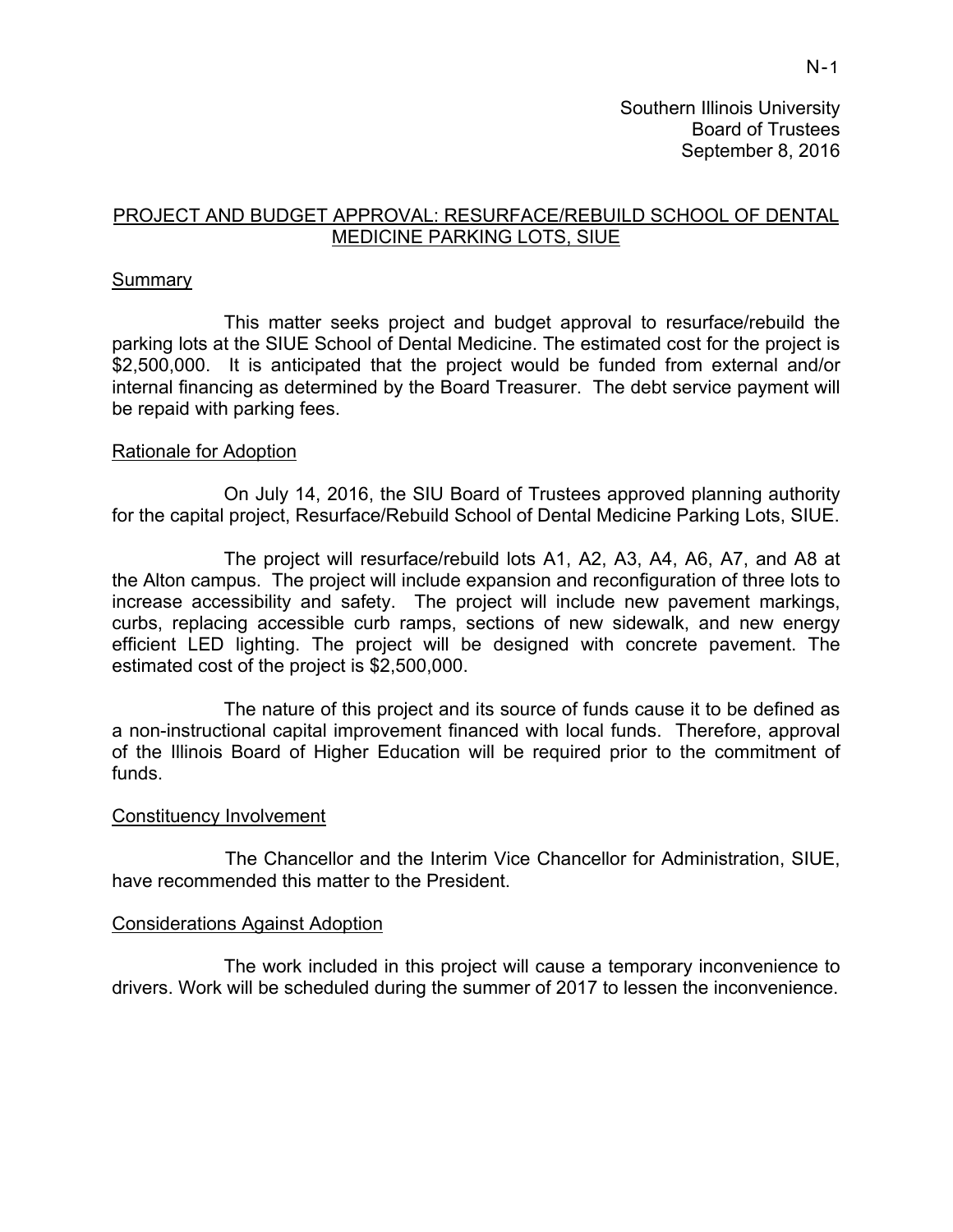# Resolution

 BE IT RESOLVED, By the Board of Trustees of Southern Illinois University in regular meeting assembled, That:

(1) The capital development project for resurfacing/rebuilding School of Dental Medicine parking lots, SIUE, at an estimated cost of \$2,500,000 be and is hereby approved.

(2) The project will be funded from external and/or internal financing as determined by the Board Treasurer and debt service payment will be repaid with parking fees.

(3) The President of Southern Illinois University be and is hereby authorized to take all action required in the execution of this resolution in accordance with established policies and procedures.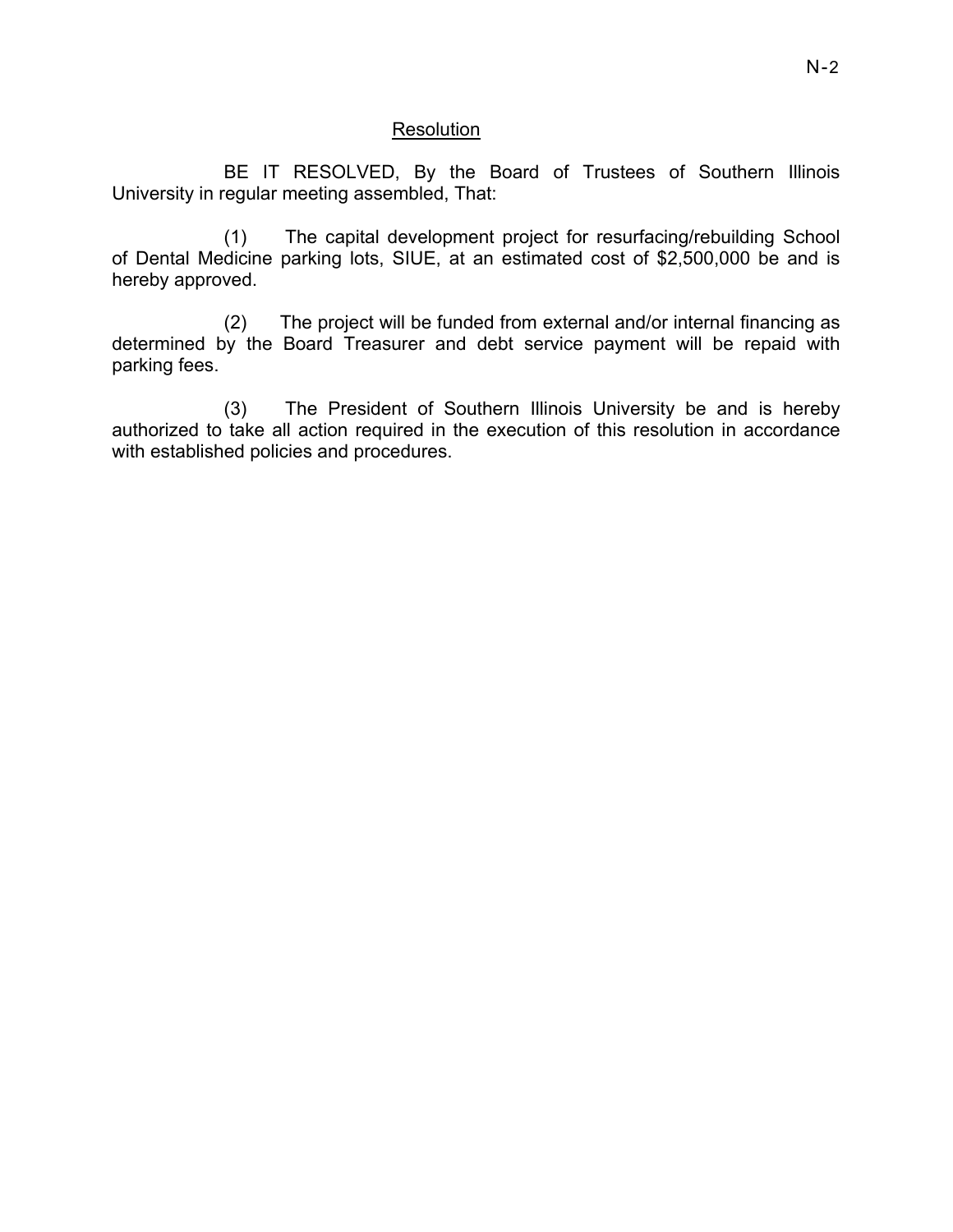Southern Illinois University Board of Trustees September 8, 2016

#### AWARD OF CONTRACTS: ENGINEERING BUILDING STUDENT PROJECT DESIGN CENTER, SIUE

#### Summary

This matter seeks award of contracts in the amount of \$3,519,538 to construct an addition to the Engineering Building in order to accommodate student shop space for special projects and to respond to continued growth in the School of Engineering on the Edwardsville campus.

#### Rationale for Adoption

On March 24, 2016, the SIU Board of Trustees approved the project and budget for the capital project, Engineering Building Student Project Design Center, SIUE. The approved budget for the project is \$4,890,000 and will be funded from private donations and University Plant funds.

The project will build a new two-story Student Project Design Center on to the existing Engineering Building. The addition would include workshop space for engineering students' design teams working on various projects used in academic competitions. Activities in the space would include the design and fabrication of competition autos such as Baja, formula, and solar, and structures from steel, concrete, and other materials. The space will also be used for the capstone senior design projects that require design, fabrication, and assembly. The senior design projects are team projects and must be completed as part of the graduation requirement.

The second floor space to accommodate enrollment growth in the School of Engineering will be completed as a separate future project as funds become available.

The project will be funded from private donations (\$1,444,000) and University Plant funds (\$3,446,000.) The bids received for the project are favorable and awarding the contracts is requested. A summary of bids received is attached for review.

The Chancellor, the Interim Provost and Vice Chancellor for Academic Affairs, the Interim Vice Chancellor for Administration, and the Vice Chancellor for University Advancement, SIUE, have recommended this matter to the President.

#### Considerations Against Adoption

 The work included in this project will cause a temporary inconvenience to the building occupants. The construction will likely cause dust, noise, and possible temperature fluctuations.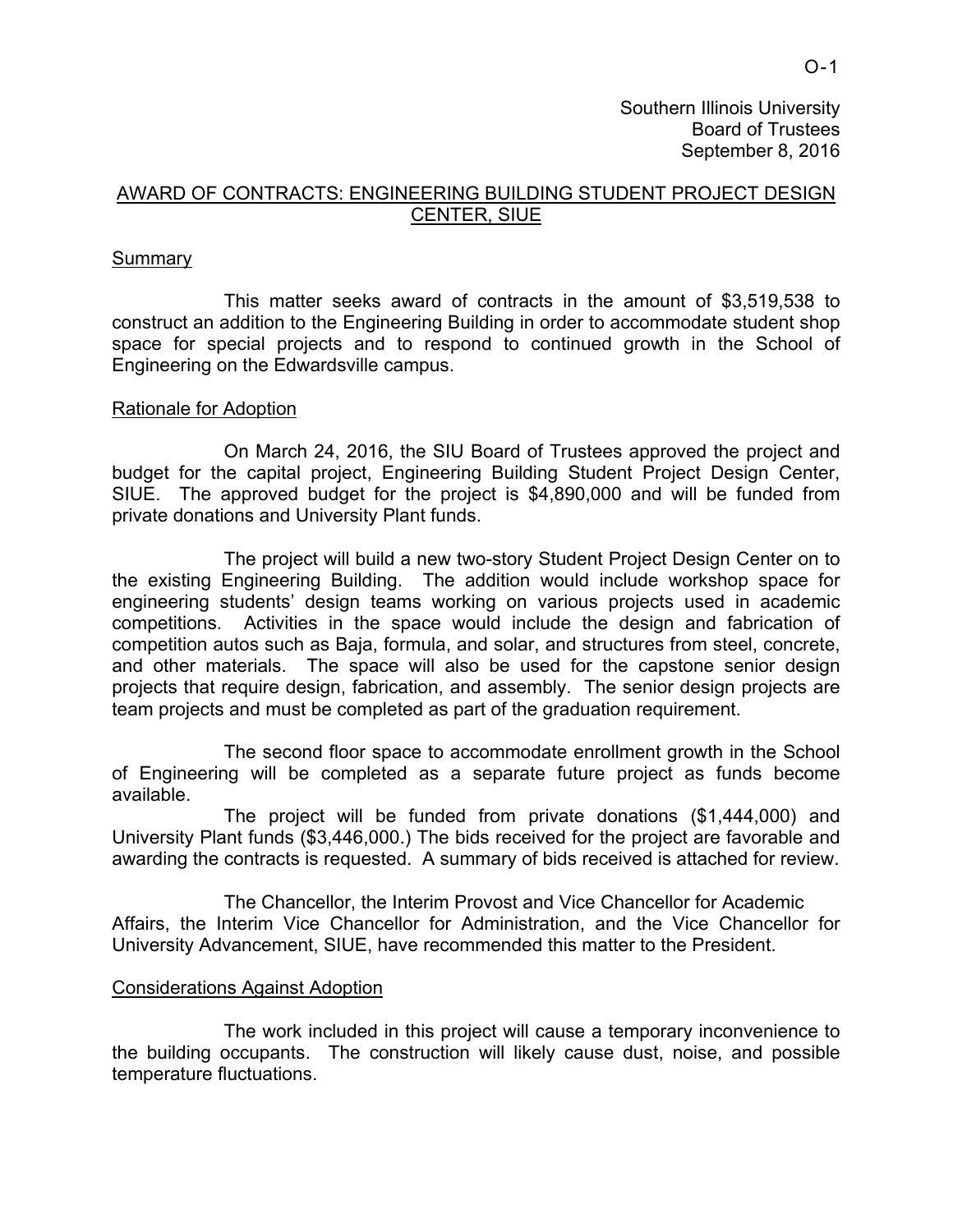#### **Resolution**

 BE IT RESOLVED, By the Board of Trustees of Southern Illinois University in regular meeting assembled, That:

(1) The contracts to perform construction work required for the Engineering Building Student Project Design Center, SIUE, be and are hereby awarded to the following:

a) General Work \$2,140,770.00 Bruce Unterbrink Construction, Inc., Greenville, IL

b) Electrical Work  $$423,790.00$ Guarantee Electrical Construction Co., Granite City, IL

| c) Heating Work                  | \$319,158.00 |
|----------------------------------|--------------|
| JEN Mechanical Inc., Godfrey, IL |              |

d) Plumbing Work \$416,500.00 Kane Mechanical, East Alton, IL

e) Ventilation Work \$219,320.00 JEN Mechanical Inc., Godfrey, IL

(2) The President of Southern Illinois University be and is hereby authorized to take all action required in the execution of this resolution in accordance with established policies and procedures.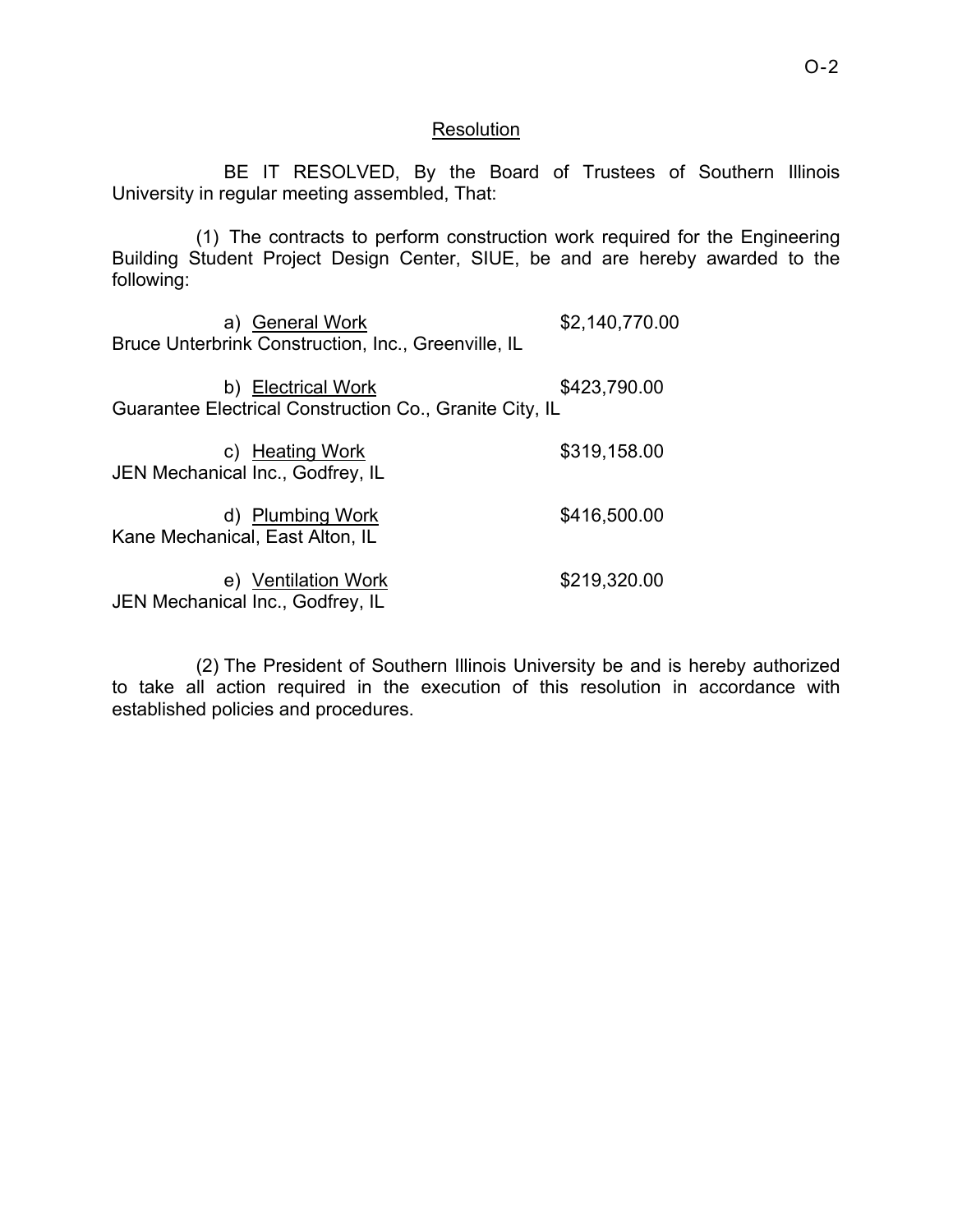#### ENGINEERING BUILDING STUDENT SHOP ADDITION RFQ 8998

| SOUTHERN ILLINOIS UNIVERSITY                                                             |                    |                 |
|------------------------------------------------------------------------------------------|--------------------|-----------------|
|                                                                                          |                    | Alternate       |
| <b>GENERAL CONTRACTORS</b>                                                               | <b>BASE BID</b>    | #G-1            |
| Bruce Unterbrink Construction Inc.<br>915 A South Third Street<br>Greenville, IL 62246   | 2,116,500.00<br>\$ | \$<br>24,270.00 |
| Interior Construction Services Ltd.<br>2930 Market Street<br>St. Louis, MO 63103         | 2,167,000.00<br>\$ | \$<br>28,800.00 |
| K & S Associates Inc.<br>516 Hanley Industrial Court<br>St. Louis, MO 63144              | \$<br>2,156,000.00 | \$<br>44,000.00 |
| Poettker Construction Co.<br>380 S. Germantown Road<br>Breese, IL 62230                  | \$<br>2,178,000.00 | \$<br>23,000.00 |
| <b>IMPACT Strategies Inc.</b><br>340 Office Court, Suite A<br>Fairview Heights, IL 62208 | \$<br>2,185,000.00 | \$<br>31,000.00 |
| <b>Tindall Construction Inc.</b><br>5240 Nameoki Road<br>Pontoon Beach, IL 62040         | \$<br>2,209,200.00 | \$<br>22,880.00 |
| Limbaugh Construction Co., Inc.<br>4186 Highway 162<br>Granite City, IL 62040            | 2,340,159.00<br>\$ | \$<br>38,701.00 |
| Plocher Construction Co., Inc.<br>2808 Thole-Plocher Road<br>Highland, IL 62249          | 2,430,000.00<br>\$ | \$<br>38,000.00 |
| Korte & Luitjohan Contractors Inc.<br>12052 Highland Road<br>Highland, IL 62249          | \$<br>2,456,600.00 | \$<br>38,800.00 |
| L. Wolf Company<br>1733 Cleveland Blvd.<br>Granite City, IL 62040                        | \$<br>2,668,000.00 | \$<br>26,000.00 |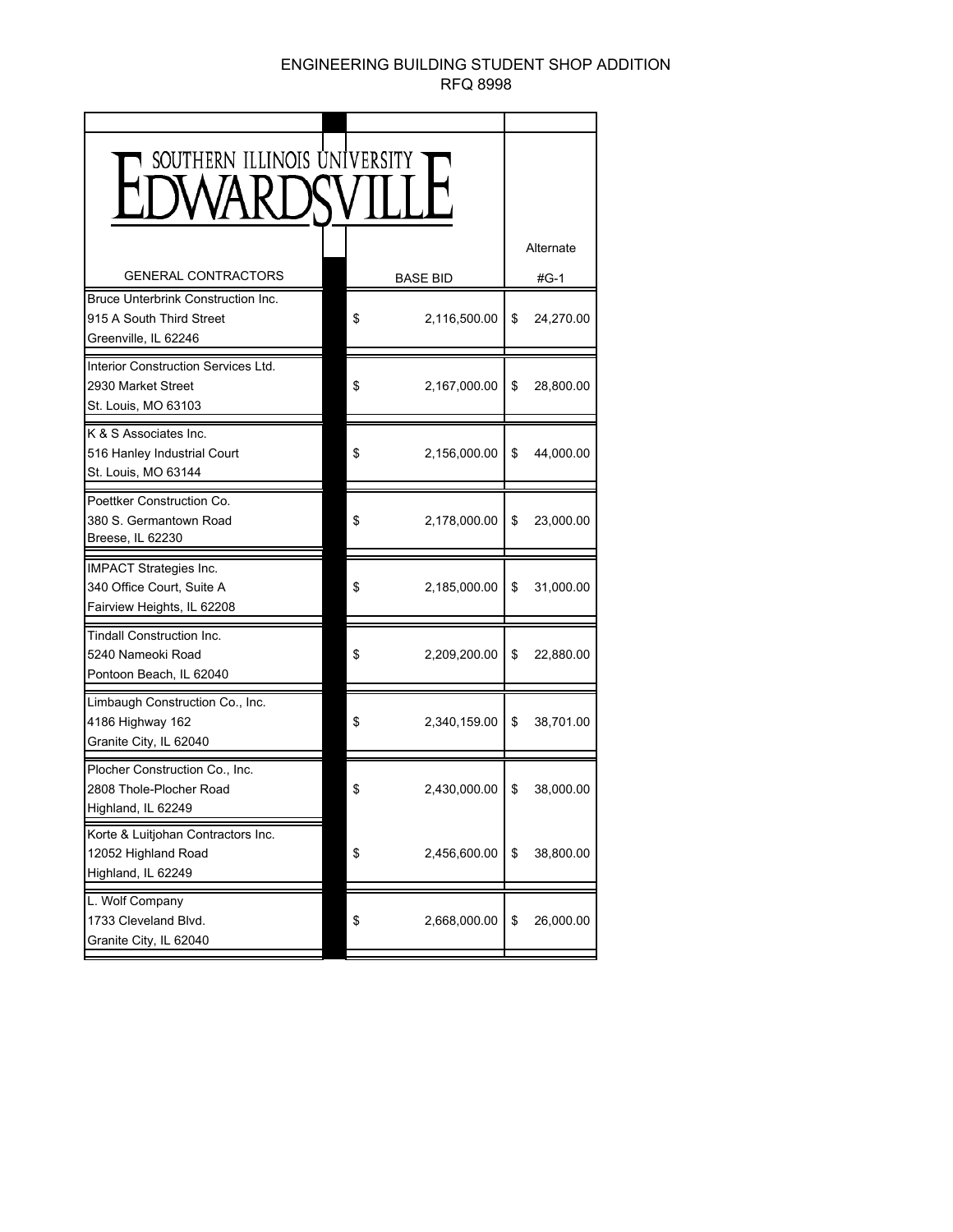#### ENGINEERING BUILDING STUDENT SHOP ADDITION RFQ 8998

| SOUTHERN ILLINOIS UNIVERSITY                                                              |  |                  |  |  |
|-------------------------------------------------------------------------------------------|--|------------------|--|--|
| <b>ELECTRICAL</b>                                                                         |  | <b>BASE BID</b>  |  |  |
| Guarantee Electrical Construction Co.<br>1510 Grand Avenue<br>Granite City, IL 62040      |  | \$<br>423,790.00 |  |  |
| Camp Electric & Heating Co., Inc.<br>3133 Washington Avenue<br>Alton, IL 62002            |  | \$<br>427,750.00 |  |  |
| K & F Electric Inc.<br>2622 West Blvd.<br>Belleville, IL 62221                            |  | 438,000.00<br>\$ |  |  |
| O'Fallon Electric Co., Inc.<br><b>PO Box 488</b><br>O'Fallon, IL 62269                    |  | \$<br>462,300.00 |  |  |
| Pyramid Electrical Contractors Inc.<br>300 Monticello Place<br>Fairview Heights, IL 62208 |  | 481,140.00<br>\$ |  |  |
| J.F. Electric Inc.<br>100 Lakefront Parkway<br>Edwardsville, IL 62025                     |  | \$<br>484,858.00 |  |  |
| SOUTHERN ILLINOIS UNIVERSITY                                                              |  |                  |  |  |
| <b>HEATING</b>                                                                            |  | BASE BID         |  |  |
| JEN Mechanical Inc.<br>2813 West Delmar Avenue<br>Godfrey, IL 62035                       |  | \$<br>319,158.00 |  |  |
| Kane Mechanical<br>170 E. Alton Avenue<br>East Alton, IL 62024                            |  | \$<br>328,000.00 |  |  |
| France Mechanical Corp.<br>PO Box 646<br>Edwardsville, IL 62025                           |  | \$<br>328,700.00 |  |  |
| Bel-O Sales & Service Inc.<br>5909 Cool Sports Road<br>Belleville, IL 62223               |  | \$<br>411,556.00 |  |  |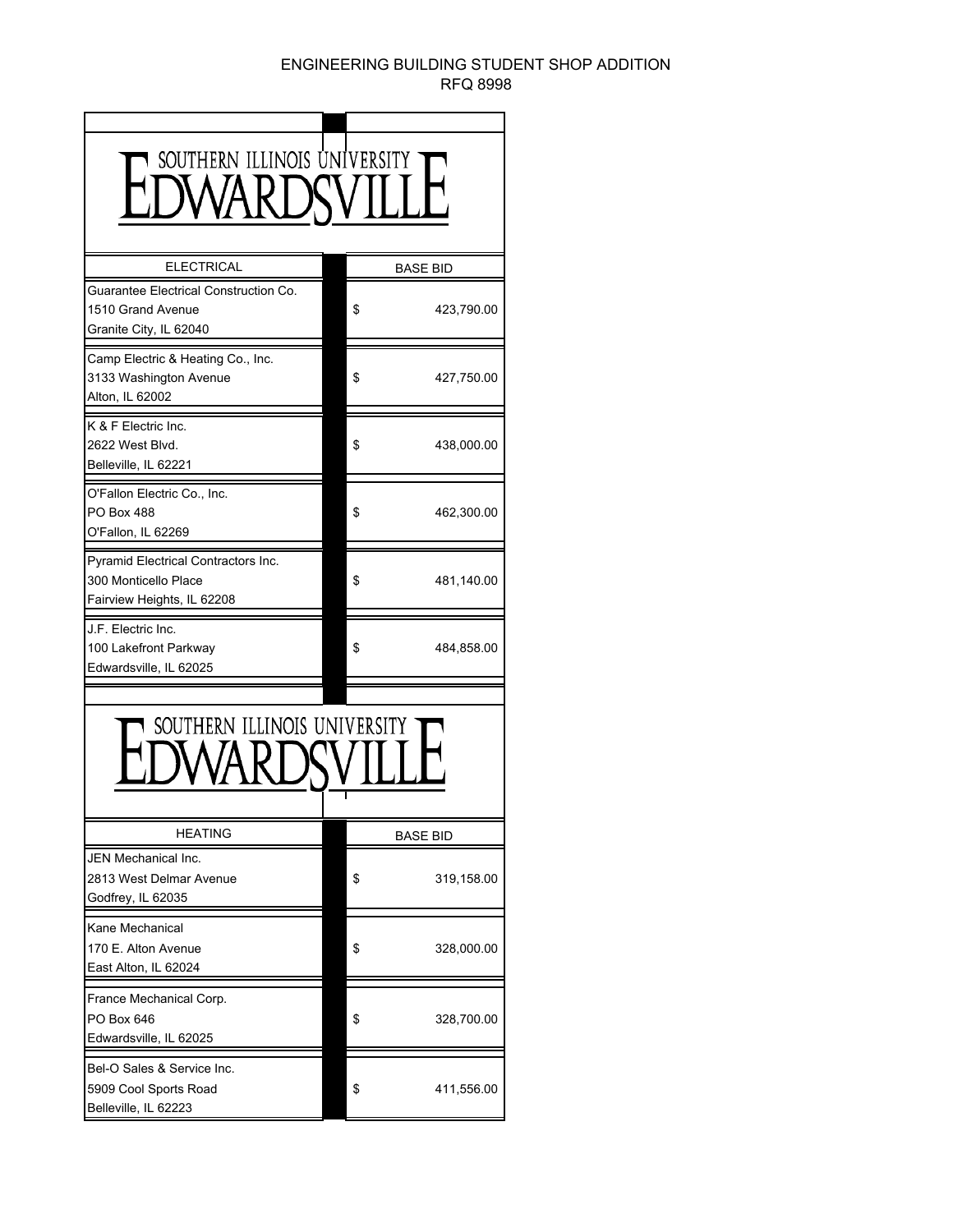#### ENGINEERING BUILDING STUDENT SHOP ADDITION RFQ 8998

| SOUTHERN ILLINOIS UNIVERSIT                                                 |                  |
|-----------------------------------------------------------------------------|------------------|
| <b>PLUMBING</b>                                                             | <b>BASE BID</b>  |
| Kane Mechanical<br>170 E. Alton Avenue<br>East Alton, IL 62024              | \$<br>416,500.00 |
|                                                                             |                  |
| SOUTHERN ILLINOIS UNIVERSITY                                                |                  |
| <b>VENTILATION</b>                                                          | <b>BASE BID</b>  |
| <b>JEN Mechanical Inc.</b><br>2813 West Delmar Avenue<br>Godfrey, IL 62035  | \$<br>219,320.00 |
| Bel-O Sales & Service Inc.<br>5909 Cool Sports Road<br>Belleville, IL 62223 | \$<br>245,000.00 |
| GRP Mechanical Co., Inc.<br>1 Mechanical Drive<br>Bethalto, IL 62010        | \$<br>245,070.00 |
| France Mechanical Corp.<br>PO Box 646<br>Edwardsville, IL 62025             | \$<br>251,700.00 |
| Belleville Mechanical Inc.<br>2103 Mascoutah Avenue<br>Belleville, IL 62220 | \$<br>277,176.00 |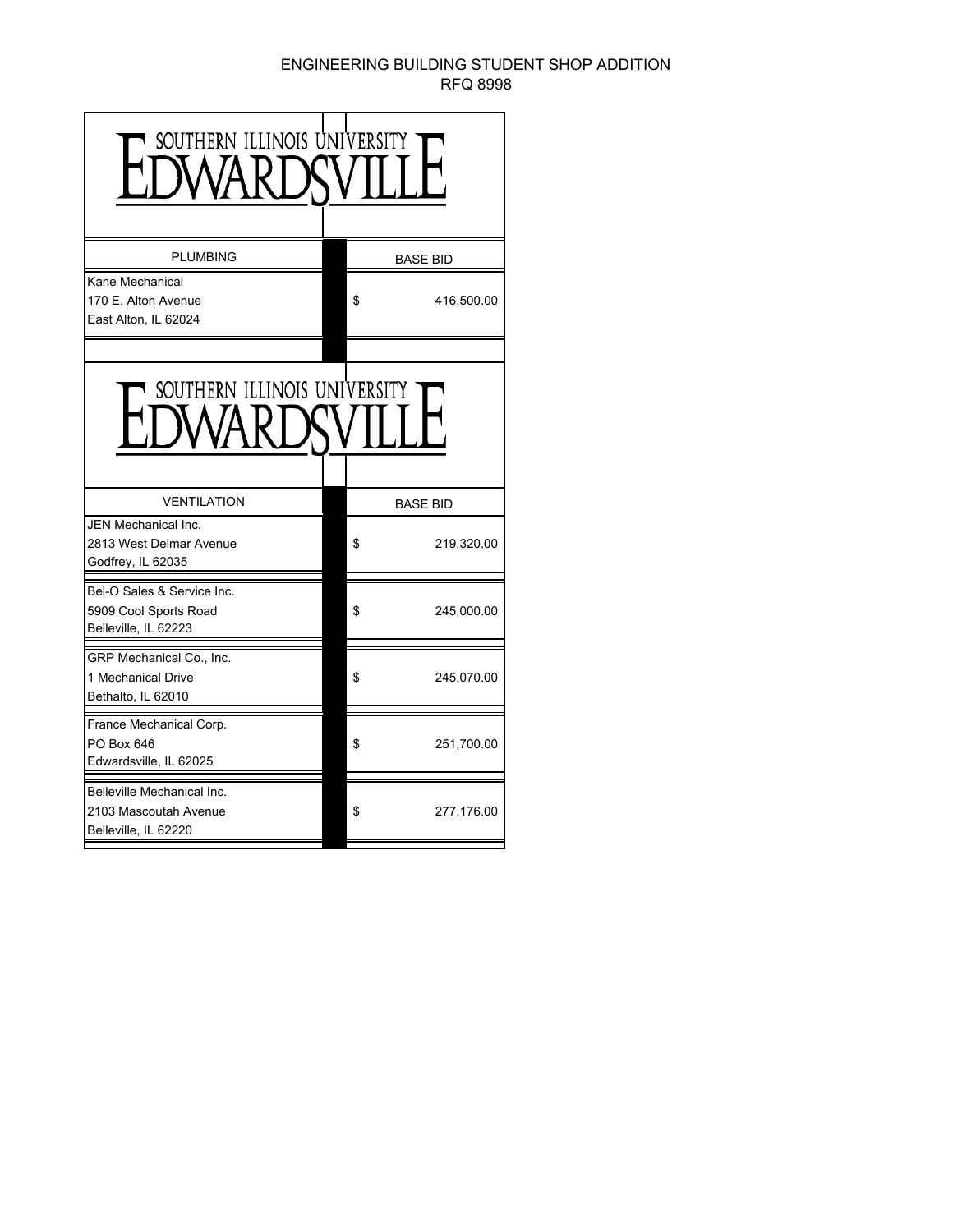Southern Illinois University Board of Trustees September 8, 2016

# PLANNING APPROVAL: MORRIS UNIVERSITY CENTER AND STUDENT SUCCESS CENTER RENOVATION, SIUE

#### **Summary**

 This matter seeks approval to develop plans and cost estimates to renovate the Morris University Center and the connected Student Success Center on the Edwardsville campus. The cost of the work will be finalized once a comprehensive Master Plan and cost estimate is determined. Final project and budget approval and award of contracts will require further Board consideration.

#### Rationale for Adoption

This matter would allow for the development of a comprehensive Master Plan that would consider everything from infrastructure improvements to renovation and expansion of the Morris University Center (MUC) and Student Success Center (SSC). The Master Plan would be developed to allow the plan to be executed in phases, depending on the cost and feasibility. The least expensive phase could include small infrastructure improvements. The most expensive phase could include an expansion. Depending on the final scope of each phase, the campus may consider borrowing funds externally. The development of the plans, as well as any final design and renovation or expansion, would be funded from MUC and SSC fees as well as Reserve, Repair, and Replacement (RRR) funds as determined by the Board Treasurer.

The focus of the Master Plan will be to develop a plan that would strengthen the campus community by increasing programs and services through enhanced student involvement; provide academic and student services that will lead to increased student satisfaction and retention; address the needs of recognized student organizations and the campus community for increased multi-functional meeting space; improve HVAC, electrical and fire suppression systems; and provide excellence in dining and other retail services.

A Qualifications Based Selection (QBS) process selected Dewberry Architects to help develop the Master Plan to determine the extent of the work and the estimated cost of the work, as well as any determined phases. Final project and budget approval and award of contracts will require further Board action. Because of the potential magnitude, the project is expected to be completed over multiple phases. The Chancellor, the Vice Chancellor for Student Affairs, and the Interim Vice Chancellor for Administration, SIUE, have recommended this matter to the President.